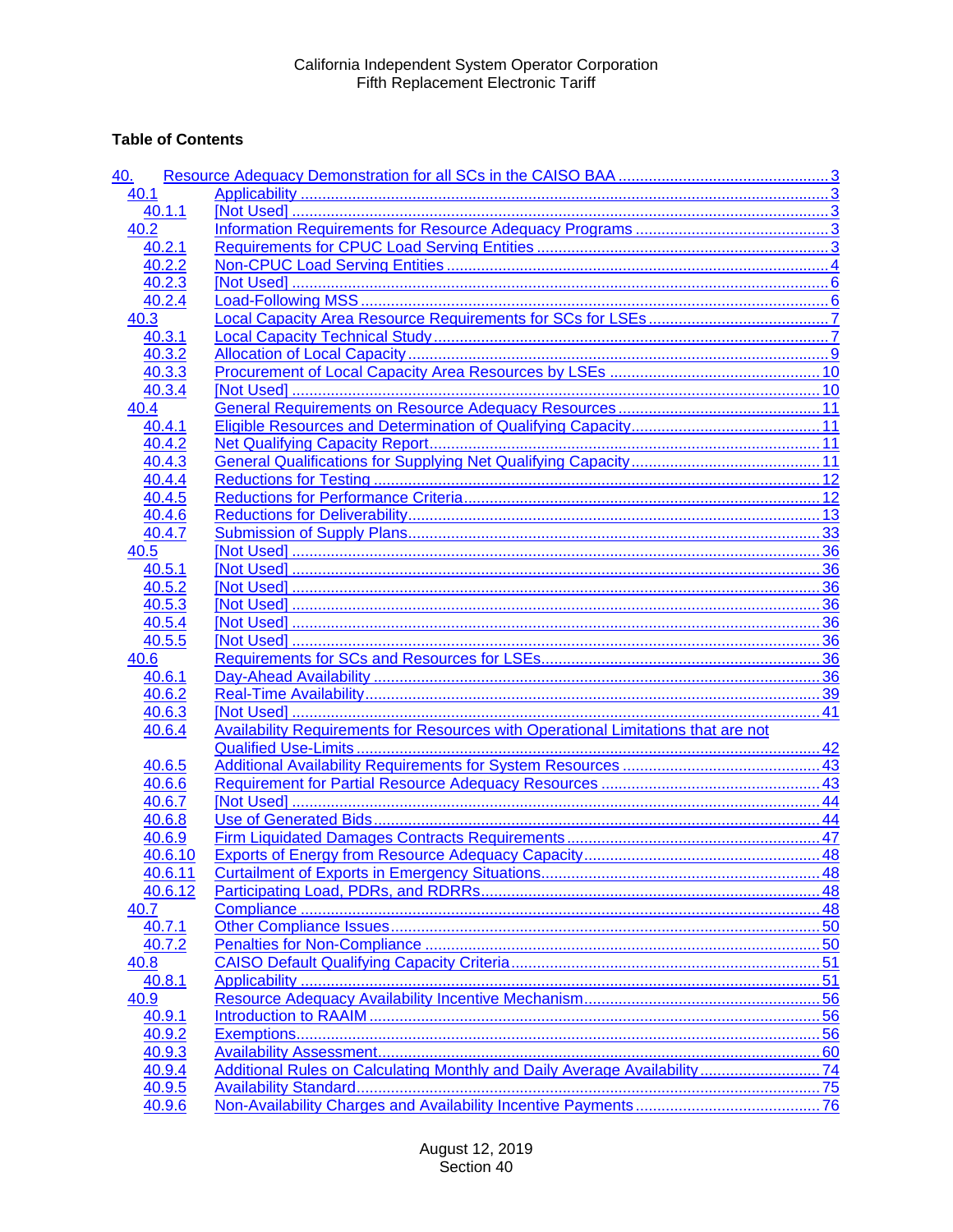| 40.9.7  |  |
|---------|--|
| 40.10   |  |
| 40.10.1 |  |
| 40.10.2 |  |
| 40.10.3 |  |
| 40.10.4 |  |
| 40.10.5 |  |
| 40.10.6 |  |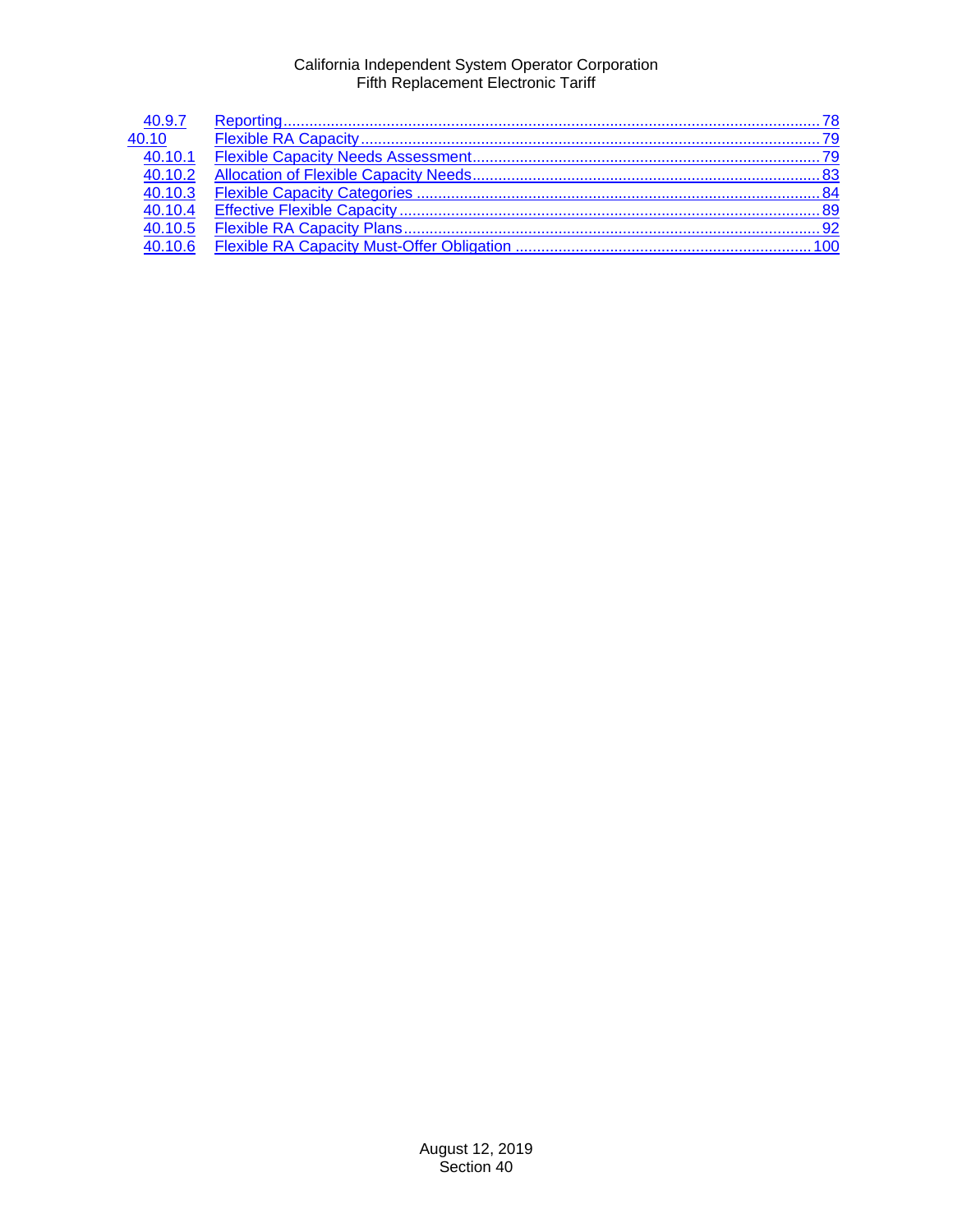## <span id="page-2-0"></span>**40. Resource Adequacy Demonstration for all SCs in the CAISO BAA**

## <span id="page-2-1"></span>**40.1 Applicability**

A Load Serving Entity, and its Scheduling Coordinator, shall be exempt from this Section 40 during the next Resource Adequacy Compliance Year, if the metered peak Demand of the Load Serving Entity did not exceed one (1) MW during the twelve months preceding October 1 of the year preceding the Resource Adequacy Compliance Year in question. This Section 40 shall apply to all other Load Serving Entities and their respective Scheduling Coordinators. For purposes of Section 40, a Load Serving Entity shall not include any entity satisfying the terms of California Public Utilities Code Section 380(j)(3).

## <span id="page-2-2"></span>**40.1.1 [Not Used]**

## <span id="page-2-3"></span>**40.2 Information Requirements for Resource Adequacy Programs**

## <span id="page-2-4"></span>**40.2.1 Requirements for CPUC Load Serving Entities**

- (a) The Scheduling Coordinator for a CPUC Load Serving Entity must provide the CAISO with all information or data to be provided to the CAISO as required by the CPUC and pursuant to the schedule adopted by the CPUC, except that the monthly Resource Adequacy Plans or the same information as required to be included in the monthly Resource Adequacy Plans, plus any other information the CAISO requires as identified in the Business Practice Manual, shall be submitted to the CAISO no less than 45 days in advance of the first day of the month covered by the plan, as provided in Section 40.2.1.1(e).
- (b) Where the information or data provided to the CAISO under Section 40.2.1.1(a) does not include Reserve Margin(s), then the provisions of Section 40.2.2.1(b) shall apply.
- (c) Where the information or data provided to the CAISO under Section 40.2.1.1(a) does not include criteria for determining qualifying resource types and their Qualifying Capacity, then the provisions of Section 40.8 shall apply.
- (d) Where the information or data provided to the CAISO under Section 40.2.1.1(a) does not include annual and monthly Demand Forecast requirements, then the provisions of Section 40.2.2.3 shall apply.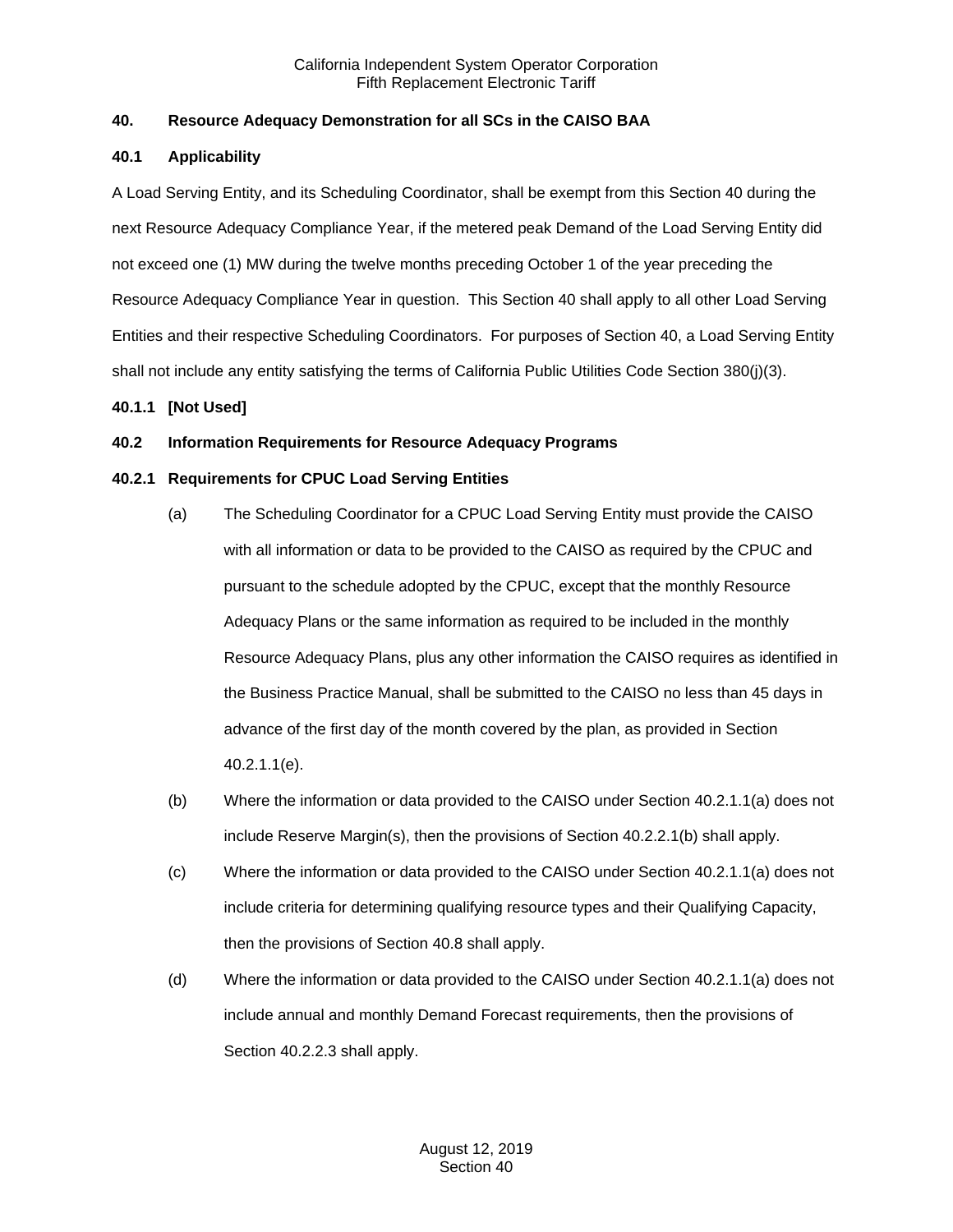(e) Where the information or data provided to the CAISO under Section 40.2.1.1(a) does not include annual and monthly Resource Adequacy Plan requirements that include, at a minimum, identifying Local Capacity Area Resources and Listed Local RA Capacity, or where there is a requirement to submit monthly Resource Adequacy Plans but the submission date is less than 45 days in advance of the first day of the month covered by the plan, then Section 40.2.2.4 shall apply.

#### <span id="page-3-0"></span>**40.2.2 Non-CPUC Load Serving Entities**

#### **40.2.2.1 Reserve Margin**

- (a) The Scheduling Coordinator for a Non-CPUC Load Serving Entity must provide the CAISO with the Reserve Margin(s) adopted by the appropriate Local Regulatory Authority or federal agency for use in the annual Resource Adequacy Plan and monthly Resource Adequacy Plans listed as a percentage of the Demand Forecasts developed in accordance with Section 40.2.2.3.
- (b) For the Scheduling Coordinator for a Non-CPUC Load Serving Entity for which the appropriate Local Regulatory Authority or federal agency has not established a Reserve Margin(s) or a CPUC Load Serving Entity subject to Section 40.2.1.1(b), the Reserve Margin for each month shall be no less than fifteen percent (15%) of the LSE's peak hourly Demand for the applicable month, as determined by the Demand Forecasts developed in accordance with Section 40.2.2.3.

#### **40.2.2.2 Qualifying Capacity Criteria**

The Scheduling Coordinator for a Non-CPUC Load Serving Entity must provide the CAISO with a description of the criteria adopted by the Local Regulatory Authority or federal agency for determining qualifying resource types and the Qualifying Capacity from such resources and any modifications thereto as they are implemented from time to time. The LSE may elect to utilize the criteria set forth in Section 40.8.

## **40.2.2.3 Demand Forecasts**

If the California Energy Commission does not produce a coincident peak Demand Forecast for a Load Serving Entity, the Scheduling Coordinator for that Load Serving Entity must provide the information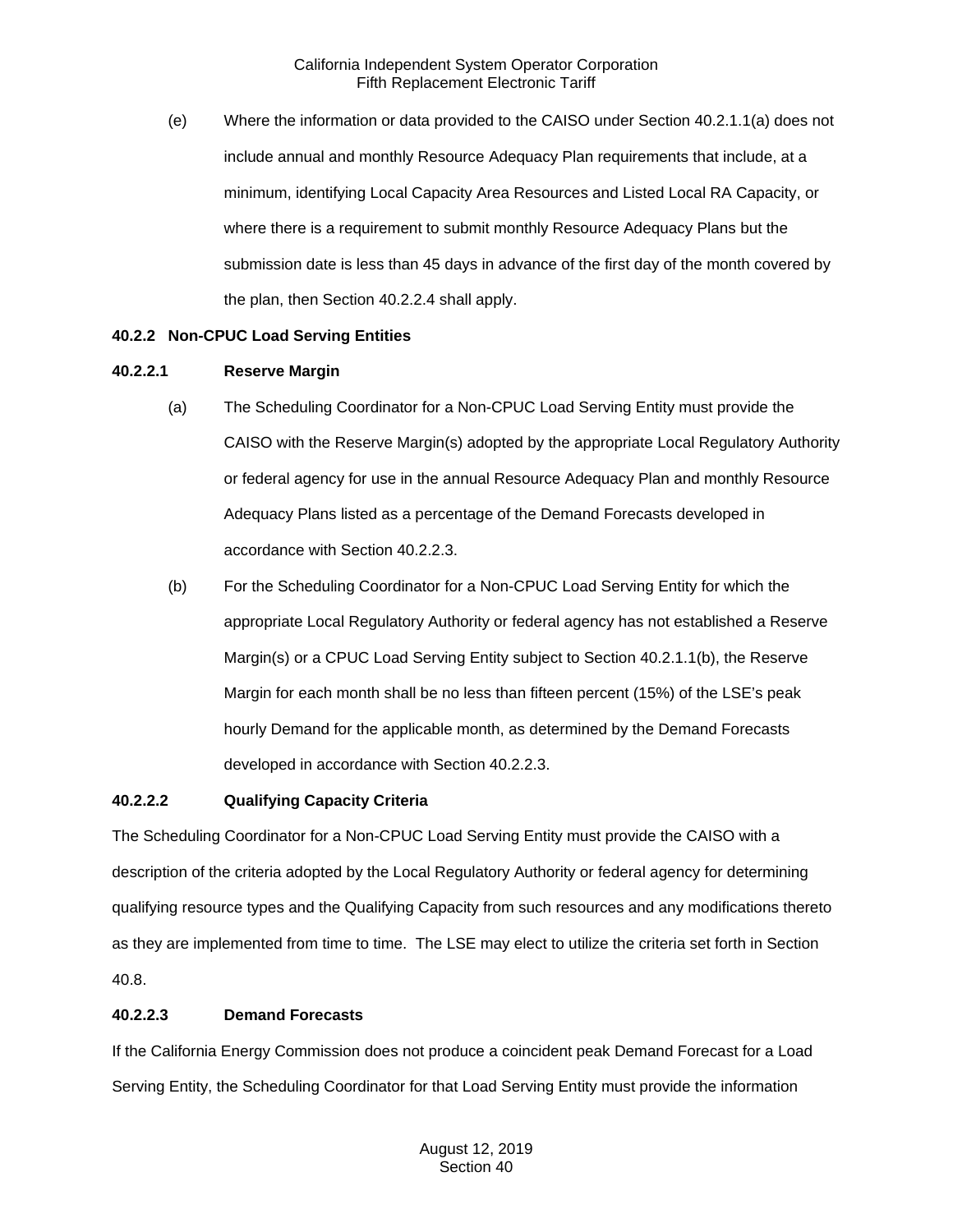requested by the CAISO on the schedule and in the reporting format(s) set forth in the Business Practice Manual.

#### **40.2.2.4 Annual and Monthly Resource Adequacy Plans**

The Scheduling Coordinator for a Non-CPUC Load Serving Entity or a CPUC Load Serving Entity subject to Section 40.2.1.1(b) must provide annual and monthly Resource Adequacy Plans for such Load Serving Entity, as follows:

- (a) Each annual Resource Adequacy Plan must be submitted to the CAISO on a schedule and in the reporting format(s) set forth in the Business Practice Manual. The annual Resource Adequacy Plan must, at a minimum, set forth the Local Capacity Area Resources, if any, procured by the Load Serving Entity as described in Section 40.3, and may identify a Local Capacity Area Resource as Listed Local RA Capacity.
- (b) Each monthly Resource Adequacy Plan or the same information as required to be included in the monthly Resource Adequacy Plan, plus any other information the CAISO requires as identified in the Business Practice Manual, must be submitted to the CAISO at least 45 days in advance of the first day of the month covered by the plan, and in accordance with the schedule and in the reporting format(s) set forth in the Business Practice Manual. The monthly Resource Adequacy Plan must identify all resources, including Local Capacity Area Resources, the Load Serving Entity will rely upon to satisfy the applicable month's peak hour Demand of the Load Serving Entity as determined by the Demand Forecasts developed in accordance with Section 40.2.2.3 and applicable Reserve Margin. For each Local Capacity Area Resource identified on the monthly Resource Adequacy Plan, the Load Serving Entity also may identify RA Capacity from such resource as Listed Local RA Capacity. Resource Adequacy Plans must utilize the Net Qualifying Capacity requirements of Section 40.4. A Load Serving Entity is not obligated to commit a type of RA capacity on a monthly Resource Adequacy Plan if it holds a monthly obligation of less than 1 MW for that type of RA capacity but is not exempt from committing any other type of RA capacity for that month for which it holds a monthly obligation of 1 MW or greater and is not exempt for any relevant cost allocation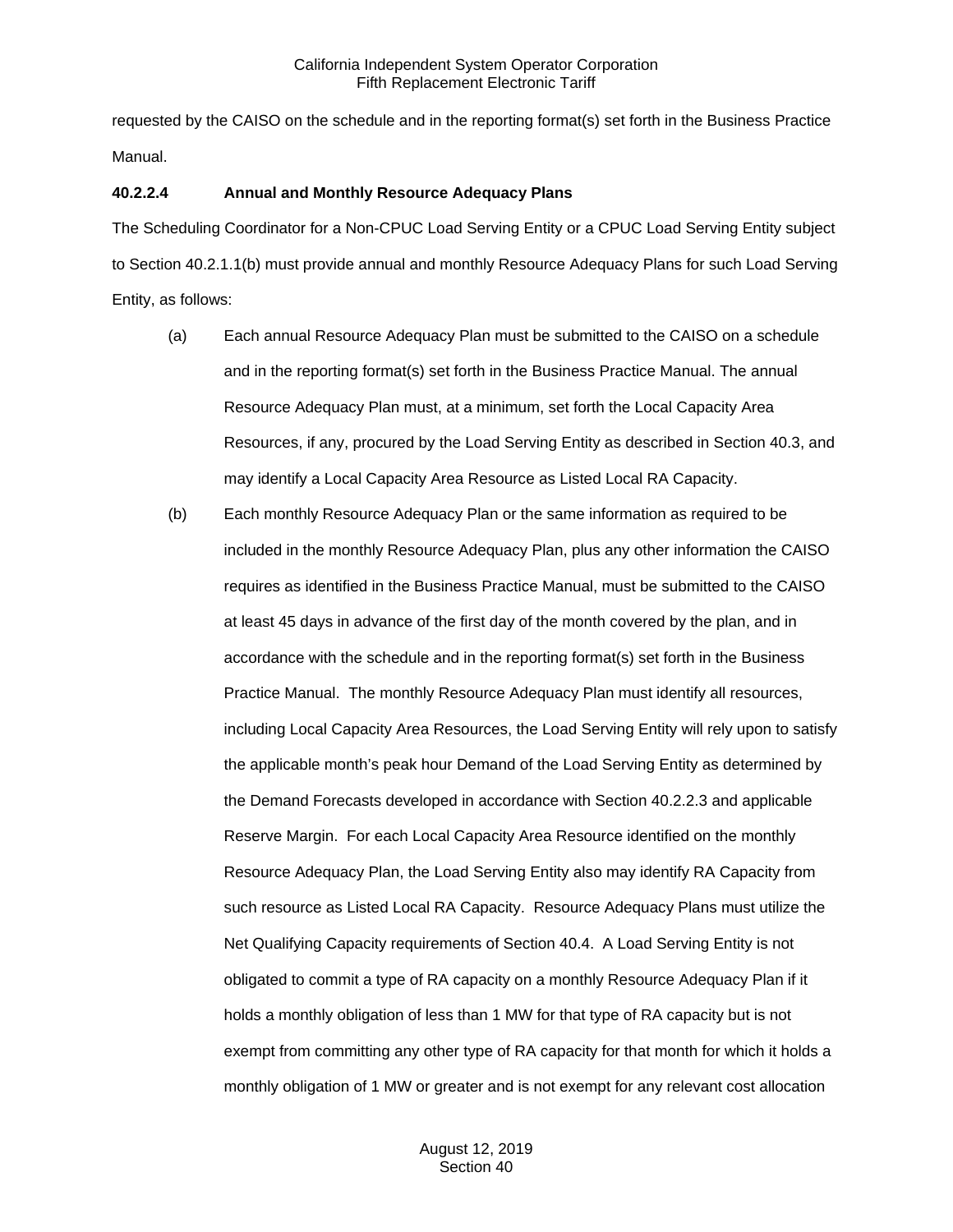from a CPM designation made pursuant to Section 43A associated with a monthly RA capacity obligation of less than 1 MW.

- (c) The Scheduling Coordinator for the Load Serving Entity may submit at any time from 45 days through 30 days in advance of the relevant month, a revision to its monthly Resource Adequacy Plan to correct either: (i) (i) a discrepancy between its monthly Resource Adequacy Plan and the monthly Supply Plan of a Resource Adequacy Resource providing that Load Serving Entity with Resource Adequacy Capacity, as provided in Section 40.7(b); or (ii) a deficiency in how much Resource Adequacy Capacity was provided on the monthly Resource Adequacy Plan. The CAISO will not accept any revisions to a monthly Resource Adequacy Plan from 30 days in advance of the relevant month through the end of the month, unless the Scheduling Coordinator for the Load Serving Entity demonstrates good cause for the change and explains why it was not possible to submit the change earlier.
- (d) The Scheduling Coordinator for the Load Serving Entity that submits a revision to its monthly Resource Adequacy Plan to correct a deficiency or discrepancy must include in the revision a MW amount of Resource Adequacy Capacity for each day of the month that is no less than the MW amount of Resource Adequacy Capacity included in its original plan for each day of the month.

## <span id="page-5-0"></span>**40.2.3 [Not Used]**

## <span id="page-5-1"></span>**40.2.4 Load-Following MSS**

- **(1) Applicability.** Unless otherwise provided in Section 40, Scheduling Coordinators for Load-following MSSs are subject solely to Sections 40.2.4, 40.3, and with respect to their Local Capacity Area Resources identified in accordance with Section 40.2.4, Section 40.9, and with respect to Flexible Resource Adequacy Capacity, Section 40.10.
- **(2) Annual RA Plan.** A Scheduling Coordinator for a Load-following MSS must provide an annual Resource Adequacy Plan that sets forth, at a minimum, the Local Capacity Area Resources, if any, procured by the Load-following MSS as described in Section 40.3. The annual Resource Adequacy Plan shall utilize the annual coincident peak Demand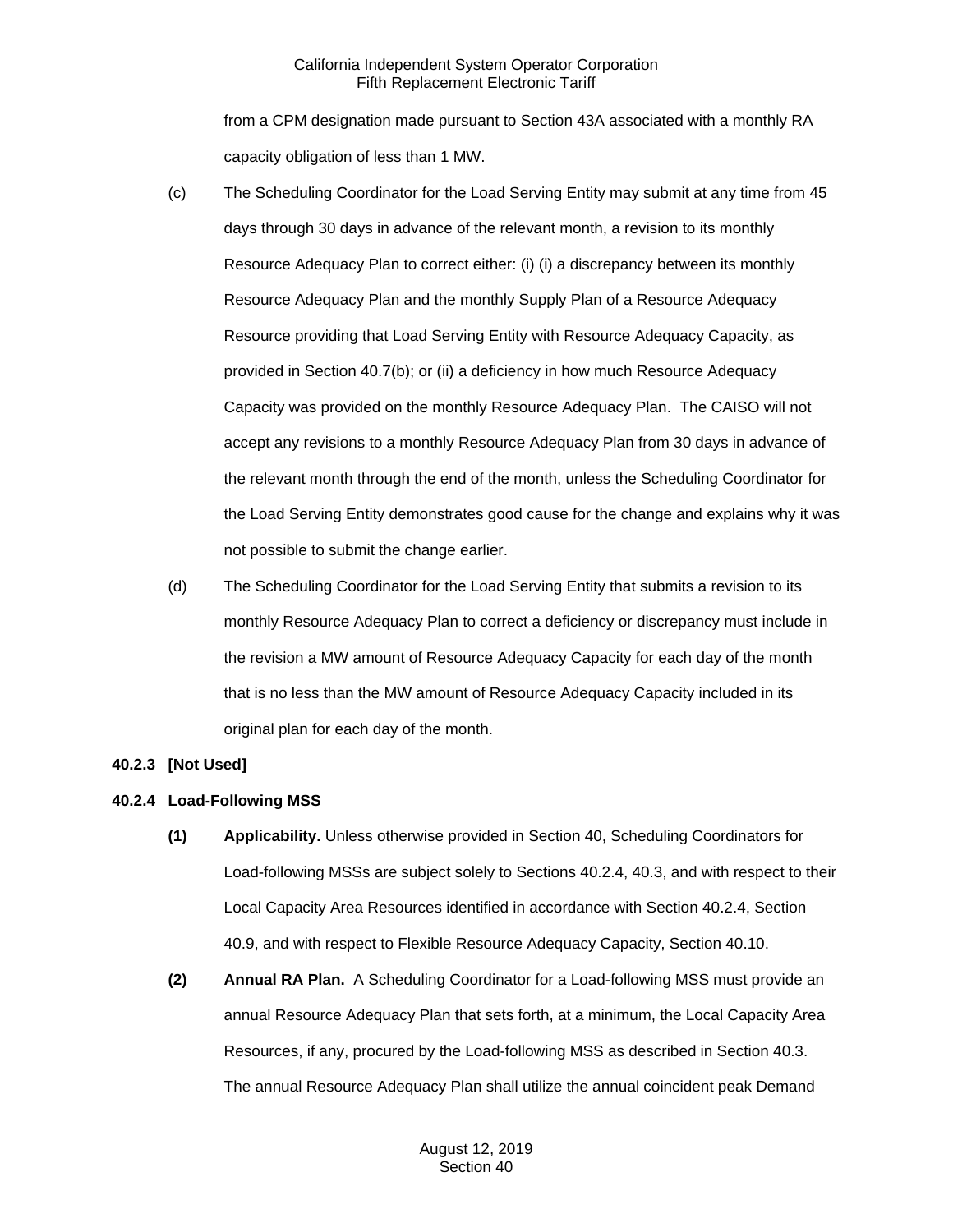determination provided by the California Energy Commission for such Load-following MSS using Demand Forecast data submitted to the California Energy Commission by the Load-following MSS, or, if the California Energy Commission does not produce coincident peak Demand Forecasts for the Load-following MSS, the annual coincident peak Demand Forecast produced by the CAISO for such Load-following MSS in accordance with its Business Practice Manual using Demand Forecast data submitted to the CAISO by the Load-following MSS.

**(3) Monthly RA Plan and Supply Plan.** The Scheduling Coordinator for a Load-following MSS must submit a monthly Resource Adequacy Plan and Supply Plan on the schedule set forth in the Business Practice Manual.

## <span id="page-6-0"></span>**40.3 Local Capacity Area Resource Requirements for SCs for LSEs**

## <span id="page-6-1"></span>**40.3.1 Local Capacity Technical Study**

On an annual basis, pursuant to the schedule set forth in the Business Practice Manual, the CAISO will, perform, and publish on the CAISO Website the Local Capacity Technical Study. The Local Capacity Technical Study shall identify Local Capacity Areas, determine the minimum amount of Local Capacity Area Resources in MW that must be available to the CAISO within each identified Local Capacity Area, and identify the Generating Units within each identified Local Capacity Area. The CAISO shall collaborate with the CPUC, Local Regulatory Authorities within the CAISO Balancing Authority Area, federal agencies, and Market Participants to ensure that the Local Capacity Technical Study is performed in accordance with this Section 40.3 and to establish for inclusion in the Business Practice Manual other parameters and assumptions applicable to the Local Capacity Technical Study and a schedule that provides for: (i) reasonable time for review of a draft Local Capacity Technical Study, (ii) reasonable time for Participating TOs to propose operating solutions, and (iii) release of the final Local Capacity Technical Study no later than 120 days prior to the date annual Resource Adequacy Plans must be submitted under this Section 40.

## **40.3.1.1 Local Capacity Technical Study Criteria**

The Local Capacity Technical Study will determine the minimum amount of Local Capacity Area Resources needed to address the Contingencies identified in Section 40.3.1.2. In performing the Local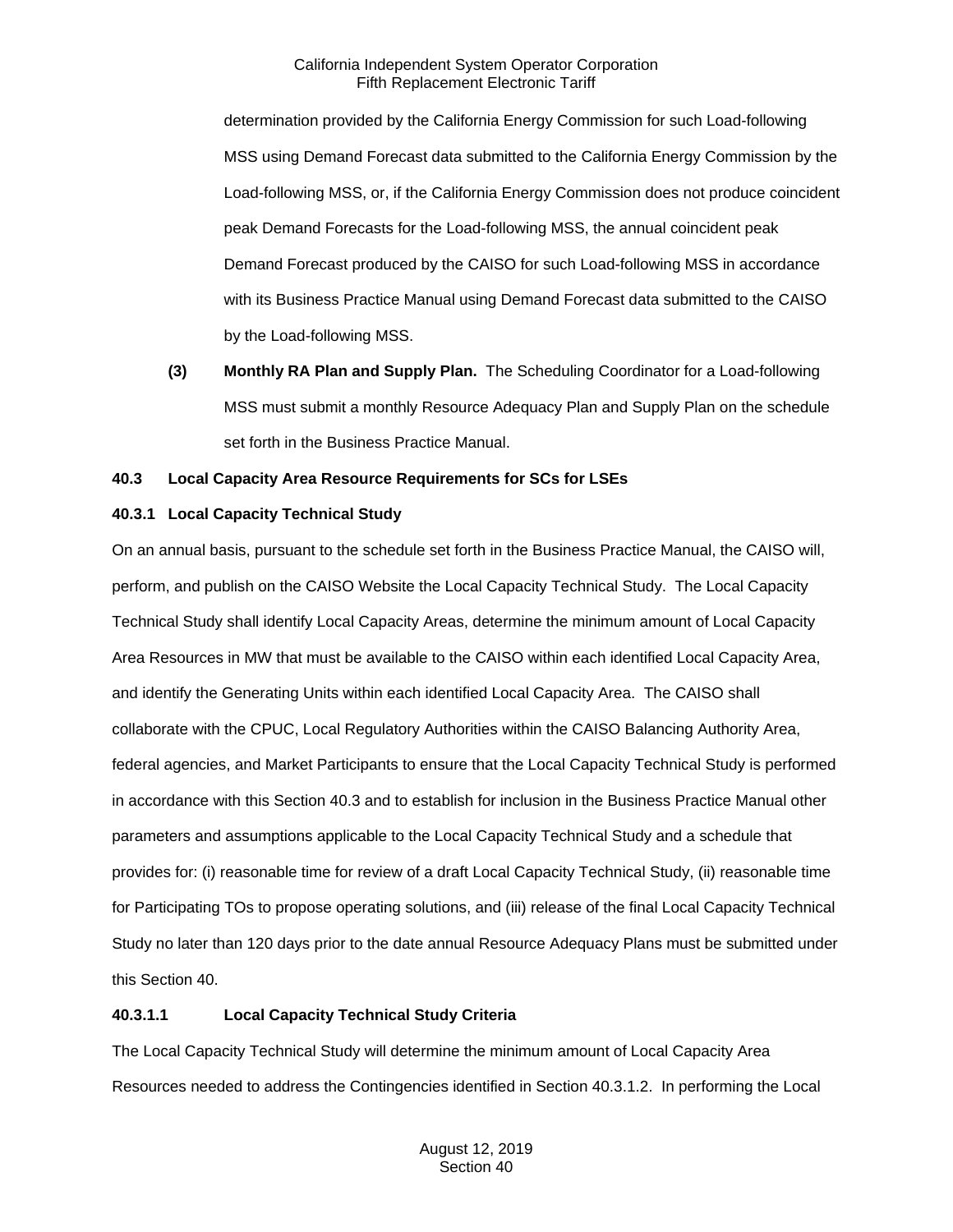Capacity Technical Study, the CAISO will apply those methods for resolving Contingencies considered appropriate for the performance level that corresponds to a particular studied Contingency, as provided in NERC Reliability Standards TPL-001-0, TPL-002-0, TPL-003-0, and TPL-004-0, as augmented by CAISO Reliability Criteria in accordance with the Transmission Control Agreement and Section 24.3.1. The CAISO Reliability Criteria shall include:

- (1) Time Allowed for Manual Readjustment: This is the amount of time required for the Operator to take all actions necessary to prepare the system for the next Contingency. This time should not be more than thirty (30) minutes.
- (2) No voltage collapse or dynamic instability shall be allowed for a Contingency in Category D – extreme event (any B1-4 system readjusted (Common Mode) L-2), as listed in Section 40.3.1.2.
- **40.3.1.2 Local Capacity Technical Study Contingencies.**

| The Local Capacity Technical Study shall assess the following |  |  |
|---------------------------------------------------------------|--|--|
| contingencies:                                                |  |  |
| <b>Contingency Component(s)</b>                               |  |  |
| NERC/WECC Performance Level A - No Contingencies              |  |  |
| NERC/WECC Performance Level B - Loss of a single element      |  |  |
| 1.<br>Generator (G-1)                                         |  |  |
| Transmission Circuit (L-1)<br>2.                              |  |  |
| Transformer (T-1)<br>3.                                       |  |  |
| Single Pole (dc) Line<br>4.                                   |  |  |
| 5.<br>G-1 system readjusted L-1                               |  |  |
| NERC/WECC Performance Level C - Loss of two or more elements  |  |  |
| 3.<br>L-1 system readjusted G-1                               |  |  |
| 3.<br>G-1 system readjusted T-1 or T-1 system readjusted G-1  |  |  |
| 3.<br>L-1 system readjusted T-1 or T-1 system readjusted L-1  |  |  |
| 3.<br>G-1 system readjusted G-1                               |  |  |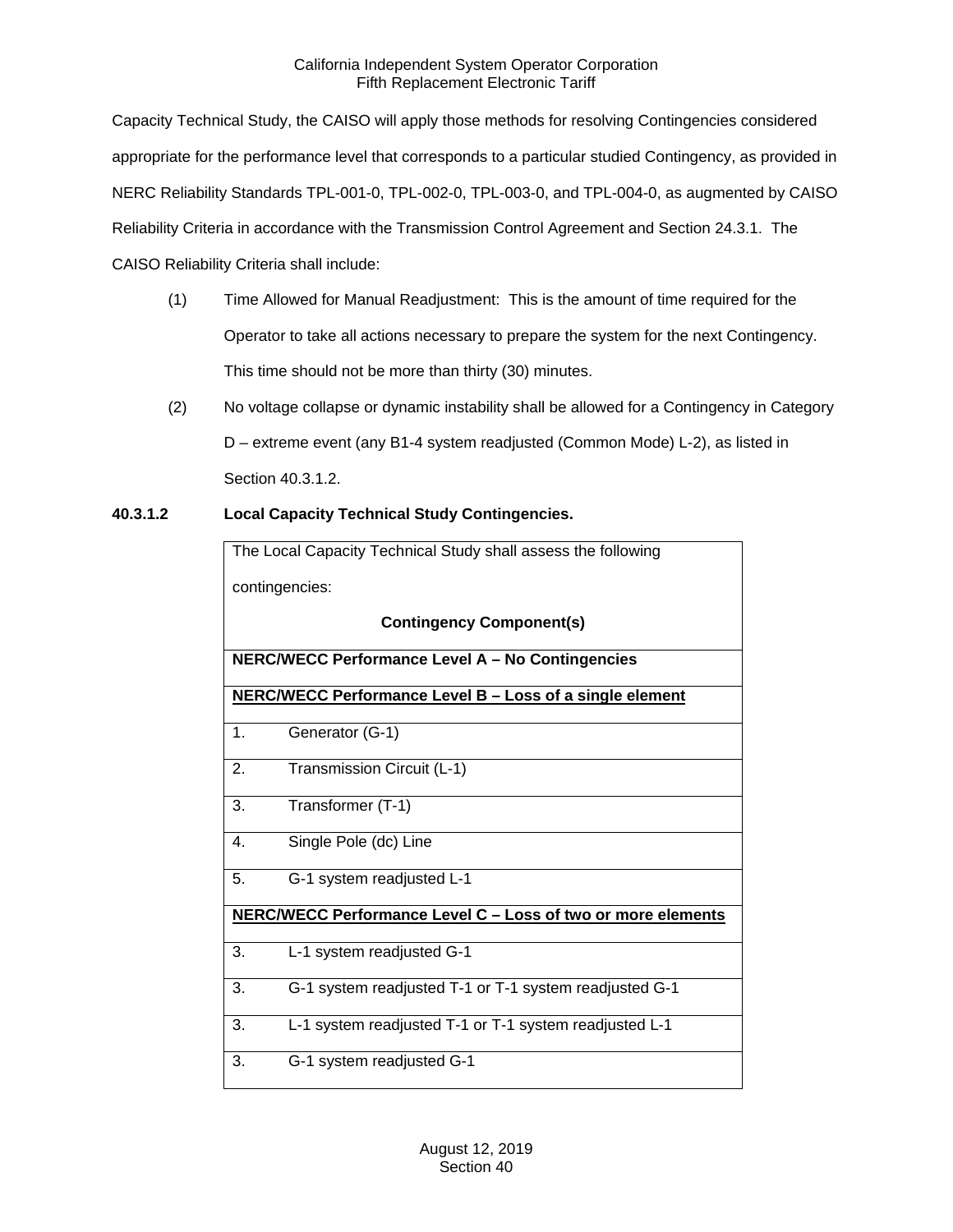| 3.                                               | L-1 system readiusted L-1      |  |
|--------------------------------------------------|--------------------------------|--|
| 4.                                               | Bipolar (dc) Line              |  |
| 5.                                               | Two circuits (Common Mode) G-2 |  |
| WECC-S3. Two generators (Common Mode) G-2        |                                |  |
| D – Extreme event – loss of two or more elements |                                |  |
|                                                  |                                |  |
| Any B1-4 system readjusted (Common Mode) L-2     |                                |  |

## <span id="page-8-0"></span>**40.3.2 Allocation of Local Capacity**

The CAISO will allocate Local Capacity Area Resource requirements to Scheduling Coordinators for Load Serving Entities in the following sequential manner:

(a) The responsibility for the aggregate Local Capacity Area Resources required for all Local Capacity Areas within each TAC Area as determined by the Local Capacity Technical Study will be allocated to all Scheduling Coordinators for Load Serving Entities that serve Load in the TAC Area in accordance with the Load Serving Entity's proportionate share of the LSE's TAC Area Load at the time of the CAISO's annual coincident peak Demand set forth in the annual peak Demand Forecast for the next Resource Adequacy Compliance Year as determined by the California Energy Commission. Expressed as a formula, the allocation of Local Area Capacity Resource obligations will be as follows:  $(\sum$  Local Capacity Area MW in TAC Area from the Local Capacity Technical Study) \* (LSE Demand in TAC Area at CAISO annual coincident peak Demand)/(Total TAC Area Demand at the time of CAISO annual coincident peak Demand). This will result in a MW responsibility for each Load Serving Entity for each TAC Area in which the LSE serves Load. In no instance, however, is a Load Serving Entity obligated to commit, on a monthly Resource Adequacy Plan, Local Capacity Area Resources in a particular TAC Area in excess of the quantity of capacity needed by that Load Serving Entity to meet its applicable Demand and Reserve Margin requirements for the applicable compliance month. If the CAISO determines that a Load Serving Entity would have an obligation to show Local Capacity Area Resources of less than 1 MW in a particular TAC Area, then the Load Serving Entity will have an obligation of zero (0) MWs for that TAC Area in that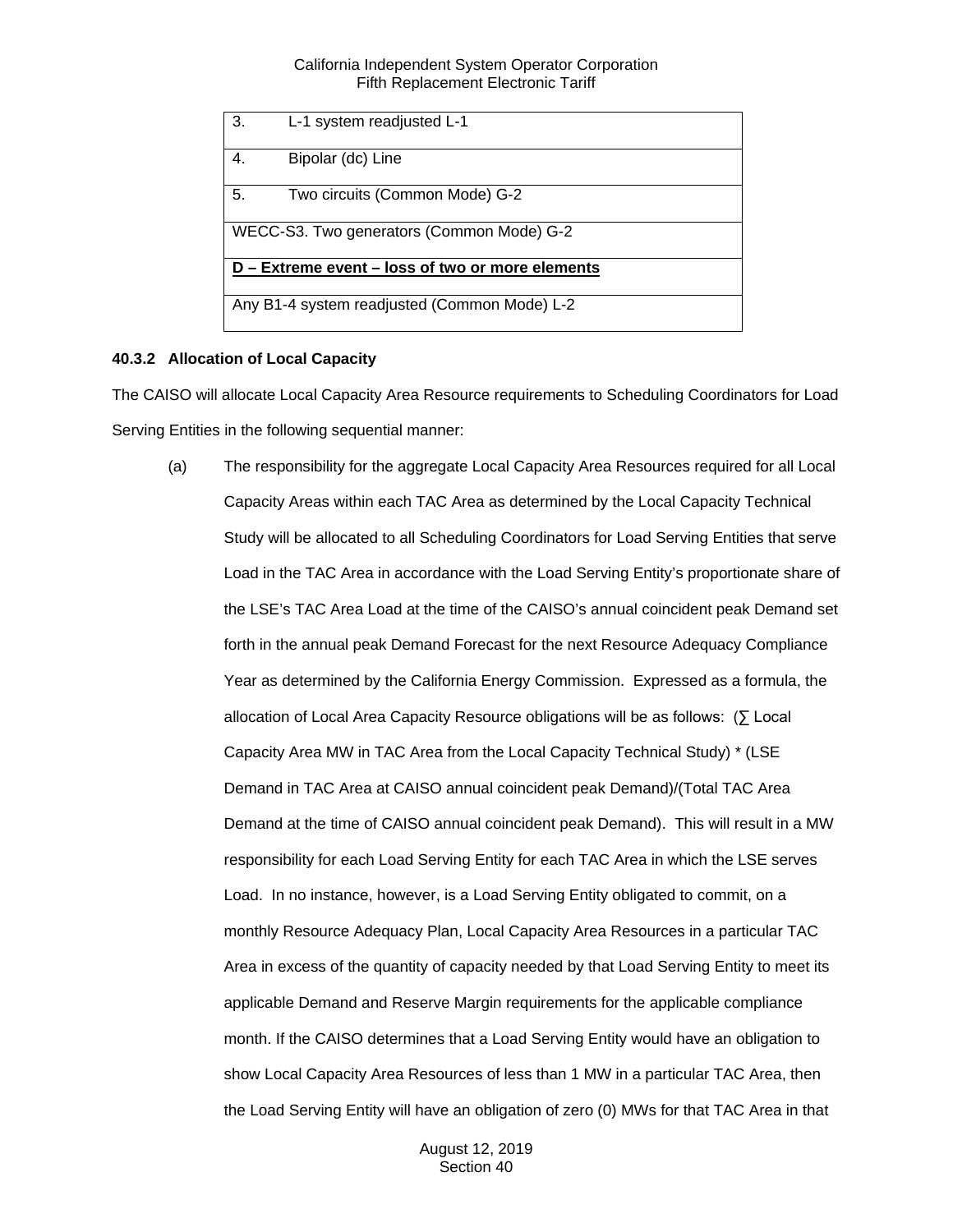year. The LSE may meet its MW responsibility, as assigned under this Section, for each TAC Area in which the LSE serves Load by procurement of that MW quantity in any Local Capacity Area in the TAC Area.

- (b) For Scheduling Coordinators for Non-CPUC Load Serving Entities, the Local Capacity Area Resource obligation will be allocated based on Section 40.3.2(a) above.
- (c) For Scheduling Coordinators for CPUC Load Serving Entities, the CAISO will allocate the Local Capacity Area Resource obligation based on an allocation methodology, if any, adopted by the CPUC. However, if the allocation methodology adopted by the CPUC does not fully allocate the total sum of each CPUC Load Serving Entity's proportionate share calculated under Section 40.3.2(a), the CAISO will allocate the difference to all Scheduling Coordinators for CPUC Load Serving Entities in accordance with their proportionate share calculated under 40.3.2(a). If the CPUC does not adopt an allocation methodology, the CAISO will allocate Local Capacity Area Resources to Scheduling Coordinators for CPUC Load Serving Entities based on Section 40.3.2(a).

Once the CAISO has allocated the total responsibility for Local Capacity Area Resources, the CAISO will inform the Scheduling Coordinator for each LSE of the LSE's specific allocated responsibility for Local Capacity Area Resources in each TAC Area in which the LSE serves Load.

## <span id="page-9-0"></span>**40.3.3 Procurement of Local Capacity Area Resources by LSEs**

Nothing in this Section 40 obligates any Scheduling Coordinator to demonstrate on behalf of a Load Serving Entity that the Load Serving Entity has procured Local Capacity Area Resources to satisfy capacity requirements for each Local Capacity Area identified in the technical study. Scheduling Coordinators for Load Serving Entities may aggregate responsibilities for procurement of Local Capacity Area Resources. If a Load Serving Entity has procured Local Capacity Area Resources that satisfy generation capacity requirements for Local Capacity Areas, the Scheduling Coordinator for such Load Serving Entity shall include this information in its annual and monthly Resource Adequacy Plan(s).

## <span id="page-9-1"></span>**40.3.4 [Not Used]**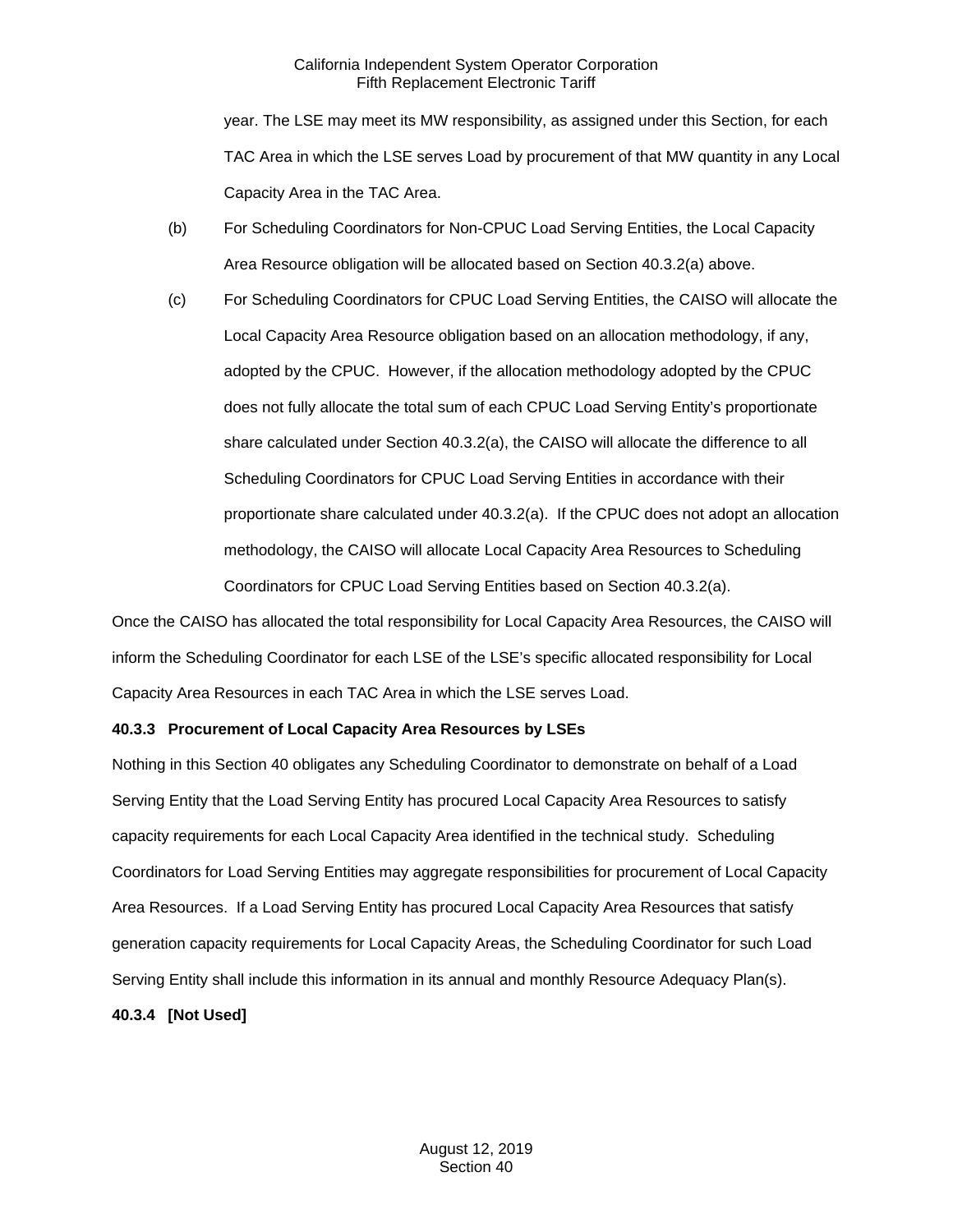## <span id="page-10-0"></span>**40.4 General Requirements on Resource Adequacy Resources**

#### <span id="page-10-1"></span>**40.4.1 Eligible Resources and Determination of Qualifying Capacity**

The CAISO shall use the criteria provided by the CPUC or Local Regulatory Authority to determine and verify, if necessary, the Qualifying Capacity of all Resource Adequacy Resources; however, to the extent a resource is listed by one or more Scheduling Coordinators in their Resource Adequacy Plans, which apply the criteria of more than one Local Regulatory Authority that leads to conflicting Qualifying Capacity values for that resource, the CAISO will accept the methodology that results in the highest Qualifying Capacity value. Only if the CPUC, Local Regulatory Authority, or federal agency has not established any Qualifying Capacity criteria, or chooses to rely on the criteria in this CAISO Tariff, will the provisions of Section 40.8 apply.

#### <span id="page-10-2"></span>**40.4.2 Net Qualifying Capacity Report**

The CAISO shall produce an annual report posted to the CAISO Website on the schedule set forth in the Business Practice Manual that sets forth the Net Qualifying Capacity of all Participating Generators. All other Resource Adequacy Resources may be included in the annual report under Section 40.4.2 upon their request. The Net Qualifying Capacity of any resource included in the annual report, once posted to the CAISO Website, shall not be reduced by the CAISO for the next Resource Adequacy Compliance Year. Any change proposed to be made to a Net Qualifying Capacity value for a resource included in a prior annual report shall be explained, and any test results or analyses underlying the change provided, to the Scheduling Coordinator within ten (10) days of the CAISO's determination that a change to the resource's Net Qualifying Capacity is appropriate, which also must be at least fifteen (15) days prior to the posting on the CAISO Website of the annual report. Any disputes as to the CAISO's determination regarding Net Qualifying Capacity shall be subject to the CAISO ADR Procedures.

#### <span id="page-10-3"></span>**40.4.3 General Qualifications for Supplying Net Qualifying Capacity**

Resource Adequacy Resources included in a Resource Adequacy Plan submitted by a Scheduling Coordinator on behalf of a Load Serving Entity serving Load in the CAISO Balancing Authority Area must:

(1) Be available for testing by the CAISO to validate Qualifying Capacity, which can be no less than a resource's PMin as registered in the Master File even if the resource's contractual Resource Adequacy Capacity is less than its PMin, and determine Net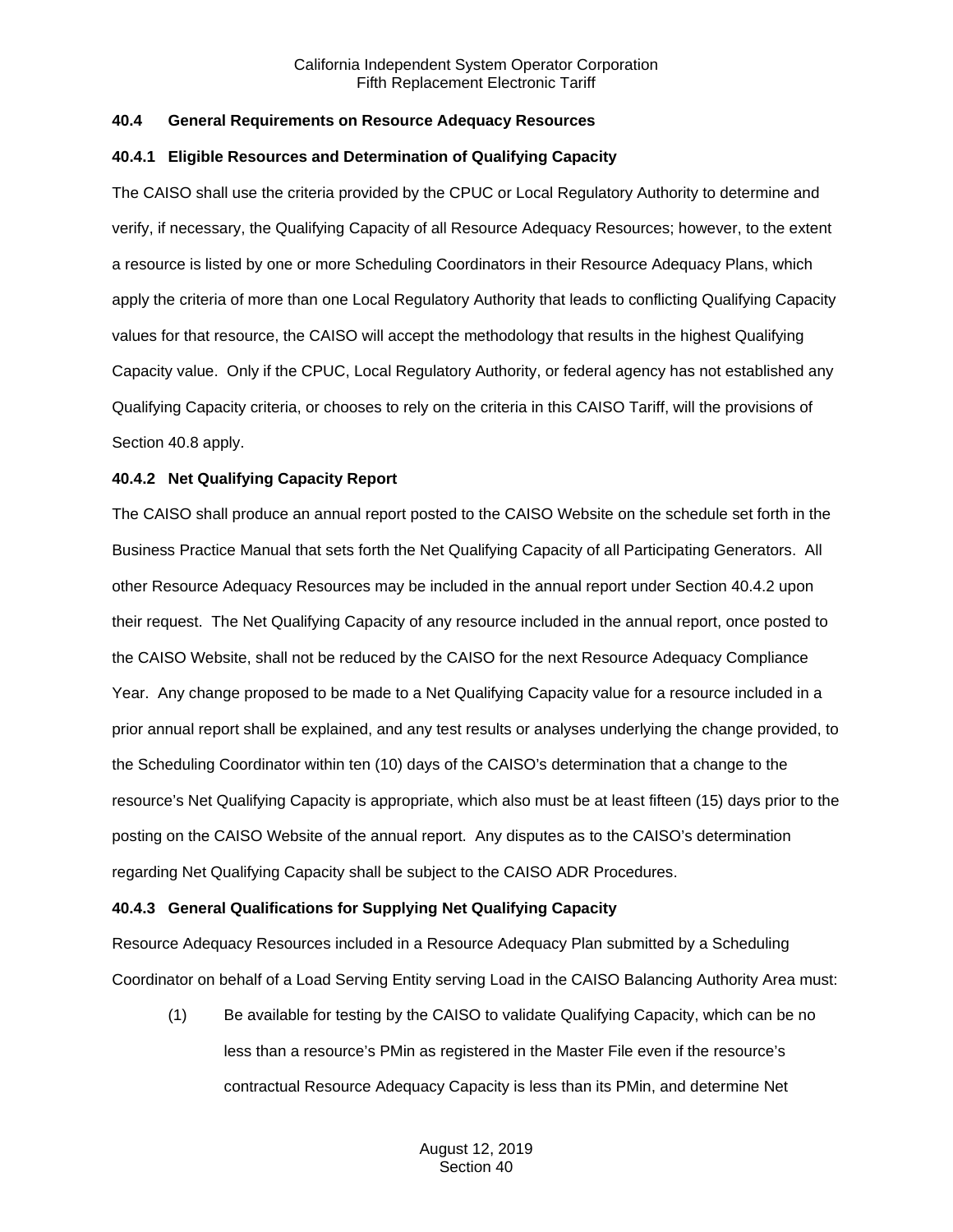Qualifying Capacity for the next Resource Adequacy Compliance Year;

- (2) Provide any information requested by the CAISO to apply the performance criteria to be adopted by the CAISO pursuant to Section 40.4.5;
- (3) Submit Bids into the CAISO Markets as required by this CAISO Tariff;
- (4) Be in compliance, as of the date that the CAISO performs any testing or otherwise determines Net Qualifying Capacity for the next Resource Adequacy Compliance Year, with the criteria for Qualifying Capacity established by the CPUC, relevant Local Regulatory Authority, or federal agency and provided to the CAISO; and
- (5) Be subject to Sanctions for non-performance as specified in the CAISO Tariff; and
- (6) For a resource with contractual Resource Adequacy Capacity less than PMin as registered in the Master File, make the PMin available to the CAISO for commitment or dispatch at PMin, subject to Section 11.8 provisions for Bid Cost Recovery, so that the resource's Resource Adequacy Capacity can be utilized as required by this CAISO Tariff.

#### <span id="page-11-0"></span>**40.4.4 Reductions for Testing**

In accordance with the procedures specified in the Business Practice Manual, the Generating Unit of a Participating Generator or other Generating Units, System Units or Loads of Participating Loads, Reliability Demand Response Resources, or Proxy Demand Resources included in a Resource Adequacy Plan submitted by a Scheduling Coordinator on behalf of a Load Serving Entity can have its Qualifying Capacity reduced, for purposes of the Net Qualifying Capacity annual report under Section 40.4.2 for the next Resource Adequacy Compliance Year, if a CAISO testing program determines that it is not capable of supplying the full Qualifying Capacity amount.

## <span id="page-11-1"></span>**40.4.5 Reductions for Performance Criteria**

No later than 12 months after the effective date of this Section 40, the CAISO will issue a report outlining a proposal with respect to performance criteria for Resource Adequacy Resources. The CAISO will collaborate with the CPUC and other Local Regulatory Authorities to develop the performance criteria to be submitted to FERC. The Scheduling Coordinator for a Resource Adequacy Resource shall provide or make available to the CAISO, subject to the confidentiality provisions of this CAISO Tariff, all documentation requested by the CAISO to determine, develop or implement the performance criteria,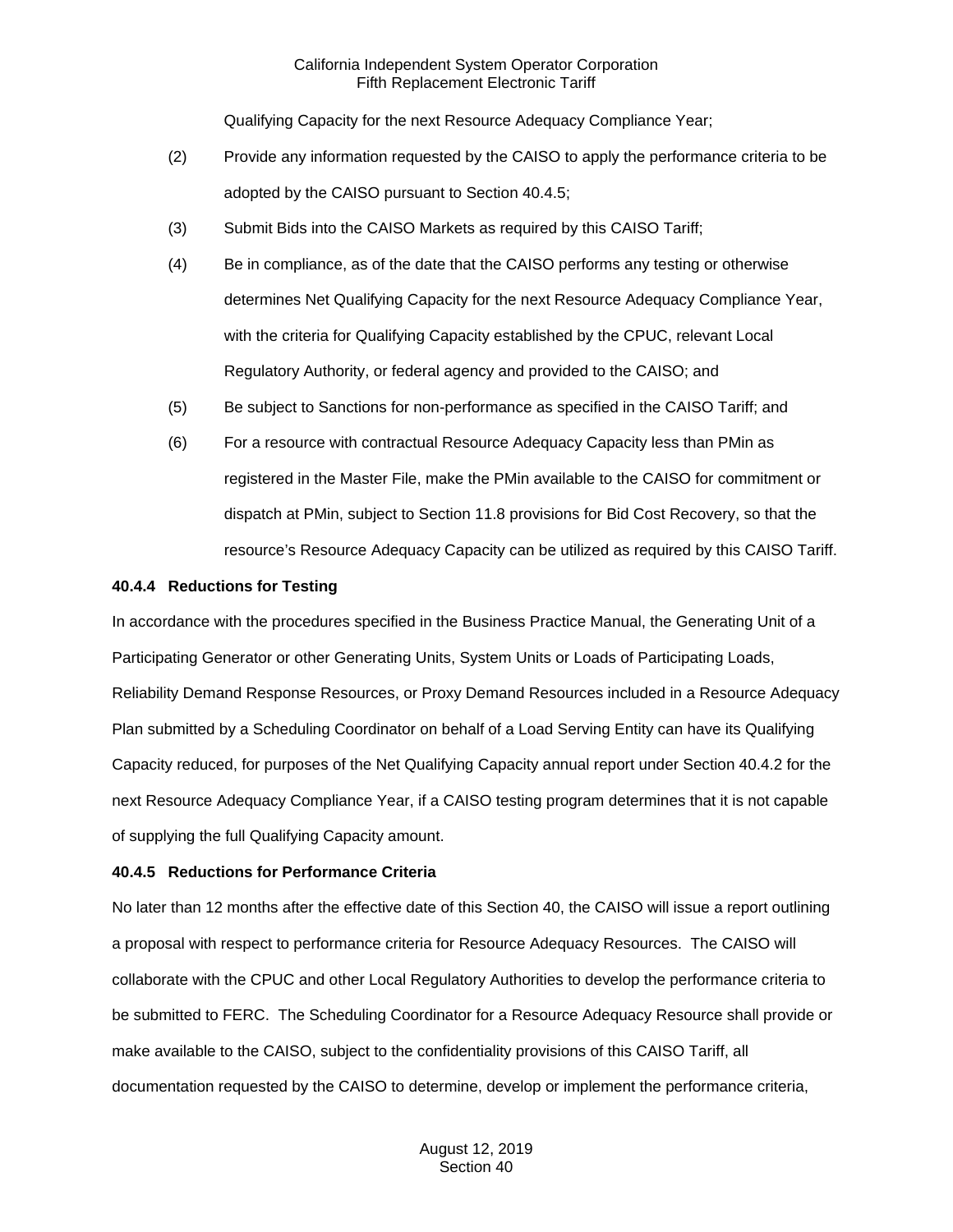including, but not limited to, NERC Generating Availability Data System data.

## <span id="page-12-0"></span>**40.4.6 Reductions for Deliverability**

## **40.4.6.1 Deliverability within the CAISO Balancing Authority Area**

In order to determine Net Qualifying Capacity from Resource Adequacy Resources subject to this Section 40.4, the CAISO will determine that a Resource Adequacy Resource is available to serve the aggregate of Load by means of a deliverability study. Documentation explaining the CAISO's deliverability analysis will be posted on the CAISO Website. The deliverability study will be performed annually and shall focus on peak Demand conditions. The results of the deliverability study shall be incorporated into the Net Qualifying Capacity annual report under Section 40.4.2 and will be effective for the next Resource Adequacy Compliance Year. To the extent the deliverability study shows that the Qualifying Capacity is not deliverable to the aggregate of Demand under the conditions studied, the Qualifying Capacity of the Resource Adequacy Resource will be reduced on a MW basis for the capacity that is undeliverable. Resources will be electrically grouped in a manner consistent with the CAISO Deliverability Assessment methodology posted on the CAISO Website. For Resource Adequacy Resources in the same electrical group which have identified deliverability constraints, the Qualifying Capacity of the Resource Adequacy Resources that obtained Full Capacity Deliverability Status or partial deliverability through Section 8.2 of Appendix Y to this CAISO Tariff will be reduced prior to reducing the Qualifying Capacity of those resources which were originally provided Full Capacity Deliverability Status pursuant to inclusion in an Interconnection Study Cycle under Appendix Y to this CAISO Tariff.

## **40.4.6.2 Deliverability of Imports**

## **40.4.6.2.1 Available Import Capability Assignment Process**

For Resource Adequacy Plans covering any period after December 31, 2007, total Available Import Capability will be assigned on an annual basis for a one-year term to Scheduling Coordinators representing Load Serving Entities serving Load in the CAISO Balancing Authority Area and, in limited circumstances, to Scheduling Coordinators representing Participating Generators or System Resources, as described by the following sequence of steps. However, should the CPUC modify by decision its compliance period from January to December of the calendar year to May through April of the calendar year, the CAISO shall extend the effectiveness of the assignment for Resource Adequacy Compliance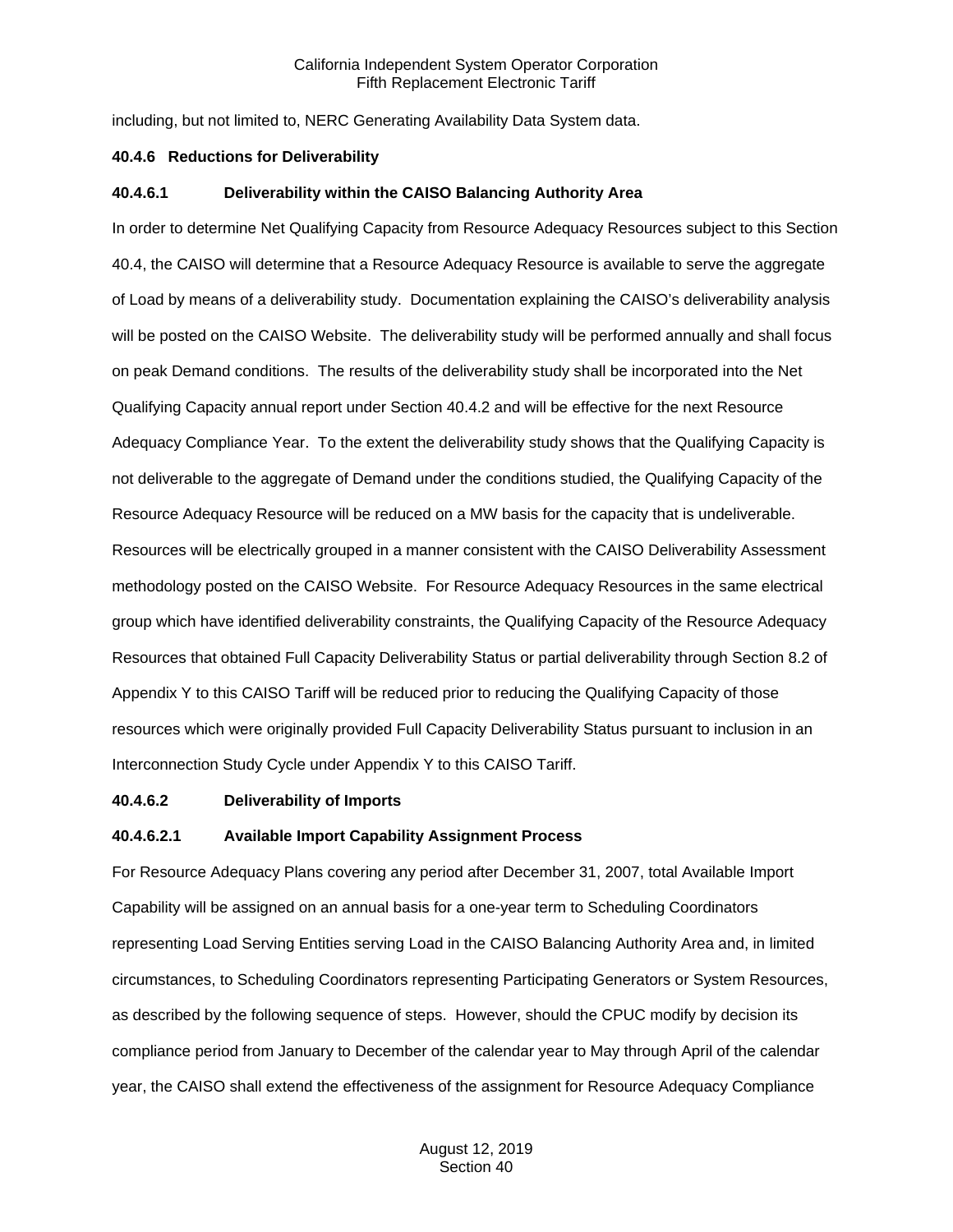Year 2008 through April 2009.

**Step 1:** Determination of Maximum Import Capability on Interties into the CAISO Balancing Authority Area: The CAISO shall establish the Maximum Import Capability for each Intertie into the CAISO Balancing Authority Area, and will post those values on the CAISO Website in accordance with the schedule and process set forth in the Business Practice Manual. **Step 2:** Determination of Available Import Capability by Accounting for Existing Contracts and Transmission Ownership Rights Held by Out-of- Balancing Authority Area LSEs: For each Intertie, the Available Import Capability will be determined by subtracting from the Maximum Import Capability established in Step 1 for each Intertie the import capability on each Intertie associated with (i) Existing Contracts and (ii) Transmission Ownership Rights held by load serving entities that do not serve Load within the CAISO Balancing Authority Area. The remaining sum of all Intertie Available Import Capability is the Total Import Capability. Total Import Capability shall be used to determine the Load Share Quantity for each Load Serving Entity that serves Load within the CAISO Balancing Authority Area.

**Step 3:** Determination of Existing Contract Import Capability by Accounting for Existing Contracts and Transmission Ownership Rights Held by CAISO Balancing Authority Area LSEs: From the Available Import Capability remaining on each Intertie after Step 2 above, Existing Contracts and Transmission Ownership Rights held by Load Serving Entities that serve Load within the CAISO Balancing Authority Area shall be reserved for the holders of such commitments and will not be subject to reduction under any subsequent steps in this Section. The import capability reserved pursuant to this Step 3 is the Existing Contract Import Capability.

**Step 4:** Assignment of Pre-RA Import Commitments: From the Available Import Capability remaining on each Intertie after reserving Existing Contract Import Capability under Step 3 above, the CAISO will assign to Load Serving Entities serving Load within the CAISO Balancing Authority Area Pre-RA Import Commitment Capability on a particular Intertie based on Pre-RA Import Commitments in effect (where a supplier has an obligation to deliver the Energy or make the capacity available) at any time during the Resource Adequacy Compliance Year for which the Available Import Capability assignment is being performed. The Pre-RA Import Commitment will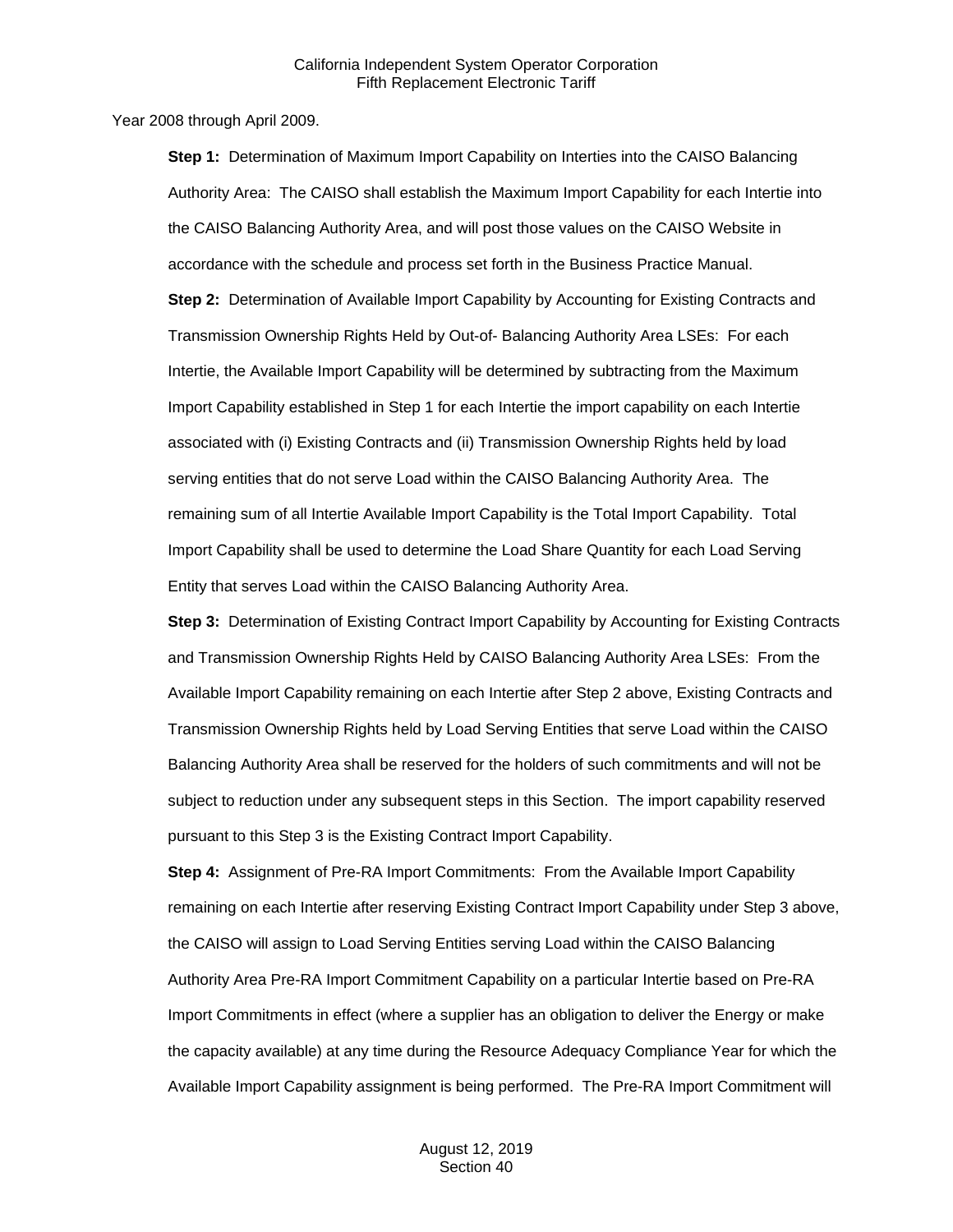be assigned to the Intertie selected by the Load Serving Entity during the Resource Adequacy Compliance Year 2007 import capability assignment process, which was required to be based on the Intertie upon which the Energy or capacity from the Pre-RA Import Commitment had been primarily scheduled or, for a Pre-RA Import Commitment without a scheduling history at the time of the Resource Adequacy Compliance Year 2007 import capability assignment process, the primary Intertie upon which the Energy or capacity was anticipated to be scheduled. To the extent a Pre-RA Import Commitment was not presented during the Resource Adequacy Compliance Year 2007 import capability assignment process, the Load Serving Entity shall select the Intertie upon which the Pre-RA Import Commitment is primarily anticipated to be scheduled during the term of the Pre-RA Import Commitment and that selection shall be utilized in future annual Available Import Capability assignment processes. If a Pre-RA Import Commitment submitted on behalf of a LSE with Existing Contract Import Capability is assigned under this Section to the same Intertie on which the LSE holds Existing Contract Import Capability, the Pre-RA Import Commitment will be assumed to deliver over the Existing Contract Import Capability until exhausted, unless the LSE can demonstrate otherwise.

To the extent a particular Intertie becomes over requested with Pre-RA Import Commitments due to either Pre-RA Import Commitments not included in the Resource Adequacy Compliance Year 2007 import capability assignment process or changes in system conditions that decrease the Maximum Import Capability of the Intertie, such that the MW represented in all Pre-RA Import Commitments utilizing the Intertie exceed the Intertie's Available Import Capability in excess of that reserved for Existing Contracts and Transmission Ownership Rights under Steps 2 and 3, the Pre-RA Import Commitments will be assigned Pre-RA Import Commitment Capability, based on the Import Capability Load Share Ratio of each Load Serving Entity submitting Pre-RA Import Commitments on the particular Intertie. To the extent this initial assignment of Pre-RA Import Commitment Capability has not fully assigned the Available Import Capability of the particular over requested Intertie, the remaining Available Import Capability on the over requested Intertie will be assigned until fully exhausted based on the Import Capability Load Share Ratio of each Load Serving Entity whose submitted Pre-RA Import Commitment has not been fully satisfied by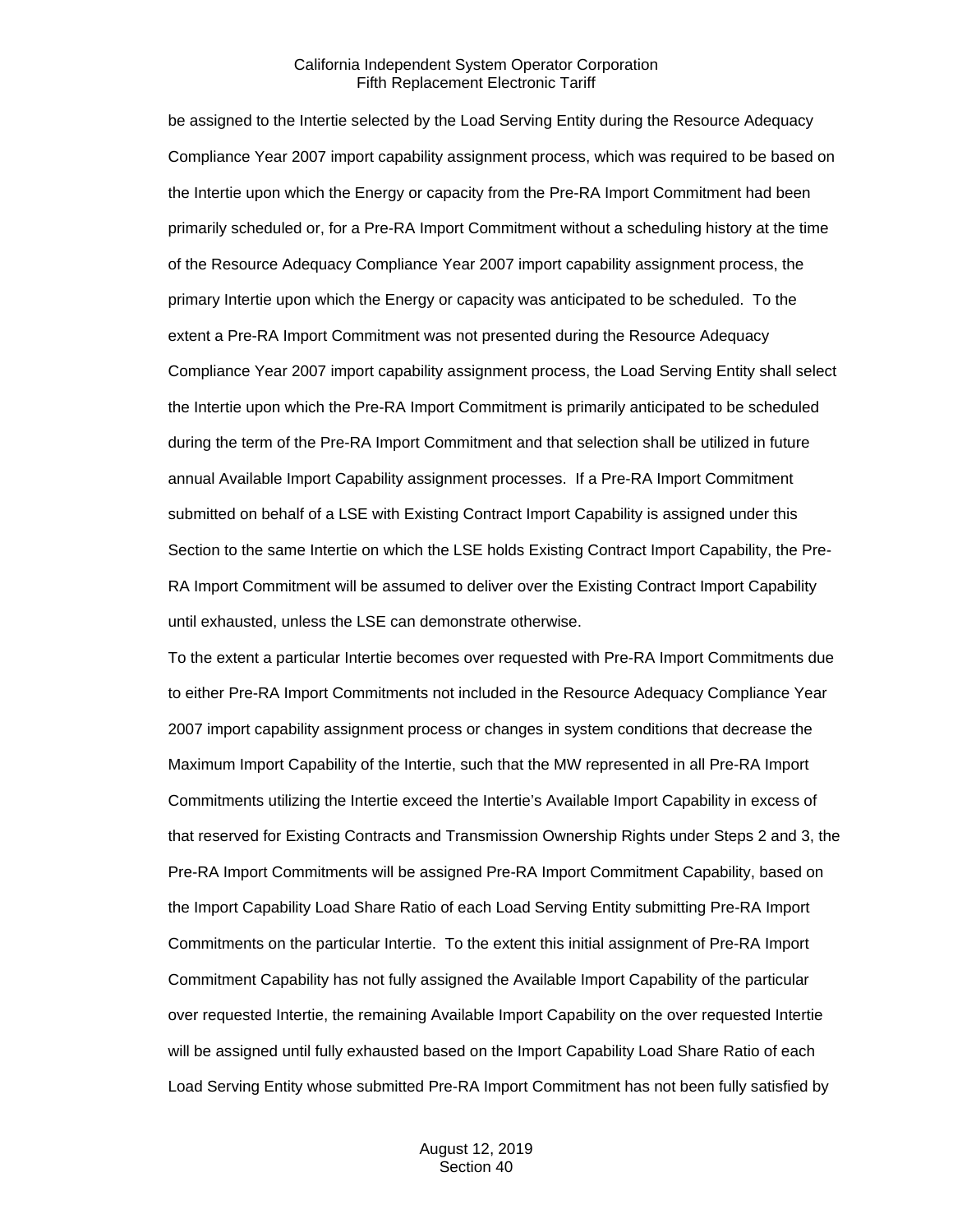the previous Import Capability Load Share Ratio assignment iteration. The Available Import Capability assigned pursuant to this Step 4 is the Pre-RA Import Commitment Capability. **Step 5:** Assignment of Remaining Import Capability Limited by Load Share Quantity: The Total Import Capability remaining after Step 4 will be assigned only to Load Serving Entities serving Load within the CAISO Balancing Authority Area that have not received Existing Contract Import Capability and Pre-RA Import Commitment Capability under Steps 3 and 4, that exceed the Load Serving Entity's Load Share Quantity. Only the MW quantity of any Pre-RA Import Commitment Capability assigned to Existing Contract Import Capability under Step 4 that exceeds the Existing Contract Import Capability on the particular Intertie will be counted for purposes of this Step 5. This Total Import Capability will be assigned until fully exhausted to those Load Serving Entities eligible to receive an assignment under this Step based on each Load Serving Entity's Import Capability Load Share Ratio up to, but not in excess of, its Load Share Quantity. The quantity of Total Import Capability assigned to the Load Serving Entity under this Step is the Load Serving Entity's Remaining Import Capability. This Step 5 does not assign Remaining Import Capability on a specific Intertie.

**Step 6:** CAISO Posting of Assigned and Unassigned Capability: Following the completion of Step 5, the CAISO will post to the CAISO Website, in accordance with the schedule set forth in the Business Practice Manual the following information:

- (a) The Total Import Capability;
- (b) The quantity in MW of Existing Contracts and Transmission Ownership Rights assigned to each Intertie, distinguishing between Existing Contracts and Transmission Ownership Rights held by Load Serving Entities within the CAISO Balancing Authority Area and those held by load serving entities outside the CAISO Balancing Authority Area;
- (c) The aggregate quantity in MW, and identity of the holders, of Pre-RA Import Commitments assigned to each Intertie; and
- (d) The aggregate quantity in MW of Available Import Capability after Step 4, the identity of the Interties with Available Import Capability, and the MW quantity of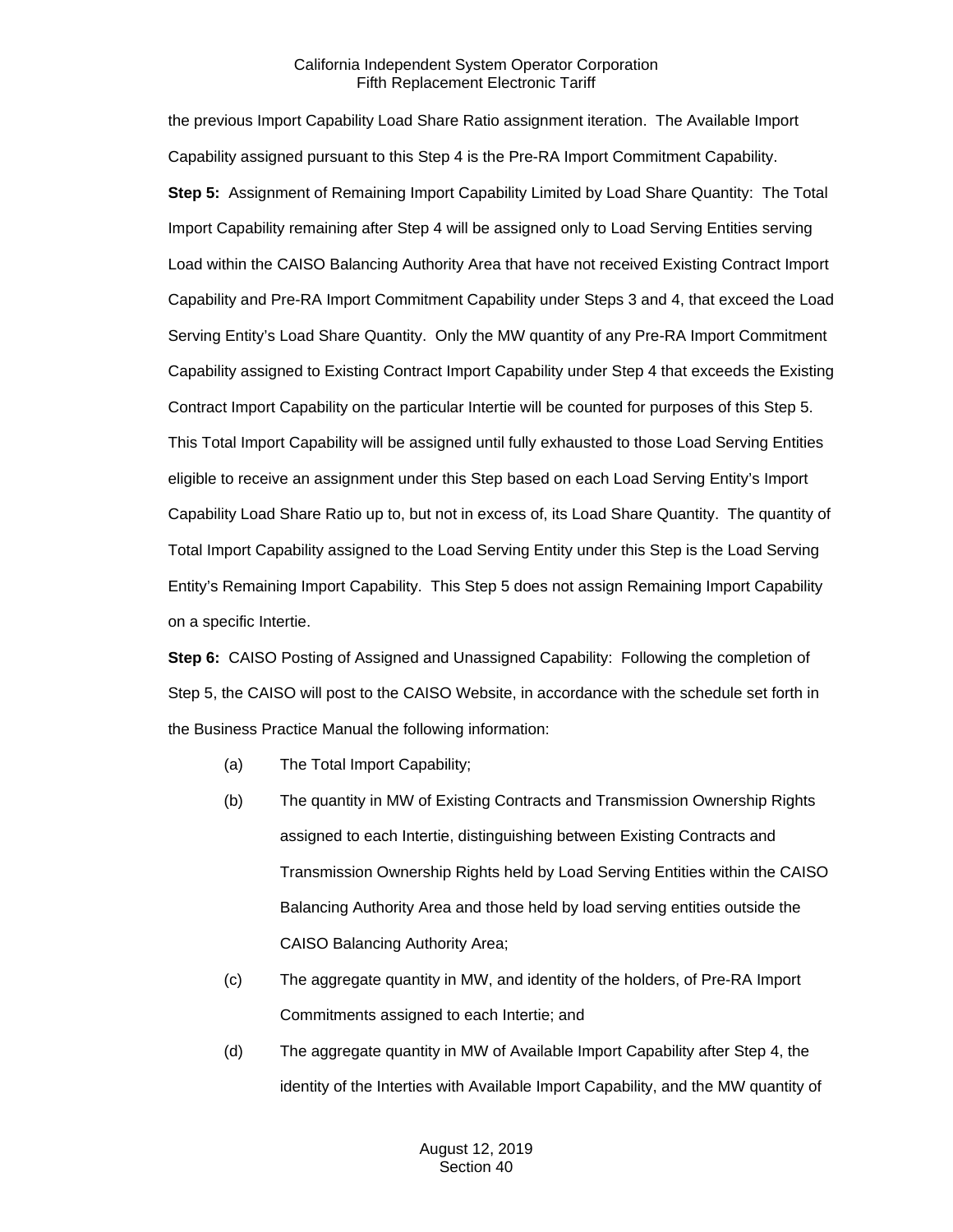Available Import Capability on each such Intertie.

**Step 7:** CAISO Notification of LSE Assignment Information: Following the completion of Step 5, in accordance with the schedule set forth in the Business Practice Manual, the CAISO will notify the Scheduling Coordinator for each Load Serving Entity of:

- (a) The Load Serving Entity's Import Capability Load Share;
- (b) The Load Serving Entity's Load Share Quantity; and
- (c) The amount of, and Intertie on which, the Load Serving Entity's Existing Contract Import Capability and Pre-RA Import Commitment Capability, as applicable, has been assigned; and
- (d) The Load Serving Entity's Remaining Import Capability.

**Step 8:** Transfer of Import Capability: In accordance with the schedule set forth in the Business Practice Manual, a Scheduling Coordinator for a Load Serving Entity shall be allowed to transfer some or all of its Remaining Import Capability to any other Scheduling Coordinator for a Load Serving Entity. The CAISO will accept transfers between Scheduling Coordinators only to the extent such transfers are reported to the CAISO, in accordance with the schedule set forth in the Business Practice Manual and through the CAISO's Import Capability Transfer Registration Process, by the entity receiving the Remaining Import Capability who must set forth (1) the name of the counter-parties, (2) the MW quantity, (3) term of transfer, and (4) price on a per MW basis. The CAISO will post to the CAISO Website by August 8, 2007 for Resource Adequacy Compliance Year 2008 and for subsequent Resource Adequacy Compliance Years in accordance with the schedule set forth in the Business Practice Manual the information on transfers of Remaining Import Capability received under this Step 8.

**Step 9:** Initial Scheduling Coordinator Request to Assign Remaining Import Capability by Intertie: In accordance with the schedule set forth in the Business Practice Manual, the Scheduling Coordinator for each Load Serving Entity shall notify the CAISO of its request to assign its posttrading Remaining Import Capability on a MW basis per available Intertie. Total requests for assignment of Remaining Import Capability by a Scheduling Coordinator cannot exceed the sum of the post-traded Remaining Import Capability of its Load Serving Entities. The CAISO will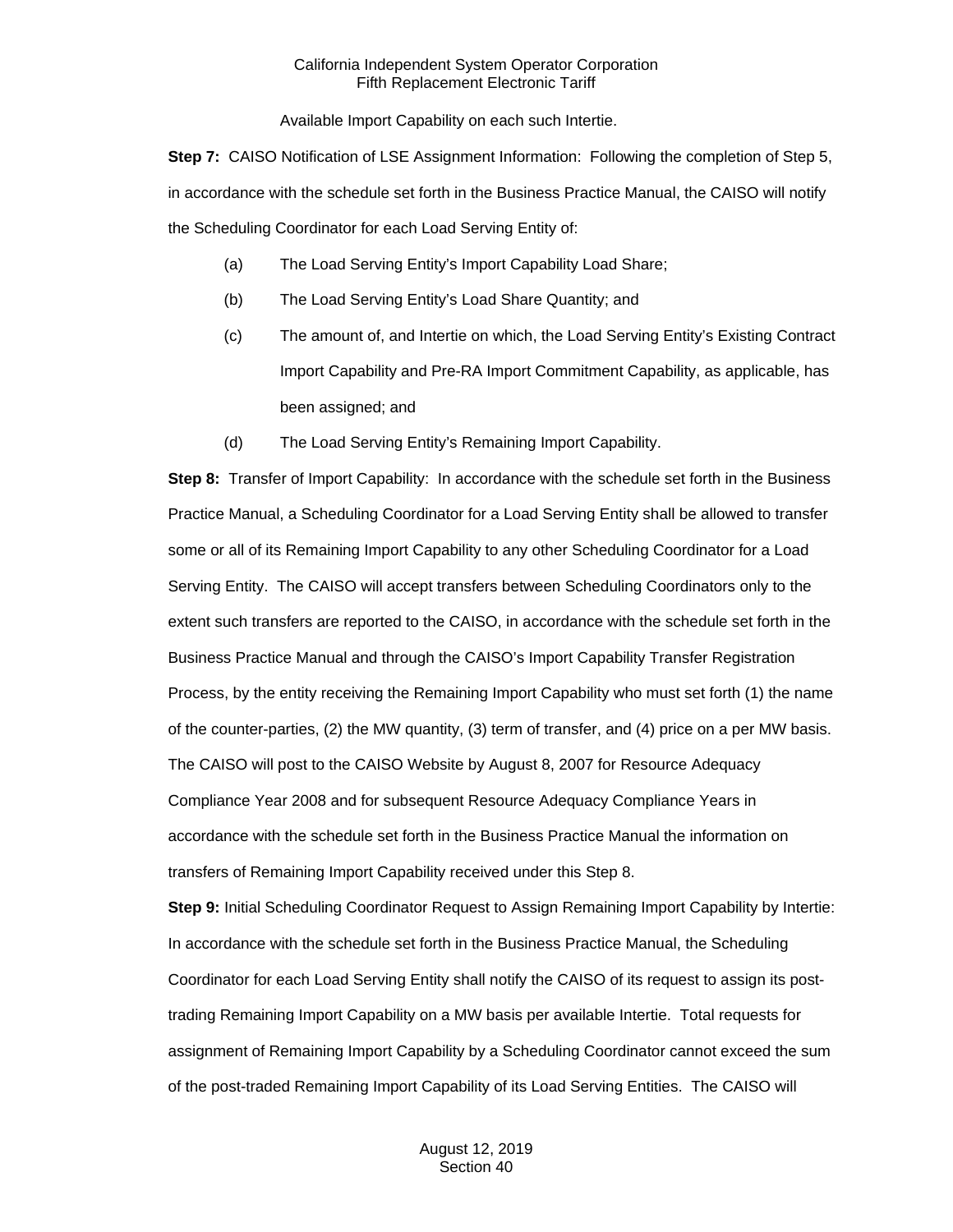honor the requests to the extent an Intertie has not been over requested. If an Intertie is over requested, the requests for Remaining Import Capability on that Intertie will be assigned based on each Load Serving Entity's Import Capability Load Share Ratio in the same manner as set forth in Step 4. A Scheduling Coordinator for a Load Serving Entity without an Import Capability Load Share will be assigned the Import Capability Load Share equal to the average Import Capability Load Share of those Load Serving Entities from which it received transfers of Remaining Import Capability.

**Step 10:** CAISO Notification of Initial Remaining Import Capability Assignments and Unassigned Capability: In accordance with the schedule set forth in the Business Practice Manual, the CAISO will:

- (a) Notify the Scheduling Coordinators of accepted request(s) for assigning Remaining Import Capability under Step 9;
- (b) Publish on the CAISO Website aggregate unassigned Available Import Capability, if any, the identity of the Interties with unassigned Available Import Capability, and the MW quantity of Available Import Capability, on each such Intertie; and
- (c) Issue a Market Notice to advise the Scheduling Coordinators that Step 10 is complete and to specify the time at which the CAISO will begin accepting requests for the Remaining Import Capability for Step 11.

**Step 11:** Secondary Scheduling Coordinator Request to Assign Remaining Import Capability by Intertie: To the extent Remaining Import Capability remains unassigned as disclosed by Step 10, in accordance with the schedule set forth in the Business Practice Manual, Scheduling Coordinators for Load Serving Entities shall notify the CAISO of their requests to assign any Remaining Import Capability on a MW per available Intertie basis. Step 10 must be completed before a Scheduling Coordinator may submit a request under this step for any Remaining Import Capability. Any requests received prior to the time stated in the Market Notice issued at the completion of Step 10 will not be honored by the CAISO. The CAISO will honor the timely requests received to the extent an Intertie has not been over requested. If an Intertie is over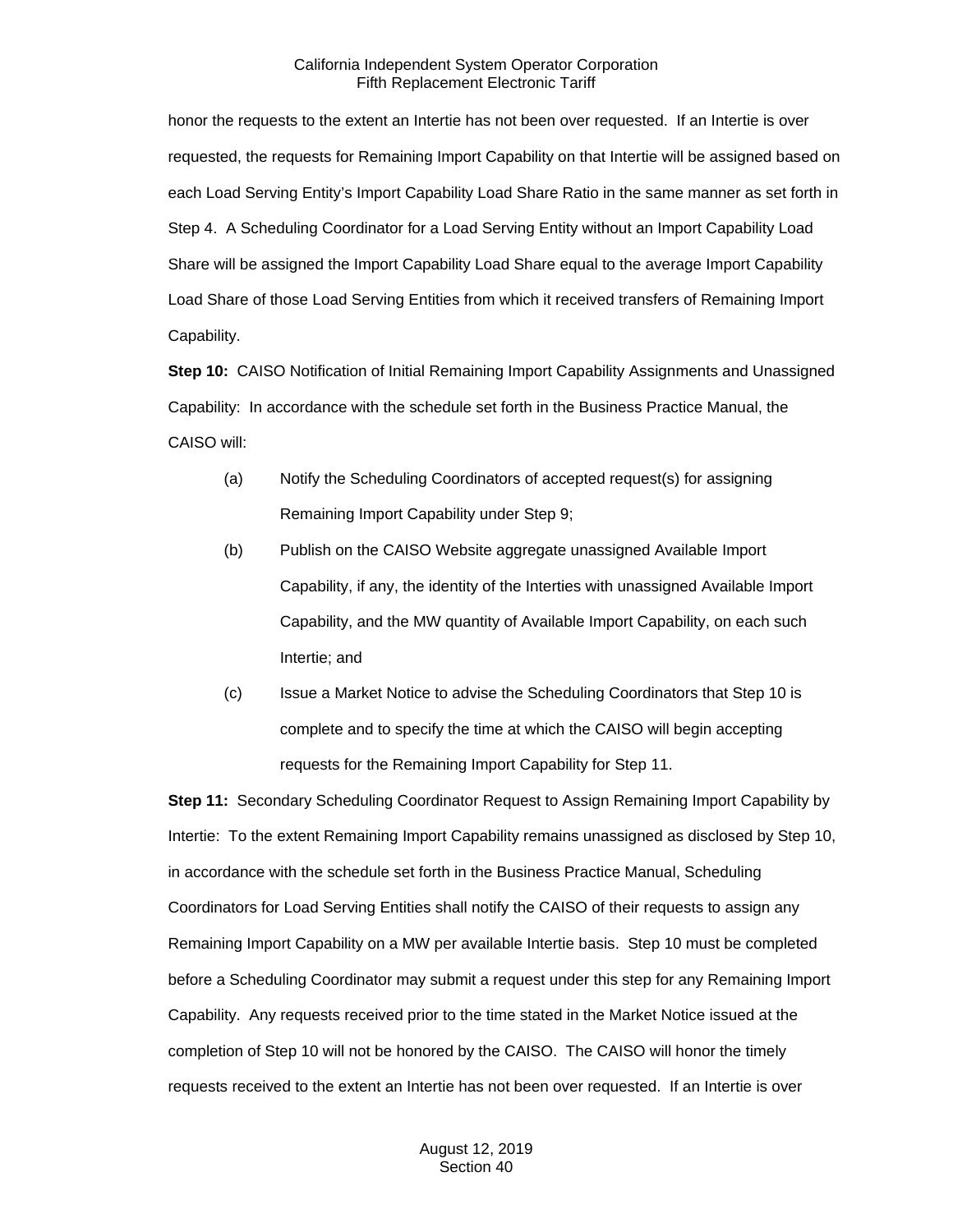requested, the requests on that Intertie will be assigned based on each Load Serving Entity's Import Capability Load Share Ratio, as used in Steps 4 and 9.

**Step 12:** Notification of Secondary Remaining Import Capability Assignments and Unassigned Capability: In accordance with the schedule set forth in the Business Practice Manual, the CAISO will:

- (a) Notify the Scheduling Coordinator for each Load Serving Entity of the Load Serving Entity's accepted request(s) for assigning Remaining Import Capability under Step 11;
- (b) Publish on the CAISO Website unassigned aggregate Available Import Capability, if any, the identity of the Interties with Available Remaining Import Capability, and the MW quantity of Availability Import Capability on each such Intertie; and
- (c) Issue a Market Notice to advise the Scheduling Coordinator for each Load Serving Entity that Step 12 is complete and to specify the time at which the CAISO will begin accepting requests for the Balance of Year Unassigned Available Import Capability for Step 13.

**Step 13:** Requests for Balance of Year Unassigned Available Import Capability: To the extent total Available Import Capability remains unassigned as disclosed by Step 12, Scheduling Coordinators for Load Serving Entities, Participating Generators, or System Resources may notify the CAISO of a request for unassigned Available Import Capability on a specific Intertie on a per MW basis. Step 12 must be completed before a Scheduling Coordinator may submit a request under this step for any remaining unassigned Import Capability. Any requests received prior to the time stated in the Market Notice issued at the completion of Step 12 will not be honored by the CAISO. Each request must include the identity of Load Serving Entity, Participating Generator, or System Resource on whose behalf the request is made. The CAISO will accept only two (2) requests per calendar week from any Scheduling Coordinator on behalf of a single Load Serving Entity, Participating Generator, or System Resource. The CAISO will honor timely requests in priority of the time requests from Scheduling Coordinators were received until the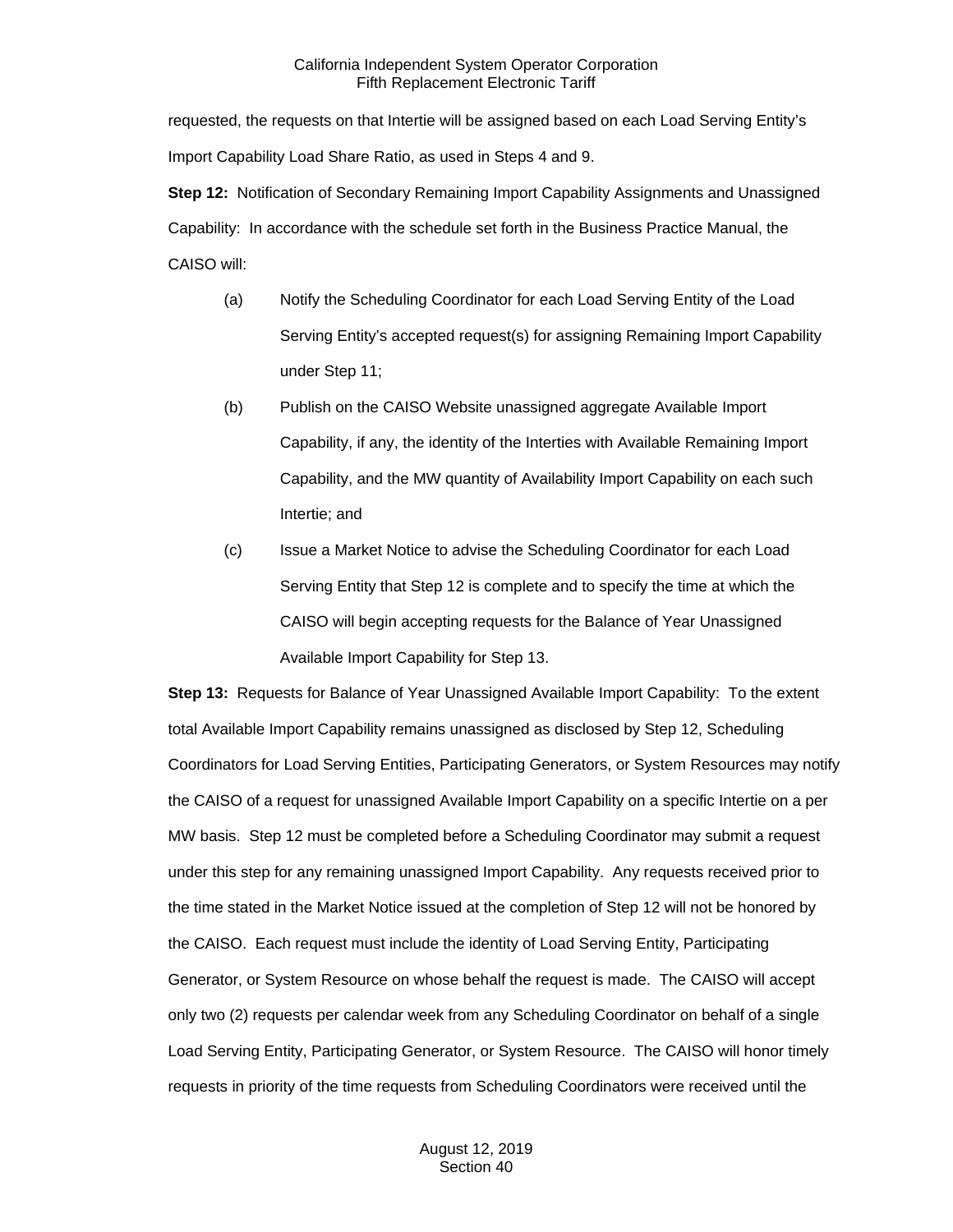Intertie is fully assigned and without regard to any Load Serving Entity's Load Share Quantity. Any honored request shall be for the remainder of the Resource Adequacy Compliance Year. The CAISO shall provide an electronic means, either through the Import Capability Transfer Registration Process or otherwise, of notifying the Scheduling Coordinator of the time the request was deemed received by the CAISO and, within seven (7) days of receipt of the request, whether the request was honored. If a request made on behalf of a Load Serving Entity is honored, it shall be the responsibility of the Scheduling Coordinator and its Load Serving Entity to notify the CPUC or applicable Local Regulatory Authority of the acceptance of the request for unassigned Available Import Capability. If the request is not honored because the Intertie requested was fully assigned, the request will be deemed rejected and the Scheduling Coordinator, if it still seeks to obtain unassigned Available Import Capability, will be required to submit a new request for unassigned Available Import Capability on a different Intertie. The CAISO will update on its website the list of unassigned Available Import Capability by Intertie in accordance with the schedule set forth in the Business Practice Manual.

This multi-step process for assignment of Total Import Capability does not guarantee or result in any actual transmission service being assigned and is only used for determining the import capability that can be credited towards satisfying the Reserve Margin of a Load Serving Entity under this Section 40. Upon the request of the CAISO, Scheduling Coordinators must provide the CAISO with information on Pre-RA Import Commitments and any transfers or sales of assigned Total Import Capability.

#### **40.4.6.2.2 Bilateral Import Capability Transfers and Registration Process**

#### **40.4.6.2.2.1 Eligibility Registration for Bilateral Import Capability Transfers**

To be eligible to engage in any bilateral assignment, sale, or other transfer of Remaining Import Capability under Step 8 of Section 40.4.6.2.1 or Section 40.4.6.2.2.2 or Existing Contract Import Capability, and Pre-RA Import Commitment Capability under Section 40.4.6.2.2.2, a Load Serving Entity or other Market Participant must provide the CAISO through the Import Capability Transfer Registration Process the following information:

- (a) Name of the Load Serving Entity or Market Participant
- (b) E-mail contact information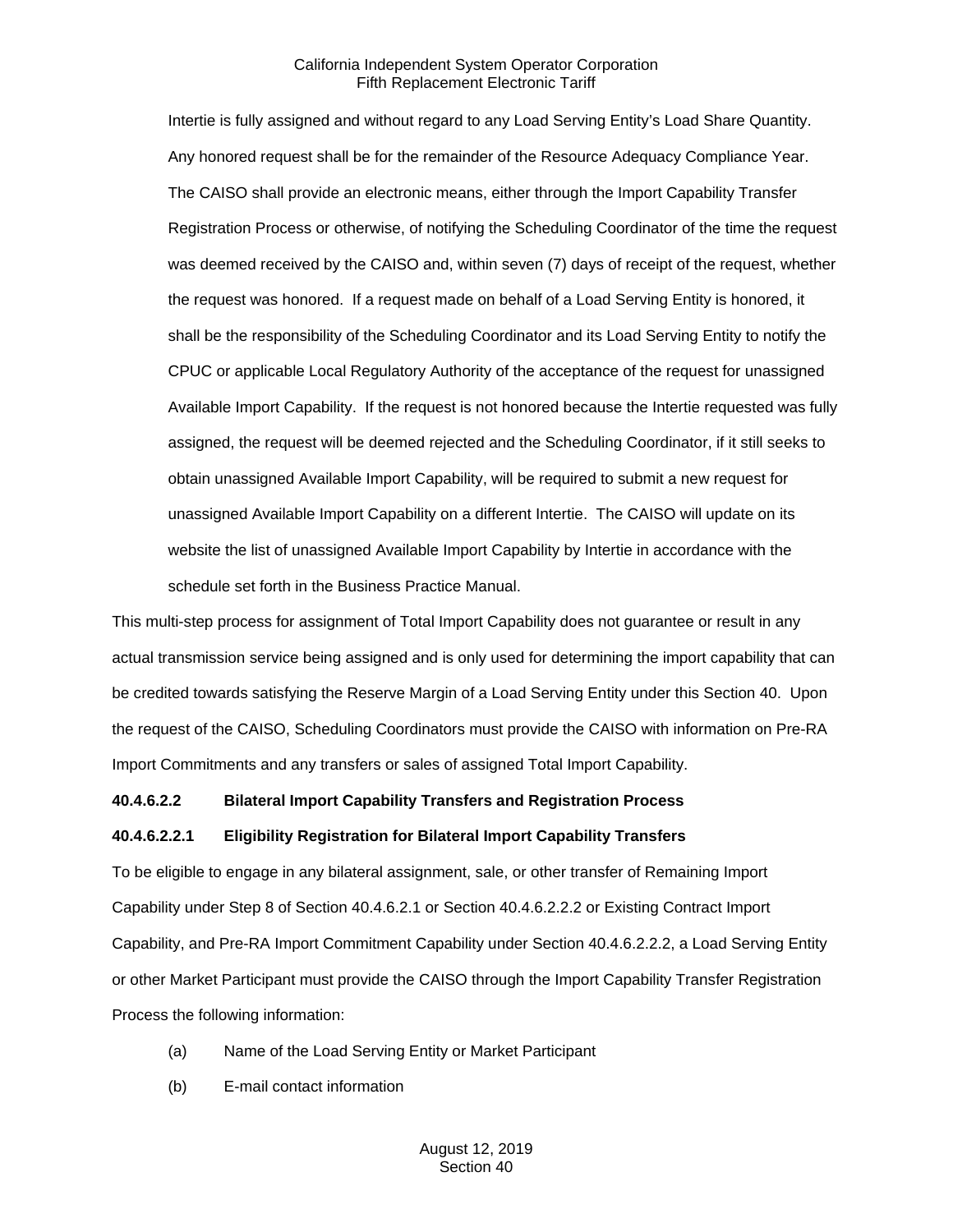The CAISO will post to the CAISO Website the information received under this Section on a monthly basis in accordance with the schedule set forth in the Business Practice Manual. Any assignment, sale, or other transfer of Existing Contract Import Capability, Pre-RA Import Commitment Capability, or Remaining Import Capability may only be made by or to a Load Serving Entity or Market Participant whose information received under this Section has been posted to the CAISO Website prior to the date of the assignment, sale, or other transfer of the Existing Contract Import Capability, Pre-RA Import Commitment Capability, or Remaining Import Capability. It shall be the exclusive responsibility of the Scheduling Coordinator for the Load Serving Entity or Market Participant to ensure that the information posted to the CAISO Website under this Section is accurate and up to date.

## **40.4.6.2.2.2 Reporting Process for Bilateral Import Capability Transfers**

This Section shall apply to all transfers of Existing Contract Import Capability, Pre-RA Import Commitment Capability, or Remaining Import Capability other than that provided for in Step 8 of Section 40.4.6.2.1. Any Load Serving Entity or other Market Participant that has obtained Existing Contract Import Capability, Pre-RA Import Commitment Capability, or Remaining Import Capability may assign, sell, or otherwise transfer such Existing Contract Import Capability, Pre-RA Import Commitment Capability, or Remaining Import Capability in MW increments. The import capability subject to each transfer shall remain on the Intertie assigned pursuant to Section 40.4.6.2.1.

The Scheduling Coordinator for the Load Serving Entity or Market Participant receiving the transferred Existing Contract Import Capability, Pre-RA Import Commitment Capability, or Remaining Import Capability must report the transfer to the CAISO through the CAISO's Import Capability Transfer Registration Process by providing the following information:

- (a) Identity of the counter-party(ies);
- (b) The MW quantity;
- (c) The Intertie on which the Existing Contract Import Capability, Pre-RA Import Commitment Capability, or Remaining Import Capability was assigned;
- (d) Term of the transfer;
- (e) Price on a per MW basis; and
- (f) Whether the import capability assignment being transferred is Existing Contract Import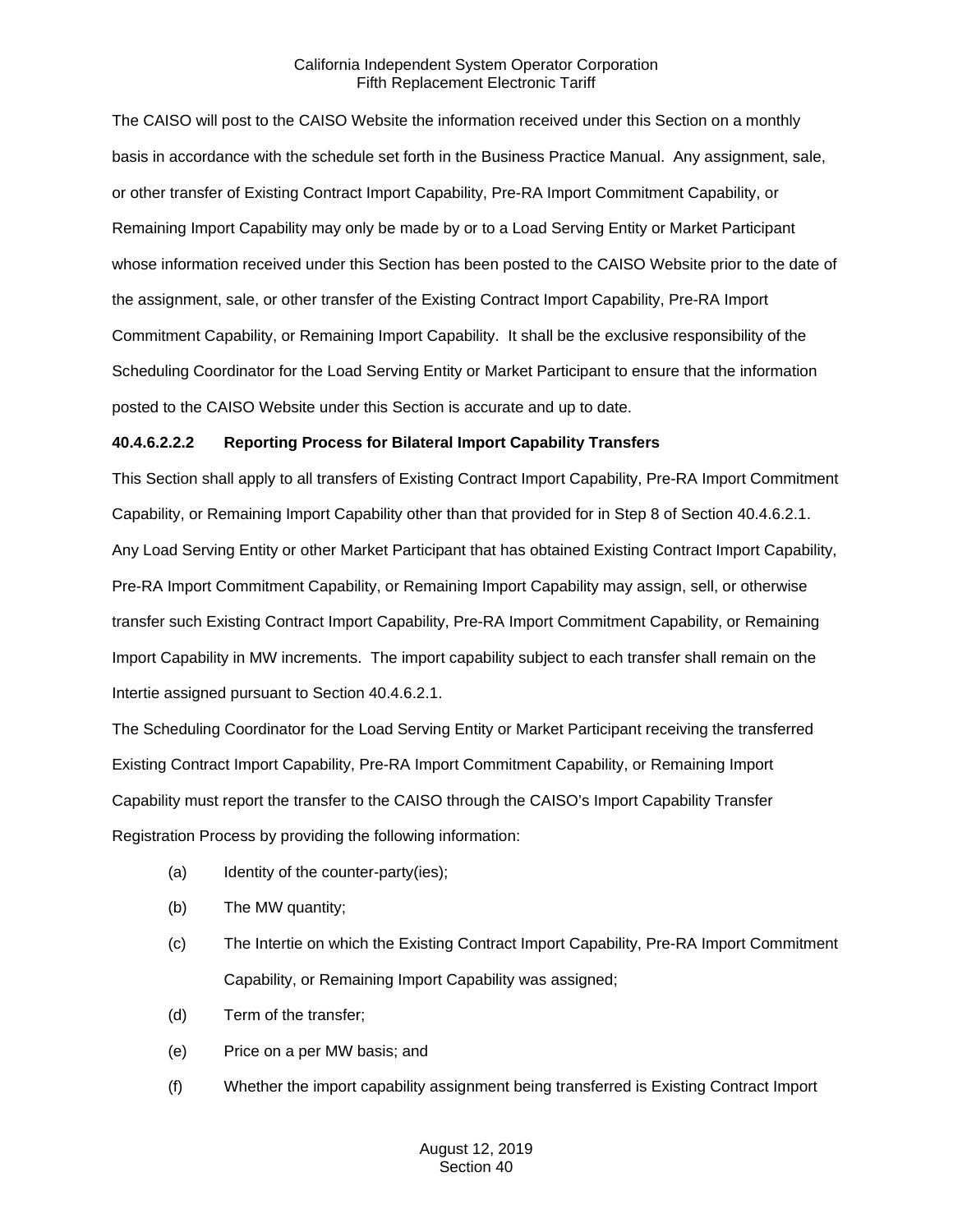## Capability, Pre-RA Import Commitment Capability, or Remaining Import Capability.

The CAISO will promptly post to the CAISO Website the information on transfers received under this Section except for the information received pursuant to subpart (f) of this Section. On a quarterly basis, the CAISO shall also report to FERC the transfer information received under this Section and Step 8 of Section 40.4.6.2.1. Transfer information received in accordance with this Section after the 20th calendar day of any month shall not be permitted to be included in the Load Serving Entity's Resource Adequacy Plan submitted in the same month as the transfer submission.

## **40.4.6.2.2.3 Other Import Capability Information Postings**

The CAISO will post to the CAISO Website on a monthly basis in accordance with the schedule set forth in the Business Practice Manual, for each Intertie, the holder and that holder's quantity in MW of import capability assigned on the particular Intertie as of the reporting date.

The CAISO will also post to the CAISO Website following submission of the annual Resource Adequacy Plans under Sections 40.2.1.1, 40.2.2.4, 40.2.3.4, and 40.2.4, for each Intertie, by a "yes" or "no" designation, whether each holder of import capability assigned on the particular Intertie has fully included the assigned import capability in the holder's annual Resource Adequacy Plans.

## **40.4.6.3 Deliverability of Distributed Generation**

The CAISO will perform an annual Deliverability Assessment, as described in Section 40.4.6.3.1, to determine MW quantities of Potential DGD at specific Nodes of the CAISO Controlled Grid for assigning Deliverability Status to Distributed Generation Facilities interconnected or seeking interconnection to the Distribution System of a Utility Distribution Company or a Metered Subsystem pursuant to the interconnection procedures of the Utility Distribution Company or Metered Subsystem, where such interconnection and Potential Deliverability Status can be provided:

- (i) without any additional Delivery Network Upgrades (although Reliability Network Upgrades, Distribution Upgrades or other mitigation may be needed);
- (ii) without the need for the CAISO to conduct any further Deliverability Assessment; and
- (iii) without degrading the Deliverability Status of Generation in Commercial Operation, proposed Generating Facilities in the CAISO Interconnection queue, or the Distributed Generation Facilities of interconnection customers who have previously requested Full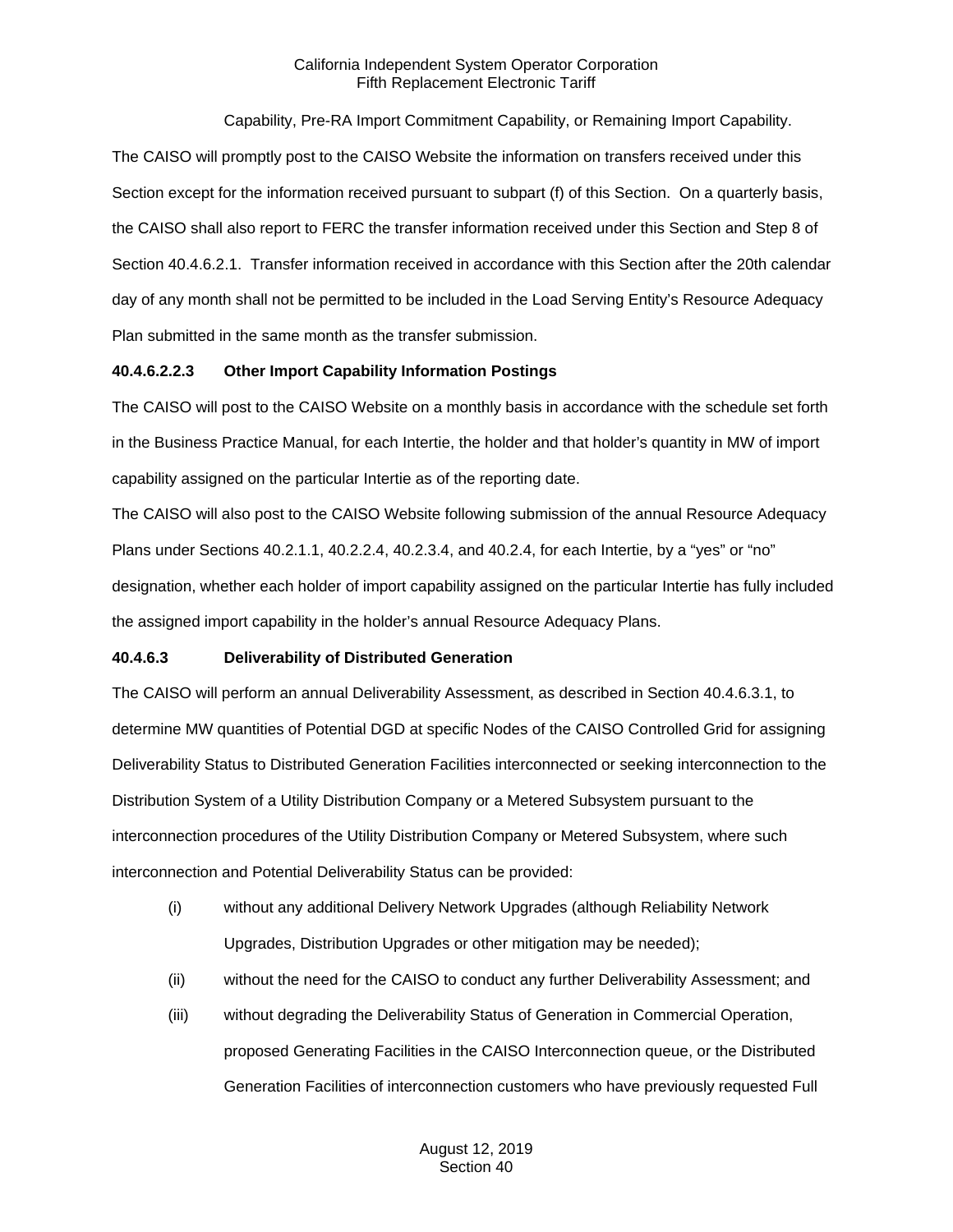Capacity or Partial Capacity Deliverability Status.

Following the CAISO's publication of the nodal Potential DGD quantities resulting from the Deliverability Assessment, applicable Utility Distribution Companies and Metered Subsystems will assign Full Capacity Deliverability Status or Partial Capacity Deliverability Status to specific Distributed Generation Facilities pursuant to the rules set forth in Section 40.4.6.3.2.

This Section 40.4.6.3 is intended to supplement, and not to preclude or limit, the ability of an interconnection customer for a Distributed Generation Facility to seek and receive Full Capacity Deliverability Status or Partial Capacity Deliverability Status through applicable interconnection procedures. Nothing in this Section 40.4.6.3 is intended to relieve the interconnection customer for a Distributed Generation Facility from the requirements to request and achieve interconnection to the Distribution System through the applicable interconnection procedures. In addition, the amount of Resource Adequacy Capacity a Distributed Generation Facility may provide in any given Resource Adequacy Compliance Year is subject to the CAISO's annual Net Qualifying Capacity determination, as specified in Section 40.4.6.1.

## **40.4.6.3.1 Deliverability Assessment to Determine Potential DGD**

This Section describes the annual DG Deliverability Assessment the CAISO will perform to determine nodal MW amounts of Potential DGD available to Utility Distribution Companies and Metered Subsystems for assigning Deliverability Status to Distributed Generation Facilities in accordance with Section 40.4.6.3.2. The DG Deliverability Assessment and its results will be based on the assumption that the Distributed Generation Facilities that are eventually assigned Deliverability Status under Section 40.4.6.3 complete all requirements for interconnection to the Distribution System under the applicable interconnection process and that these Distributed Generation Facilities will be supported by needed Reliability Network Upgrades, Distribution Upgrades or other mitigation that would be needed to safely and reliably interconnect to the Distribution System and deliver Energy from the Distribution System to the appropriate CAISO Controlled Grid Node.

## **40.4.6.3.1.1 Developing the Assessment Model**

To develop the base case model for the DG Deliverability Assessment, the CAISO will include:

(i) The most recent GIP or GIDAP Queue Cluster Phase II Interconnection Study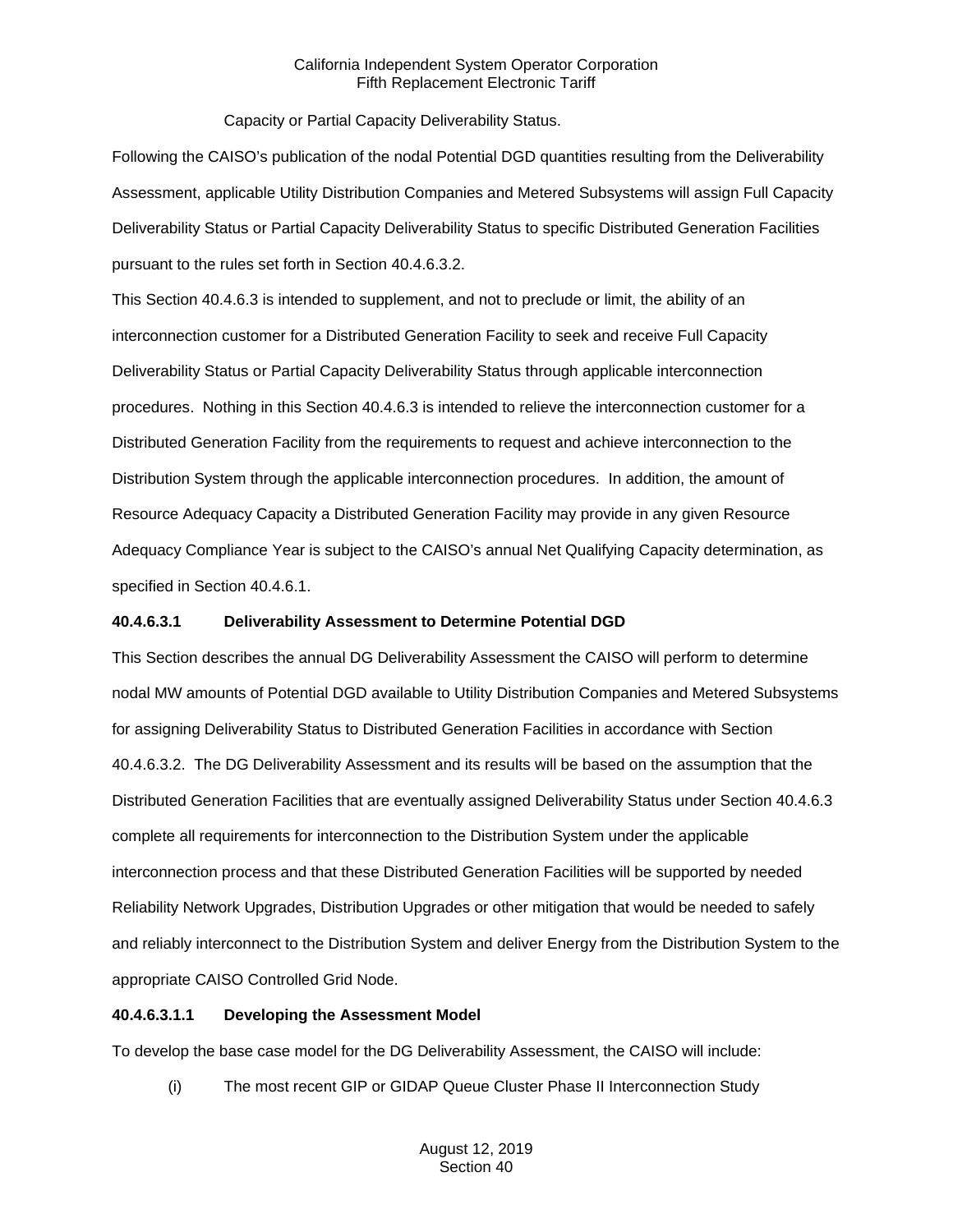deliverability power flow base case, which includes Distributed Generation Facilities of interconnection customers with active interconnection requests who have requested Full Capacity or Partial Capacity Deliverability Status;

- (ii) Those Generating Facilities that have obtained Deliverability using the annual full capacity deliverability option under either Section 8.2 of the GIP, Section 9.2 of the GIDAP, or equivalent process(es) under the applicable Utility Distribution Company tariffs;
- (iii) Transmission additions and upgrades approved in the final comprehensive Transmission Plan for the most recent Transmission Planning Process cycle;
- (iv) Any Generating Facilities in the most recent GIDAP Phase I Interconnection Study that have been determined to be deliverable in accordance with their requested Deliverability Status (including Distributed Generation Facilities of interconnection customers with active interconnection requests who have requested Full Capacity or Partial Capacity Deliverability Status) and were not assigned any Delivery Network Upgrade costs in the Phase I Interconnection Study;
- (v) Delivery Network Upgrades that have received governmental approvals or for which Construction Activities have commenced;
- (vi) The MW amounts of resources interconnected to the Distribution System below specific Nodes of the CAISO Controlled Grid contained in the most recent Transmission Planning Process base portfolio, except that the CAISO will remove each Node (by using a zero MW value) located within electrical areas for which the most recently completed GIP or GIDAP Phase I or Phase II Interconnection Study has identified a need for a Delivery Network Upgrade or for which the most recent Phase II Interconnection Study identified and then removed a Delivery Network Upgrade to support Deliverability for MW amounts in the Interconnection queue;
- (vii) Actual distributed generation development based on the MW amount of distributed generation in applicable Utility Distribution Company and Metered Subsystem interconnection queues including non-net-energy-metering resources requesting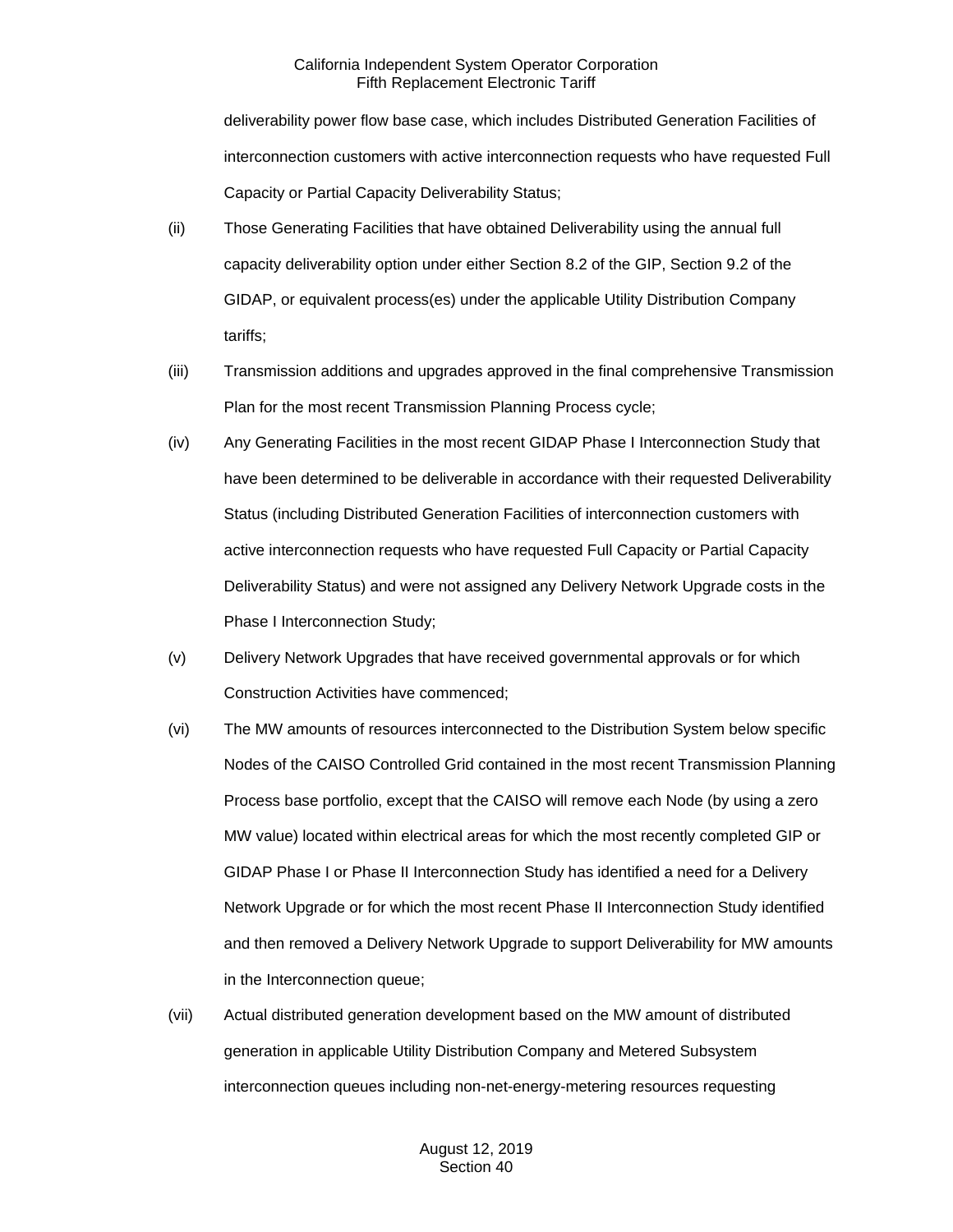interconnection through state-jurisdictional interconnection processes;

- (viii) Any additional information provided by each Utility Distribution Company and Metered Subsystem regarding anticipated distributed generation development on its Distribution System; and
- (ix) Other information that the CAISO, in its reasonable discretion, determines is necessary.

### **40.4.6.3.1.2 Performing the DG Deliverability Assessment**

The CAISO will perform the DG Deliverability Assessment using the Deliverability Assessment procedures described in GIDAP Section 6.3.2 to determine the availability of transmission system capability, as reflected in the study model described above, to provide Deliverability Status for targeted amounts of additional distributed generation at given Nodes of the CAISO Controlled Grid. Except for Nodes that the CAISO removes by assigning a zero MW value pursuant to Section 40.4.6.3.1.1(vi), the targeted amounts of additional distributed generation at each Node shall be at least as large as the maximum of the corresponding nodal MW amounts determined in accordance with Sections 40.4.6.3.1.1(vi), 40.4.6.3.1.1(vii) or 40.4.6.3.1.1(viii). The CAISO may use larger targeted amounts as it deems appropriate to enhance the information provided by the DG Deliverability Assessment. The DG Deliverability Assessment will preserve modeled transmission system capability to provide requested levels of deliverability for the Generating Facilities of Interconnection Customers or the Distributed Generation Facilities of interconnection customers under a wholesale distribution access tariff who have previously requested Full Capacity or Partial Capacity Deliverability Status. Therefore, at each Node where all modeled Generating Facilities, including the distributed generation target amounts, cannot be simultaneously dispatched to the modeled output levels corresponding to their Full Capacity or Partial Capacity Deliverability Status without violating operating limits of the CAISO Controlled Grid, the CAISO will reduce the modeled distributed generation target amounts as needed to achieve a feasible Dispatch.

## **40.4.6.3.1.3 Publishing Results of the DG Deliverability Assessment**

The CAISO will publish the results of the DG Deliverability Assessment by posting on the CAISO Website. The results will identify all Nodes modeled in the assessment with the corresponding nodal MW amounts of Potential DGD that (a) were studied as targeted amounts in the DG Deliverability Assessment; (b) were found to be deliverable in the DG Deliverability Assessment; and (c) are available for use by Utility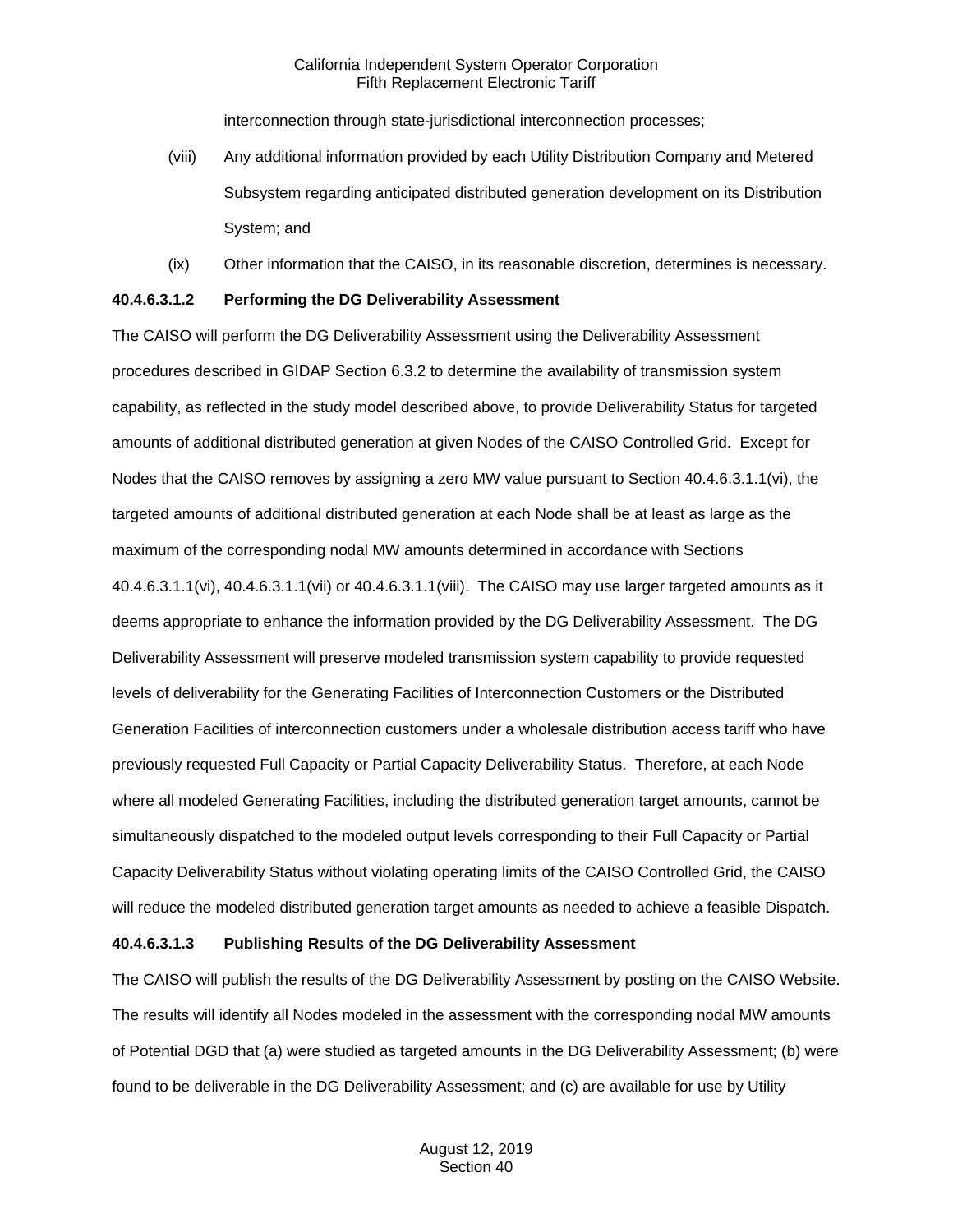Distribution Companies and Metered Subsystems to assign Deliverability Status to Distributed Generation Facilities in accordance with Section 40.4.6.3.2. The nodal MW amounts of Potential DGD available for assignment of Deliverability Status by Utility Distribution Companies and Metered Subsystems to individual Distributed Generation Facilities will be denominated in 0.01 MW increments and will not exceed the maximum of the corresponding nodal MW amounts determined in accordance with Sections 40.4.6.3.1.1(vi), 40.4.6.3.1.1(vii) or 40.4.6.3.1.1(viii), even though the amounts that were studied and found to be deliverable may be larger.

With respect to those Nodes at which more than one Utility Distribution Company's or Metered Subsystem's Distribution System is connected, the CAISO will publish, at the same time it publishes the results of the DG Deliverability Assessment, each Utility Distribution Company's or Metered Subsystem's respective share of the Potential DGD available to provide Deliverability Status to Distributed Generation Facilities at these Nodes based on the ratio of Load served via the facilities of each affected Utility Distribution Company and Metered Subsystem at such Nodes.

#### **40.4.6.3.1.4 Bilateral Transfers of Potential DGD at Shared Nodes**

A Utility Distribution Company or Metered Subsystem shall be entitled to transfer all or a portion of its MW share of Potential DGD at a Node that is shared with the Distribution System of another Utility Distribution Company or Metered Subsystem, in quantities no smaller than 0.01 MW. A Utility Distribution Company that is also an IOU Participating Transmission Owner shall be entitled to transfer a MW share of Potential DGD to another Utility Distribution Company or Metered Subsystem only to the extent that the total MW quantity associated with Distributed Generation Facilities connected or seeking interconnection to the IOU Participating Transmission Owner's Distribution System at the Node that are eligible to receive Deliverability Assignments pursuant to Section 40.4.6.3.2.2.1 is less than the available Potential DGD for that Node as indicated in the DG Deliverability Assessment for the current cycle. Both Utility Distribution Companies or Metered Subsystems participating in a transfer pursuant to this Section 40.4.6.3.1.4 shall notify the CAISO of the transfer. Utility Distribution Companies and Metered Subsystems may engage in such transfers during the period from the date they received notification of their shares of Potential DGD at shared Nodes under Section 40.4.6.3.1.3 through the date on which Deliverability Status assignments must be provided to the CAISO, pursuant to Section 40.4.6.3.2.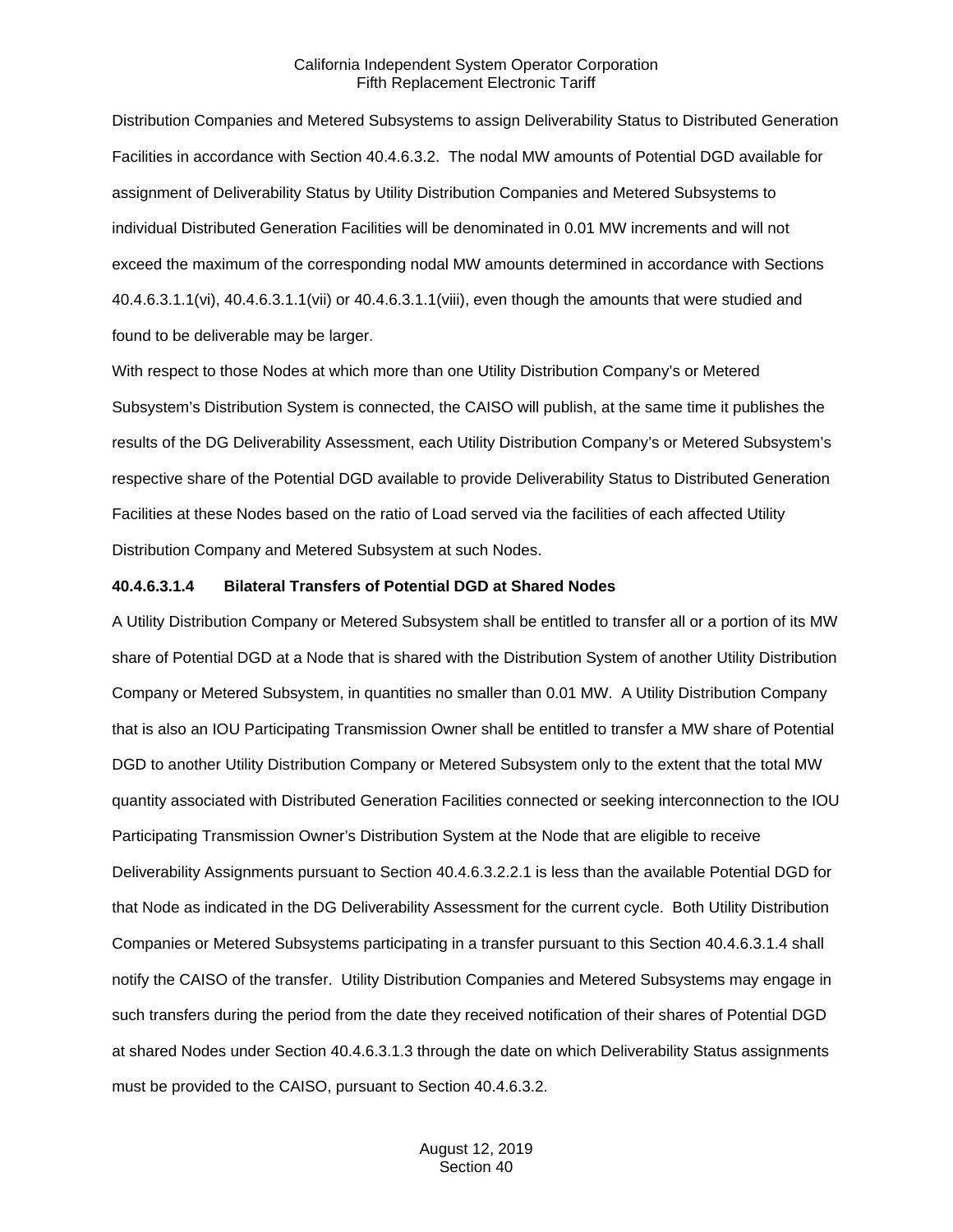### **40.4.6.3.2 Assignment of Deliverability Status to Distributed Generation Facilities**

After completion of the DG Deliverability Assessment associated with the current cycle of the process described in Section 40.4.6.3, and in accordance with a Market Notice setting out the schedule for the cycle, each Utility Distribution Company and Metered Subsystem will assign Deliverability Status to individual Distributed Generation Facilities interconnected, or seeking interconnection, to the Distribution System of the Utility Distribution Company or Metered Subsystem below each Node where the CAISO's DG Deliverability Assessment for the current cycle has indicated the availability of Potential DGD, consistent with the rules set forth in this Section 40.4.6.3.2, and will report all such assignments to the CAISO in accordance with the schedule for the cycle.

Upon receipt of this information the CAISO will validate that the Utility Distribution Company's or Metered Subsystem's assignments of Deliverability Status to specific Distributed Generation Facilities is consistent with (i) the MW quantities of Potential DGD available to that Utility Distribution Company or Metered Subsystem at specific Nodes; the CAISO's methodology for associating the Deliverability Status of a specific generating resource type with a MW quantity of Potential DGD, as set forth in Section 40.4.6.3.2.1; and (iii) the time limit on a Distributed Generation Facility's expected future Commercial Operation date, as set forth in Section 40.4.6.3.2.2. If the CAISO identifies an inconsistency between a Utility Distribution Company's or Metered Subsystem's assignment of Deliverability Status to a Distributed Generation Facility and any of these requirements, the CAISO will notify the Utility Distribution Company or Metered Subsystem, and the Utility Distribution Company or Metered Subsystem in consultation with the CAISO will adjust its assignments of Deliverability Status as needed. The CAISO will then inform the Utility Distribution Company or Metered Subsystem that the validation process has been completed, and the Utility Distribution Company or Metered Subsystem will notify the Distributed Generation Facilities of their Deliverability Status assignments.

## **40.4.6.3.2.1 Associating MW of Potential DGD with Deliverability Status of a Distributed Generation Facility**

As described further in a Business Practice Manual, Utility Distribution Company's or Metered Subsystem's association of a MW quantity of Potential DGD at a specific Node with the Deliverability Status of a specific Distributed Generation Facility shall be commensurate with the MW Energy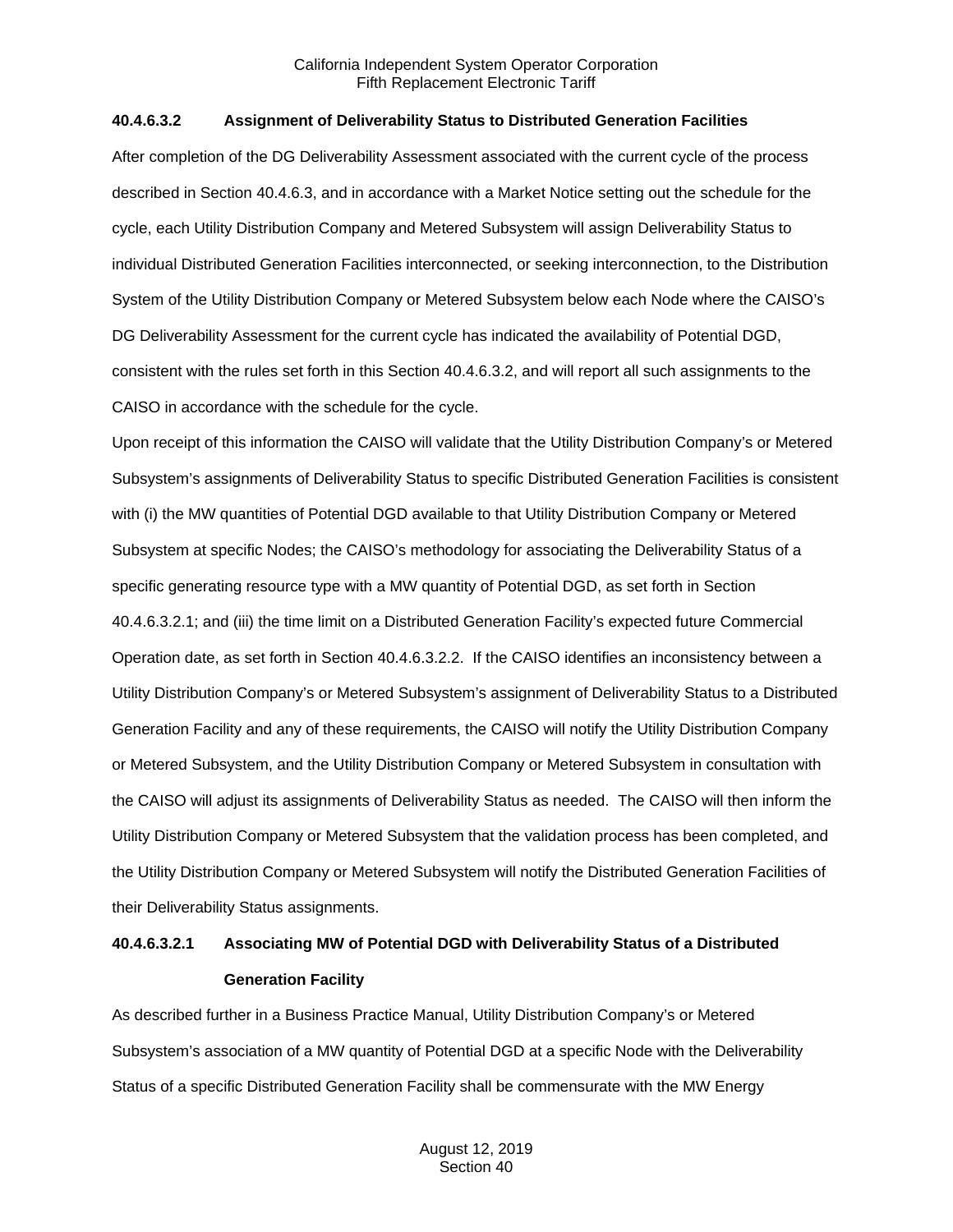production level appropriate to the type of generating resource comprising the facility modeled in the Deliverability Assessment, the qualifying capacity determination method for that resource type, the installed capacity of the facility, and the Deliverability Status (Full Capacity or Partial Capacity) to be assigned to the facility, and shall be consistent with the CAISO's methodology for modeling resources in its deliverability studies.

## **40.4.6.3.2.2 Eligibility of Distributed Generation Facilities to Obtain Deliverability Status Assignment**

To be eligible to receive a Deliverability Status assignment, a Distributed Generation Facility must satisfy the requirements of the applicable application process pursuant to this Section 40.4.6.3.2.2 and, if the Distributed Generation Facility is not in Commercial Operation, it must have an expected Commercial Operation date set forth in its current interconnection request or interconnection agreement that is no later than three (3) years from the last date on which applications may be submitted for the current DG Deliverability Assessment cycle.

## **40.4.6.3.2.2.1 Eligibility to Obtain Deliverability Status Assignment from IOU Participating Transmission Owners**

Distributed Generation Facilities interconnected, or seeking interconnection, to the Distribution System of an IOU Participating Transmission Owner may apply to the applicable IOU Participating Transmission Owner to be eligible to receive a Deliverability Status assignment in the current DG Deliverability Assessment cycle as follows:

- (i) Distributed Generation Facilities that are already in Commercial Operation and interconnected to the Distribution System of an IOU Participating Transmission Owner that do not have Deliverability Status may submit an application to be eligible for Full or Partial Capacity Deliverability Status, and those that have Partial Capacity Deliverability Status may apply to be eligible for a higher level of Partial Capacity Deliverability Status or Full Capacity Deliverability Status.
- (ii) Distributed Generation Facilities with an active interconnection request in the interconnection queue of an IOU Participating Transmission Owner that have not requested Deliverability Status in the underlying interconnection process but have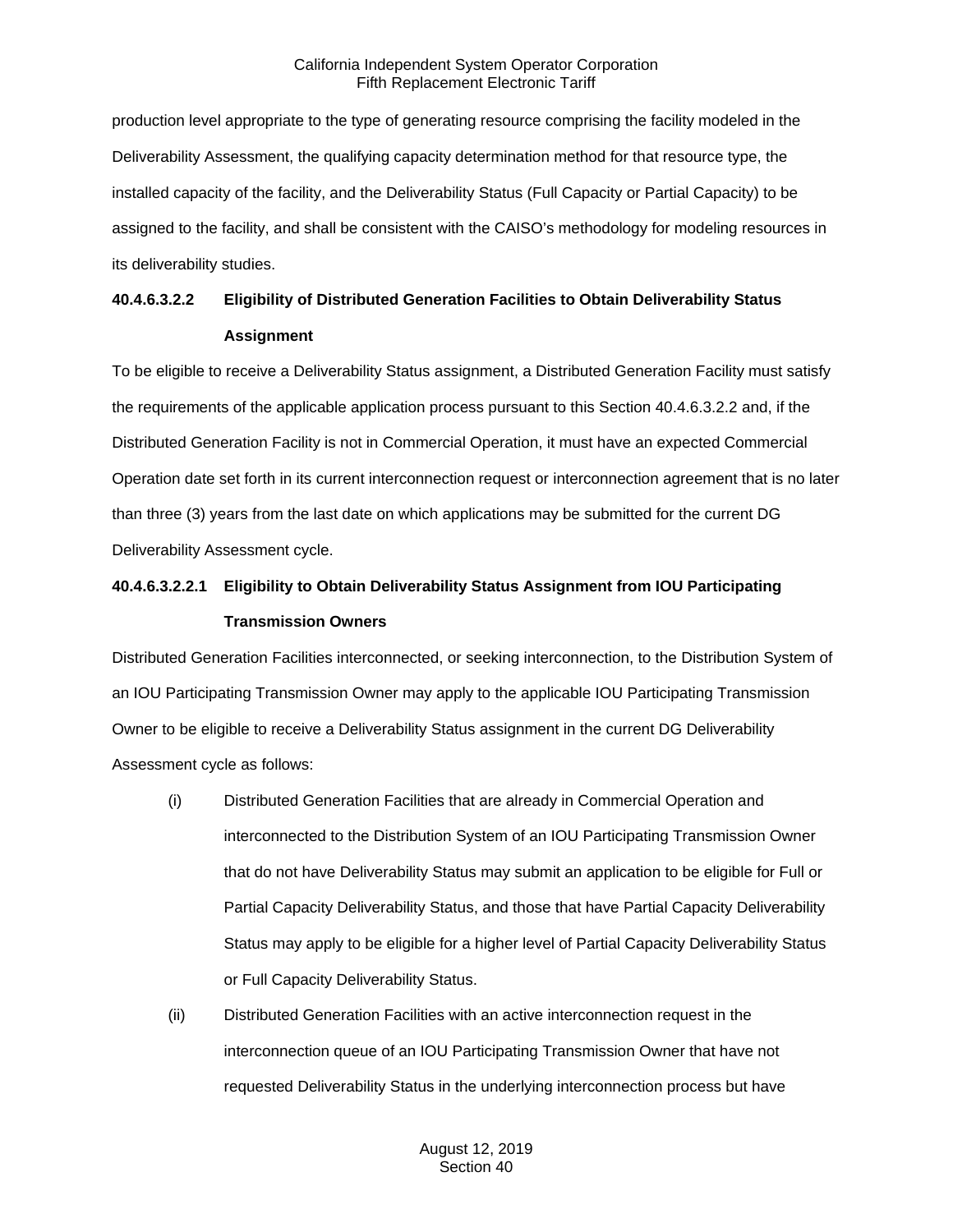received their Phase I interconnection study results or the equivalent thereof may submit an application to be eligible to receive Partial Capacity Deliverability Status or Full Capacity Deliverability Status.

(iii) Distributed Generation Facilities with an active interconnection request in the interconnection queue of an IOU Participating Transmission Owner that have not received their Phase I interconnection study results or the equivalent thereof, irrespective of whether they requested Deliverability Status in their interconnection request, may submit an application to be eligible to receive Partial Capacity Deliverability Status or Full Capacity Deliverability Status.

Distributed Generation Facilities with an active interconnection request in the interconnection queue of an IOU Participating Transmission Owner that have requested Deliverability Status in the underlying interconnection process and have already received Phase I interconnection study results or the equivalent thereof are not eligible to be assigned Deliverability Status pursuant to Section 40.4.6.3 because their Deliverability Status is protected in accordance with the provisions of Section 40.4.6.3.1 and will be assigned through the applicable IOU Participating Transmission Owner's interconnection process. Applications from Distributed Generation Facilities in the eligible categories specified above must be submitted by the deadline specified in the schedule for the current DG Deliverability Assessment cycle in order for the Distributed Generation Facility to be treated as eligible to receive a Deliverability Status assignment in the current cycle. Distributed Generation Facilities that fail to apply in a timely manner will be assumed not to be seeking Deliverability Status in the current cycle. The CAISO will issue a Market Notice announcing the deadline for submitting applications. The deadline will be no earlier than thirty (30) days after the CAISO publishes the results of the DG Deliverability Assessment. The form of the application shall be specified in a Business Practice Manual. The application shall be submitted to the applicable Participating Transmission Owner, which shall provide a copy of the application to the CAISO within five (5) Business Days after the application was submitted.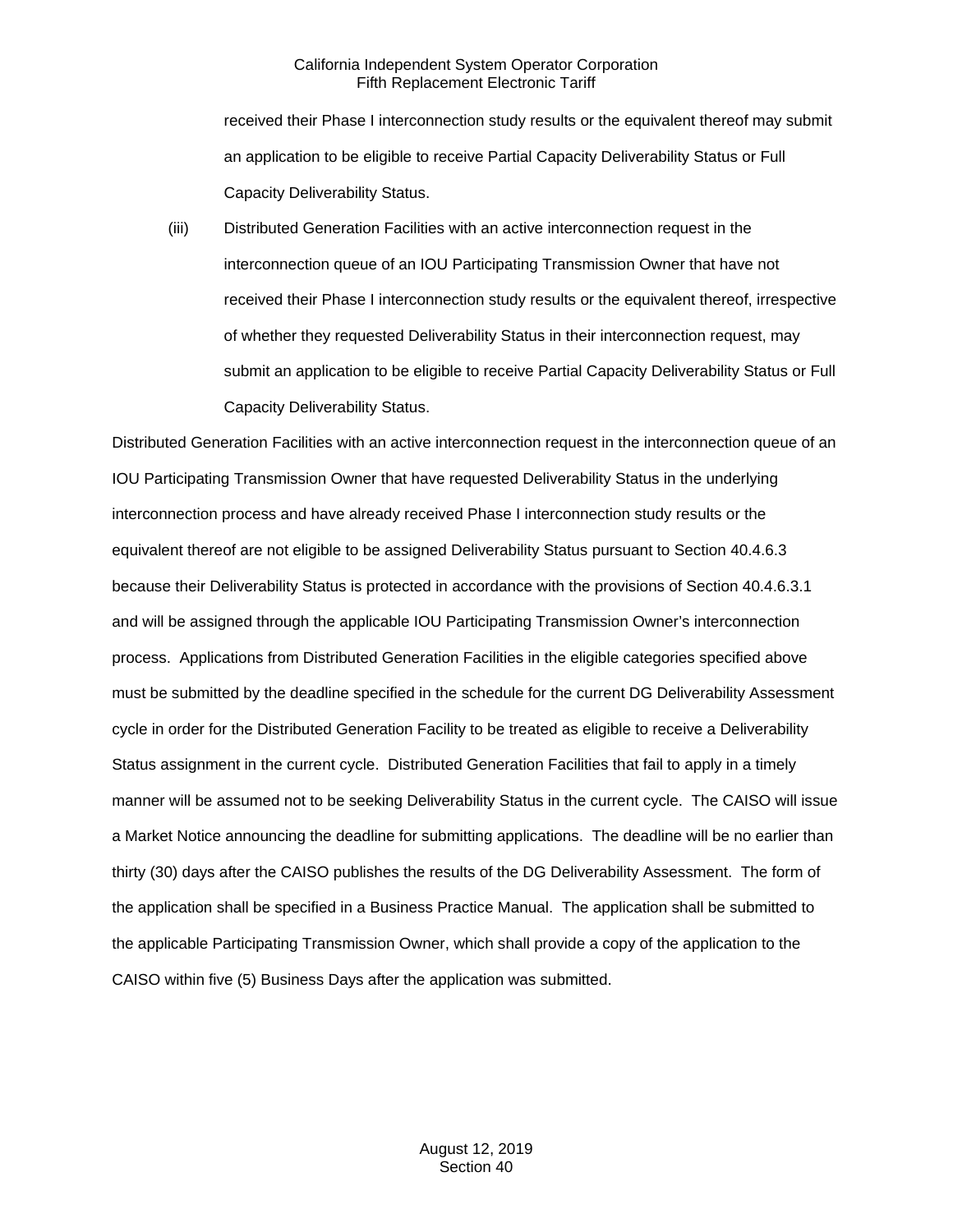# **40.4.6.3.2.2.2 Eligibility to Obtain Deliverability Status Assignment from Utility Distribution Companies and Metered Subsystems that are Not IOU Participating Transmission Owners**

Distributed Generation Facilities interconnected, or seeking interconnection, to the Distribution System of a Utility Distribution Company or Metered Subsystem that is not an IOU Participating Transmission Owner may apply to the applicable Utility Distribution Company or Metered Subsystem to be eligible to receive a Deliverability Status assignment in the current DG Deliverability Assessment cycle pursuant to individual interconnection procedures of the Utility Distribution Company or Metered Subsystem.

## **40.4.6.3.2.3 Assignment of Deliverability Status to Distributed Generation Facilities by IOU Participating Transmission Owners**

Utility Distribution Companies that are also IOU Participating Transmission Owners will assign Deliverability Status on a first-come, first-served basis to those Distributed Generation Facilities either interconnected or seeking interconnection to their Distribution Systems at each applicable Node, and that are eligible for assignment pursuant to Section 40.4.6.3.2.2.1, in the following priority order:

(1) Distributed Generation Facilities already in Commercial Operation and interconnected to the Distribution System of the applicable IOU Participating Transmission Owner as of the deadline for submitting applications pursuant to Section 40.4.6.3.2.2.1, in order of the date they achieved Commercial Operation, from earliest to most recent. At Nodes where there is insufficient Potential DGD indicated in the DG Deliverability Assessment to fulfill all Deliverability Status applications received during the current cycle from Distributed Generation Facilities already in Commercial Operation, and two or more such Distributed Generation Facilities next in order to obtain the last remaining increment of Potential DGD at a Node have the same Commercial Operation date, each such resource shall receive a pro rata share of the remaining Potential DGD in proportion to its MW Energy production level as modeled by the CAISO for the purpose of the CAISO's Deliverability Assessment methodology, in accordance with the level of Deliverability Status applied for in the current cycle.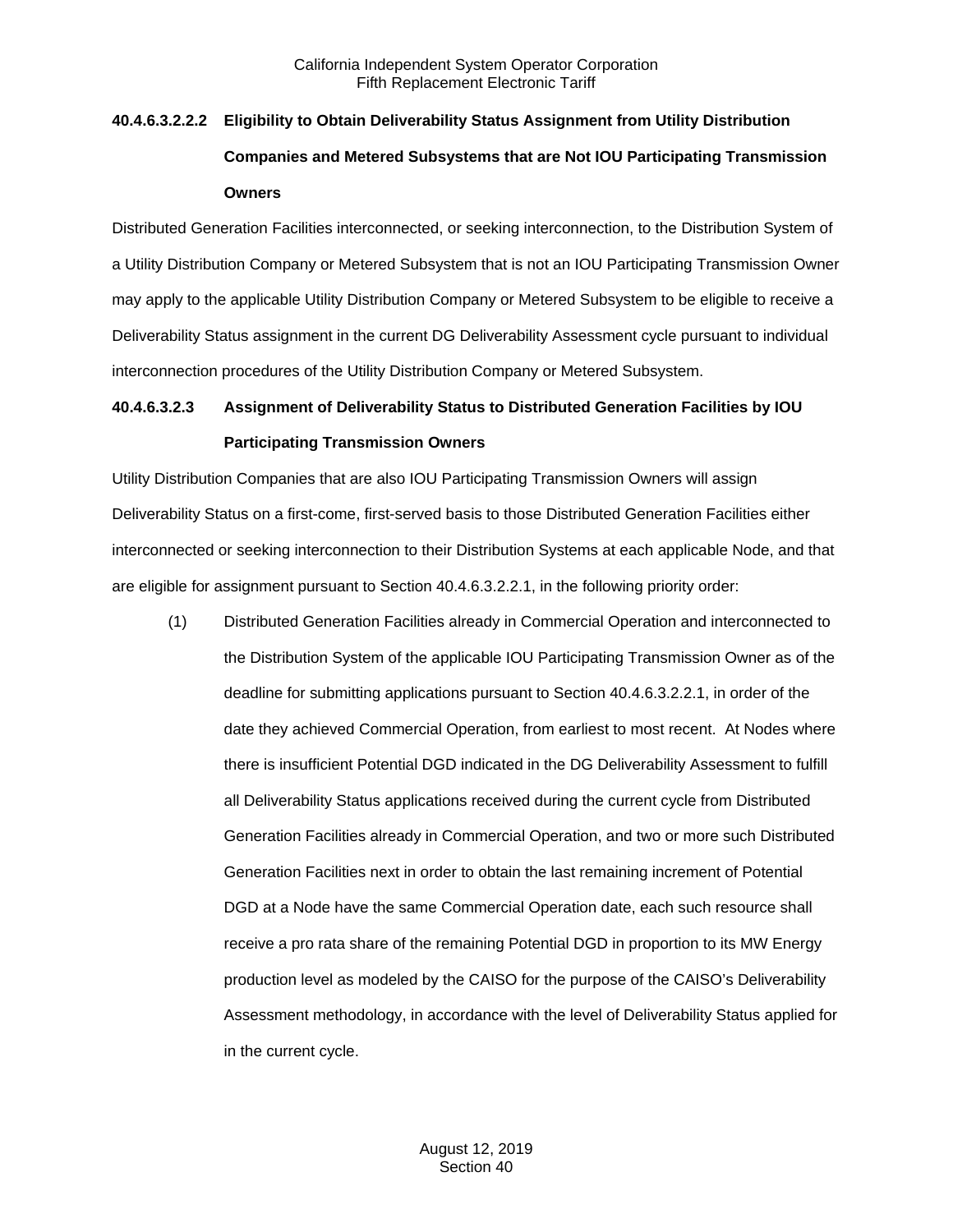(2) Distributed Generation Facilities with an active interconnection request in the interconnection queue of the applicable IOU Participating Transmission Owner that have submitted an application pursuant to Section 40.4.6.3.2.2.1 to obtain Deliverability Status through the process set forth in Section 40.4.6.3, in order of their queue position in the applicable interconnection process. At Nodes where there is insufficient Potential DGD indicated in the DG Deliverability Assessment to provide Deliverability Status to eligible Distributed Generation Facilities with active interconnection requests, and two or more such Distributed Generation Facilities next in order to obtain the last remaining increment of Potential DGD have the same interconnection queue position, the remaining amount of Potential DGD will be allocated in order of expected Commercial Operation date, from earliest to furthest in the future. For purposes of this determination, the expected Commercial Operation date shall be the Commercial Operation date specified in the Distributed Generation Facility's interconnection agreement, or if no interconnection agreement has yet been executed, the Distributed Generation Facility's application submitted pursuant to Section 40.4.6.3.2.2.1. If two or more such Distributed Generation Facilities have the same expected Commercial Operation date, each such resource shall receive a pro rata share of the remaining Potential DGD in proportion to its expected MW Energy production level as modeled by the CAISO for the purpose of the CAISO's Deliverability Assessment methodology, in accordance with the level of Deliverability Status requested in the current cycle.

Pursuant to this process, an IOU Participating Transmission Owner shall, during each cycle, fully utilize the maximum amount of Potential DGD available at each Node to provide Deliverability Status to eligible Distributed Generation Resources. If, however, the total MW quantity associated with eligible Distributed Generation Resources at a particular Node is less than the available Potential DGD for that Node as indicated in the DG Deliverability Assessment for the current cycle, then the excess quantity of Potential DGD shall be treated as unassigned Potential DGD in accordance with Section 40.4.6.3.3.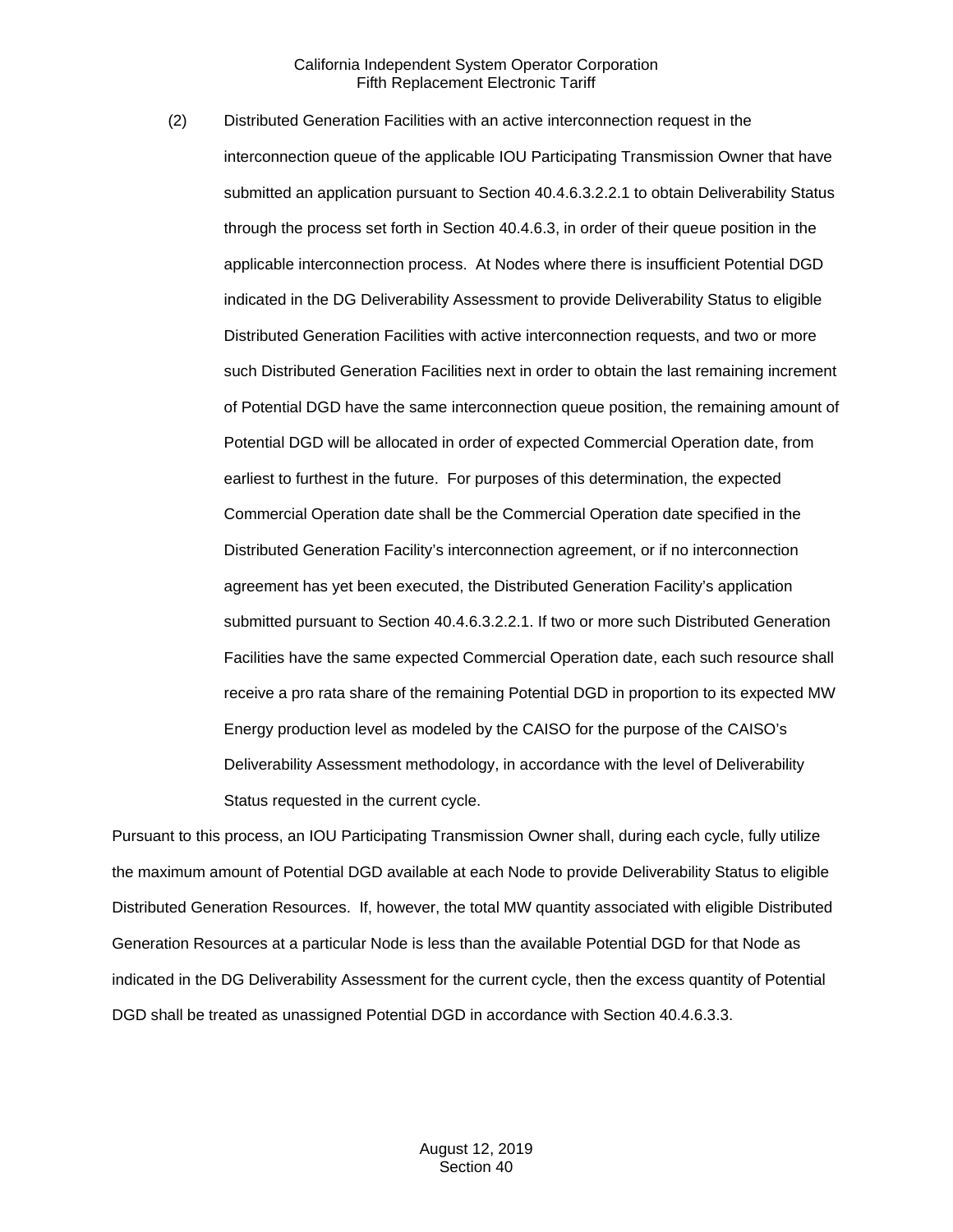# **40.4.6.3.2.4 Assignment of Deliverability Status to Distributed Generation Facilities by Utility Distribution Companies and Metered Subsystems that are Not IOU Participating Transmission Owners**

Utility Distribution Companies and Metered Subsystems that are not IOU Participating Transmission Owners will assign Deliverability Status to individual Distributed Generating Facilities interconnected, or seeking interconnection, to the Distribution System of such Utility Distribution Company or Metered Subsystem based on the Potential DGD available at applicable Nodes pursuant to their individual interconnection procedures. Such Utility Distribution Companies and Metered Subsystems may report assignments of Deliverability Status to the CAISO at any time. However, only those assignments of Deliverability Status that are reported to the CAISO in accordance with the assignment schedule established by the CAISO for the current DG Deliverability Assessment cycle will be eligible for inclusion in the CAISO's annual Net Qualifying Capacity determination as specified in Section 40.4.6.1 and thereby eligible to be designated as Resource Adequacy Resources for the next Resource Adequacy Compliance Year.

#### **40.4.6.3.3 Unassigned Potential DGD**

If a Utility Distribution Company or Metered Subsystem does not fully utilize the MW quantity of Potential DGD available to assign Deliverability Status to specific Distributed Generation Facilities during an annual DG Deliverability Assessment cycle, the CAISO will preserve the unassigned Potential DGD for that Utility Distribution Company or Metered Subsystem through the next cycle.

#### **40.4.6.3.4 Deliverability Status of Distributed Generation Facilities**

Once a Utility Distribution Company or Metered Subsystem has assigned Deliverability Status to a specific Distributed Generation Facility and reported such assignment to the CAISO, and the CAISO has validated and accepted the reported information as specified under Section 40.4.6.3.2, the Deliverability Status becomes an attribute of the Distributed Generation Facility to which it was assigned. A Distributed Generation Facility assigned Deliverability Status pursuant to an application submitted under Section 40.4.6.3.2.2.1(iii) will be subject to the provisions of Section 40.4.6.3 with regard to its assigned Deliverability Status and will continue through the interconnection process for all other purposes as a request for Energy-Only Deliverability Status.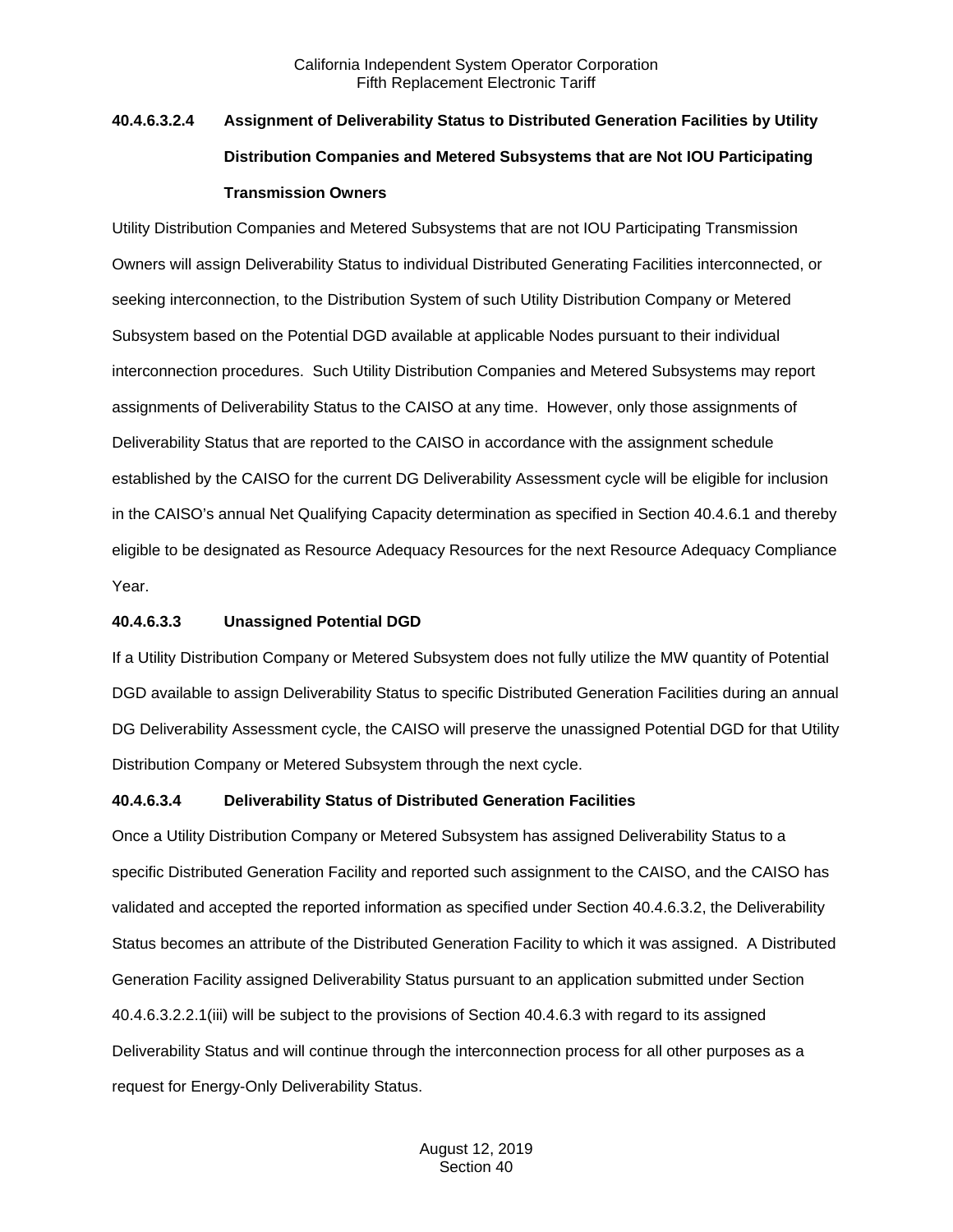Distributed Generation Facilities that are assigned Deliverability Status pursuant to Section 40.4.6.3 prior to achieving Commercial Operation must, in order to retain such assignment, achieve Commercial Operation no later than six months after the Commercial Operation date specified in the Distributed Generation Facility's interconnection agreement, or if no interconnection agreement had been executed at the time the assignment was made, the Distributed Generation Facility's application submitted pursuant to Section 40.4.6.3.2.2. However, if the Distributed Generation Facility submitted its application pursuant to Section 40.4.6.3.2.2.1(ii), such assignment shall not be revoked if the Distributed Generation Facility's failure to achieve Commercial Operation within six months of its indicated Commercial Operation date is due to a delay in the Utility Distribution Company's or Metered Subsystem's completion of the upgrades necessary for the Distributed Generation Facility's interconnection. The applicable Utility Distribution Company or Metered Subsystem must report any such revocations and delays to the CAISO in accordance with the date set forth in a Business Practice Manual or in a Market Notice establishing the schedule for the annual DG Deliverability Assessment cycle.

With respect to a Distributed Generation Facility that meets this retention requirement, once that Distributed Generation Facility has achieved Commercial Operation, it will retain its assigned Deliverability Status for as long it remains in Commercial Operation. This also applies to Distributed Generation Facilities that were already in Commercial Operation at the time the assignment was made. Any loss of Deliverability Status granted pursuant to Section 40.4.6.3, due to either permanent cessation of commercial operation of a Distributed Generation Facility or revocation due to failure to meet the Commercial Operation date requirement set forth above, will be appropriately modeled by the CAISO in the next DG Deliverability Assessment cycle. Depending on other changes that may have occurred on the CAISO Controlled Grid and connected Distribution Systems, or in associated interconnection queues, additional Potential DGD may be available in the next cycle for assignment of Deliverability Status in accordance with the process set forth in Section 40.4.6.3.

## <span id="page-32-0"></span>**40.4.7 Submission of Supply Plans**

## **40.4.7.1 Schedule for Submission of Supply Plans**

Scheduling Coordinators representing Resource Adequacy Resources supplying Resource Adequacy Capacity shall provide the CAISO with annual and monthly Supply Plans, as follows: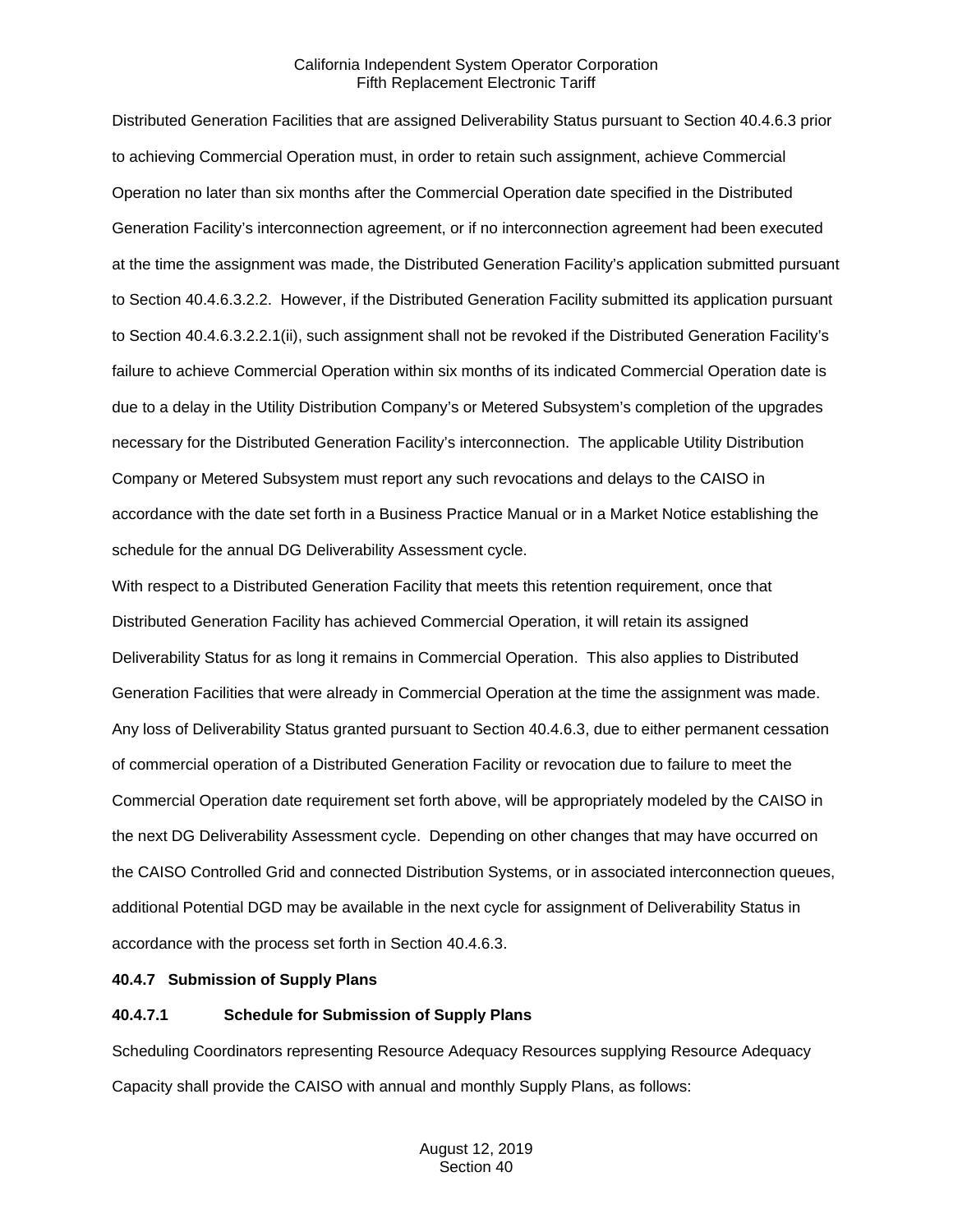- (a) The annual Supply Plan shall be submitted to the CAISO on the schedule set forth in the Business Practice Manual and shall verify their agreement to provide Resource Adequacy Capacity during the next Resource Adequacy Compliance Year. The annual Supply Plan may identify a Local Capacity Area Resource as Listed Local RA Capacity.
- (b) The monthly Supply Plans or the same information as required to be included in the monthly Supply Plan, plus any other information the CAISO requires as identified in the Business Practice Manual, shall be submitted to the CAISO at least 45 days in advance of the first day of the month covered by the plan, and in accordance with the schedule and in the reporting format(s) set forth in the Business Practice Manual, and shall verify their agreement to provide Resource Adequacy Capacity during that resource adequacy month. The monthly Supply Plan may identify a Local Capacity Area Resource as Listed Local RA Capacity.
- (c) The Scheduling Coordinator for the Resource Adequacy Resource may submit, at any time from 45 days through 30 days in advance of the relevant month, a revision to its monthly Supply Plan to correct a discrepancy between its monthly Supply Plan and a Resource Adequacy Plan of a Load Serving Entity for which that Resource Adequacy Resource is providing Resource Adequacy Capacity, as provided in Section 40.7(b). The CAISO will not accept any revisions to a monthly Supply Plan from 30 days in advance of the relevant month through the end of the month, unless the Scheduling Coordinator for the Resource Adequacy Resource demonstrates good cause for the change and explains why it was not possible to submit the change earlier.

## **40.4.7.2 Form of Supply Plans**

The Supply Plan must be in the form of the template provided on the CAISO Website, which shall include an affirmative representation by the Scheduling Coordinator submitting the Supply Plan that the CAISO is entitled to rely on the accuracy of the information provided in the Supply Plan to perform those functions set forth in this Section 40.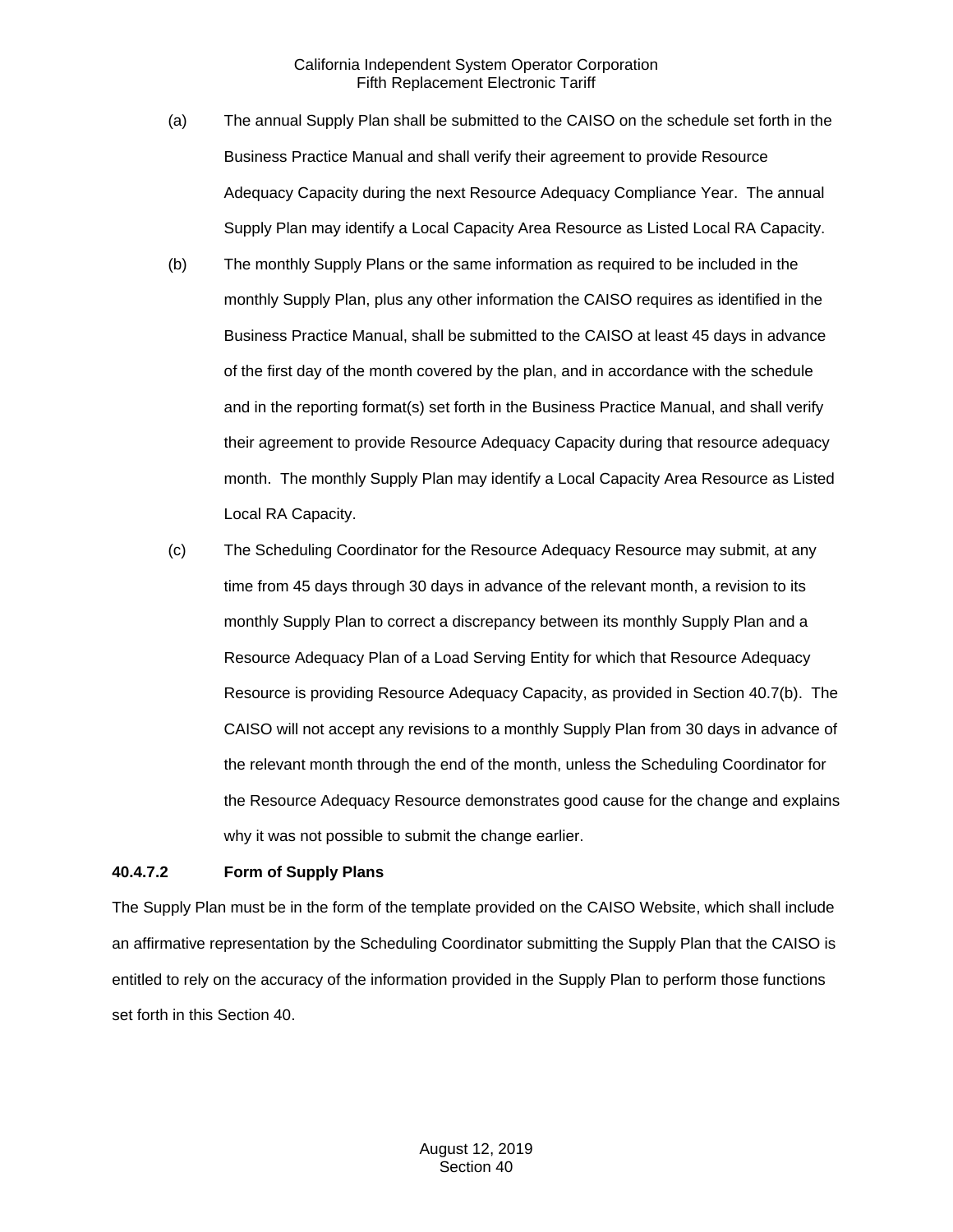### **40.4.7.3 Validation of Supply Plans**

The CAISO shall be entitled to take reasonable measures to validate the accuracy of the information submitted in Supply Plans under this Section. Supply Plan validation measures may include the following:

- (a) The CAISO may compare a Resource Adequacy Resource's Resource Adequacy Capacity against the Resource Adequacy Resource's Net Qualifying Capacity, if applicable. To the extent the Resource Adequacy Capacity of a Resource Adequacy Resource included in a Supply Plan is greater than the Resource Adequacy Resource's Net Qualifying Capacity, the CAISO will notify the respective Scheduling Coordinators for the Resource Adequacy Resource and each Load Serving Entity that has included the Resource Adequacy Resource in its Resource Adequacy Plan that the Resource Adequacy Capacity from the Resource Adequacy Resource shall be reduced to the Resource Adequacy Resource's Net Qualifying Capacity and that it will be considered a mismatch under Section 40.7. If the CAISO is not advised as to how the reduction in Resource Adequacy Capacity to conform with the Resource Adequacy Resource's Net Qualifying Capacity shall be allocated among each Load Serving Entity that included the Resource Adequacy Resource on its Resource Adequacy Plan, the CAISO will apply a pro rata reduction based on the Supply Plan.
- (b) The CAISO may verify whether the Resource Adequacy Capacity listed in the monthly Supply Plan is scheduled to take an Approved Maintenance Outage during the month. To the extent the Resource Adequacy Capacity of a Resource Adequacy Resource included in a Supply Plan is greater than the Resource Adequacy Capacity designated for the resource in the Resource Adequacy Plan, or includes Resource Adequacy Capacity that is scheduled to take an Approved Maintenance Outage during the month, the CAISO will notify the Scheduling Coordinator for the Resource Adequacy Resource and the respective Scheduling Coordinators for each Load Serving Entity that has included the Resource Adequacy Resource in its Resource Adequacy Plan that there is a discrepancy, which will be treated as a mismatch under Section 40.7. To the extent the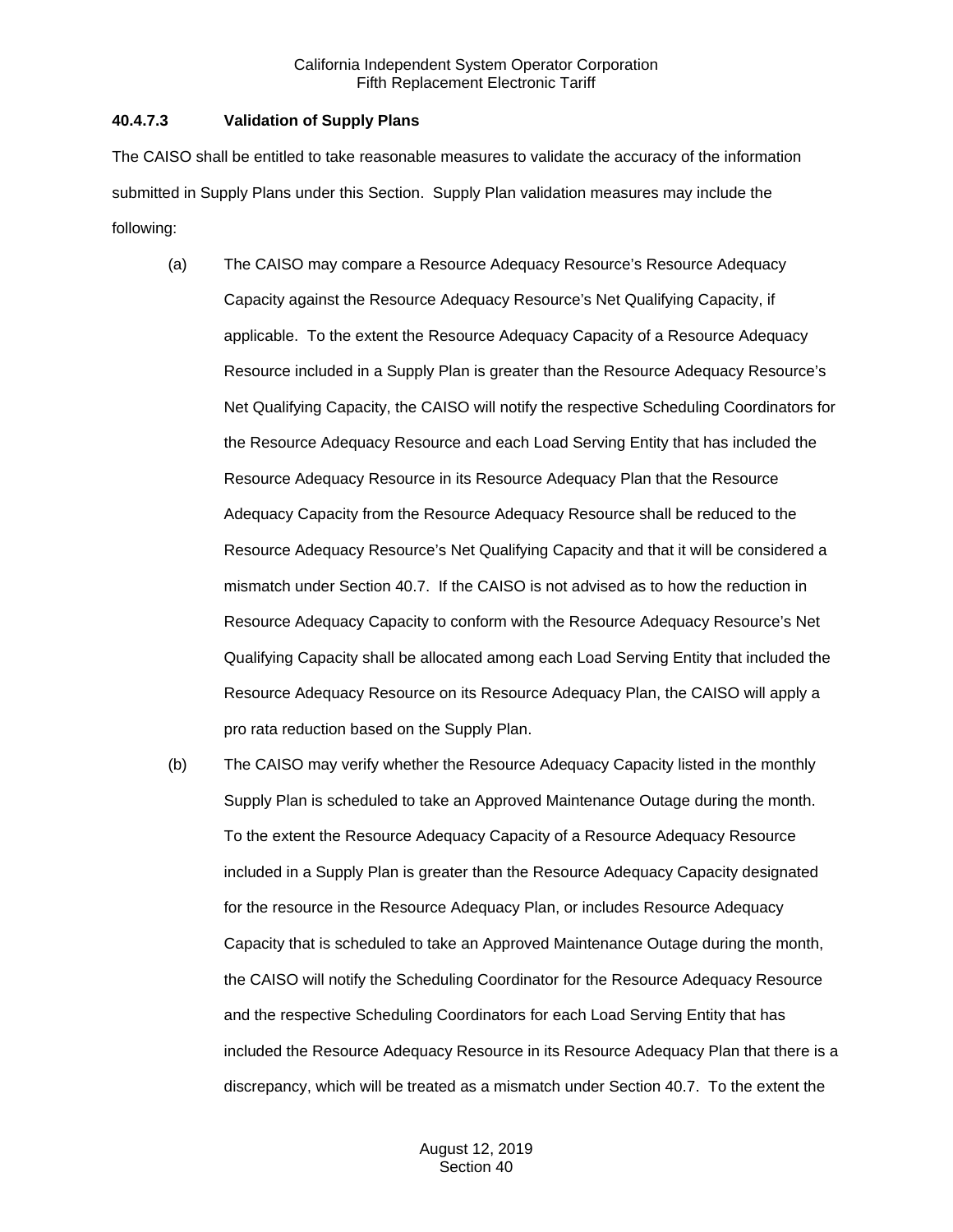Resource Adequacy Capacity of a Resource Adequacy Resource included in a Supply Plan is less than the Resource Adequacy Capacity designated for the resource in the Resource Adequacy Plan, or includes Resource Adequacy Capacity that is scheduled for an Approved Maintenance Outage during the month, the CAISO will notify the Local Regulatory Authority, the Scheduling Coordinator for the Resource Adequacy Resource, and the respective Scheduling Coordinators for each Load Serving Entity that has included the Resource Adequacy Resource in its Resource Adequacy Plan that there is a discrepancy, which will be treated as a mismatch under Section 40.7.

(c) Other errors or inaccuracies identified by the CAISO in a Supply Plan shall be treated as a mismatch under Section 40.7.

Disputes regarding the CAISO's determination of Net Qualifying Capacity shall be subject to Section 40.5.2. The provisions of this Section shall not affect a Resource Adequacy Resource's Net Qualifying Capacity posted by the CAISO under Section 40.5.2.

- <span id="page-35-0"></span>**40.5 [Not Used]**
- <span id="page-35-1"></span>**40.5.1 [Not Used]**
- <span id="page-35-2"></span>**40.5.2 [Not Used]**
- <span id="page-35-3"></span>**40.5.3 [Not Used]**
- <span id="page-35-4"></span>**40.5.4 [Not Used]**
- <span id="page-35-5"></span>**40.5.5 [Not Used]**

## <span id="page-35-6"></span>**40.6 Requirements for SCs and Resources for LSEs**

This Section 40.6 does not apply to Resource Adequacy Resources of Load-following MSSs. Scheduling Coordinators supplying Resource Adequacy Capacity shall make the Resource Adequacy Capacity listed in the Scheduling Coordinator's monthly Supply Plans under Section 40.4.7 available to the CAISO each hour of each day of the reporting month in accordance with this Section 40.6 and Section 9.3.1.3.

## <span id="page-35-7"></span>**40.6.1 Day-Ahead Availability**

Except as otherwise provided in Sections 40.6.1.1 and 40.6.4, Scheduling Coordinators supplying Resource Adequacy Capacity shall make such Resource Adequacy Capacity, available Day-Ahead to the CAISO as follows: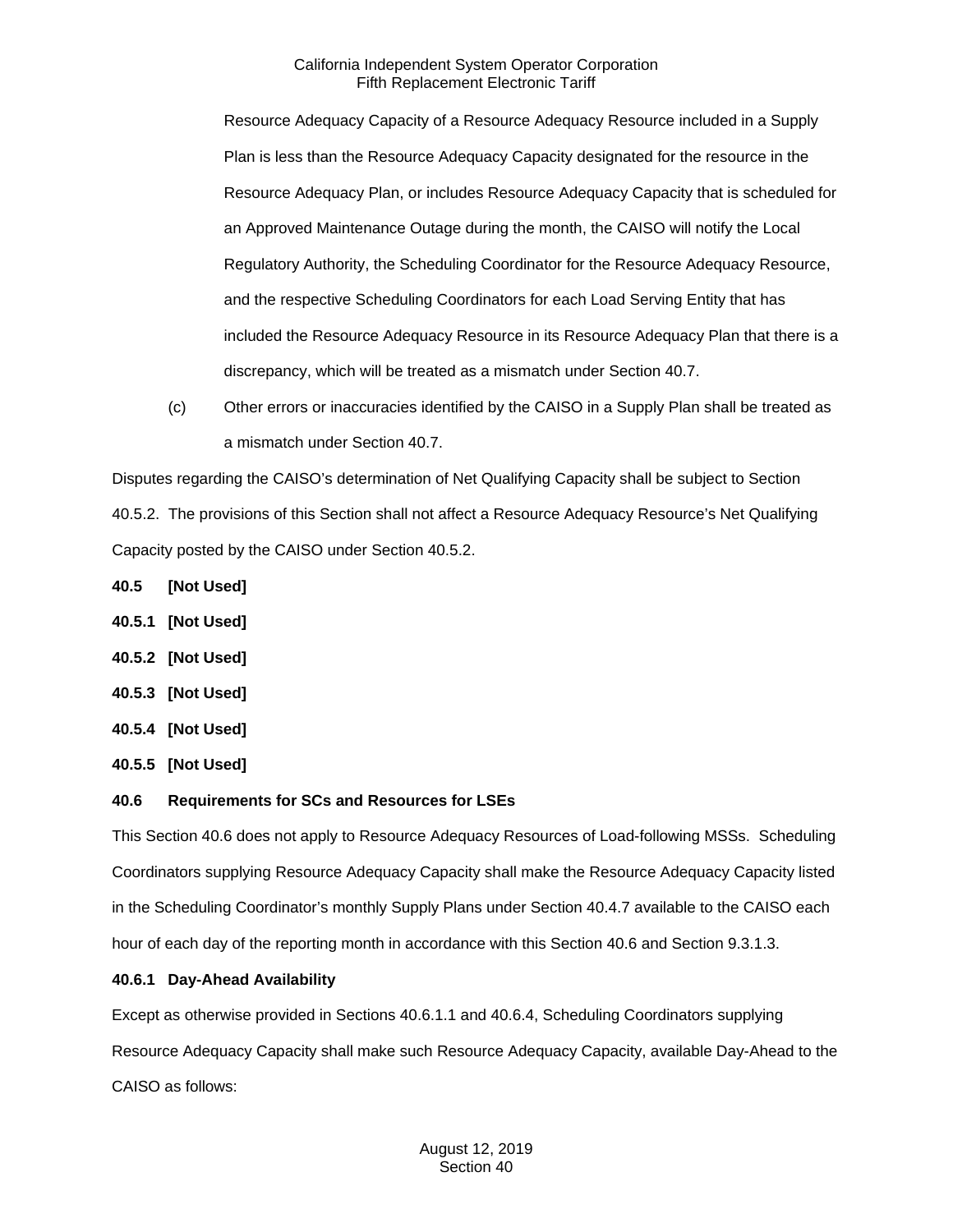- (1) Resource Adequacy Resources physically capable of operating must submit: (a) Economic Bids for Energy and/or Self-Schedules for all their Resource Adequacy Capacity and (b) Economic Bids for Ancillary Services and/or a Submission to Self-Provide Ancillary Services in the IFM for all of their Resource Adequacy Capacity that is certified to provide Ancillary Services. For Resource Adequacy Capacity that is certified to provide Ancillary Services and is not covered by a Submission to Self-Provide Ancillary Services, the resource must submit Economic Bids for each Ancillary Service for which the resource is certified. For Resource Adequacy Capacity subject to this requirement for which no Economic Energy Bid or Self-Schedule has been submitted, the CAISO shall insert a Generated Bid in accordance with Section 40.6.8. For Resource Adequacy Capacity subject to this requirement for which no Economic Bids for Ancillary Services or Submissions to Self-Provide Ancillary Services have been submitted, the CAISO shall insert a Generated Bid in accordance with Section 40.6.8 for each Ancillary Service the resource is certified to provide.
- (2) Resource Adequacy Resources must be available except for limitations specified in the Master File, legal or regulatory prohibitions or as otherwise required by this CAISO Tariff or by Good Utility Practice.
- (3) Through the IFM co-optimization process, the CAISO will utilize available Resource Adequacy Capacity to provide Energy or Ancillary Services in the most efficient manner to clear the Energy market, manage congestion and procure required Ancillary Services. In so doing, the IFM will honor submitted Energy Self-Schedules of Resource Adequacy Capacity unless the CAISO is unable to satisfy one hundred percent (100%) of the Ancillary Services requirements. In such cases, the CAISO may curtail all or a portion of a submitted Energy Self-Schedule to allow Ancillary Service-certified Resource Adequacy Capacity to be used to meet the Ancillary Service requirements. The CAISO will not curtail for the purpose of meeting Ancillary Service requirements a Self-Schedule of a resource internal to a Metered Subsystem that was submitted by the Scheduling Coordinator for that Metered Subsystem. If the IFM reduces the Energy Self-Schedule of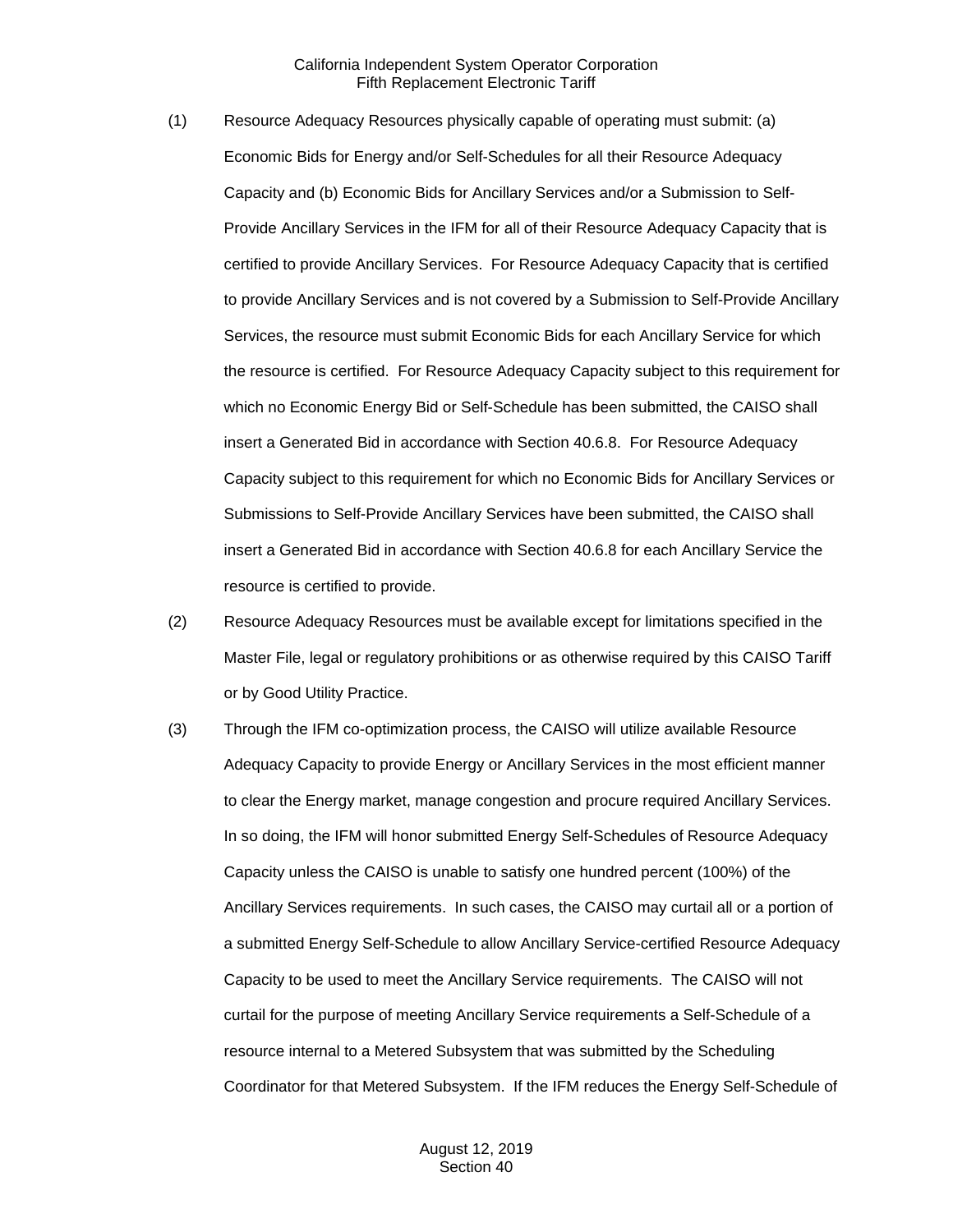Resource Adequacy Capacity to provide an Ancillary Service, the Ancillary Service Marginal Price for that Ancillary Service will be calculated in accordance with Section 27.1.2 using the Ancillary Service Bids submitted by the Scheduling Coordinator for the Resource Adequacy Resource or inserted by the CAISO pursuant to this Section 40.6.1, and using the resource's Generated Energy Bid to determine the Resource Adequacy Resource's opportunity cost of Energy. If the Scheduling Coordinator for the Resource Adequacy Resource believes that the opportunity cost of Energy based on the Resource Adequacy Resource's Generated Energy Bid is insufficient to compensate for the resource's actual opportunity cost, the Scheduling Coordinator may submit evidence justifying the increased amount to the CAISO and to the FERC no later than seven (7) days after the end of the month in which the submitted Energy Self-Schedule was reduced by the CAISO to provide an Ancillary Service.

The CAISO will treat such information as confidential and will apply the procedures in Section 20.4 of this CAISO Tariff with regard to requests for disclosure of such information. The CAISO shall pay any higher opportunity costs approved by FERC.

- (4) A Resource Adequacy Resources must participate in the RUC to the extent that the resource has available Resource Adequacy Capacity that is not reflected in an IFM Schedule. Resource Adequacy Capacity participating in RUC will be optimized using a zero dollar (\$0/MW-hour) RUC Availability Bid.
- (5) Capacity from Resource Adequacy Resources selected in RUC will not be eligible to receive a RUC Availability Payment.

# **40.6.1.1 Day-Ahead Availability – Specific RA Resource Types**

(a) **Distributed Generation Facilities** – Distributed Generation Facilities shall comply with the IFM and RUC bidding requirements that apply to the same technology type of a resource connected to the CAISO Controlled Grid.

# (b) **Non-Generator Resources**

(1) Non-Generator Resources that do not use Regulation Energy Management shall submit –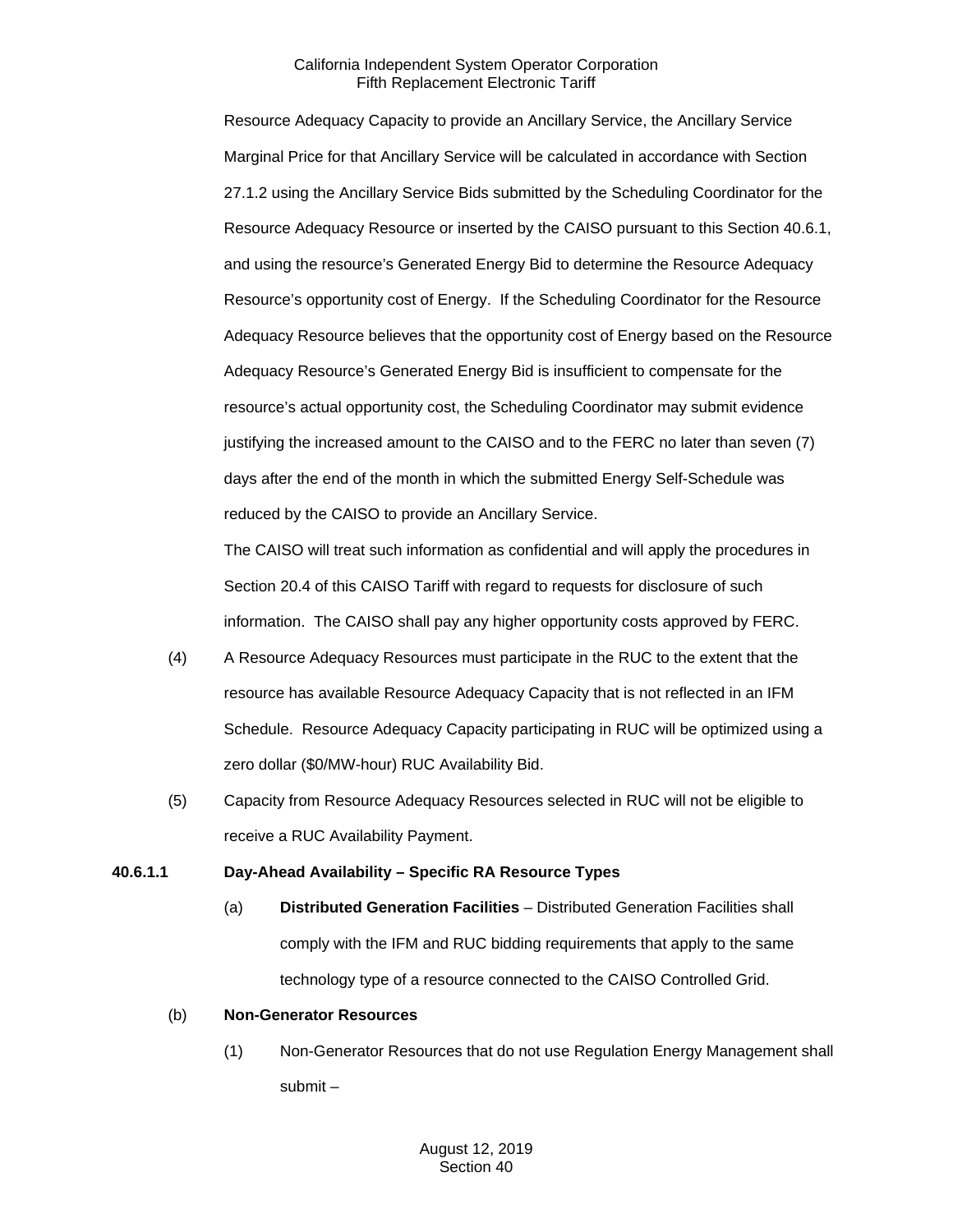- (A) Economic Bids or Self-Schedules into the IFM for all RA Capacity for all hours of the month the resource is physically capable of operating; and
- (B) \$0/MW RUC Availability Bids for all RA Capacity for all hours of the month the resource is physically capable of operating,
- (2) Non-Generator Resources using Regulation Energy Management shall submit Economic Bids or Self-Schedules into the IFM for all RA Capacity for Regulation for all hours of the month the resource is physically capable of operating.
- (c) **Extremely Long-Start Resources.** Extremely Long-Start Resources that are Resource Adequacy Resources must make themselves available to the CAISO by complying with –
	- (1) the Extremely Long-Start Commitment Process under Section 31.7 or otherwise committing the ELS Resource upon instruction from the CAISO, if physically capable; and
	- (2) the applicable provisions of Section 40.6.1 regarding Day-Ahead availability for the Trading Days for which it was committed.

# **40.6.2 Real-Time Availability**

- (a) **General Requirement.** Resource Adequacy Resources that have received an IFM Schedule for Energy or Ancillary Services or a RUC Schedule for all or part of their Resource Adequacy Capacity must remain available to the CAISO through Real-Time for Trading Hours for which they receive an IFM or RUC Schedule, including any Resource Adequacy Capacity of such resources that is not included in an IFM Schedule or RUC Schedule, except for Resource Adequacy Capacity that is subject to Section 40.6.4.
- (b) **Short Start Units or Medium Start Units.** Short Start Units or Medium Start Units that are Resource Adequacy Resources that do not have an IFM Schedule or a RUC Schedule for any of their Resource Adequacy Capacity for a given Trading Hour must be available to the CAISO through Real-Time. Resource Adequacy Resources with Resource Adequacy Capacity that is required to be available to the CAISO through Real-Time and does not have an IFM Schedule or a RUC Schedule for a given Trading Hour must submit to the RTM for that Trading hour: (a) Energy Bids and Self-Schedules for the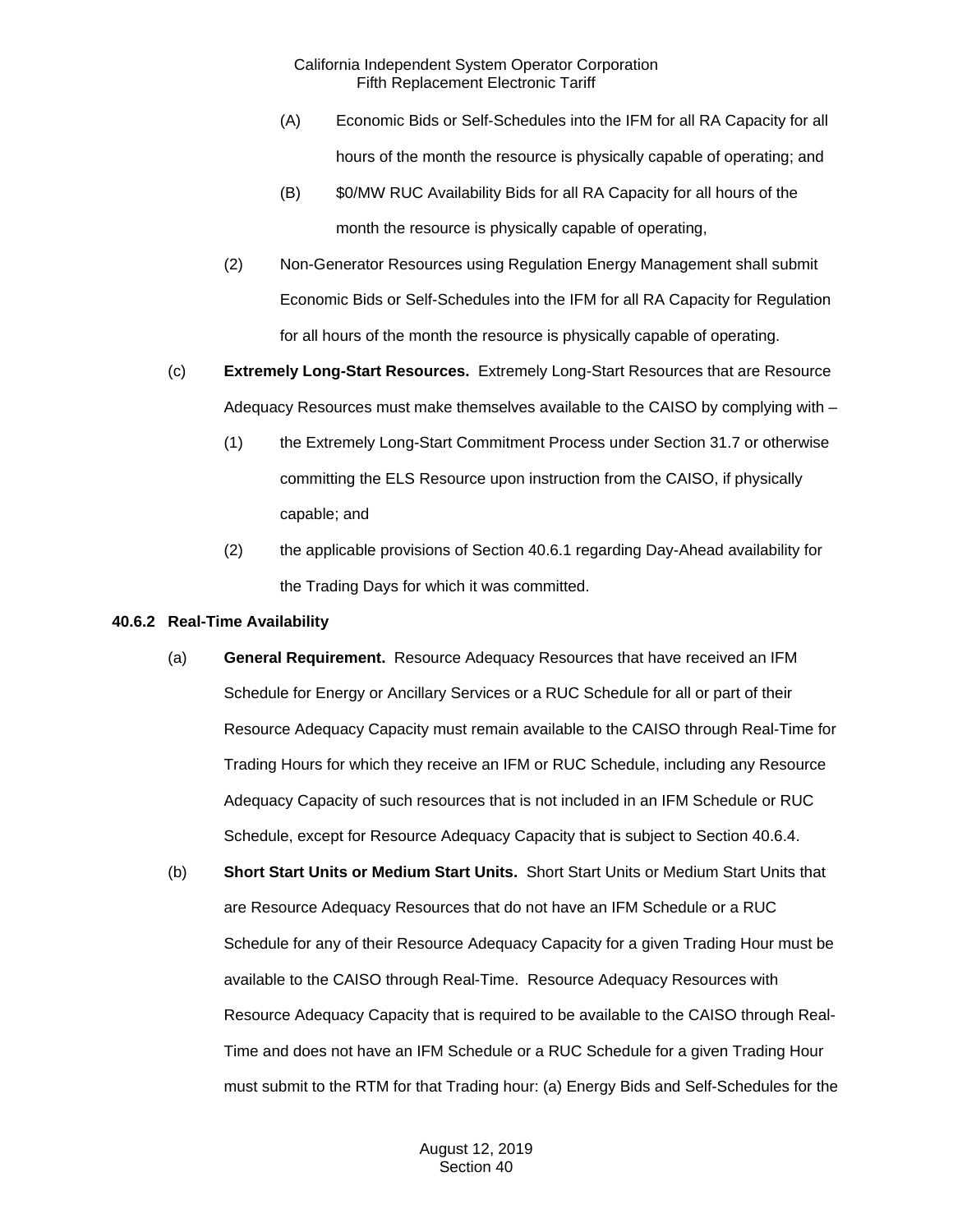full amount of the available Resource Adequacy Capacity, including capacity for which it has submitted Ancillary Services Bids or Submissions to Self-Provide Ancillary Services; and (b) Ancillary Services Bids and Submissions to Self-Provide Ancillary Services for the full amount of the available Ancillary Service-certified Resource Adequacy Capacity and for each Ancillary Service for which the resource is certified, including capacity for which it has submitted Energy Bids and Self-Schedules. The CAISO may waive these availability obligations for a resource that is not a Long Start Unit or an Extremely Long-Start Resource that does not have an IFM Schedule or a RUC Schedule based on a procedure to be published on the CAISO Website. The CAISO will insert Generated Bids in accordance with Section 40.6.8 for any Resource Adequacy Capacity subject to the above requirements for which the resource has failed to submit the appropriate bids to the RTM.

- (c) **Long Start Units.** Long Start Units not committed in the Day-Ahead Market will be released from any further obligation to submit Self-Schedules or Bids for the relevant Operating Day. Scheduling Coordinators for Long Start Units are not precluded from self-committing the unit after the Day-Ahead Market and submitting a Self-Schedule or Wheeling-Out in the RTM, unless precluded by terms of their contracts.
- (d) **Extremely Long-Start Resources.** Once an Extremely Long-Start Resource providing Resource Adequacy Capacity is committed by the CAISO, it shall comply, for the Trading Days for it was committed, with the Real-Time availability provisions in sub-sections (a) and (b) of this Section 40.6.2, including those provisions that otherwise apply only to Short Start Units or Medium Start Units.
- (e) **Self-Schedules.** The CAISO will honor submitted Energy Self-Schedules of Resource Adequacy Capacity unless the CAISO is unable to satisfy one hundred (100) percent of its Ancillary Services requirements. In such cases, the CAISO may curtail all or a portion of a submitted Energy Self-Schedule to allow Ancillary Service-certified Resource Adequacy Capacity to be used to meet the Ancillary Service requirements, as long as such curtailment does not lead to a real-time shortfall in energy supply. If the CAISO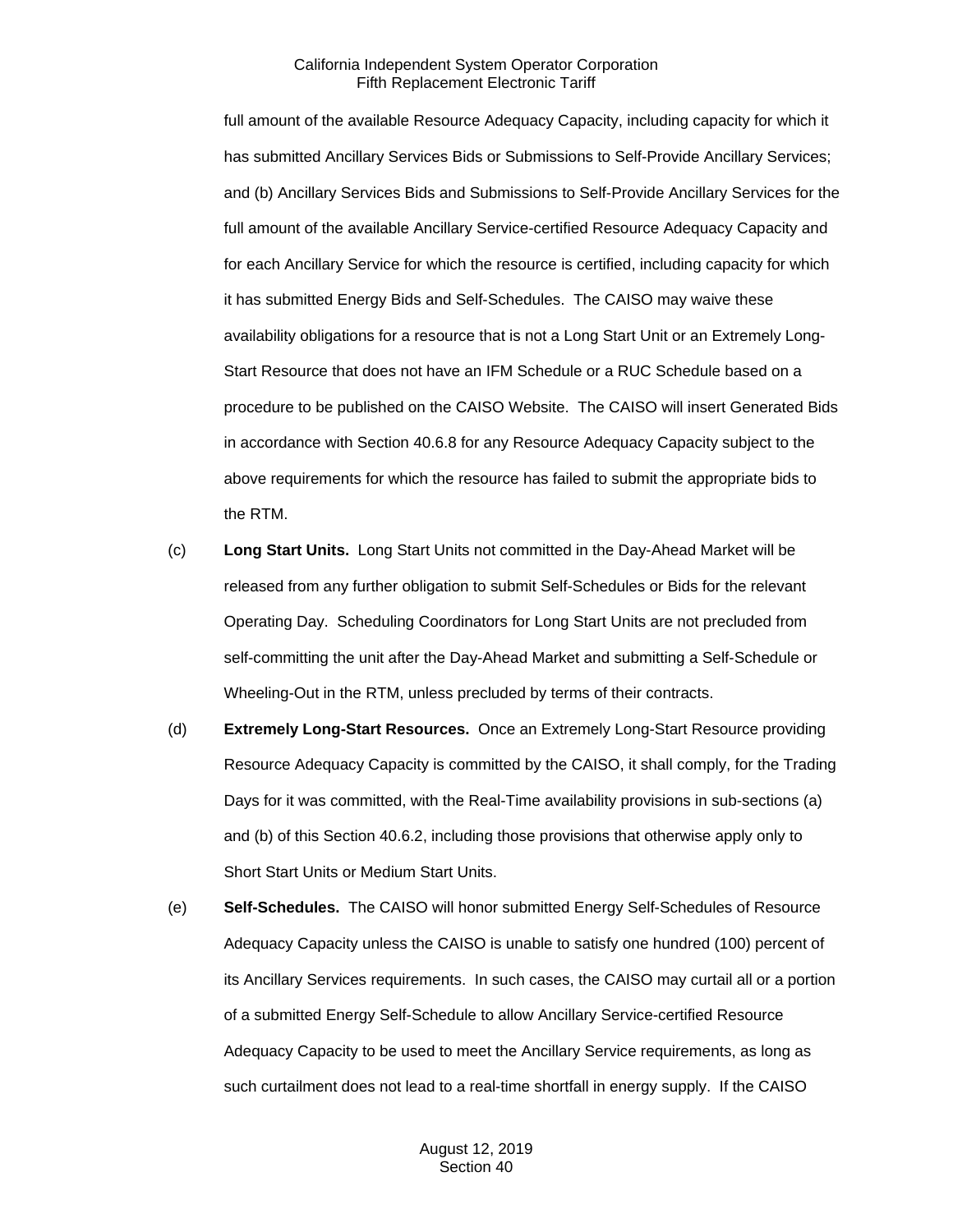reduces a submitted Real-Time Energy Self-Schedule for Resource Adequacy Capacity when that capacity is needed to meet an Ancillary Services requirement, the Ancillary Service Marginal Price for that capacity will be calculated in accordance with Sections 27.1.2 and 40.6.1.

- (f) **Distributed Generation Facilities.** Distributed Generation Facilities shall comply with the RTM bidding requirements that apply to the same technology type of resource connected to the CAISO Controlled Grid.
	- (1) Distributed Generation Facilities that are not Use-Limited Resources under Section 40.6.4.1 shall comply with the RTM bidding requirements that apply to the same technology type of resource connected to the CAISO Controlled Grid.
	- (2) Distributed Generation Facilities that are Use-Limited Resources under Section 40.6.4.1 shall comply with the applicable RTM bidding requirements for Use-Limited Resources under Section 40.6.4.3.

# (g) **Non-Generator Resources**

- (1) Non-Generator Resources that do not use Regulation Energy Management shall submit –
	- (A) Economic Bids or Self-Schedules into the RTM for any remaining RA Capacity scheduled in the IFM or RUC; and
	- (B) Economic Bids or Self-Schedules into the RTM for all RA Capacity not scheduled in the IFM,
- (2) Non-Generator Resources using Regulation Energy Management that are not Use-Limited Resources under Section 40.4.6.1 shall submit Economic Bids or Self-Schedules into the RTM for any remaining RA Capacity from resource scheduled in IFM or RUC.

# **40.6.3 [Not Used]**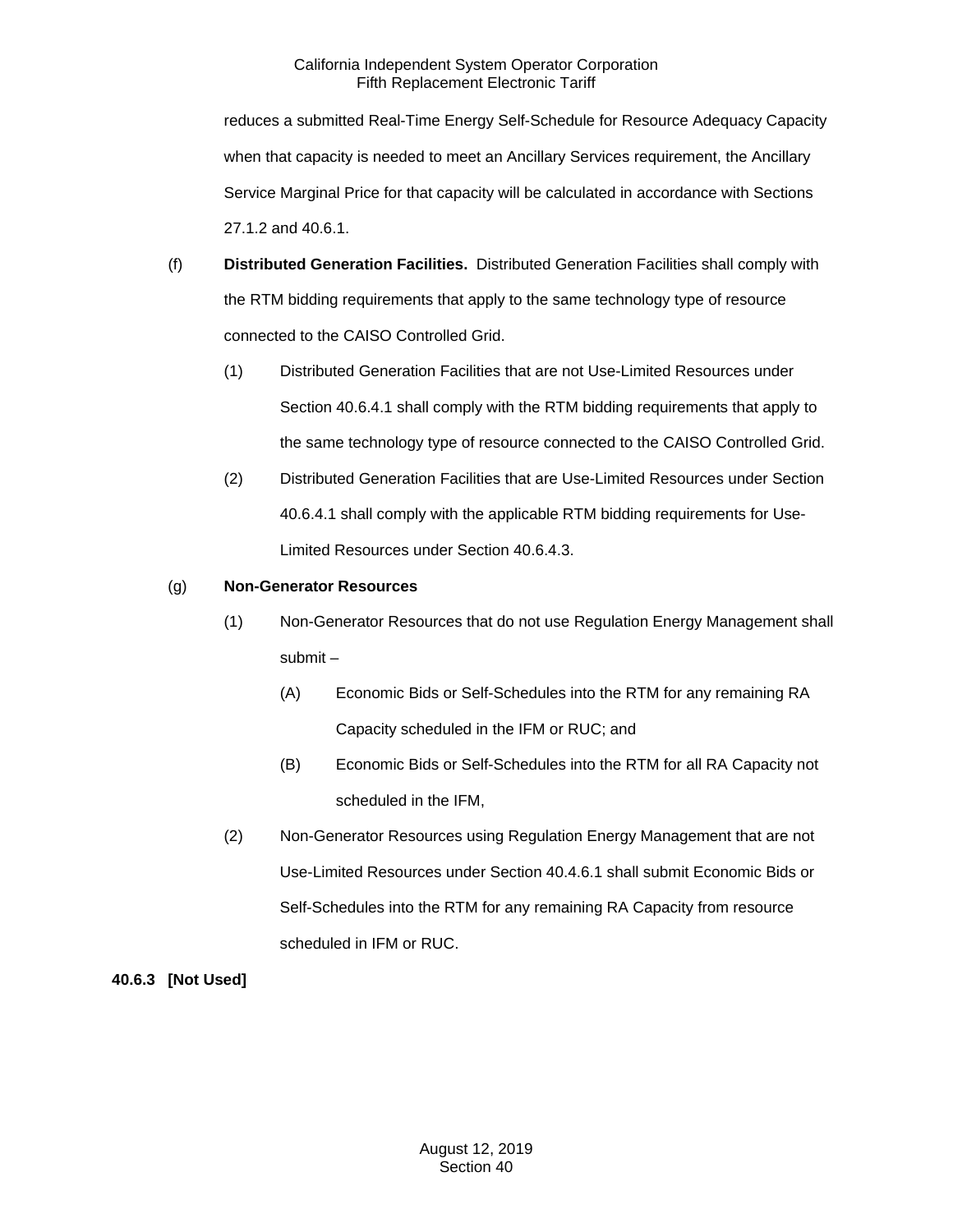# **40.6.4 Availability Requirements for Resources with Operational Limitations that are not Qualified Use-Limits**

# **40.6.4.1 Must-Offer Obligation in DAM and RTM**

Any Hydroelectric Generating Unit, Pumping Load, Non-Dispatchable Resource, or Conditionally Available Resource that provides Resource Adequacy Capacity must submit Self-Schedules or Bids in the Day-Ahead Market for their expected available Energy or their expected as-available Energy, as applicable, in the Day-Ahead Market and RTM up to the quantity of Resource Adequacy Capacity the resource is providing. Such resources shall also revise their Self-Schedules or submit additional Bids in RTM based on the most current information available regarding Expected Energy deliveries. An Eligible Intermittent Resource providing Resource Adequacy Capacity may, but is not required to, submit Bids in the Day-Ahead Market.

# **40.6.4.2 RUC Availability Bids**

The following resource types providing Resource Adequacy Capacity are not required to submit RUC Availability Bids for that capacity, but any suck bids they do submit must be \$0/MW RUC Availability Bids: Hydroelectric Generating Units, Pumping Load, Reliability Demand Response Resources, Combined Heat and Power Resources, Regulatory Must-Take Generation, Non-Dispatchable Resources, Non-Generator Resources using Regulation Energy Management, Conditionally Available Resources, and Eligible Intermittent Resources.

# **40.6.4.3 Ancillary Services Bids from Participating Loads that is Pumping Load**

Participating Load that is Pumping Load shall submit Non-Spin Ancillary Services Bids and/or a Submission to Self-Provide Non-Spin Ancillary Services in the Day-Ahead Market for its Resource Adequacy Capacity that is certified to provide Non-Spinning Reserve Ancillary Service, and Economic Bids for Energy in the Real-Time Market for its Non-Spinning Reserve Capacity that receives an Ancillary Service Award in the Day-Ahead Market.

# **40.6.4.4 Proxy Demand Resources**

(a) Short Start and Medium Start Proxy Demand Resources that provide Resource Adequacy Capacity shall submit \$0/MW RUC Availability Bids for all of their Resource Adequacy Capacity for all hours of the month the resource is physically available;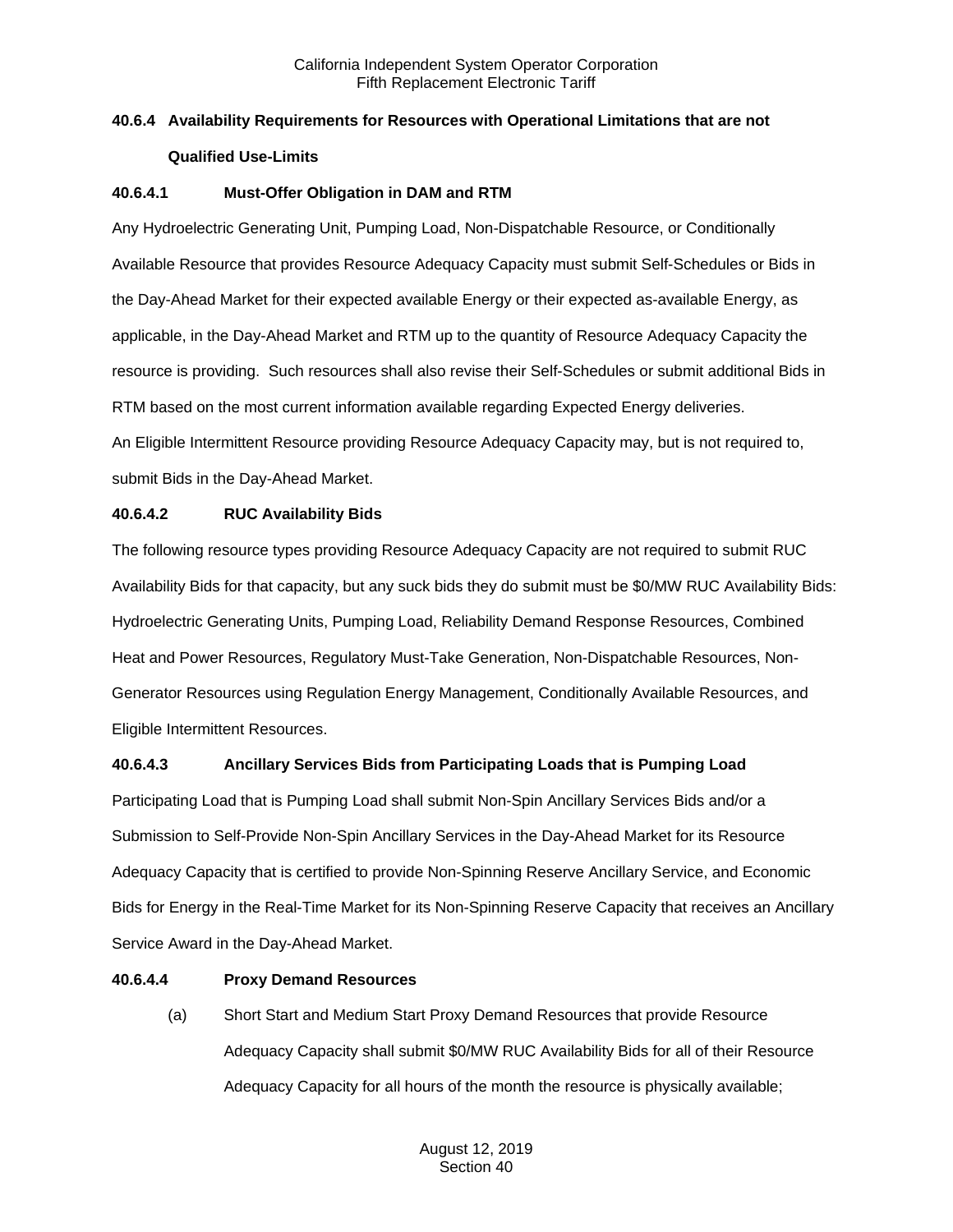however, any RUC schedule for these resources will not be binding.

(b) Long Start Proxy Demand Resources are not required to submit Bids or Self Schedules in the RUC for their Resource Adequacy Capacity.

## **40.6.5 Additional Availability Requirements for System Resources**

In the IFM, the multi-hour block constraints of a System Resource, other than a System Resource capable of submitting a Dynamic Schedule or a Resource-Specific System Resource, are honored in the optimization. Such a resource that is also a Resource Adequacy Resource must be capable of hourly scheduling by the CAISO in RUC if it is not fully scheduled in the IFM. If such a Resource Adequacy Resource is scheduled in the RUC, the CAISO will schedule the resource in the RTM for each hour of the resource's RUC schedule without regard to the multi-hour block constraint that was submitted to the IFM. For an existing System Resource that provides Resource Adequacy Capacity through a call-option that expires prior to the close of the IFM, such a System Resource listed on a Resource Adequacy Plan must be reported to the CAISO for consideration in the Extremely Long-Start Commitment Process.

# **40.6.5.1 Additional Availability Requirements for Dynamic and Non-Dynamic Resource-Specific System Resources**

A Dynamic or Non-Dynamic Resource-Specific System Resource that supplies Resource Adequacy Capacity, and is not otherwise a Use-Limited Resource, will be subject to the requirements of Sections 40.6.1 and 40.6.2.

#### **40.6.5.2 Dynamic Non-Resource Specific System Resources**

A Dynamic non-Resource-Specific System Resource that provides Resource Adequacy Capacity will be subject to the provisions of 40.6.1 and 40.6.2.

## **40.6.6 Requirement for Partial Resource Adequacy Resources**

Only that output of a Partial Resource Adequacy Resource that is designated by a Scheduling Coordinator as Resource Adequacy Capacity in its monthly or annual Supply Plan shall have an availability obligation to the CAISO. Exports being supported by non-Resource Adequacy Capacity from a Partial Resource Adequacy Resource that becomes unavailable or unusable shall be considered as an export of non-Resource Adequacy Capacity based on the pro-rata allocation of derated capacity of the Partial Resource Adequacy Resource as follows: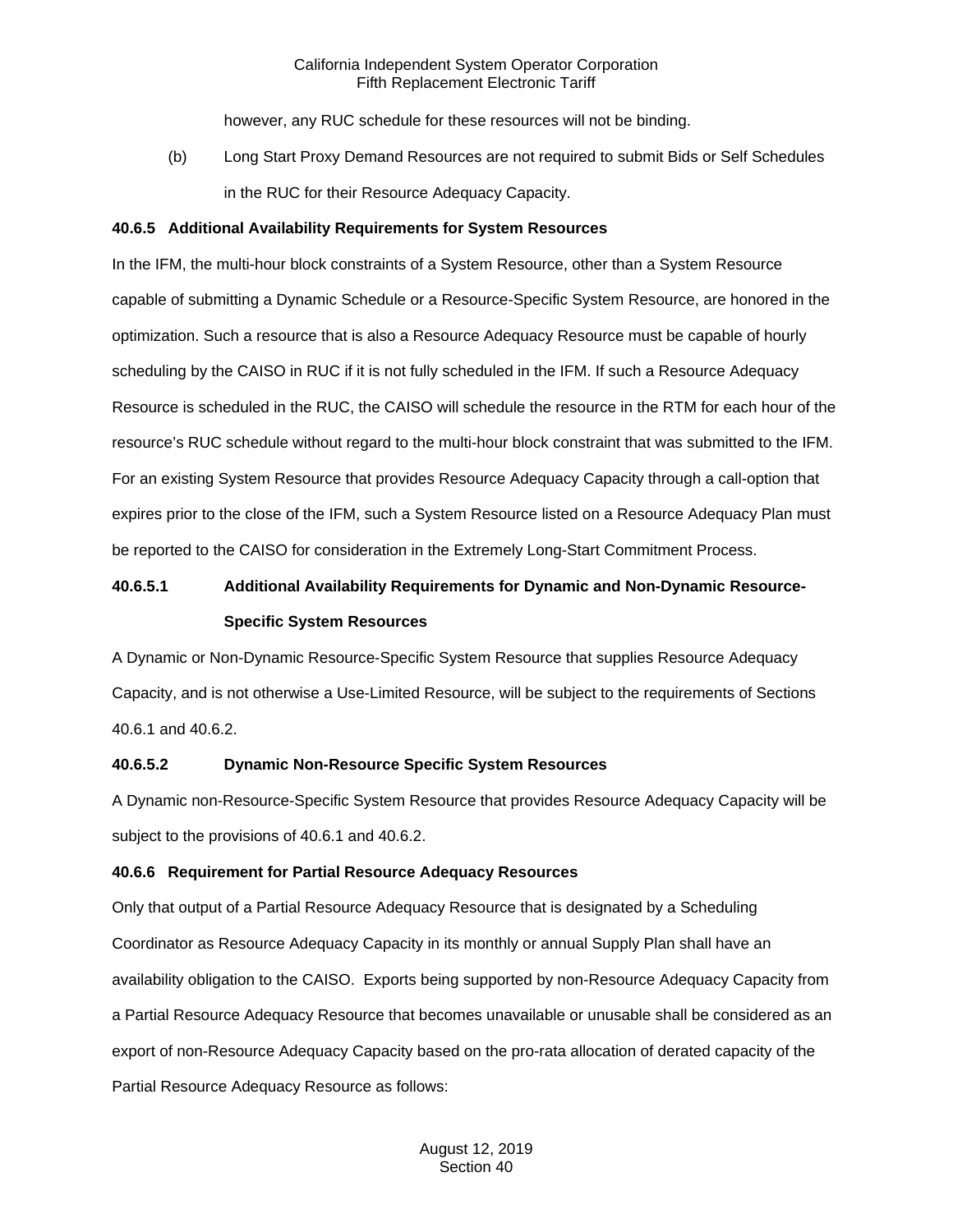- (a) Resource Adequacy Capacity [(Resource Adequacy Capacity/PMax Capacity of Resource Adequacy Resource) x MW Derate or Outage]; or
- (b) [1- (Resource Adequacy Capacity/PMax Capacity of Resource Adequacy Resource)] x De-rated PMax].

# **40.6.7 [Not Used]**

# **40.6.8 Use of Generated Bids**

- (a) **Day-Ahead Market.** Prior to completion of the Day-Ahead Market, the CAISO will determine if Resource Adequacy Capacity subject to the requirements of Section 40.6.1 and for which the CAISO has not received notification of an Outage has not been reflected in a Bid and will insert a Generated Bid for such capacity into the CAISO Day-Ahead Market.
- (b) **Real-Time Market.** Prior to running the Real-Time Market, the CAISO will determine if Resource Adequacy Capacity subject to the requirements of Section 40.6.2 and for which the CAISO has not received notification of an Outage has not been reflected in a Bid and will insert a Generated Bid for such capacity into the Real-Time Market.
- (c) **Partial Bids for RA Capacity.** If a Scheduling Coordinator for an RA Resource submits a partial bid for the resource's RA Capacity, the CAISO will insert a Generated Bid only for the remaining RA Capacity. In addition, the CAISO will determine if all dispatchable Resource Adequacy Capacity from Short Start Units, not otherwise selected in the IFM or RUC, is reflected in a Bid into the Real-Time Market and will insert a Generated Bid for any remaining dispatchable Resource Adequacy Capacity for which the CAISO has not received notification of an Outage.
- (d) **Calculation of Generated Bids.** A Generated Bid for Energy will be calculated pursuant to Sections 30.7.3.4 and 30.7.3.5. A Generated Bid for Ancillary Services will equal zero dollars (\$0/MW-hour).
- (e) **Exemptions.** Notwithstanding any of the provisions of Section 40.6.8, for the following resource types providing Resource Adequacy Capacity, the CAISO only inserts a Bid in the Day-Ahead Market or Real-Time Market where the generally applicable bidding rules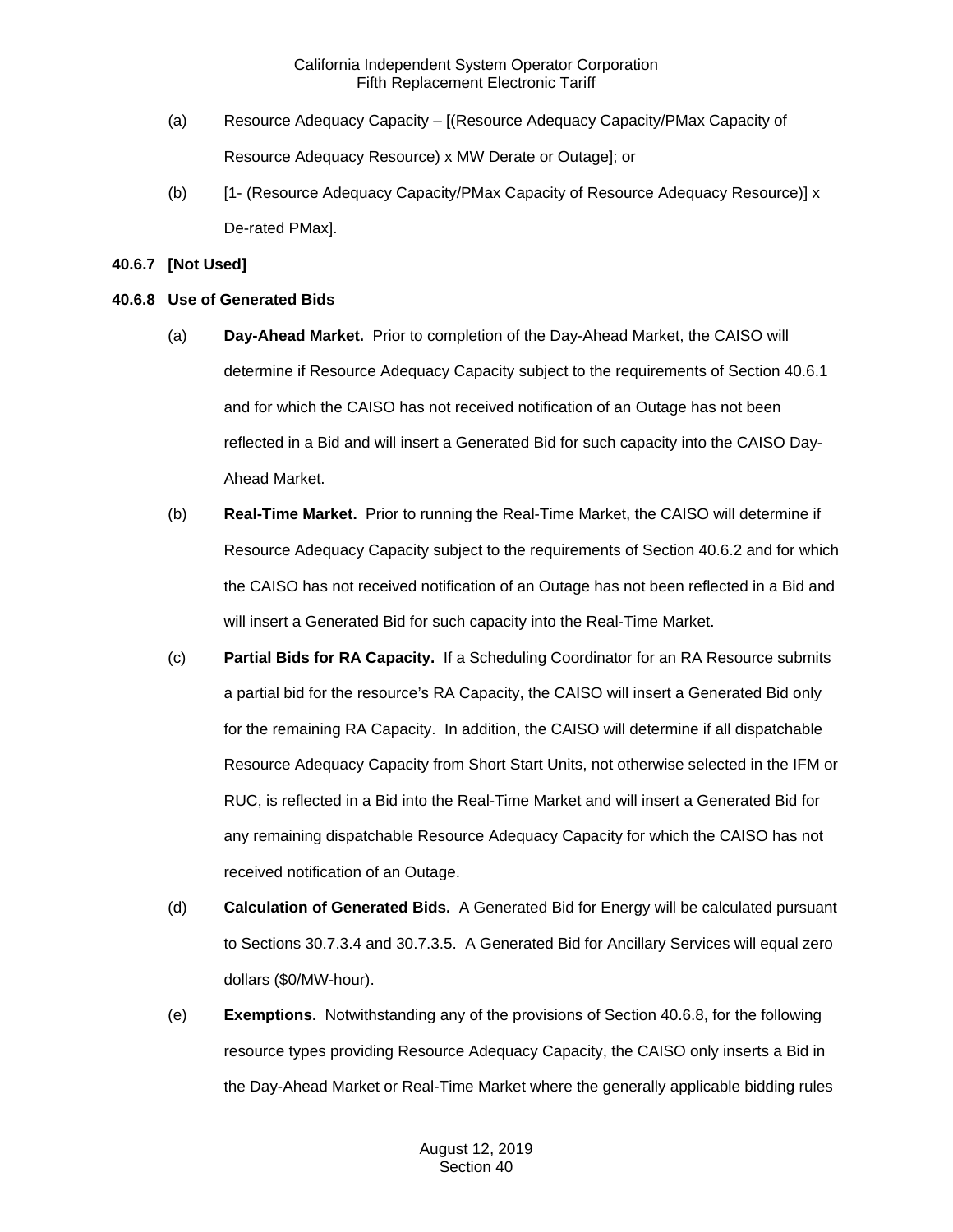in Section 30 call for bid insertion: Use-Limited Resource, Non-Generator Resource, Variable Energy Resource, Hydroelectric Generating Unit, Proxy Demand Resource, Reliability Demand Response Resource, Participating Load, including Pumping Load, Combined Heat and Power Resource, Conditionally Available Resource, Non-Dispatchable Resource, and resources providing Regulatory Must-Take Generation.

(f) **NRS-RA Resources.** The CAISO will submit a Generated Bid in the Day-Ahead Market or Real-Time Market for a non-Resource Specific System Resource in each RAAIM assessment hour, to the extent that the resource provides Resource Adequacy Capacity subject to the requirements of Sections 40.6.1 or 40.6.2 and does not submit an outage request or Bid for the entire amount of that Resource Adequacy Capacity.

# **40.6.8.1 Generated Bids for NRS-RA Resources**

Generated Bids to be submitted by the CAISO pursuant to Section 40.6.8 for non-Resource-Specific System Resources that provide Resource Adequacy capacity shall be calculated in accordance with this Section.

## **40.6.8.1.1 Calculation Options for Generated Bids**

The Scheduling Coordinator for each non-Resource Specific System Resource that provides Resource Adequacy Capacity shall select the price taker option, LMP-based option, or negotiated price option as the methodology for calculating the Generated Bids to be submitted by the CAISO under Section 40.6.8 for both the DAM and RTMs. If no selection is made, the CAISO will apply the price taker option to calculate the Generated Bids. For the first ninety (90) days after a resource becomes a non-Resource-Specific System Resource, the calculation of Generated Bids for Resource Adequacy capacity is limited to the price taker option or negotiated price option.

# **40.6.8.1.2 Price Taker Option**

The price taker option is a Generated Bid of \$0/MWh plus the CAISO's estimate of the applicable grid management charge per MWh based on the gross amount of MWh scheduled in the DAM and RTM.

# **40.6.8.1.3 LMP-Based Option**

The LMP-based option calculates the Generated Bid as the weighted average of the lowest quartile of LMPs, at the Intertie point designated for the non-Resource-Specific System Resource's Resource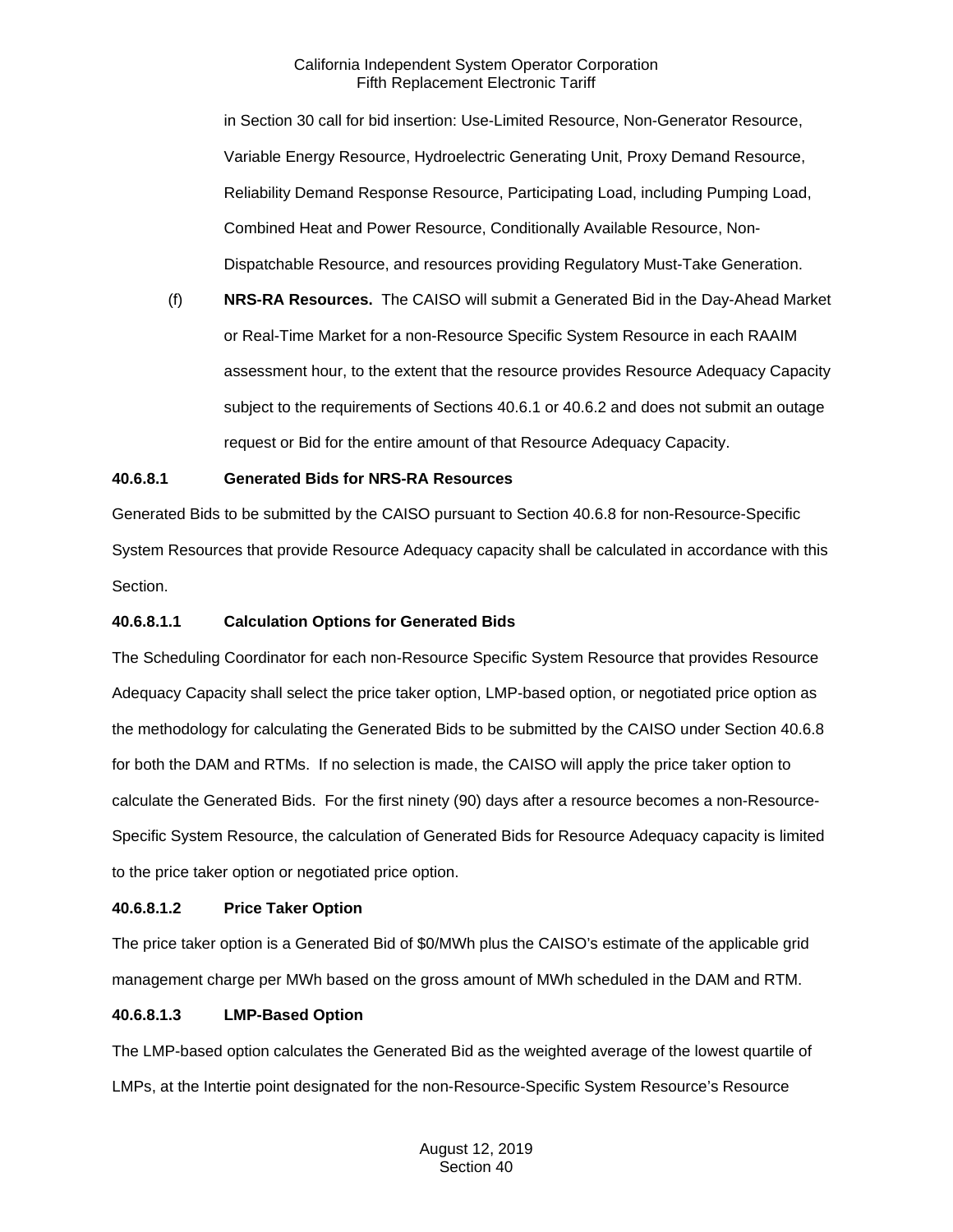Adequacy Capacity in the Supply Plan, during periods in which the resource was dispatched in the preceding ninety (90) days for which LMPs that have passed the price validation and correction process set forth in Section 35 are available. The weighted average will be calculated based on the quantities Dispatched within each segment of the Generated Bid curve. Each Bid segment created under the LMPbased option for Generated Bids will be subject to a feasibility test, as set forth in a Business Practice Manual, to determine whether there are a sufficient number of data points to allow for the calculation of an LMP-based Generated Bid. The feasibility test is designed to avoid excessive volatility of the Generated Bid under the LMP-based option that could result when calculated based on a relatively small number of prices. If the Scheduling Coordinator for the non-Resource Specific System Resource elects the LMP-based method, it must additionally select either the price-taker method or the negotiated-rate method as the alternative calculation method for the Generated Bids in the event that the feasibility test fails for the LMP-based method.

#### **40.6.8.1.4 Negotiated Price Option**

Under the negotiated price option, a Scheduling Coordinator shall submit a proposed Generated Bid along with supporting information and documentation as described in a Business Practice Manual. Within ten (10) Business Days of receipt, the CAISO or an Independent Entity selected by the CAISO will provide a written response. If the CAISO or Independent Entity accepts the proposed Generated Bid, it will become effective within three (3) Business Days from the date of acceptance by the CAISO and remain in effect until: (1) the Generated Bid is modified by FERC; (2) the Generated Bid is modified by mutual agreement of the CAISO and the Scheduling Coordinator; or (3) the Generated Bid expires, is terminated or is modified pursuant to any agreed upon term or condition or pertinent FERC order. If the CAISO or Independent Entity selected by the CAISO does not accept the proposed Generated Bid, the CAISO or Independent Entity selected by the CAISO and the Scheduling Coordinator shall enter a period of good faith negotiations that terminates sixty (60) days following the date of submission of a proposed Generated Bid by a Scheduling Coordinator. If at any time during this period, the CAISO or Independent Entity selected by the CAISO and the Scheduling Coordinator agree upon the Generated Bid, it will be become effective within three (3) Business Days of the date of agreement and remain in effect until: (1) the Generated Bid is modified by FERC; (2) the Generated Bid is modified by mutual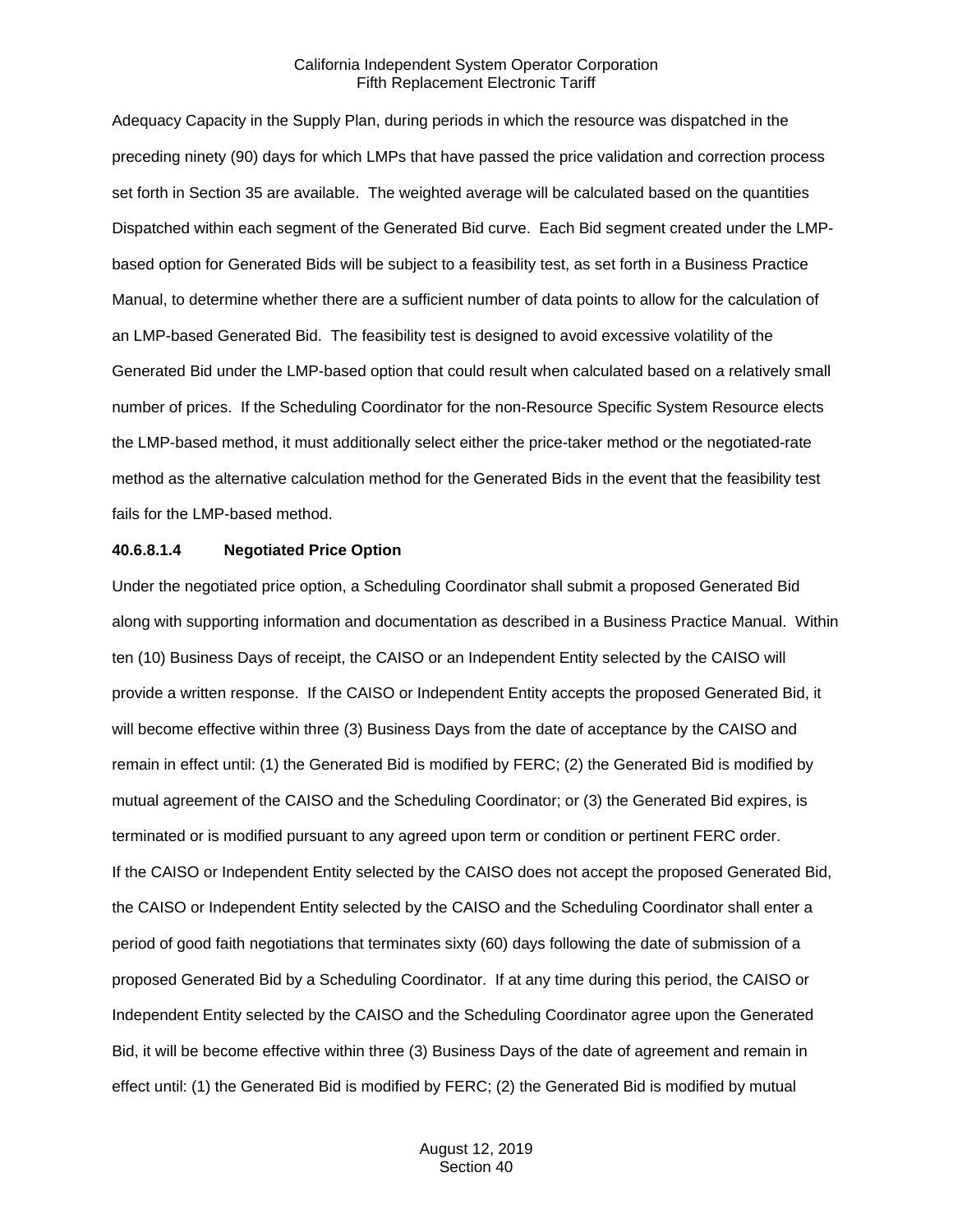agreement of the CAISO and the Scheduling Coordinator; or (3) the Generated Bid expires, is terminated or is modified pursuant to any agreed upon term or condition or pertinent FERC order. If by the end of the sixty (60) day period the CAISO or Independent Entity selected by the CAISO and the Scheduling Coordinator fail to agree on the Generated Bid to be used under the negotiated price option, the Scheduling Coordinator has the right to file a proposed Generated Bid with FERC pursuant to Section 205 of the Federal Power Act.

During the sixty (60) day period following the submission of a proposed negotiated Generated Bid by a Scheduling Coordinator, and pending FERC's acceptance in cases where the CAISO or Independent Entity selected by the CAISO fail to agree on the Generated Bid for use under the negotiated price option and the Scheduling Coordinator filed a proposed Generated Bid with FERC pursuant to Section 205 of the Federal Power Act, the Scheduling Coordinator has the option of electing to use any of the other options available pursuant to this Section.

The CAISO shall make an informational filing with FERC of any Generated Bids negotiated pursuant to this Section no later than seven (7) days after the end of the month in which the Generated Bids were established.

# **40.6.8.1.5 Partial Bids**

If a Scheduling Coordinator for a non-Resource-Specific System Resource that provides Resource Adequacy Capacity submits a bid for a MW quantity less than the Resource Adequacy Capacity identified in the resource's Supply Plan, the CAISO will insert a Generated Bid only for the remaining Resource Adequacy Capacity by extending the last segment of the resource's bid curve to the full quantity (MWh) of the Resource Adequacy obligation.

# **40.6.8.1.6 Filings with FERC to Recover Actual Marginal Fuel Procurement Costs**

A Scheduling Coordinator for a resource subject to a Generated Bid may seek to recover actual marginal fuel procurement costs pursuant to a filing with FERC in accordance with Section 30.12.

# **40.6.9 Firm Liquidated Damages Contracts Requirements**

Resource Adequacy Capacity represented by a Firm Liquidated Damages Contract and relied upon by a Scheduling Coordinator in a monthly or annual Resource Adequacy Plan shall be submitted as a Self-Schedule or Bid in the Day-Ahead IFM to the extent such scheduling right exists under the Firm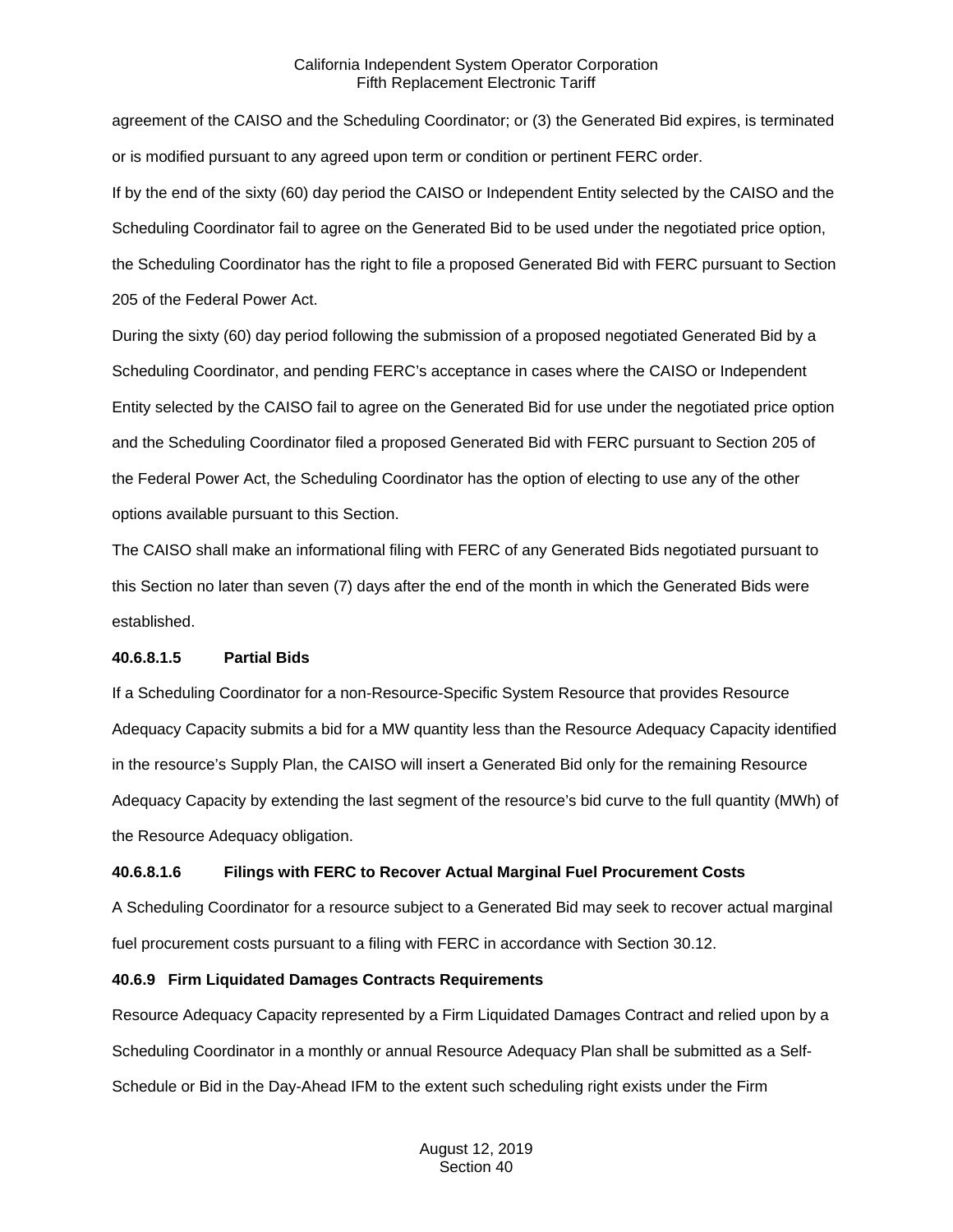Liquidated Damages Contract.

#### **40.6.10 Exports of Energy from Resource Adequacy Capacity**

Resource Adequacy Capacity represented by a Firm Liquidated Damages Contract and relied upon by a Scheduling Coordinator in a monthly or annual Resource Adequacy Plan shall be submitted as a Self-Schedule or Bid in the Day-Ahead IFM to the extent such scheduling right exists under the Firm Liquidated Damages Contract.

## **40.6.11 Curtailment of Exports in Emergency Situations**

At its sole discretion, the CAISO may curtail exports from Resource Adequacy Capacity to prevent or alleviate a System Emergency. An Export Bid or a Self-Schedule to provide exports included in a binding Schedule accepted in the IFM or RTM will not be distinguished from a Demand Bid or Self-Schedule to serve Load within the CAISO Balancing Authority Area included in a binding Schedule accepted in the IFM or RTM for purposes of curtailment under this Section, except as consistent with Good Utility Practice.

## **40.6.12 Participating Load, PDRs, and RDRRs**

Participating Loads, Reliability Demand Response Resources, or Proxy Demand Resources that are included in a Resource Adequacy Plan and Supply Plan, if the Scheduling Coordinator for the Participating Loads, Reliability Demand Response Resources, or Proxy Demand Resources is not the same as that for the Load Serving Entity, will be administered by the CAISO in accordance with the terms and conditions established by the CPUC or the Local Regulatory Authority.

#### **40.7 Compliance**

The CAISO will evaluate Resource Adequacy Plans and Supply Plans as follows:

(a) The CAISO will evaluate whether each annual and monthly Resource Adequacy Plan submitted by a Scheduling Coordinator on behalf of a Load Serving Entity demonstrates Resource Adequacy Capacity sufficient to satisfy the Load Serving Entity's (i) allocated responsibility for Local Capacity Area Resources under Section 40.3.2 and (ii) applicable Demand and Reserve Margin requirements. The CAISO will evaluate compliance with the responsibility for demonstrating Local Capacity Area Resources in two phases. Phase 1 of the Local Capacity Area Resource sufficiency evaluation will be made without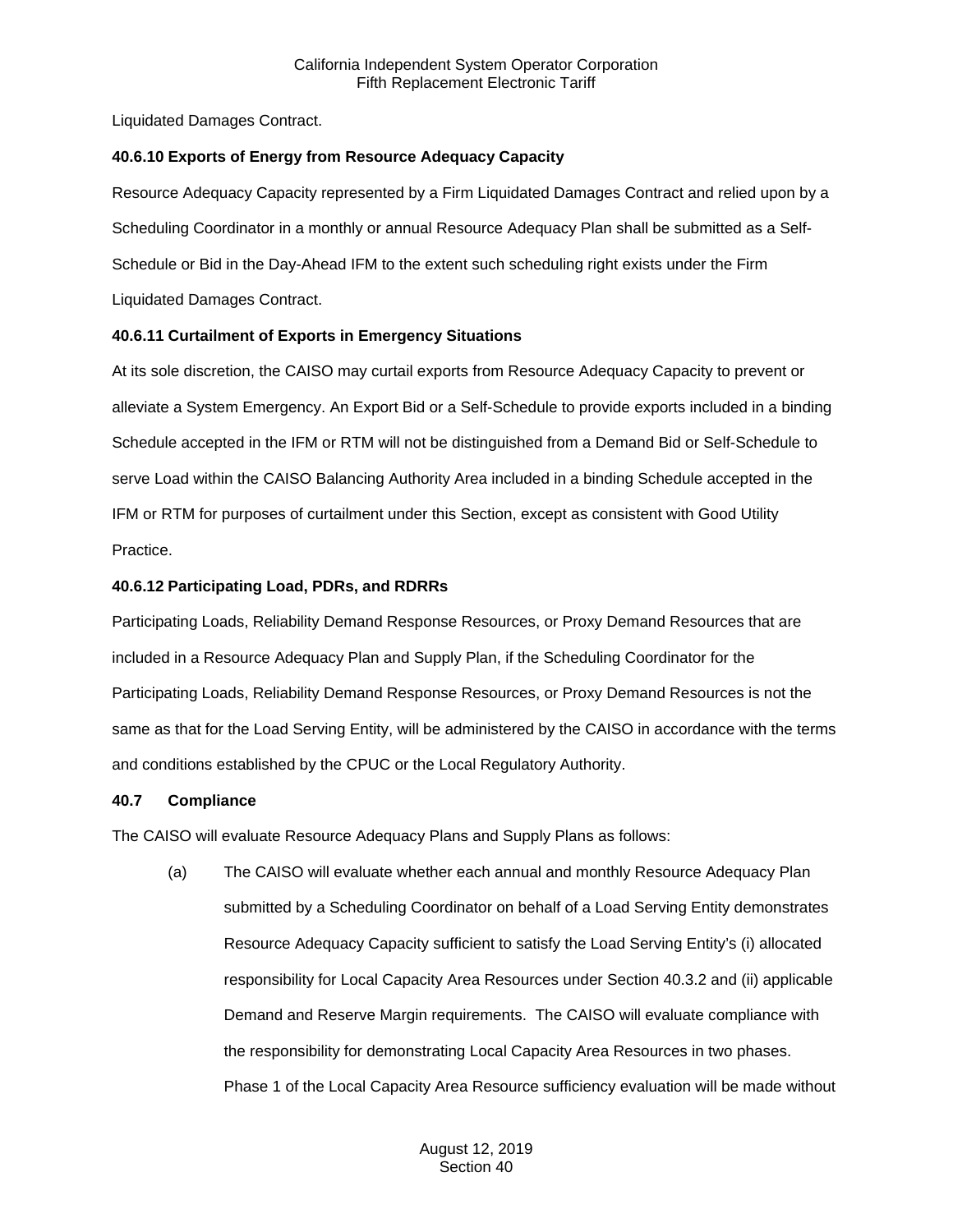regard to capacity's identification as Listed Local RA Capacity. Phase 2 of the Local Capacity Area Resource sufficiency evaluation will consider capacity to be a Local Capacity Area Resource only if it is also Listed Local RA Capacity. If the CAISO determines through the Phase 1 analysis that a Resource Adequacy Plan does not demonstrate Local Capacity Area Resources sufficient to meet its allocated responsibility under Section 40.3.2, compliance with applicable Demand and Reserve Margin requirements, or compliance with any other resource adequacy requirement in this Section 40 or adopted by the CPUC, Local Regulatory Authority, or federal agency, as applicable, then the CAISO will notify the relevant Scheduling Coordinator, CPUC, Local Regulatory Authority, or federal agency with jurisdiction over the relevant Load Serving Entity, or in the case of a discrepancy between Resource Adequacy Plan(s) and Supply Plan(s), the relevant Scheduling Coordinators, in an attempt to resolve any deficiency in accordance with the procedures set forth in the Business Practice Manual. The notification will be made at least 40 days in advance of the first day of the month covered by the plan and will include the reasons the CAISO believes a deficiency exists. If the deficiency relates to the demonstration of Local Capacity Area Resources in a Load Serving Entity's annual Resource Adequacy Plan, and the CAISO does not provide a written notice of resolution of the deficiency as set forth in the Business Practice Manual, the Scheduling Coordinator for the Load Serving Entity may demonstrate that the identified deficiency is cured by submitting a revised annual Resource Adequacy Plan within thirty (30) days of the beginning of the Resource Adequacy Compliance Year. For all other identified deficiencies, other than an insufficiency identified through Phase 2 of the Local Capacity Area Resource sufficiency evaluation, at least 30 days prior to the effective month of the relevant Resource Adequacy Plan, the Scheduling Coordinator for the Load Serving Entity shall: (i) demonstrate that the identified deficiency is cured by submitting a revised Resource Adequacy Plan; or (ii) advise the CAISO that the CPUC, Local Regulatory Authority, or federal agency, as appropriate, has determined that no deficiency exists. If, after providing any needed opportunity to resolve identified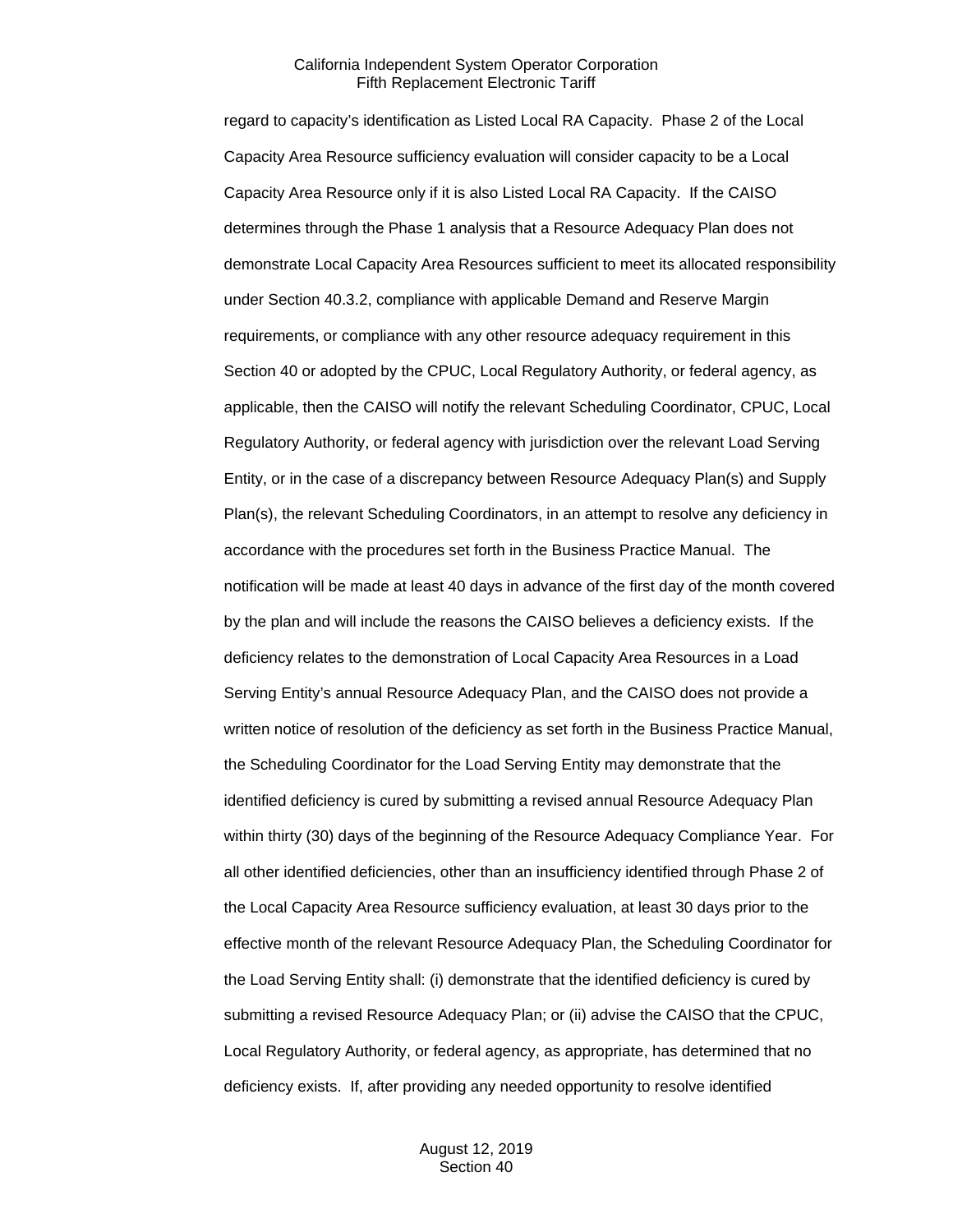discrepancies as required by Section 40.7(b), the CAISO identifies an insufficiency through Phase 2 of the Local Capacity Area Resource sufficiency evaluation, then the CAISO may notify the relevant Local Regulatory Authority of the insufficiency.

(b) In the case of a discrepancy between Resource Adequacy Plan(s) and Supply Plan(s), if resolved, the relevant Scheduling Coordinator(s) must provide the CAISO with revised Resource Adequacy Plan(s) or Supply Plans, as applicable, at least 30 days prior to the effective month. If the CAISO is not advised that the deficiency or discrepancy is resolved at least 30days prior to the effective month, the CAISO will use the information contained in the Supply Plan to set the obligations of Resource Adequacy Resources under this Section 40 and/or to assign any costs incurred under this Section 40 and Section 43A.

## **40.7.1 Other Compliance Issues**

Scheduling Coordinators representing Generating Units, System Units or System Resources supplying Resource Adequacy Capacity that fail to provide the CAISO with an annual or monthly Supply Plan, as applicable, as set forth in Section 40.7, shall be subject to Section 37.6.1. Further, Scheduling Coordinators representing Generating Units, System Units or System Resources supplying Resource Adequacy Capacity that fail to provide the CAISO with information required for the CAISO to determine Net Qualifying Capacity shall not be eligible for inclusion in the Net Qualifying Capacity annual report under Section 40.4.2 for the next Resource Adequacy Compliance Year and shall be subject to any applicable Sanctions under Section 37.6.1.

#### **40.7.2 Penalties for Non-Compliance**

The failure of a Resource Adequacy Resource or Resource Adequacy Capacity to be available to the CAISO in accordance with the requirements of this Section 40 or Section 9.3.1.3, and the failure to operate a Resource Adequacy Resource by placing it online or in a manner consistent with a submitted Bid or Generated Bid shall be subject to the applicable Sanctions set forth in Section 37.2.4. However, any failure of the Resource Adequacy Resource to satisfy any obligations prescribed under this Section 40 or Section 9.3.1.3 during a Resource Adequacy Compliance Year for which Resource Adequacy Capacity has been committed to a Load Serving Entity shall not limit in any way, except as otherwise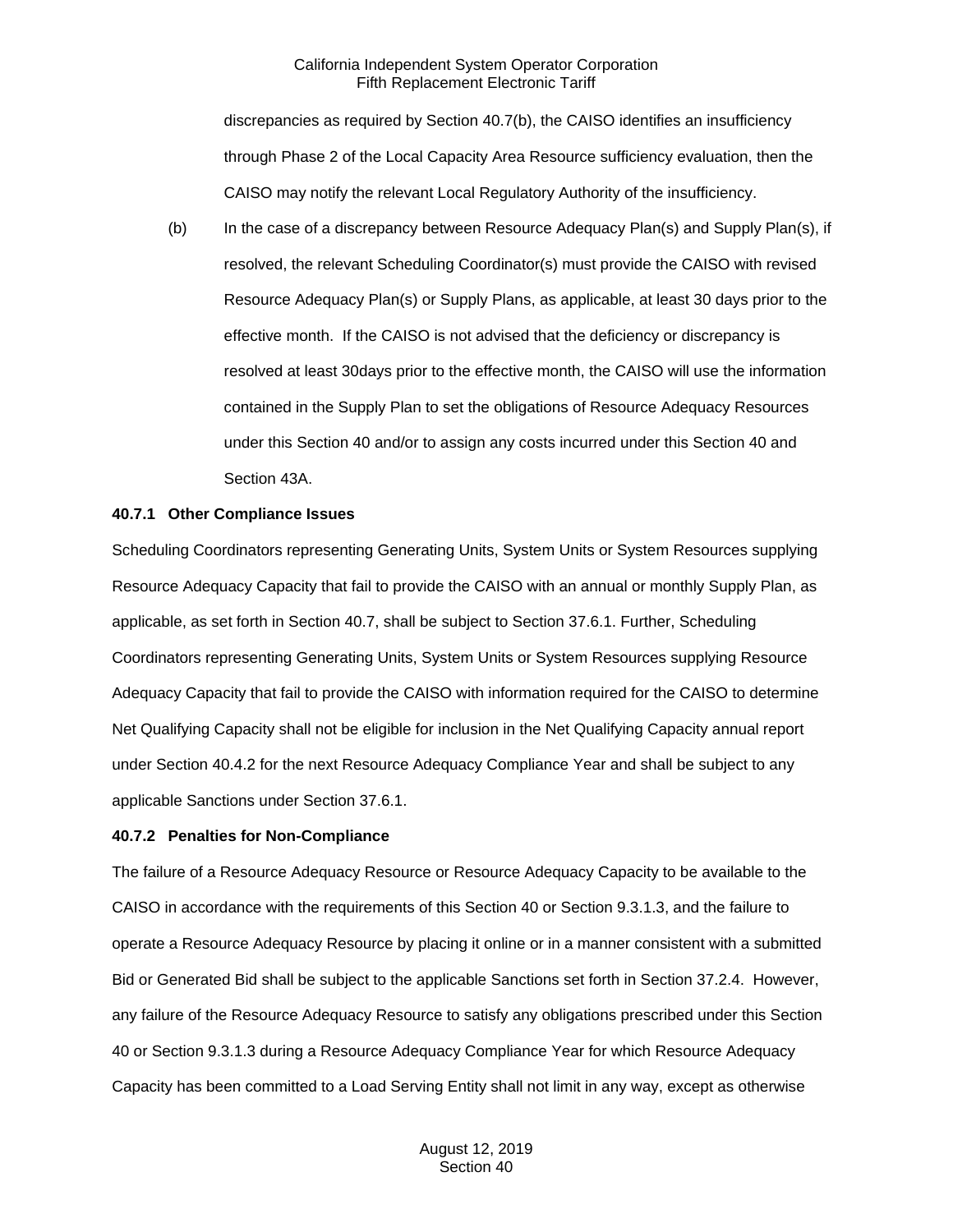established under Section 40.4.5 or requirements of the CPUC, Local Regulatory Authority, or federal agency, as applicable, the ability of the Load Serving Entity to whom the Resource Adequacy Capacity has been committed to use such Resource Adequacy Capacity for purposes of satisfying the resource adequacy requirements of the CPUC, Local Regulatory Authority, or federal agency, as applicable. In addition, an LSE shall not be subject to any sanctions, penalties, or other compensatory obligations under this Section 40 on account of a Resource Adequacy Resource's satisfaction or failure to satisfy its obligations under this Section 40 or Section 9.3.1.3.

## **40.8 CAISO Default Qualifying Capacity Criteria**

## **40.8.1 Applicability**

The criteria in this Section 40.8 shall apply only: (i) where the CPUC or Local Regulatory Authority has not established and provided to the CAISO criteria to determine the types of resources that may be eligible to provide Qualifying Capacity and for calculating Qualifying Capacity for such eligible resource types and (ii) until the CAISO has been notified in writing by the CPUC of its intent to overturn, reject or fundamentally modify the capacity-based framework in CPUC Decisions 04-01-050 (Jan. 10, 2004), 04- 10-035 (Oct. 28, 2004), and 05-10-042 (Oct. 31, 2005). The types of resources specified in this Section 40.8.1 will be eligible to provide Qualifying Capacity to the extent they meet the criteria for each type of resource set forth in this Section 40.8.1.

# **40.8.1.1 [Not Used]**

# **40.8.1.2 Nuclear and Thermal**

Nuclear and thermal Generating Units, other than Qualifying Facilities with Existing QF Contracts addressed in Section 40.8.1.8 below, must be a Participating Generator or a System Unit. The Qualifying Capacity of nuclear and thermal units, other than Qualifying Facilities addressed in Section 40.8.1.8, will be based on net dependable capacity defined by NERC Generating Availability Data System information.

#### **40.8.1.3 Hydro**

Hydroelectric Generating Units, other than Qualifying Facilities with Existing QF Contracts, must be either Participating Generators or System Units. The Qualifying Capacity of a pond or Pumped-Storage Hydro Unit, other than a QF, will be determined based on net dependable capacity defined by NERC GADS minus variable head derate based on an average dry year reservoir level. The Qualifying Capacity of a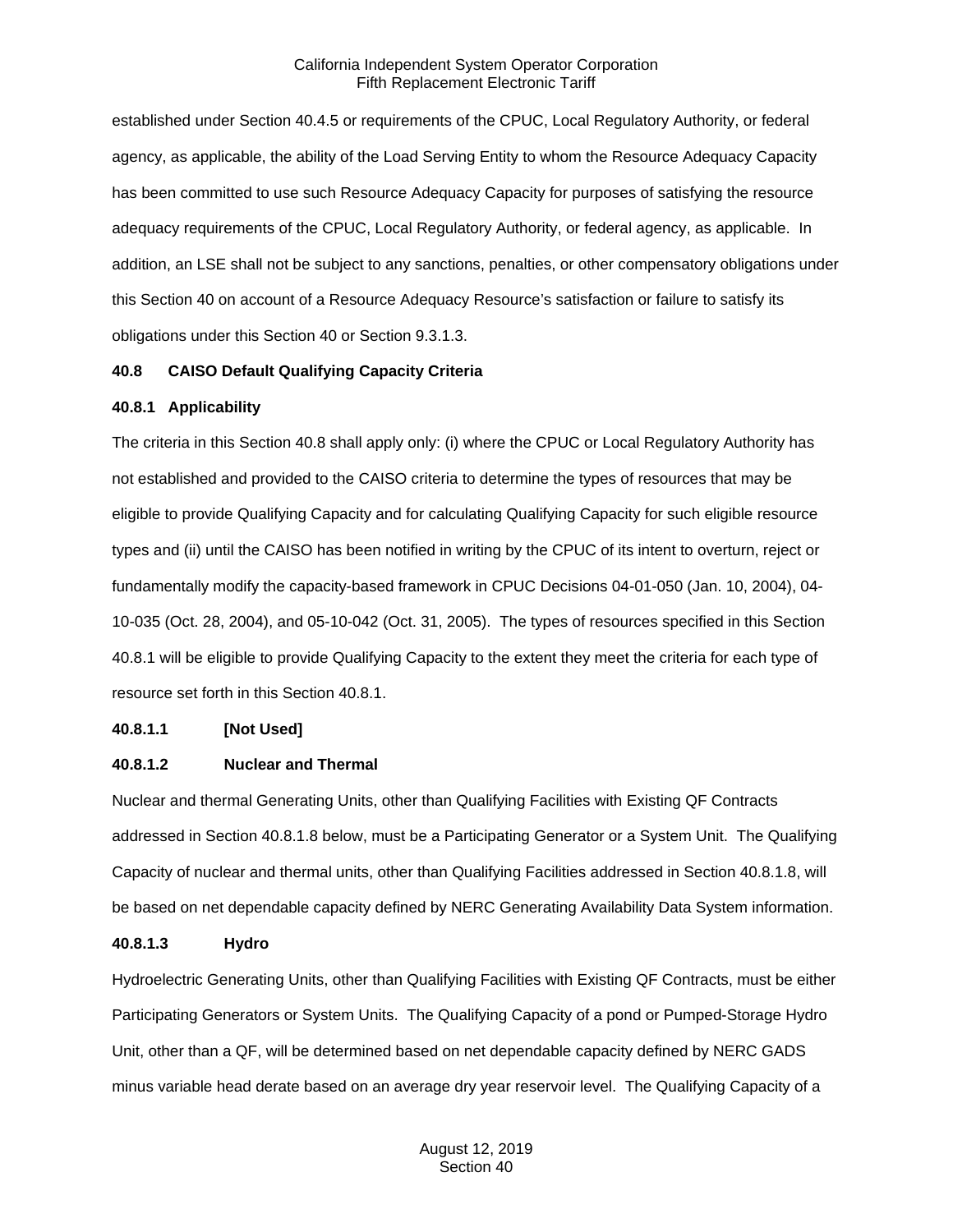pond or Pumped-Storage Hydro Unit that is a QF will be determined based on historic performance during the hours of noon to 6:00 The Qualifying Capacity of all run-of-river hydro units, including Qualifying Facilities, will be based on net dependable capacity defined by NERC GADS minus an average dry year conveyance flow, stream flow, or canal head derate. As used in this section, average dry year reflects a one-in-five year dry hydro scenario (for example, using the 4th driest year from the last 20 years on record). p.m., using a three-year rolling average.

## **40.8.1.4 Unit-Specific Contracts**

Unit-specific contracts with Participating Generators or System Units will qualify as Resource Adequacy Capacity subject to the verification that the total MW quantity of all contracts from a specific unit do not exceed the total Net Qualifying Capacity (MW) consistent with the Net Qualifying Capacity determination for that unit.

# **40.8.1.5 Contracts with Liquidated Damage Provisions**

Firm Energy contracts with liquidated damages provisions, as generally reflected in Service Schedule C of the Western Systems Power Pool Agreement or the Firm LD product of the Edison Electric Institute pro forma agreement, or any other similar firm Energy contract that does not require the seller to source the Energy from a particular unit, and specifies a delivery point internal to the CAISO Balancing Authority Area entered into before October 27, 2005 shall be eligible to count as Qualifying Capacity until the end of 2008. A Scheduling Coordinator, however, cannot have more than twenty-five percent (25%) of its portfolio of Qualifying Capacity met by contracts with liquidated damage provisions for 2008.

#### **40.8.1.6 Wind and Solar**

As used in this Section, wind units are those wind Generating Units without backup sources of Generation and solar units are those solar Generating Units without backup sources of Generation. Wind and solar units, other than Qualifying Facilities with Existing QF Contracts, must be Participating Intermittent Resources or subject to availability provisions of Section 40.6.4.

The Qualifying Capacity of all wind or solar units, including Qualifying Facilities, for each month will be based on their monthly historic performance during that same month during the hours of noon to 6:00 p.m., using a three-year rolling average. For wind or solar units with less than three years operating history, all months for which there is no historic performance data will utilize the monthly average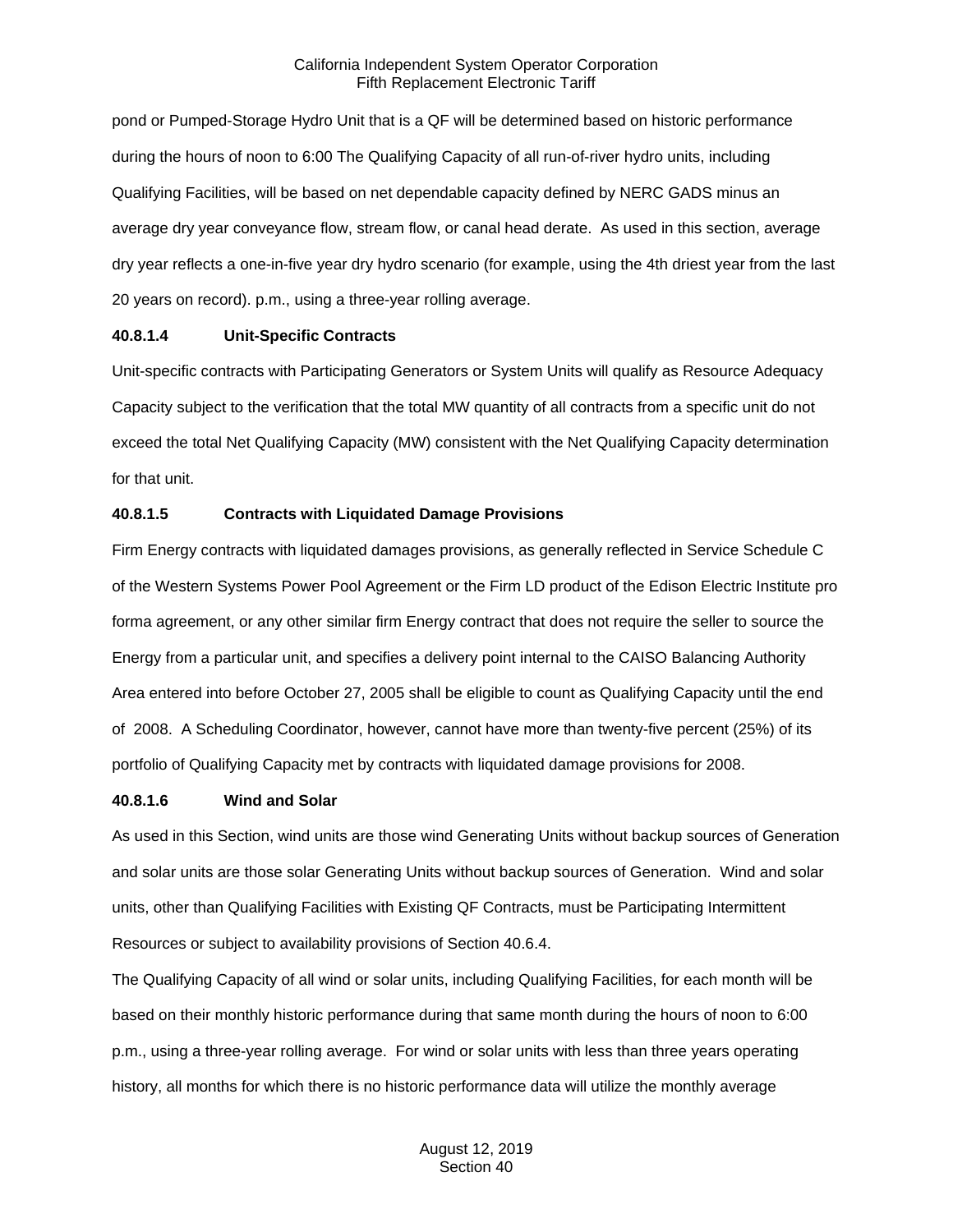production factor of all units (wind or solar, as applicable) within the TAC Area, or other production data from another area determined by the CAISO to be appropriate if the unit is not within a TAC Area, in which the Generating Unit is located.

#### **40.8.1.7 Geothermal**

Geothermal Generating Units, other than Qualifying Facilities with Existing QF Contracts addressed in Section 40.8.1.8, must be Participating Generators or System Units. The Qualifying Capacity of geothermal units, other than Qualifying Facilities addressed in Section 40.8.1.8, will be based on NERC GADS net dependable capacity minus a derate for steam field degradation.

# **40.8.1.8 Treatment of Qualifying Capacity for Qualifying Facilities**

Qualifying Facilities must be subject to an effective Participating Generator Agreement or Net Scheduled Participating Generator Agreement or must be System Units, unless they have an Existing QF Contract. Except for hydro, wind, and solar Qualifying Facilities addressed pursuant to Sections 40.8.1.3 and 40.8.1.6, the Qualifying Capacity of Qualifying Facilities under Existing QF Contracts, will be based on historic monthly Generation output during the hours of noon to 6:00 p.m. (net of Self-provided Load) during a three-year rolling average.

# **40.8.1.9 Participating Loads**

The Qualifying Capacity of Participating Loads shall be the average reduction in Demand over a threeyear period on a per Dispatch basis or, if the Load does not have three years of performance history, based on comparable evaluation data using similar programs. Loads of Participating Loads must be available at least 48 hours, and if the Loads can only be dispatched for a maximum of two hours per event, then only 0.89 percent of a Scheduling Coordinator's portfolio may be made up of such Loads.

# **40.8.1.10 Jointly-Owned Facilities**

A jointly-owned facility must be either a Participating Generator or a System Unit. The Qualifying Capacity for the entire facility will be determined based on the type of resource as described elsewhere in this Section 40.8.1. In addition, the Scheduling Coordinator must provide the CAISO with a demonstration of its entitlement to the output of the jointly-owned facility's Qualified Capacity and an explanation of how that entitlement may change if the facility's output is restricted.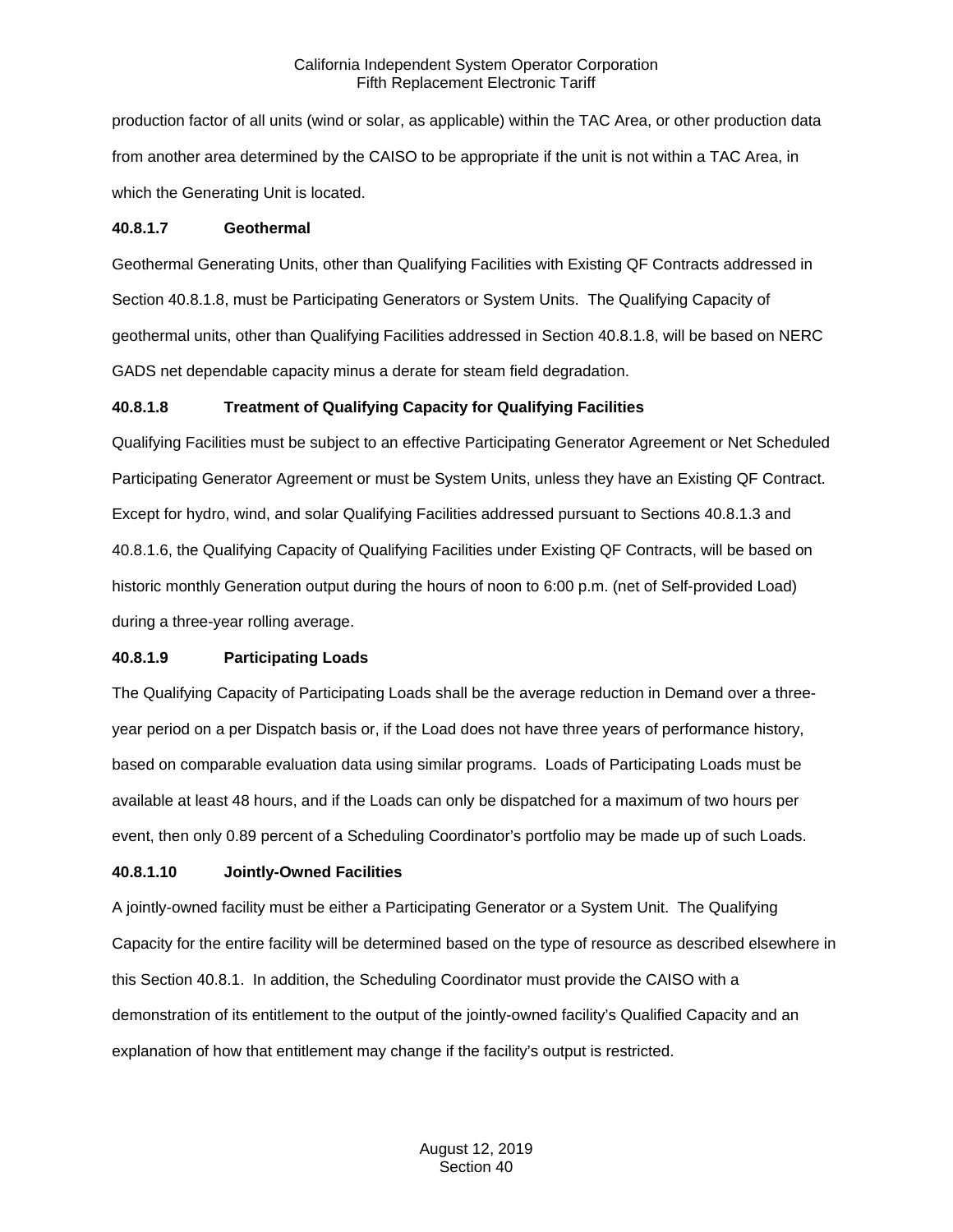#### **40.8.1.11 Facilities under Construction**

The Qualifying Capacity for facilities under construction will be determined based on the type of resource as described elsewhere in this Section 40.8. In addition, the facility must have been in commercial operation for no less than one month to be eligible to be included as a Resource Adequacy Resource in a Scheduling Coordinator's monthly Resource Adequacy Plan.

## **40.8.1.12 System Resources and Pseudo-Ties**

## **40.8.1.12.1 Dynamic System Resources and Pseudo-Ties**

Dynamic System Resources and Pseudo-Ties of Generating Units to the CAISO Balancing Authority Area shall be treated similar to resources within the CAISO Balancing Authority Area, except with respect to the deliverability screen under Section 40.4.6.1 and with respect to the limitation on the Qualifying Capacity of wind and solar resources set forth in Section 40.8.1.6. However, eligibility as a Resource Adequacy Resource is contingent upon a showing by the Scheduling Coordinator that the Dynamic System Resource or Pseudo-Tie of a Generating Unit to the CAISO Balancing Authority Area has secured transmission through any intervening Balancing Authority Areas for the Operating Hours that cannot be curtailed for economic reasons or bumped by higher priority transmission and that the Load Serving Entity for which the Scheduling Coordinator is submitting Demand Bids has an allocation of import capacity at the import Scheduling Point under Section 40.4.6.2 that is not less than the Resource Adequacy Capacity provided by the Dynamic System Resource or Pseudo-Tie of a Generating Unit to the CAISO Balancing Authority Area.

#### **40.8.1.12.2 Non-Dynamic System Resources**

For Non-Dynamic System Resources, the Scheduling Coordinator must demonstrate that the Load Serving Entity for which the Scheduling Coordinator is scheduling Demand has an allocation of import capacity at the import Scheduling Point under Section 40.4.6.2 that is not less than the Resource Adequacy Capacity from the Non-Dynamic System Resource. The Scheduling Coordinator must also demonstrate that the Non-Dynamic System Resource is covered by Operating Reserves, unless unit contingent, in the sending Balancing Authority Area. Eligibility as Resource Adequacy Capacity is contingent upon a showing by the Scheduling Coordinator of the System Resource that it has secured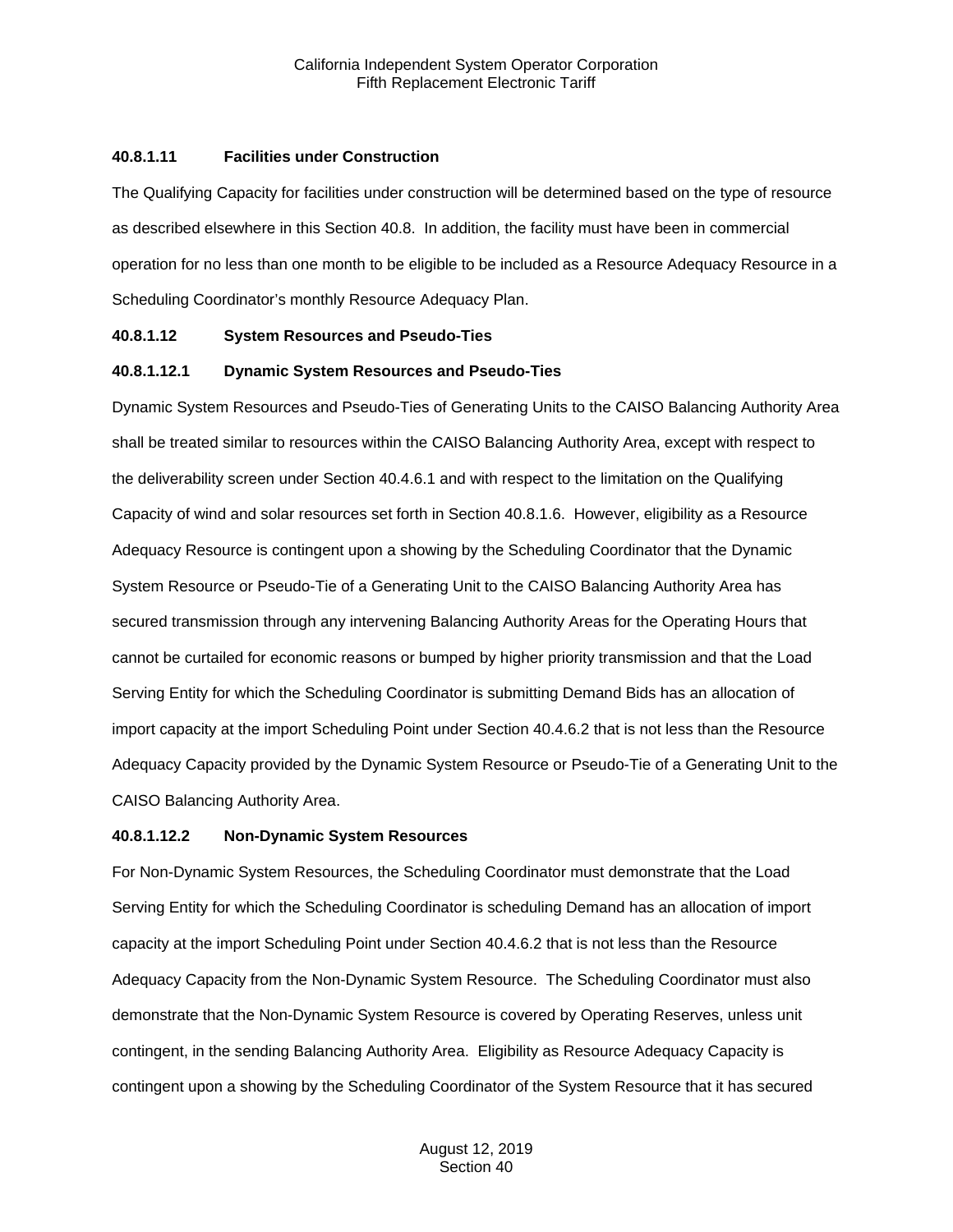transmission through any intervening Balancing Authority Areas for the Operating Hours that cannot be curtailed for economic reasons or bumped by higher priority transmission. With respect to Non-Dynamic System Resources, any inter-temporal constraints, such as multi-hour run blocks, must be explicitly identified in the monthly Resource Adequacy Plan, and no constraints may be imposed beyond those explicitly stated in the plan.

# **40.8.1.13 Proxy Demand Resources**

A Proxy Demand Resource must have the ability to (i) be dispatched for at least twenty-four hours per month, (ii) be dispatched on at least three consecutive days, and (iii) respond for at least four hours per dispatch in order to qualify as Resource Adequacy Capacity. The Qualifying Capacity of a Proxy Demand Resource, for each month, will be based on the resource's average monthly historic demand reduction performance during that same month during the Availability Assessment Hours, as described in Section 40.9.3, using a three-year rolling average. For a Proxy Demand Resource with fewer than three years of performance history, for all months for which there is no historic data, the CAISO will utilize a monthly megawatt value as certified and reported to the CAISO by the Demand Response Provider; otherwise, where available, the CAISO will use the average of historic demand reduction performance data available, by month, for a Proxy Demand Resource.

# **40.8.1.14 Reliability Demand Response Resources**

The Net Qualifying Capacity of a Reliability Demand Response Resource, for each month, will be based on the resource's average monthly historic demand reduction performance during that same month during the Availability Assessment Hours, as described in Section 40.9.3, using a three-year rolling average. For a Reliability Demand Response Resource with fewer than three years of performance history, for all months for which there is no historic data, the CAISO will use a monthly megawatt value as certified and reported to the CAISO by the Demand Response Provider; otherwise, where available, the CAISO will use the average of historic demand reduction performance data available, by month, for a Reliability Demand Response Resource.

# **40.8.1.15 Distributed Generation Facilities**

(a) Distributed Generation Facilities that meet the applicable requirements in Section 4.6 qualify as Resource Adequacy Capacity.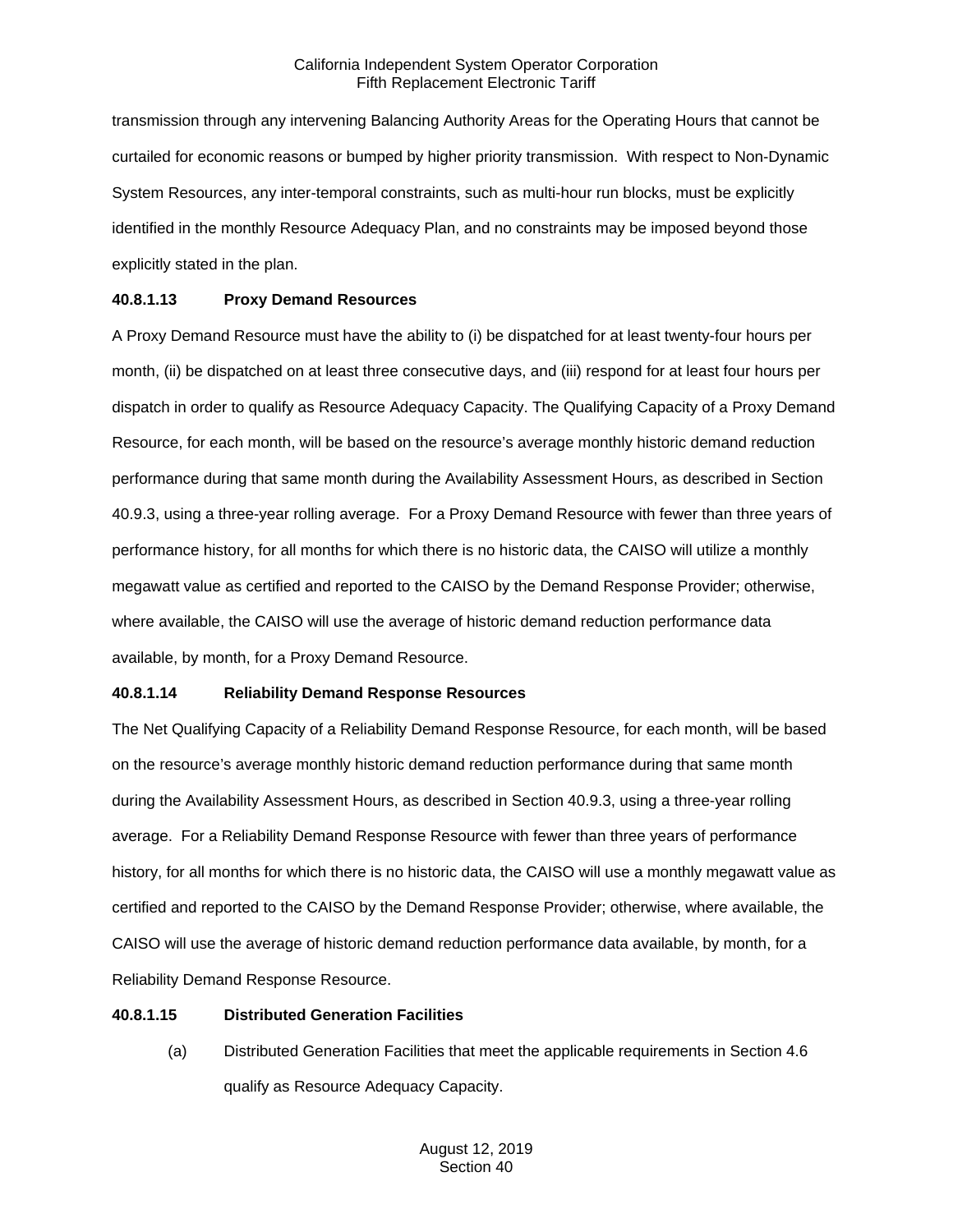- (b) The CAISO will determine the Net Qualifying Capacity of each Distributed Generation Facility for each Resource Adequacy Compliance Year consistent with similar resource classifications connected to the transmission system, as provided in Section 40.4.6.1.
- (c) The Scheduling Coordinator for individual Distributed Generation Facilities, with the same resource type and PMax values less than 0.5 MW, that seek to operate as a combined Distributed Generation Facility, must submit to the CAISO a request that the initial Net Qualifying Capacity be determined and approved as a combined Distributed Generation Facility.

## **40.8.1.16 Non-Generator Resources**

- (a) Non-Generator Resources must be either Participating Generators or System Units to qualify as Resource Adequacy Capacity.
- (b) The CAISO will determine the Net Qualifying Capacity of each Non-Generator Resource based on the CAISO testing of the resource's sustained output over a four-hour period; however, the Net Qualifying Capacity shall not exceed the resource's maximum instantaneous discharge capability.

# **40.9 Resource Adequacy Availability Incentive Mechanism**

#### **40.9.1 Introduction to RAAIM**

The CAISO shall use RAAIM to determine the availability of resources providing local and/or system Resource Adequacy Capacity and Flexible RA Capacity during the Availability Assessment Hours each month and then assess the resultant Availability Incentive Payments and Non-Availability Charges through the CAISO's settlements process.

# **40.9.2 Exemptions**

- (a) **Capacity Exempt from RAAIM – All Provisions.** The entire capacity of a resource in any of the following categories is exempt from the RAAIM provisions in Section 40.9 –
	- (1) Resources with a PMax less than 1.0 MW;
	- (2) Non-specified resources that provide Resource Adequacy Capacity under contracts for Energy delivered within the CAISO Balancing Authority Area;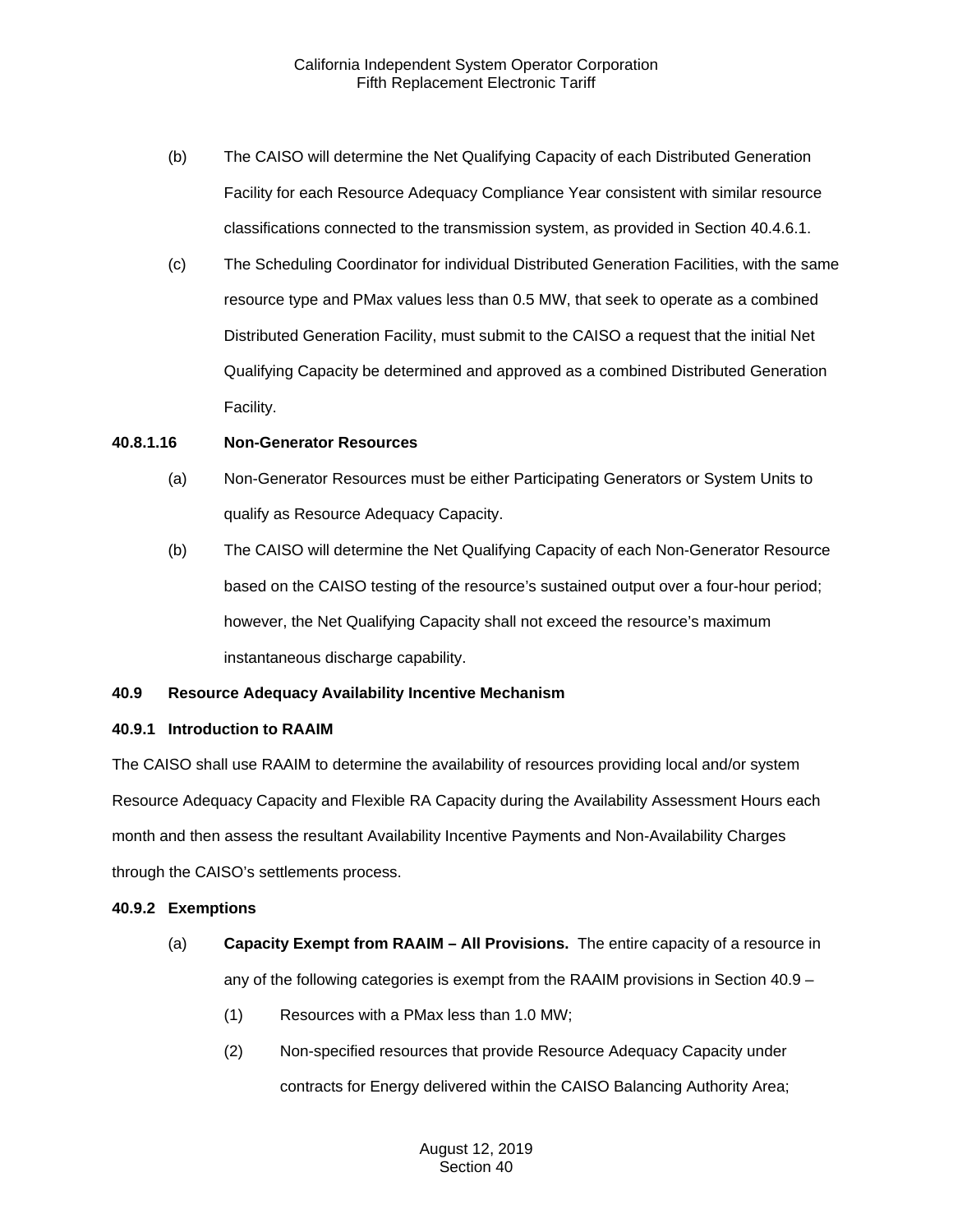- (3) Participating Load that is also Pumping Load; and
- (4) RMR Units.

# (b) **Capacity Exempt from RAAIM – Local/System**

- (1) The entire capacity of a resource in any of the following categories is exempt from the RAAIM provisions in Section 40.9 applicable to local and system Resource Adequacy Capacity –
	- (A) Variable Energy Resources; and
	- (B) Combined Heat and Power Resources.
- (2) The capacity of a resource with a Load-following MSS as its Scheduling Coordinator that is designated on a Load-following MSS's monthly Resource Adequacy Plan is exempt from the RAAIM provisions in Section 40.9 applicable to local and system Resource Adequacy Capacity, to the extent that the resource's capacity is also designated as Resource Adequacy Capacity on the monthly Supply Plan of that Load-following MSS or another Load-following MSS.
- (3) Resources with Existing QF Contracts or Amended QF Contracts that are Resource Adequacy Resources are exempt from the RAAIM provisions in Section 40.9 applicable to local and system capacity --
	- (A) if the QF resource previously provided Resource Adequacy Capacity pursuant to an Existing QF Contract that was executed prior to August 22, 2010 and remained in effect pursuant to California Public Utilities Commission Decision 07-09-040 that extended the term of expiring contracts until such time as the new contracts resulting from that decision are available; or
	- (B) until the QF Resource's Existing QF Contract or Amended QF Contract terminates or if requested by the Scheduling Coordinator for the resource, whichever is earlier.

# (c) **Capacity Exempt from RAAIM – Flexible Capacity.**

(1) The capacity of Use-Limited Resources in a combination under Section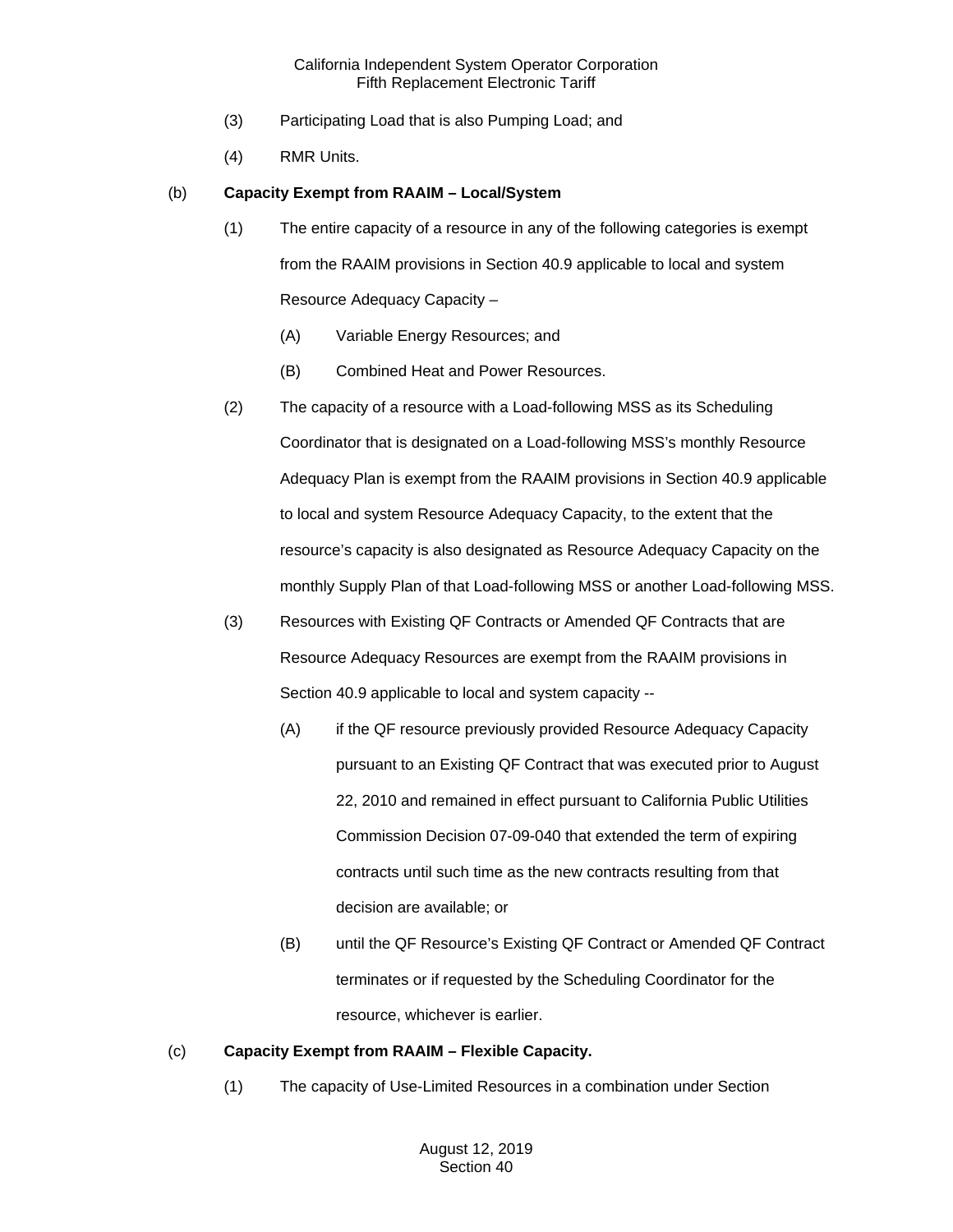40.10.3.2(b), 40.10.3.3(b) or 40.10.3.4(b) is exempt from the RAAIM provisions in Section 40.9 applicable to Flexible RA Capacity to the extent that the resources are committed to provide Flexible RA Capacity as a combination on their respective monthly Supply Plans.

(2) The Capacity of a resource with a Load-following MSS as its Scheduling Coordinator that is designated on a Load-following MSS's monthly Flexible RA Plan is exempt from the RAAIM provisions in Section 40.10 applicable to Flexible RA Capacity, to the extent that the resource's capacity is also designated as Flexible RA Capacity on the monthly Supply Plan of that Load-following MSS or another Load-following MSS.

# **40.9.2.1 Acquired Resources.**

- (a) **Exemption.** The entire capacity of an Acquired Resource is exempt from the RAAIM provisions in Section 40.9 applicable to local and system Resource Adequacy Capacity if the resource provides Resource Adequacy Capacity under a resource-specific power supply contract that –
	- (1) was exempt from the prior standard capacity product in Section 40.9 as of the RAAIM effective date, and continues to meet the requirements for that exemption, under the provisions of Sections 40.9.2(1) or 40.9.2(2) contained in Appendix J.
	- (2) includes an availability provision, or the resource under the power supply contract is located outside of the CAISO Balancing Authority Area and jointly operated with project participants located outside of the CAISO Balancing Authority Area, such that no single Load Serving Entity with contractual rights for the resource's output has the ability to effect changes to the resource's availability; and
	- (3) does not contain a provision that allows the contract to be modified for regulatory changes.
- (b) **Request.** To maintain the exemption, the Scheduling Coordinator for the Acquired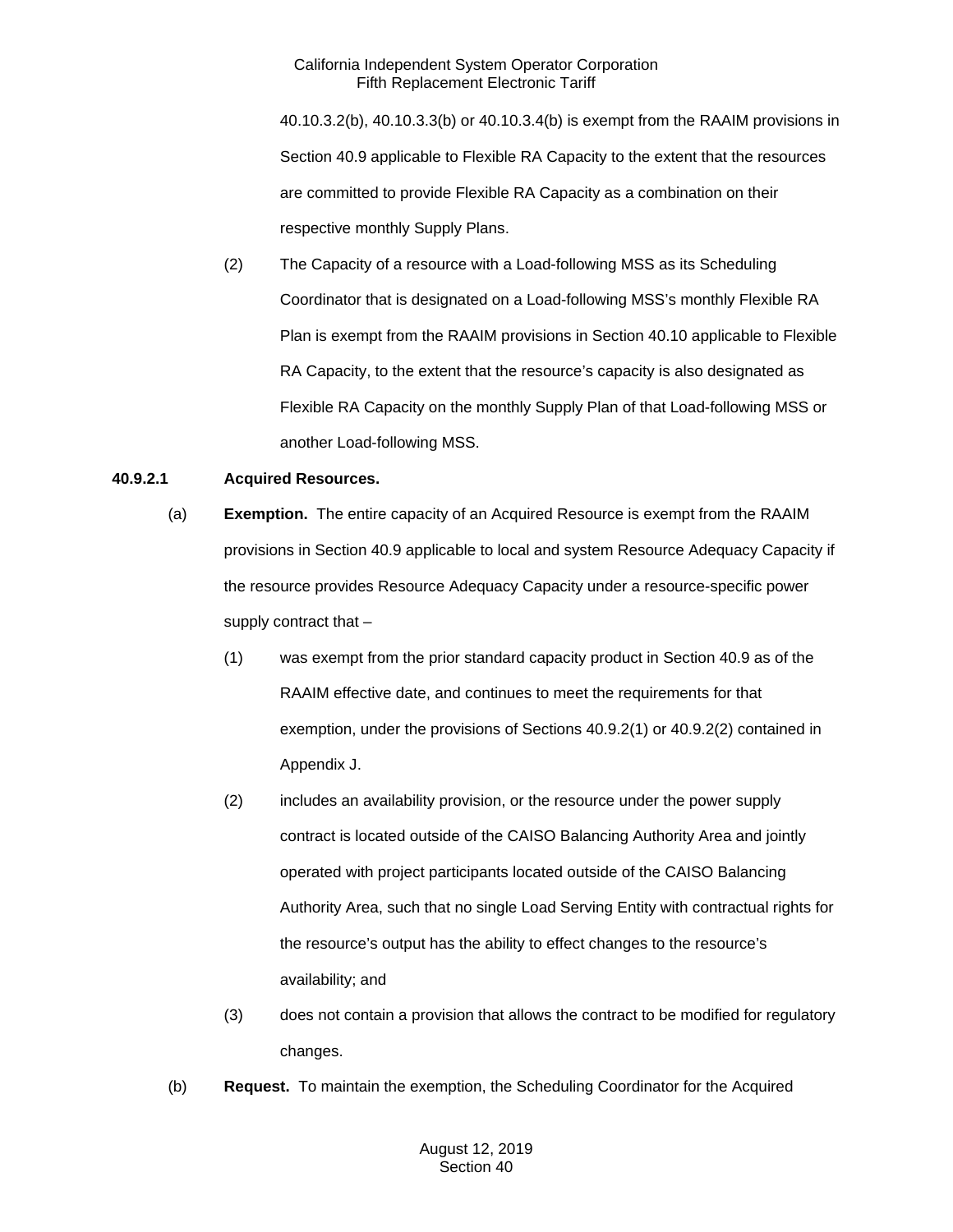Resource must annually request renewal of the exemption and –

- (1) for Resource Adequacy Compliance Year 2016, submit an affidavit to the CAISO, by either the Scheduling Coordinator or resource owner, demonstrating that the Acquired Resource meets the eligibility criteria in Section 40.9.2.1(a), in accordance with the process and schedule in the Business Practice Manual; and
- (2) for each Resource Adequacy Compliance Year thereafter until the contract terminates, submit confirmation to the CAISO that the information in the affidavit is still accurate and the Acquired Resource continues to meet the eligibility criteria in Section 40.9.2.1(a), in accordance with the process and schedule in Business Practice Manual.
- (c) **Approval.** The CAISO shall review the information submitted and
	- (1) approve a request that contains the information required by Sections 40.9.2.1(a) and (b) and that demonstrates the resource meets the eligibility criteria in Section 40.9.2.1(a);
	- (2) advise the Scheduling Coordinator for the resource if the request does not contain all of the information required by Sections 40.9.2.1(a) and (b), and allow the opportunity for the Scheduling Coordinator to submit the additional required information, in accordance with the process and schedule in the Business Practice Manual; or
	- (3) deny the request and permanently terminate the exemption if --
		- (A) the Scheduling Coordinator for the resource does not timely submit a request under Section 40.9.2.1(b);
		- (B) the Scheduling Coordinator for the resource does not submit, or does not timely submit, additional information required to complete the request under Section 40.9.2(c)(2); or
		- (C) the CAISO determines the resource does not meet the eligibility criteria in Section 40.9.2.1(a).
- (d) **Failure to Request Renewal.** If the Scheduling Coordinator for the resource does not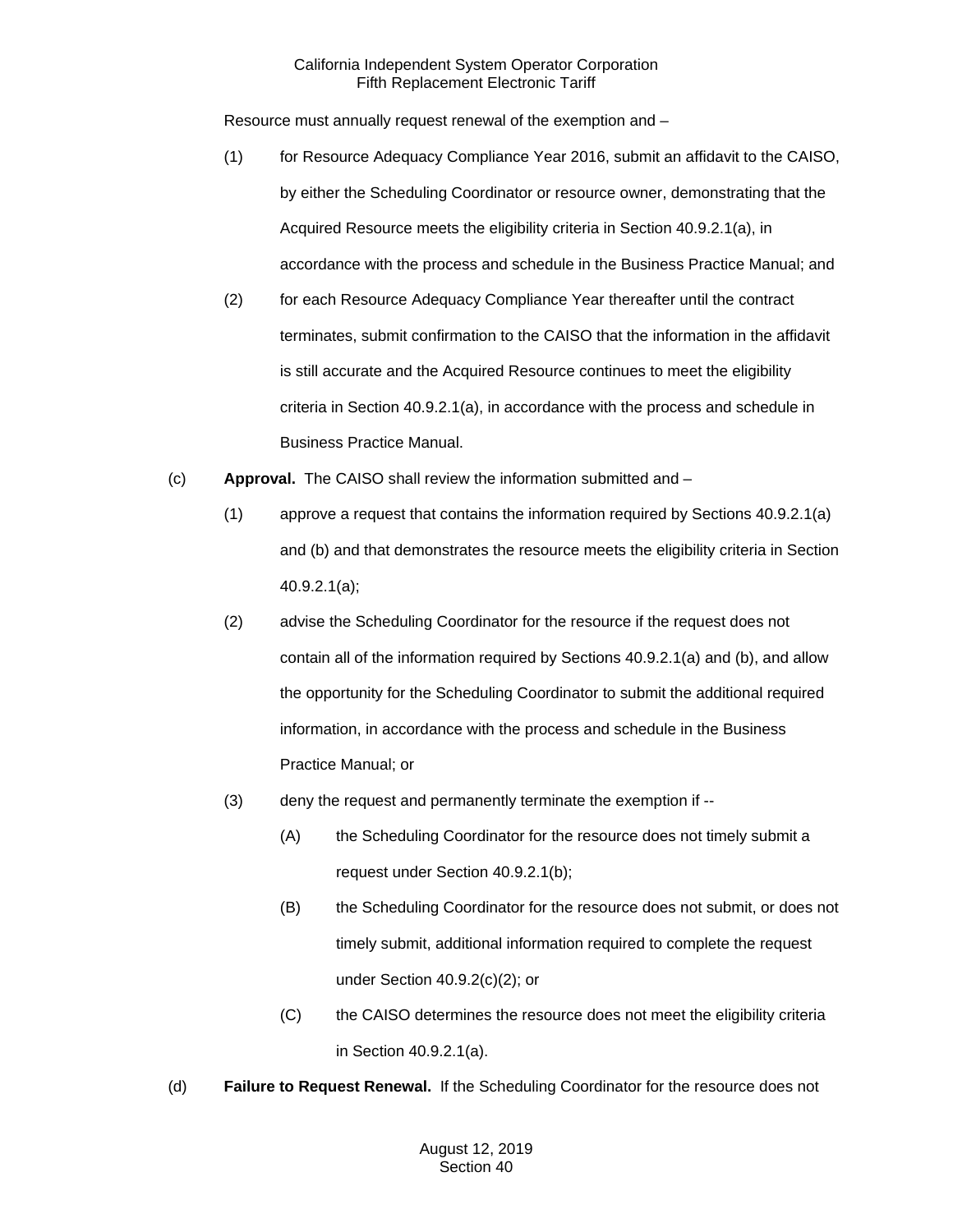submit a request to renew the exemption under Section 40.9.2.1(b), the exemption shall terminate and the CAISO shall notify the Scheduling Coordinator of the termination in accordance with the process and schedule in Business Practice Manual.

(e) **Notice of Termination.** The Scheduling Coordinator for an Acquired Resource must notify the CAISO within 10 days if the contract terminates or no longer meets the eligibility criteria in Section 40.9.2.1(a).

# **40.9.3 Availability Assessment**

## **40.9.3.1 Local and System RA Capacity Availability**

# (a) **Availability Assessment Hours**

- (1) Prior to the start of each Resource Adequacy Compliance Year, the CAISO shall establish and publish in the Business Practice Manual the Availability Assessment Hours applicable for resources providing local and/or system Resource Adequacy Capacity for each month of that year.
- (2) The Availability Assessment Hours shall be a pre-defined set of five consecutive hours for each month that –
	- (A) correspond to the operating periods when high demand conditions typically occur and when the availability of Resource Adequacy Capacity is most critical to maintaining system reliability:
	- (B) vary by season as necessary so that the coincident peak load hour typically falls within the five-hour range each day during the month, based on historical actual load data; and
	- (C) apply to each Trading Day that is a weekday and not a federal holiday.
- (b) **Must-Offer Availability Assessment.** The CAISO shall determine the extent to which each resource providing local and/or system Resource Adequacy Capacity made that capacity available to the CAISO each day during the Availability Assessment Hours by comparing –
	- (1) the MWs of local and/or system Resource Adequacy Capacity for which the Scheduling Coordinator for the resource submitted Economic Bids or Self-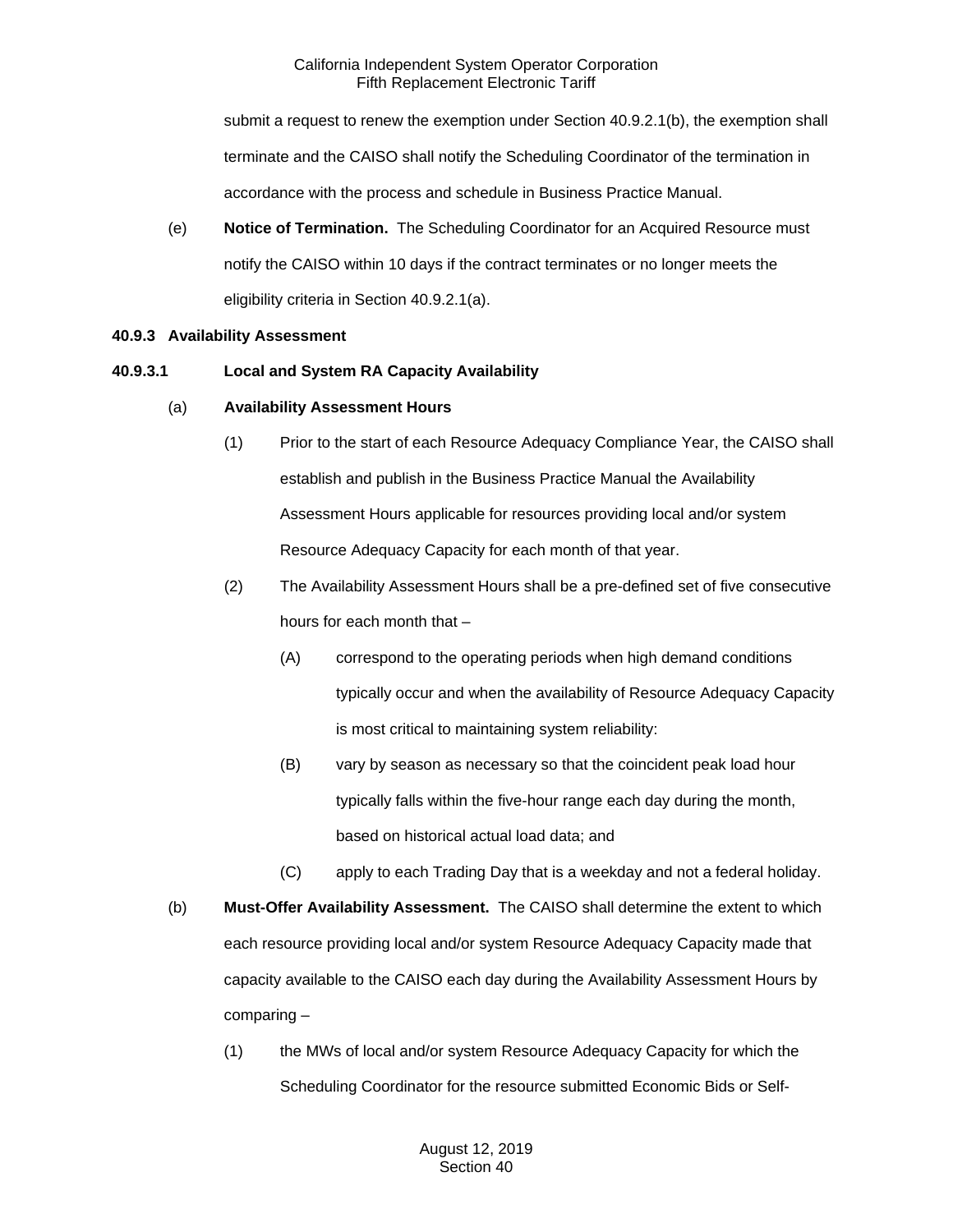Schedules in the Day-Ahead Market and the Real-Time Market on a given day; and

(2) the MWs of local and/or system Resource Adequacy Capacity for which the Scheduling Coordinator for the resource had a performance obligation to submit Economic Bids or Self-Schedules in the CAISO Markets under the must-offer requirements applicable under Section 40.6 on a given day.

# **40.9.3.2 Flexible RA Capacity Availability**

- (a) **Availability Assessment Hours.** The Availability Assessment Hours for a Flexible RA Resource shall be the same period as the must-offer obligation for the Flexible Capacity Category that is designated on the Resource Flexible RA Capacity Plan for that month, as set forth in Section 40.10.6.
- (b) **Must-Offer Availability Assessment.** The CAISO shall determine the extent to which each Flexible RA Resource made that capacity available in each Availability Assessment Hour of the day by comparing –
	- (A) the MWs of Flexible RA Capacity for which the Scheduling Coordinator for the resource submitted Economic Bids in the Day-Ahead Market and the Real-Time Market on a given day; and
	- (B) the MWs of Flexible RA Capacity for which the Scheduling Coordinator for the resource had a performance obligation to submit Economic Bids in the CAISO Markets under the must-offer requirements applicable under Section 40.10.6 on a given day.
- (c) **Flexible Capacity Category.** If a Flexible RA Resource is designated to provide Flexible RA Capacity and/or RA Substitute Capacity in more than one Flexible Capacity Category on the same day, the CAISO will assess the availability of the resource using the mustoffer obligation for the highest quality of Flexible Capacity Category designated.
- (d) **Start-Up Less Than 90 Minutes.** For resources with a start-up time less than 90 minutes, the CAISO will use the resource's MWs of capacity from zero to the EFC value to assess the availability of the designated Flexible RA Capacity; provided that the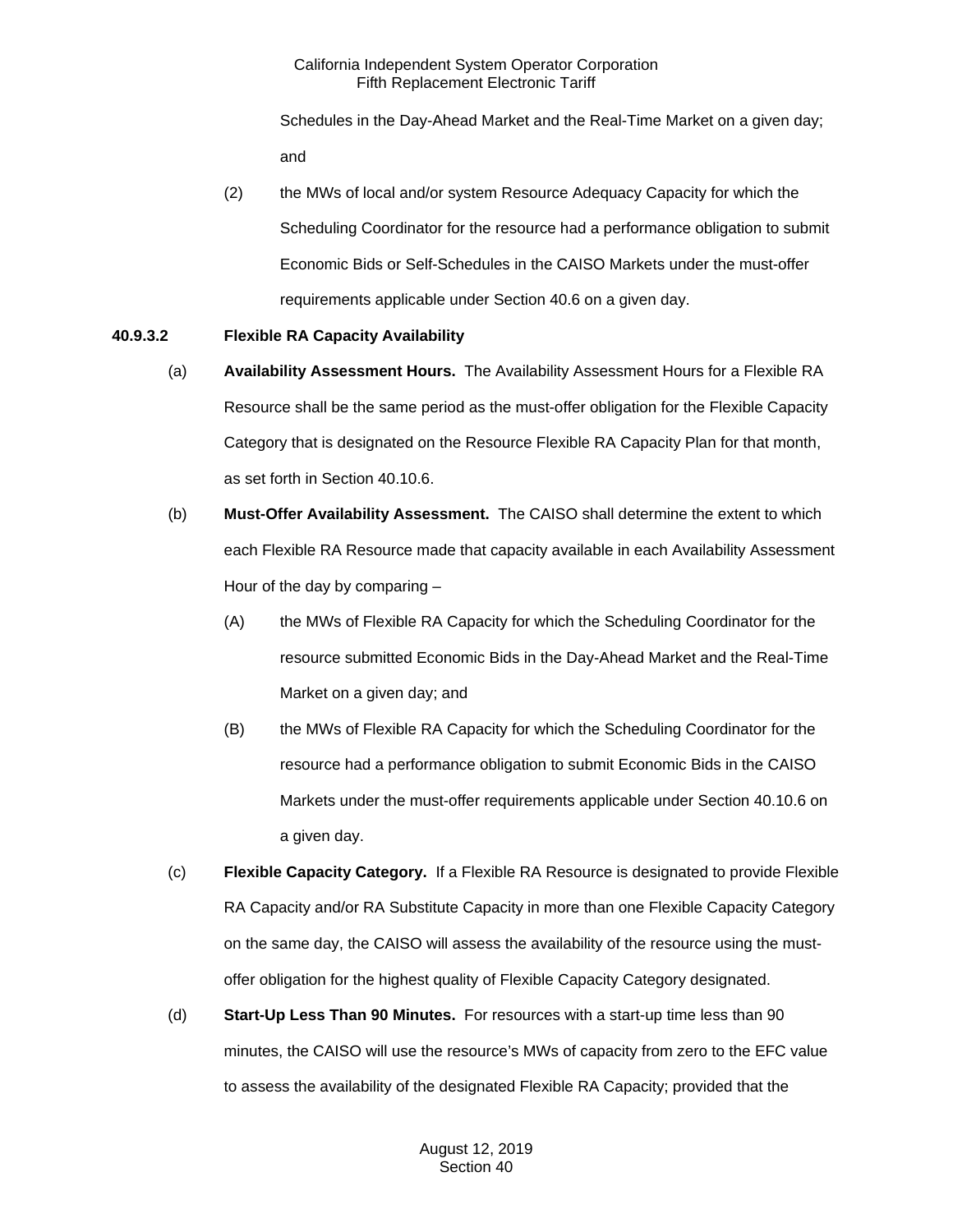Scheduling Coordinator for the resource does not submit Self-Schedules for the capacity from zero to PMin or for any portion of the capacity under the must-offer obligation for Energy. If the Scheduling Coordinator for the resource submits a Self-Schedule, the CAISO will deduct the MW value of PMin from the calculation of the resource's Flexible RA Capacity availability,

(e) **Start-Up Greater Than 90 Minutes.** For resources with a start-up time greater than 90 minutes, the CAISO will use the MWs of capacity between the resource's PMin and EFC value in the availability assessment and validate whether the Scheduling Coordinator for the resource submitted Economic Bids for all MWs designated on the Resource Flexible RA Capacity Plan.

## (f) **Variable Energy Resources**

- (1) **Flexible RA Capacity Equal to EFC.** If the Flexible RA Capacity designated on the monthly Resource Flexible RA Capacity Plan is equal to the resource's EFC value, the CAISO will assess the availability of the designated Flexible RA Capacity based on the Economic Bids for Flexible RA Capacity the Scheduling Coordinator for the resource submitted up to the MWs in the Variable Energy Resource forecast applicable under Section 4.8.2.
- (2) **Flexible RA Capacity Less Than EFC.** If the Flexible RA Capacity designated in the monthly Resource Flexible RA Capacity Plan is less than the EFC value for the resource, the CAISO will assess availability using the ratio of the amount shown on the monthly plan to the relevant EFC value, and applies that ratio to the MWs of Economic Bids and the Variable Energy Resource forecast.
- (3) **VER Forecast Less Than Flexible RA Capacity.** If the MWs in the Variable Energy Resource forecast are less than the MWs of Flexible RA Capacity designated in the monthly Resource Flexible RA Capacity Plan, and the Economic Bids are greater than or equal to the forecast amount for that hour, the resource is 100 percent available up to the forecast amount.
- (4) **VER Forecast Greater Than Flexible RA Capacity.** If the MWs in the Variable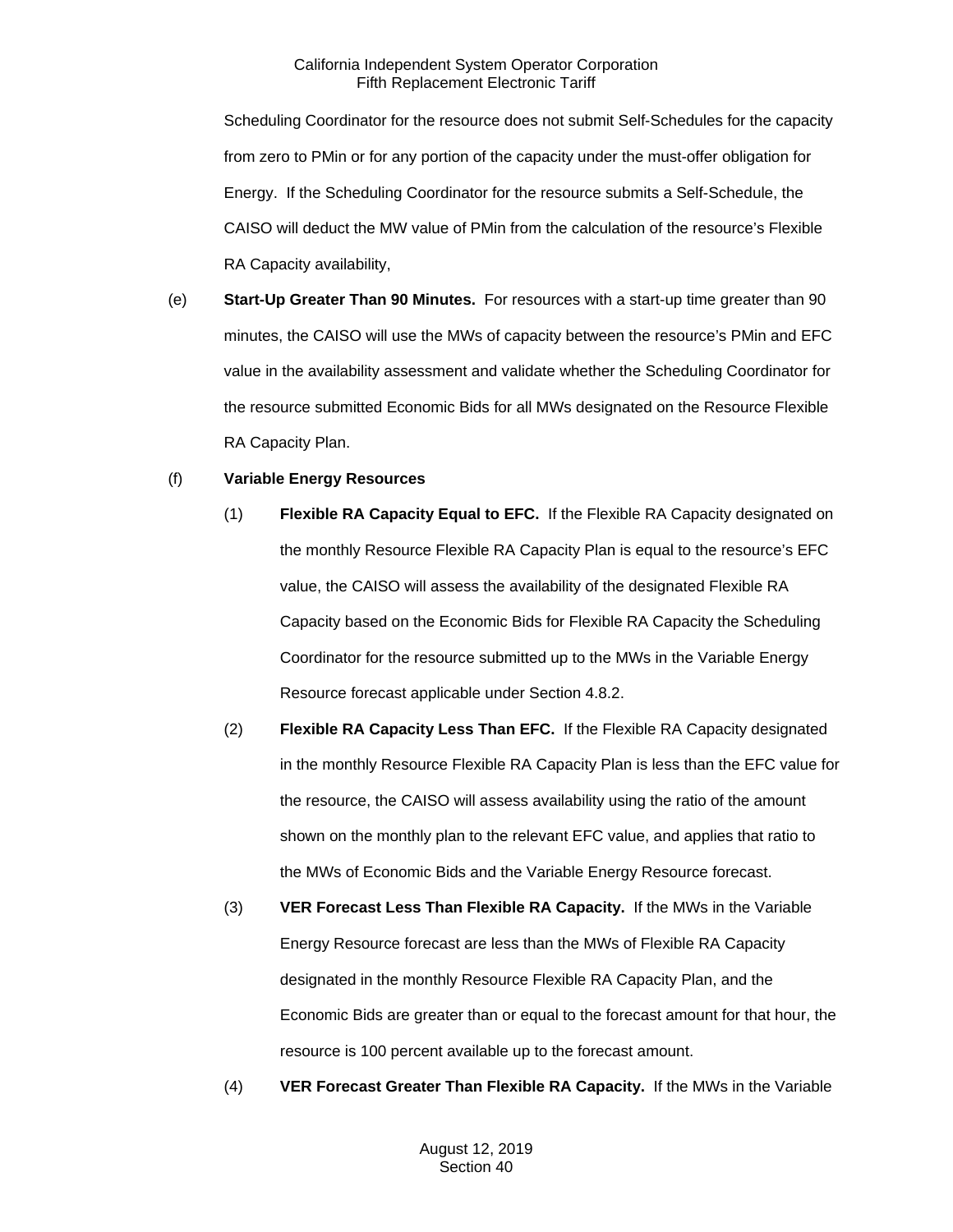Energy Resource forecast are greater than the MWs of Flexible RA Capacity designated in the monthly Resource Flexible RA Capacity Plan, the Scheduling Coordinator for the resource must submit Economic Bids equal to the forecast amount. If the Scheduling Coordinator for the resource submits Economic Bids for MWs above the forecast, or the resource generates above the forecast, the CAISO will limit the calculated availability to the forecast amount.

(5) **No Day-Ahead Market Obligation.** For Variable Energy Resources that do not have an obligation to submit Economic Bids into the Day-Ahead Market, the CAISO will base the availability assessment of the Flexible RA Capacity only on the resource's Economic Bids in the Real-Time Market.

# **40.9.3.3 Availability for Overlapping Local/System and Flexible RA Capacity**

- (a) **Overlap Determination.** The availability assessment for overlapping Resource Adequacy commitments shall apply to those MWs subject to the must-offer obligations for local and/or system Resource Adequacy Capacity and Flexible RA Capacity in any Availability Assessment Hour. For the purpose of this Section 40.9, capacity is deemed to have an overlapping Resource Adequacy commitment if it has a must-offer obligation based on its status as local and/or system Resource Adequacy Capacity and a must-offer obligation based on its status as Flexible RA Capacity during the same Availability Assessment Hour of a day.
- (b) **Must-Offer Availability Assessment.** The CAISO shall determine the extent to which each resource with overlapping Resource Adequacy commitments made that capacity available to the CAISO in each overlapping Availability Assessment Hour of the day by comparing –
	- (1) the MWs of local and/or system Resource Adequacy Capacity and Flexible RA Capacity for which the Scheduling Coordinator for the resource submitted Economic Bids in the Day-Ahead Market and the Real-Time Market; and
	- (2) the MWs of local and/or system Resource Adequacy Capacity and Flexible RA Capacity for which the Scheduling Coordinator for the resource had a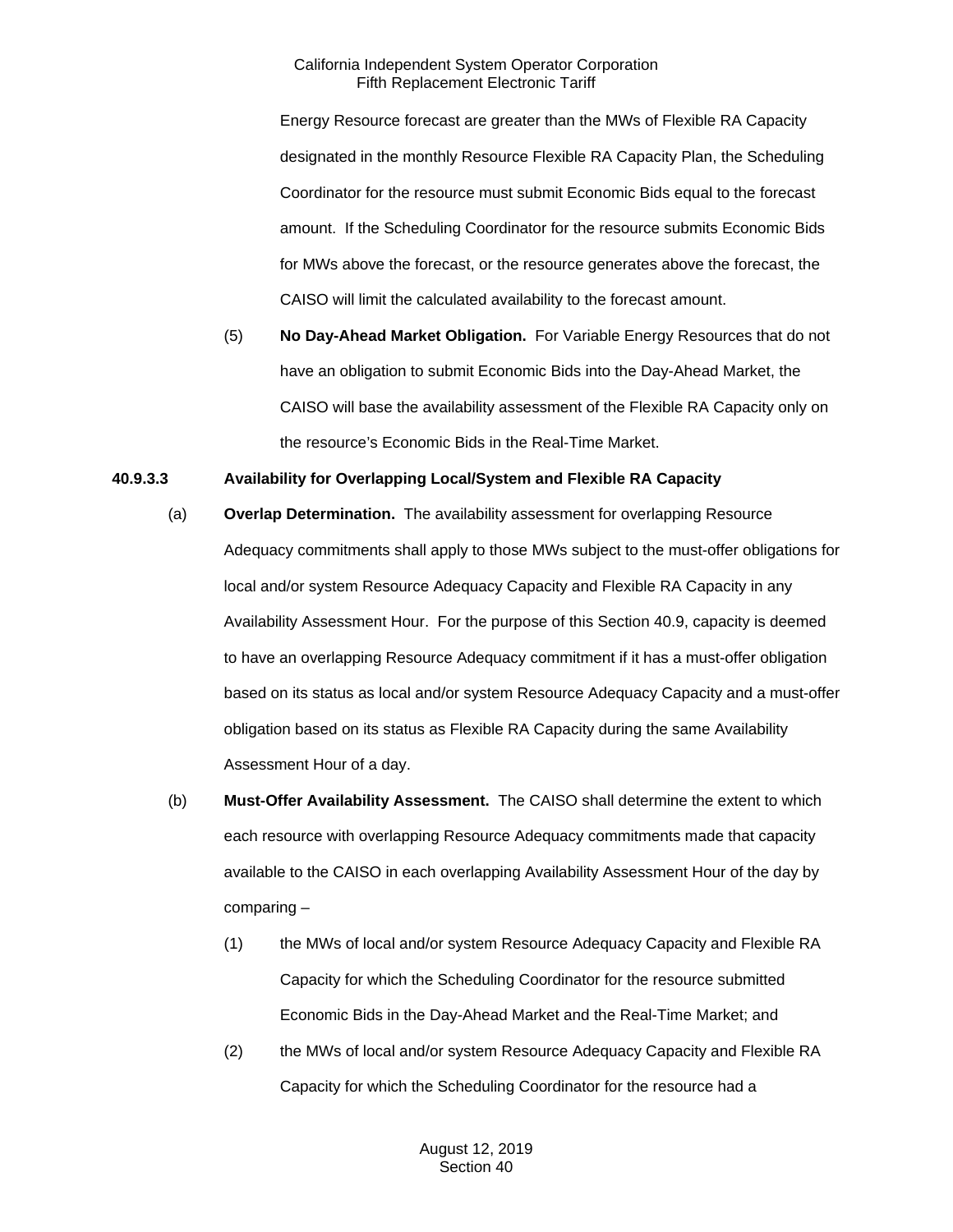performance obligation to submit Economic Bids in the CAISO Markets, in accordance with the applicable must-offer requirements in Sections 40.6 and 40.10.6.

- (c) **Calculation.** The CAISO's calculation of the Availability Assessment for overlapping RA commitments shall count-
	- (1) any MW only once; and
	- (2) the total MWs of overlapping capacity as a Flexible RA Capacity commitment.

# **40.9.3.4 Treatment of Outages**

- (a) **RA Substitute Capacity Not Required.** The RAAIM Availability Assessment for a Resource Adequacy Resource excludes the capacity, duration, and must-offer requirements for Resource Adequacy Capacity on an Outage during the Resource Adequacy month that does not require RA Substitution Capacity under Section 9.3.1.3.3.
- (b) **RA Substitute Capacity Required and Provided.** For each Outage that requires RA Substitute Capacity under Section 40.9.3.6 to avoid imposition of RAAIM charges –
	- (1) the RAAIM Availability Assessment for the resource excludes the capacity, duration, and must-offer requirement for Resource Adequacy Capacity on outage to the extent the resource provides RA Substitute Capacity for that outage as required under Section 40.9.3.6; and
	- (2) the RAAIM Availability Assessment for the substitute resource includes the capacity, duration, and must-offer requirement for the RA Substitute Capacity commitment. For each day the substitute resource is committed to provide Flexible RA Capacity and/or RA Substitute Capacity in more than one Flexible Capacity Category, the RAAIM Availability Assessment applies the must-offer obligation for the highest quality Flexible Capacity Category to the total MWs of the flexible capacity requirement. For the purposes of this Section 40.9, base ramping resources (as defined in section 40.10.3.2) are considered to be a higher quality of Flexible Capacity Category than either peak ramping resources (as defined in section 40.10.3.3) or super-peak ramping resources (as defined in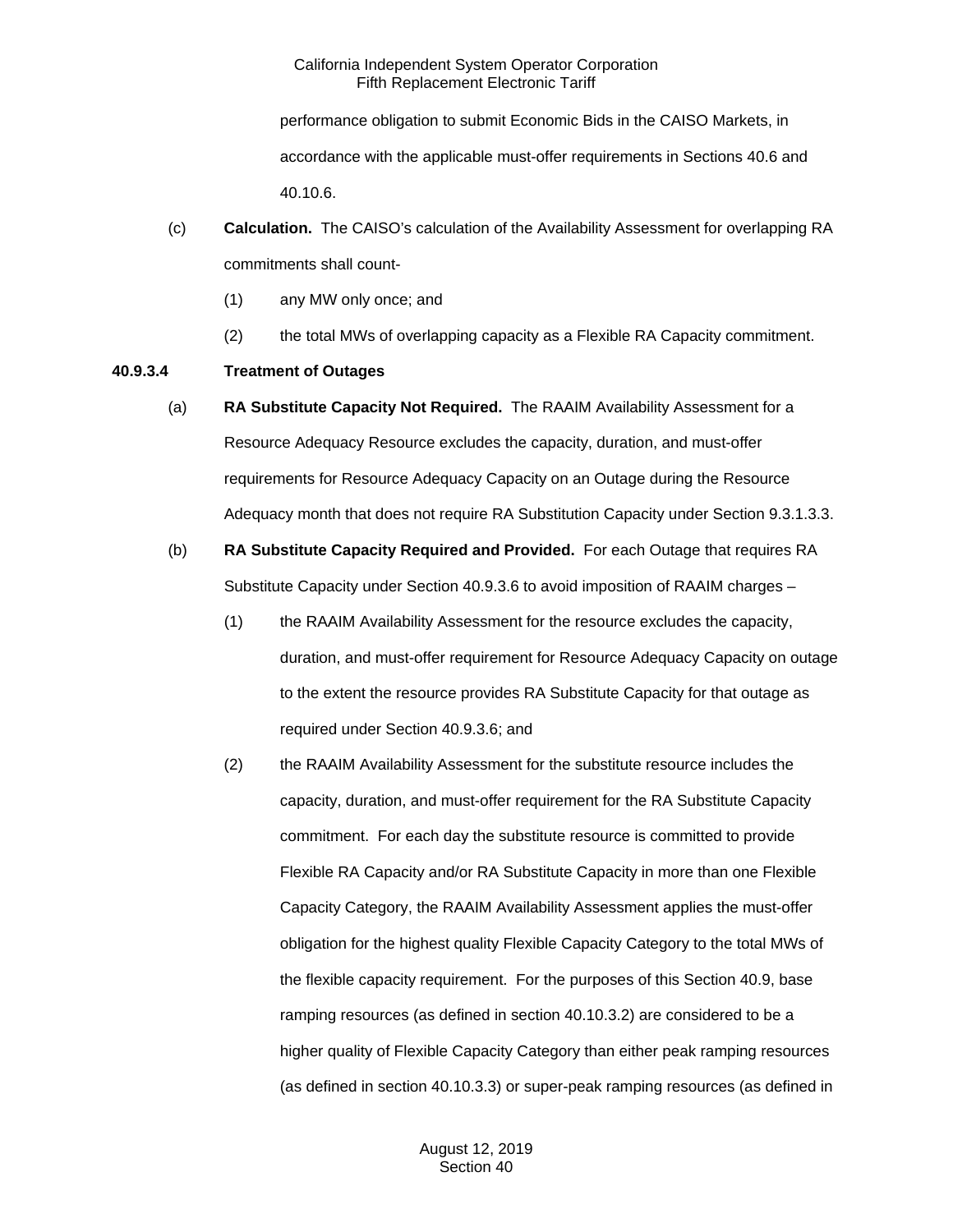section 40.10.3.4). Additionally, peak ramping resources (as defined in section 40.10.3.3) are considered to be a higher quality of Flexible Capacity Category than super-peak ramping resources (as defined in section 40.10.3.4).

- (c) **RA Substitute Capacity Required not Provided.** For each Outage that requires RA Substitute Capacity under Section 40.9.3.6 to avoid imposition of RAAIM charges, the RAAIM Availability Assessment for the resource includes the capacity, duration, and must-offer requirement for Resource Adequacy Capacity on an outage to the extent the resource does not provide RA Substitute Capacity for the outage as required under Section 40.9.3.6.
- (d) **Exclusions from RAAIM for certain Outage types.** The RAAIM Availability Assessment excludes the capacity, duration, and must-offer requirement for local and/or system Resource Adequacy Capacity or Flexible RA Capacity on an Outage in a nature of work category relating to an administrative action by the resource owner, a cause outside of the control of the resource owner, or a short-term use limitation, as those categories are specified in the Business Practice Manual.
- (e) **Derates on Generating Units Providing system RA Capacity and Listed Local RA Capacity.** If a Generating Unit providing both system RA Capacity and Listed Local RA Capacity is on Forced Outage, then for purposes of RAAIM and RA Substitute Capacity the quantity of the Forced Outage will be apportioned first to the system RA Capacity provided from that Generating Unit. If the quantity of the Forced Outage exceeds the quantity of system RA Capacity provided by the Generating Unit, then the remainder of the Forced Outage shall be apportioned to the Listed Local RA Capacity provided by the Generating Unit.
- **40.9.3.5 [Not Used]**
- **40.9.3.6 Substitute Capacity**
- **40.9.3.6.1 CAISO Evaluation by T-22 of Need for Substitute Capacity for Outages Submitted by T-25**

No later than 22 days before the start of each month, the CAISO will determine for each day in that month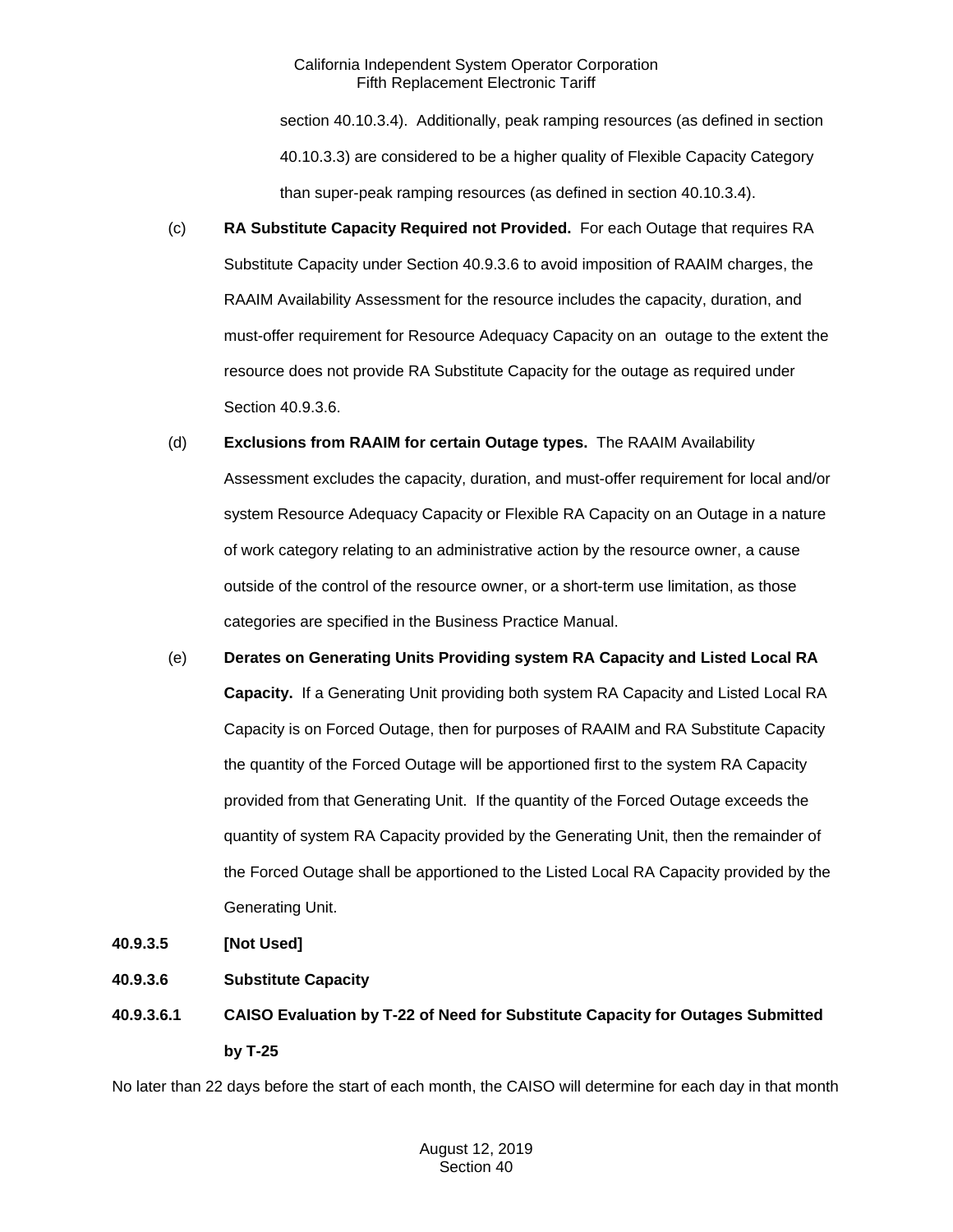whether it will have sufficient operationally available RA Capacity from a combination of Local Capacity Area Resources and system capacity resources to meet or exceed the CAISO system RA Reliability Margin for each day. The CAISO will base this assessment on Maintenance Outages planned to be taken during the month that were submitted at least 25 days before the start of the month and any RA Substitute Capacity already provided to the CAISO for that month.

If the CAISO determines that it will have sufficient operationally available RA Capacity to meet or exceed the CAISO system RA Reliability Margin for a particular day, then no supplier with an outage submitted at least 25 days before the start of the month would be required to provide RA Substitute Capacity to be excluded from the RAAIM calculation as part of the analysis conducted no later than 22 days before the start of each month.

If the CAISO determines that it will not have sufficient operationally available RA capacity to meet the CAISO system RA Reliability Margin for a particular day, then it will determine which resources must provide RA Substitute Capacity to be excluded from the RAAIM calculation based on the reverse order of the dates on which the resources submitted the outage requests to the CAISO. The CAISO will first request the resource providing RA Capacity with the most-recently-requested outage for that day to provide RA Substitute Capacity and then will continue to assign substitution opportunities until the CAISO has sufficient operationally available RA Capacity to meet the CAISO system RA Reliability Margin for that particular day, assuming that all resources that are assigned a RA Substitute Capacity obligation actually provide RA Substitute Capacity for that day.

For purposes of this section 40.9.3.6.1, the CAISO will treat any request to extend the scheduled duration of an outage or increase the MW amount of capacity on outage as a new outage request and will assign a new priority date based on when the request to change the outage or derate was submitted to the CAISO. For the purposes of this section 40.9.3.6.1, the CAISO will not assign a new priority date where the Scheduling Coordinator requests to reduce the scheduled duration of an outage or decrease the MW amount of capacity on outage.

A resource designated to provide RA Substitute Capacity as part of the analysis conducted no later than 22 days before the start of each month must designate RA Substitute Capacity by the deadline specified in the relevant Business Practice Manual. Failure to designate the RA Substitute Capacity by the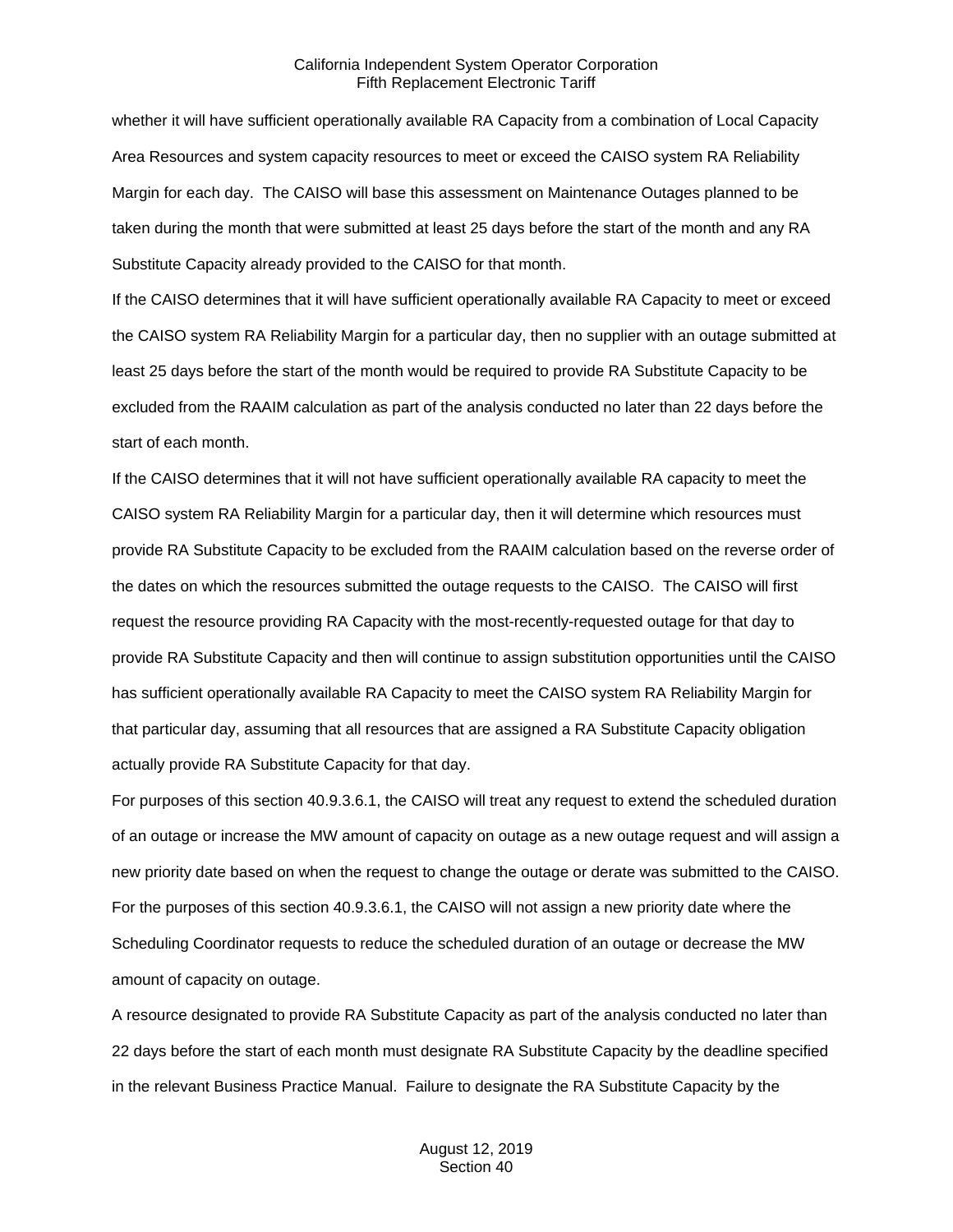specified deadline will subject the resource to RAAIM unless the outage is cancelled or rescheduled.

# **40.9.3.6.2 CAISO Rolling Evaluation of Need for Substitute Capacity for Outages Submitted after T-25**

Starting at twenty-four days before the start of a month, the CAISO will consider submitted Maintenance Outages for a substitution requirement on a rolling basis, based on time of submission. Upon submission of the outage request, the CAISO will determine for each day of the outage whether the CAISO will have sufficient operationally available RA Capacity from a combination of Local Capacity Area Resources and system capacity resources to meet or exceed the CAISO system RA Reliability Margin for each day. The CAISO will base this assessment on Maintenance Outages planned to be taken for that day and any RA Substitute Capacity already provided to the CAISO for that day.

If the CAISO determines that it will have sufficient operationally available RA Capacity to meet or exceed the CAISO system RA Reliability Margin for a particular day, then the supplier will not be required to provide RA Substitute Capacity for that day to avoid imposition of RAAIM.

If the CAISO determines that it will not have sufficient operationally available RA capacity to meet the CAISO system RA Reliability Margin for a particular day, then it will request substitution for the resource for that day. Failure to designate RA Substitute Capacity by the deadline specified in the relevant Business Practice Manual will subject the resource to RAAIM unless the outage is cancelled or rescheduled.

The CAISO will not conduct an assessment to determine the need to provide RA Substitute Capacity for Forced Outages. Any such outage, irrespective of whether the resource is providing RA Capacity or Flexible RA Capacity, will be subject to applicable RAAIM unless the Scheduling Coordinator for the resource provides Substitute Capacity by the deadline specified in the relevant Business Practice Manual, the outage is exempt from RAAIM as set forth in Section 9 or Section 40, the outage is cancelled, or the outage is rescheduled.

For purposes of this section 40.9.3.6.2, the CAISO will treat any request to extend the scheduled duration of an outage or increase the MW amount of capacity on outage as a new outage request and will assign a new priority date based on when the request to change the outage or derate was submitted to the CAISO. For purposes of this section 40.9.3.6.2, the CAISO will reevaluate the need for a Scheduling Coordinator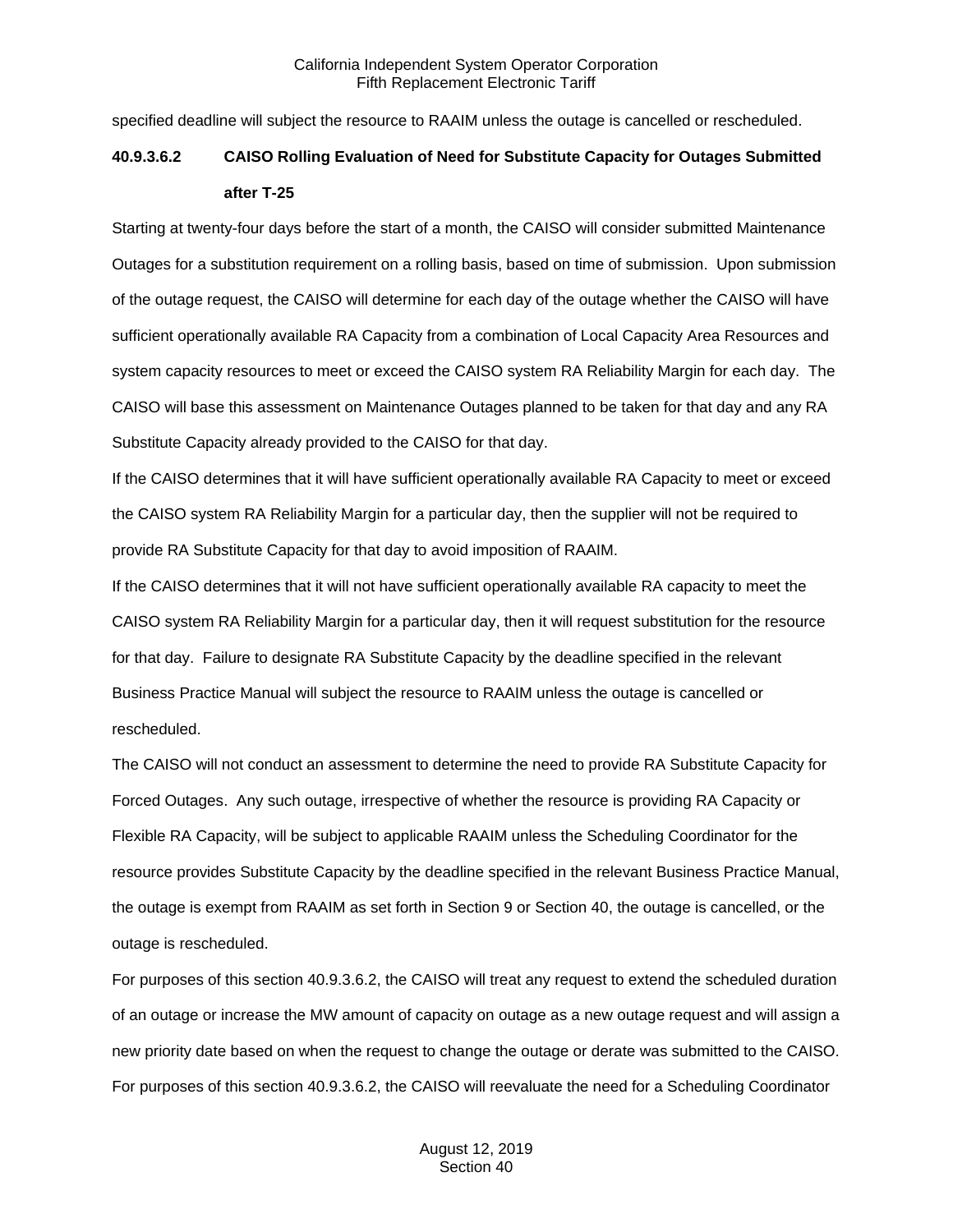to provide RA Substitute Capacity where the Scheduling Coordinator requests to reduce the scheduled duration of an outage or decrease the MW amount of capacity on outage but will not assign a new priority date.

# **40.9.3.6.3 General Provisions on Substitute Capacity**

# (a) **Substitution**

- (1) The Scheduling Coordinator for a Resource Adequacy Resource may provide RA Substitute Capacity for its local and/or system Resource Adequacy Capacity or Flexible RA Capacity on Outage. Certain types of Outages, as defined elsewhere in Section 9 or Section 40, will not subject the Scheduling Coordinator for a Resource Adequacy Resource to RAAIM if it declines to provide RA Substitute Capacity.
- (2) If the Resource Adequacy Resource on Outage and the substituting resource do not have the same Scheduling Coordinator, the Scheduling Coordinator for the substituting resource must confirm and approve the proposed substitution in accordance with the process set forth in the Business Practice Manual.

# (b) **Availability**

- (1) RA Substitute Capacity must be operationally available to the CAISO:
- (2) Capacity on, or scheduled to be on, a Forced Outage, Approved Maintenance Outage, or de-rate, is not operationally available and shall not qualify to be RA Substitute Capacity for the duration of the period that it is unavailable.
- (3) RMR Capacity, CPM Capacity, and capacity committed to be Resource Adequacy Capacity in a monthly Supply Plan shall not qualify to be RA Substitute Capacity for the duration of that commitment.
- (4) RA Substitute Capacity shall not qualify to be RMR Capacity, CPM Capacity, or Resource Adequacy Capacity in a monthly Supply Plan, for the duration of the substitution.
- (5) If a resource provides RA Substitute Capacity for multiple Resource Adequacy Resources under Section 40.9.3.6.6, the same capacity committed as RA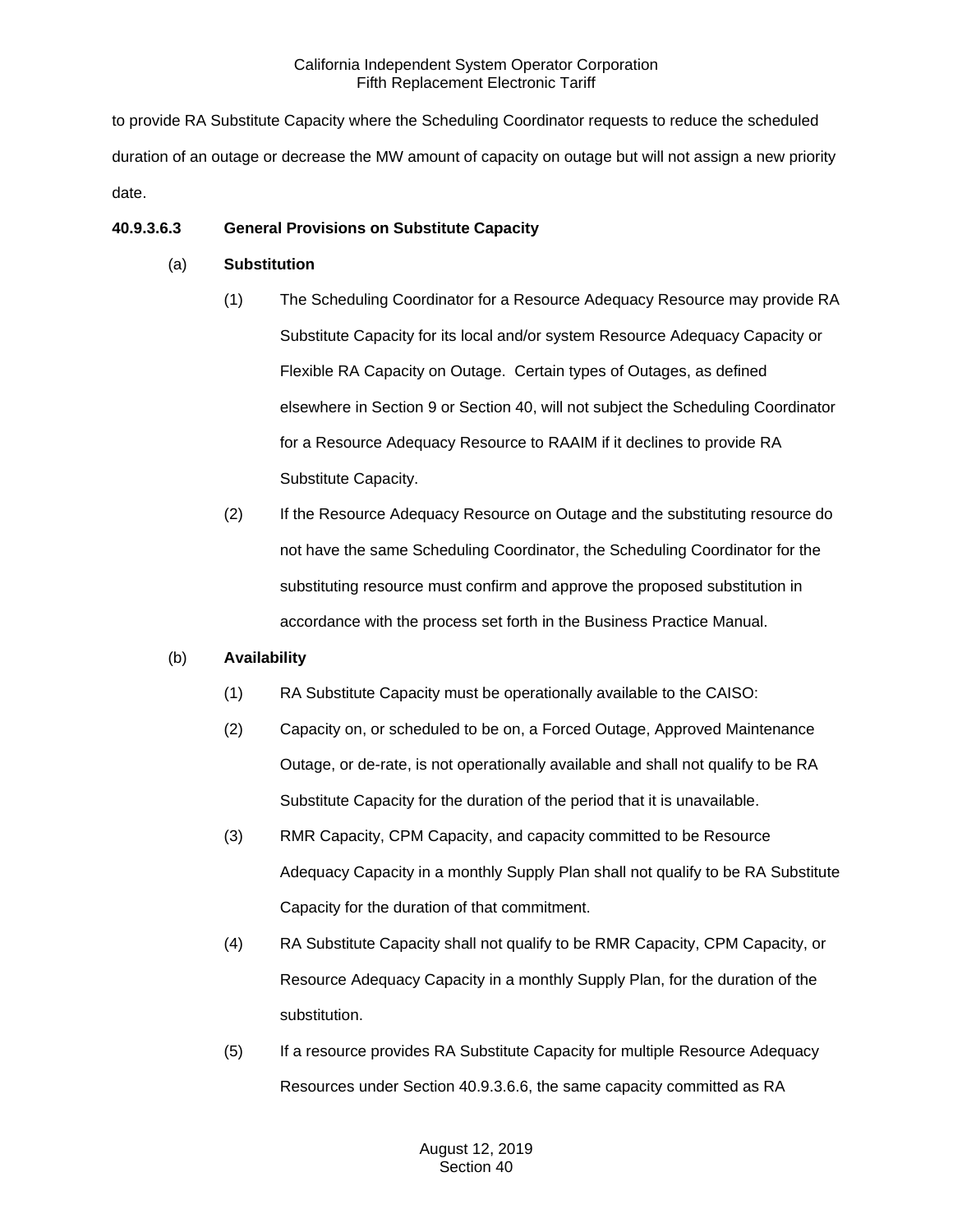Substitute Capacity for one Resource Adequacy Resource shall not qualify as RA Substitute Capacity for a different Resource Adequacy Resource during the same substitution period.

(6) RA Substitute Capacity will be treated as Resource Adequacy Capacity during the period of substitution for purposes of a Forced Outage or de-rate allocation.

# (c) **Timing of Substitution Request**

- (1) **Day-Ahead Market.** Requests for substitution for Forced Outages in the Day-Ahead Market must be submitted in accordance with the timeline specified in the Business Practice Manual and be approved by the CAISO to be included in the Day-Ahead Market for the next Trading Day. Requests for substitution for Forced Outages in the Day-Ahead Market submitted at or after the timeline specified in the Business Practice Manual and that are approved by the CAISO will be included in the Day-Ahead Market for the second Trading Day.
- (2) **Real-Time Market.** Requests for substitution for Forced Outages in the Real-Time Market must be submitted in accordance with the timeline in the Business Practice Manual.

# **40.9.3.6.4 RA Substitute Capacity from a Single Source**

(a) **Option.** The Scheduling Coordinator for a Resource Adequacy Resource that is on Outage may provide RA Substitute Capacity for that capacity from a single resource.

# (b) **Local Capacity Area Resource Substitution**

- (1) **Pre-Qualified Substitution.**
	- (A) **Annual Process.** The CAISO annually will conduct a process to assess the eligibility of resources to pre-qualify as RA Substitute Capacity for Local Capacity Resource Adequacy Resources that potentially could be Listed Local RA Capacity in the time period covered by the process. The CAISO will publish a list of the pre-qualified resources in accordance with the timeline in the Business Practice Manual.
	- (B) **Pre-Qualification Requirement.** The CAISO will pre-qualify a resource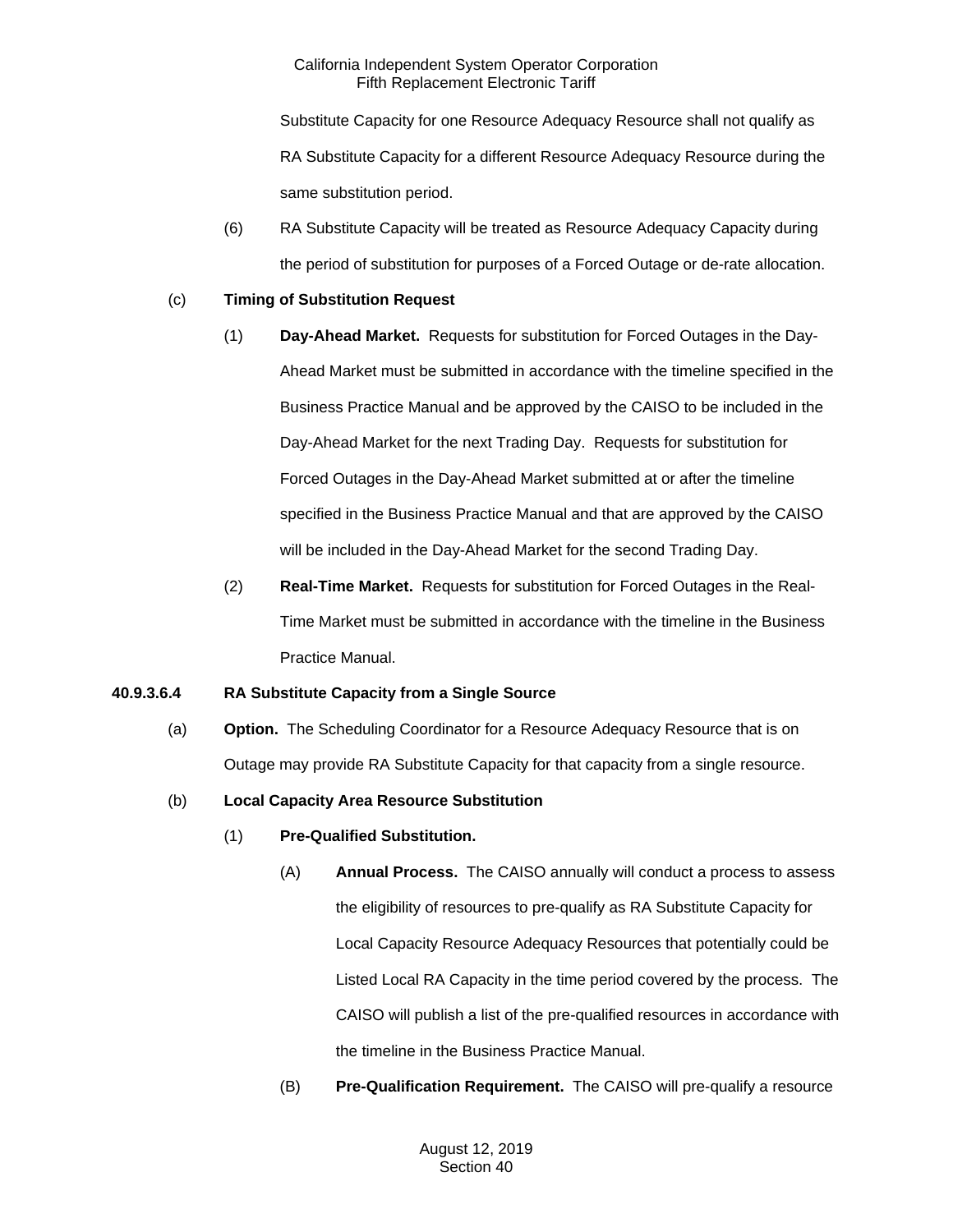to provide RA Substitute Capacity that is located at the same bus as, or a compatible bus to, that of the Local Capacity Area Resource Adequacy Resource for which it could substitute.

- (C) **Request.** To use a pre-qualified resource in the Day-Ahead Market or Real-Time Market as RA Substitute Capacity, the Scheduling Coordinator for the Local Capacity Area Resource Adequacy Resource on Outage must submit a timely substitution request in accordance with Section 40.9.3.6.3(c).
- (D) **Approval.** The CAISO will grant a request that meets the requirements in Sections 40.9.3.6.4(b)(1)(C) and 40.9.3.6.3(b).

# (2) **Non-Pre-Qualified Substitution.**

- (A) **Day-Ahead Market.** The Scheduling Coordinator for Listed Local RA Capacity on Outage may submit a request to substitute a non-prequalified resource only in the Day-Ahead Market.
- (B) **Request.** To use a non-pre-qualified resource as RA Substitute Capacity, the Scheduling Coordinator for the Listed Local RA Capacity must submit a timely substitution request in accordance with Section 40.9.3.6.3(c), and the alternate resource must be located in the same Local Capacity Area.
- (C) **Approval.** The CAISO will grant a request that meets the requirements in Sections 40.9.3.6.4(b)(2)(A) and (B), and 40.9.3.6.3(b).

# (c) **Non-Local Capacity Area Resource Substitution**

- (1) **Request.** To use a Dynamic System Resource, Non-Dynamic System Resource, NRS-RA Resource, or Pseudo-Tie as RA Substitute Capacity, the Scheduling Coordinator for a Resource Adequacy Resource that has an Outage must submit a timely substitution request in the Day-Ahead Market in accordance with Section 40.9.3.6.3(c).
- (2) **Approval.** The CAISO will grant the request if the alternate resource is external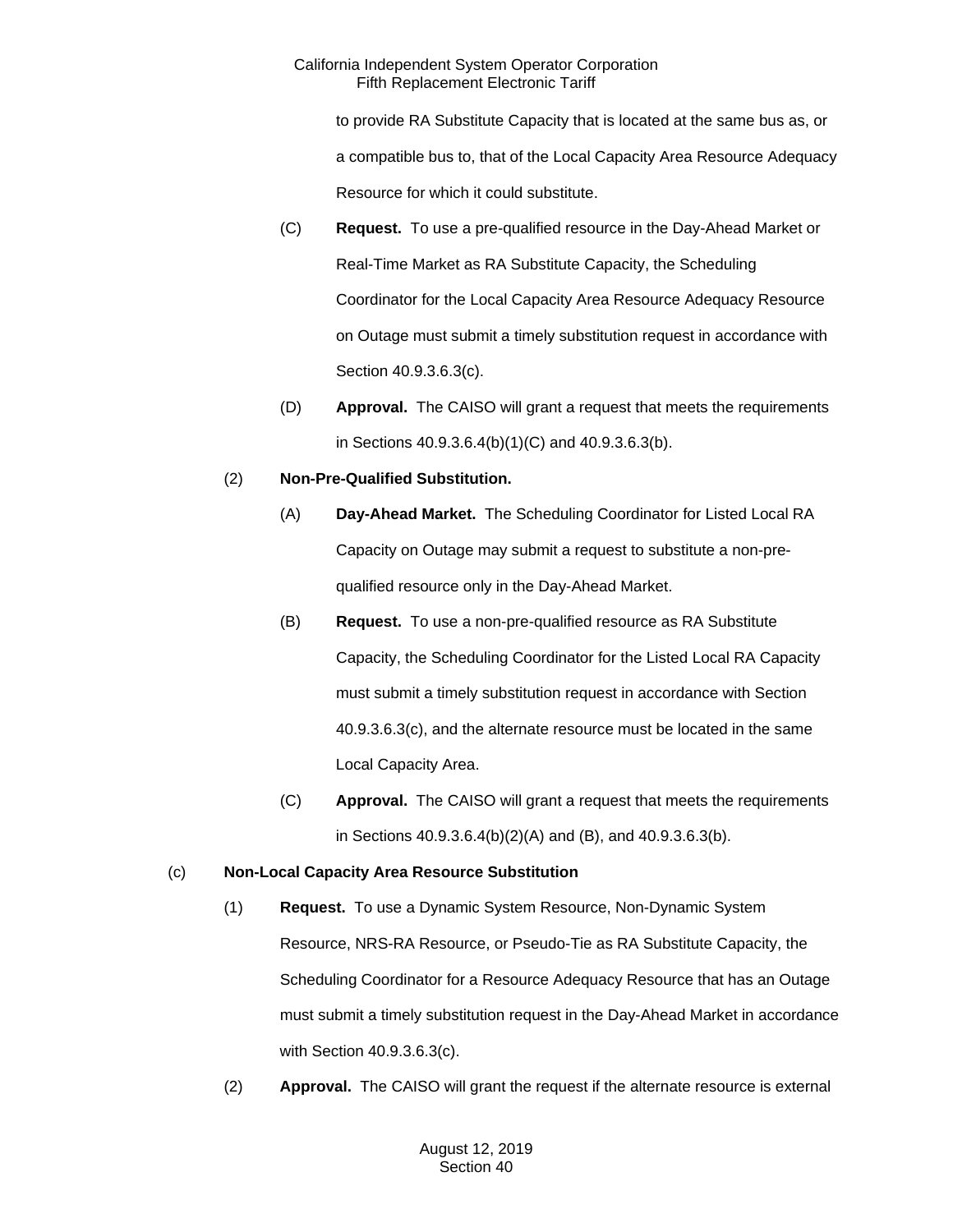to the CAISO Balancing Authority Area (including Pseudo-Ties), the Scheduling Coordinator for the resource has an adequate available import allocation at the resource's Scheduling Point to provide the RA Substitute Capacity, and meets the requirements in Sections 40.9.3.6.4(d)(1) and 40.9.3.6.3(b).

## (d) **External Resources**

- (1) **Request.** To use a Dynamic System Resource, Non-Dynamic System Resource, NRS-RA Resource, or Pseudo-Tie as RA Substitute Capacity, the Scheduling Coordinator for a Resource Adequacy Resource that has a Forced Outage or de-rate must submit a timely substitution request in the Day-Ahead Market in accordance with Section 40.9.3.6(c).
- (2) **Approval.** The CAISO will grant the request if the alternate resource is external to the CAISO Balancing Authority Area (including Pseudo-Ties), the Scheduling Coordinator for the resource has an adequate available import allocation at the resource's Scheduling Point to provide the RA Substitute Capacity, and meets the requirements in Sections 40.9.3.6.1(d)(1) and 40.9.3.6(b).

# (e) **Flexible RA Capacity**

- (1) **Request.** To use a resource as RA Substitute Capacity, the Scheduling Coordinator for the Flexible RA Resource that has a Forced Outage must submit a timely substitution request in the Day-Ahead Market or Real-Time Market in accordance with Section 40.9.3.6.3(c) and specify the MW of RA Substitute Capacity to be provided, which may not exceed the MWs of the outage.
- (2) **Approval.** The CAISO will grant the request if the alternate resource has adequate deliverable capacity to provide the RA Substitute Capacity, meets the applicable requirements in Sections 40.9.3.6.4(e) and 40.9.3.6.3(b), and is capable of meeting the must-offer obligation in Section 40.10.6 applicable to the highest quality Flexible Capacity Category for the MWs of the Flexible RA Capacity commitments of the resource on outage and the alternate resource.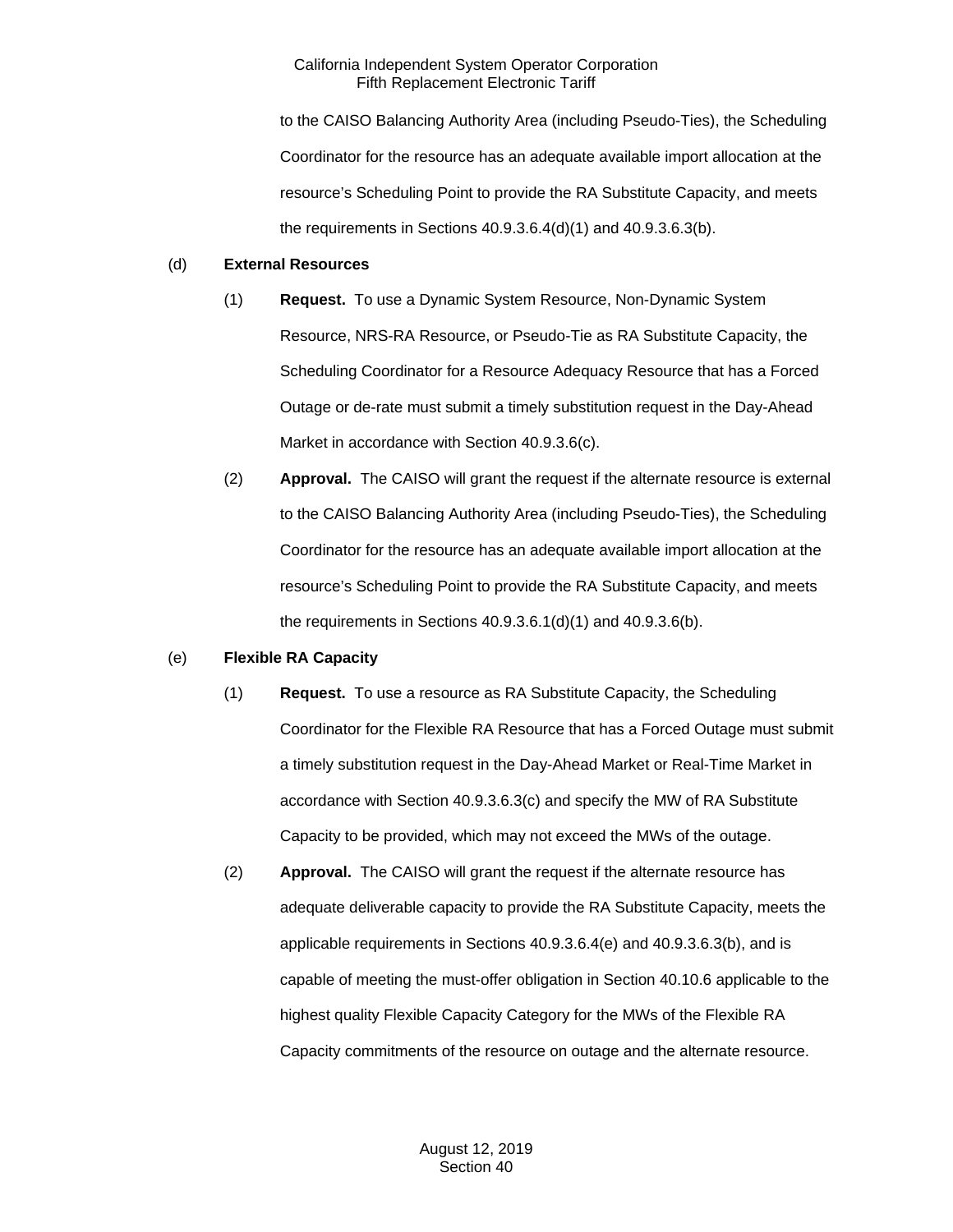# **40.9.3.6.5 RA Substitute Capacity from Multiple Resources**

(a) **Option.** The Scheduling Coordinator for a Resource Adequacy Resource on Outage may submit a request to substitute that capacity with RA Substitute Capacity from multiple alternate resources, including a resource already providing RA Substitute Capacity for one or more Resource Adequacy Resources.

## (b) **Local Capacity Area Resource Substitution**

- (1) **Request.** To use RA Substitute Capacity from multiple resources, the Scheduling Coordinator for Listed Local RA Capacity on Outage must submit a timely substitution request in the Day-Ahead Market in accordance with Section 40.9.3.6.3(c) if any of the alternate resources are not pre-qualified to substitute for the resource on the outage; however, if all of the alternate resources are prequalified to provide RA Substitute Capacity for that resource, the request may be submitted in the Day-Ahead Market or Real-Time Market.
- (2) **Approval.** The CAISO will grant the request if it meets the requirements in Sections 40.9.3.6.5(b)(1) and 40.9.3.6.3(c) and the alternate resources are either pre-qualified, or are not pre-qualified but are located in the same Local Capacity Area as the Resource Adequacy Resource.

#### (c) **Non-Local Capacity Area Resources**

- (1) **Request.** To use RA Substitute Capacity from multiple resources, the Scheduling Coordinator for RA Capacity other than Listed Local RA Capacity on Outage must submit a timely substitution request in the Day-Ahead Market or the Real-Time Market in accordance with Section 40.9.3.6.3(c).
- (2) **Approval.** The CAISO will grant the request if all of the alternate resources meet the requirements in Sections 40.9.3.6.5(c)(1) and 40.9.3.6.3(c).

#### (d) **External Resources**

(1) **Request.** To use multiple Dynamic System Resources, Non-Dynamic System Resources, NRS-RA Resources, or Pseudo-Ties as RA Substitute Capacity, the Scheduling Coordinator for a Resource Adequacy Resource that has an Outage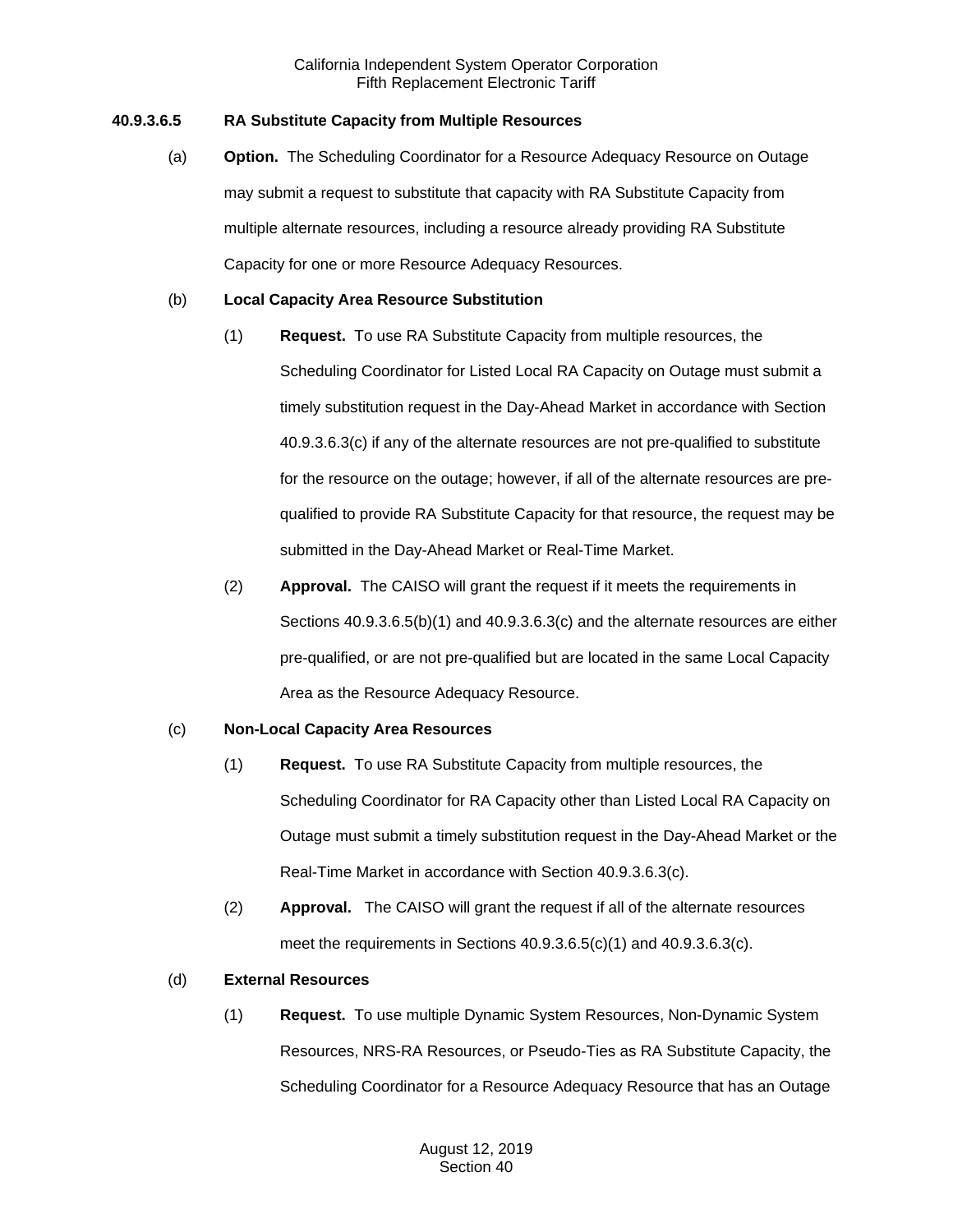must submit a timely substitution request in the Day-Ahead Market in accordance with Section 40.9.3.6.3(c).

(2) **Approval.** The CAISO will grant the request if the alternate resources are external to the CAISO Balancing Authority Area (including Pseudo-Ties), and the Scheduling Coordinator of each alternate resource has an adequate available import allocation at the resource's Scheduling Point to provide the RA Substitute Capacity, and meet the requirements in Sections 40.9.3.6.5(d)(1) and 40.9.3.6.3(b).

# (e) **Flexible RA Capacity**

- (1) **Request.** To use RA Substitute Capacity from multiple resources, the Scheduling Coordinator for a resource providing Flexible RA Capacity on a Forced Outage must submit a timely substitution request in the Day-Ahead Market or the Real-Time Market and the alternate resources must be located in the CAISO Balancing Authority Area, which does not include a Pseudo-Tie of a Generating Unit or a Resource-Specific System Resource.
- (2) **Approval.** The CAISO will grant the request if the alternate resources meet the requirements in Sections 40.9.3.6.5(e)(1) and 40.9.3.6.3(c).

**40.9.3.6.6 Multiple Substitution by One Resource.** The Scheduling Coordinator for a resource already providing RA Substitute Capacity may provide RA Substitute Capacity for one or more additional Resource Adequacy Resources on Outage, subject to approval by the CAISO pursuant to Section 40.9.3.6.4 or 40.9.3.6.5.

# **40.9.3.6.7 Resource Adequacy Obligation**

To the extent a resource provides RA Substitute Capacity, the resource must meet and comply with all requirements in Section 40 applicable to RA Substitute Capacity for the duration of the substitution; except that RA Substitute Capacity shall be released from this obligation and the substitution requirements in Section 40.9 –

(a) at the end of the approved substitution period; or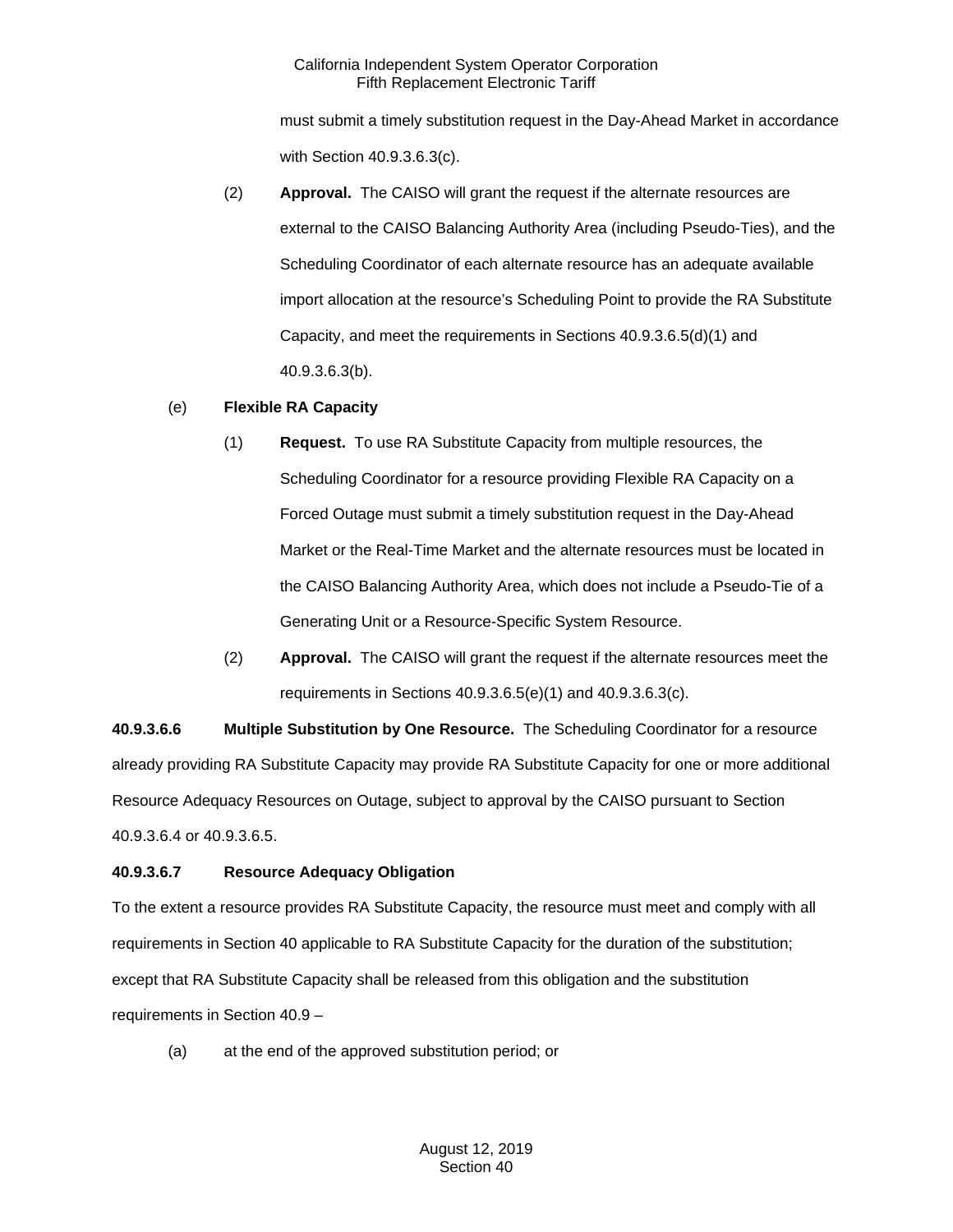(b) upon request by either the Scheduling Coordinator for the resource on Outage or the Scheduling Coordinator for the substitute resource, and approval by the other Scheduling Coordinator, in accordance with the process set forth in the Business Practice Manual.

# **40.9.3.6.8 Treatment of Unbid Capacity**

If the Scheduling Coordinator for RA Substitute Capacity does not submit Bids or Self-Schedules for all or a portion of that capacity in accordance with Section 40.6 or 40.10.6, the CAISO –

- (1) will treat the unbid capacity as unavailable for purposes of Section 40.9; and
- (2) will reflect that unavailability in the RAAIM availability calculation for the Resource Adequacy Resource providing the RA Substitute Capacity.

# **40.9.3.6.9 Substitution Opportunity Information**

In order to make information available to Market Participants pertinent to the provisions of this Section

40.9.3.6, the CAISO will:

- (a) Annually post on the CAISO Website the due dates for each month of the following Resource Adequacy compliance year the various submissions the CAISO requires under the Resource Adequacy program; and
- (b) Provide the opportunity for Market Participants to post and view information on an electronic bulletin board about non-Resource Adequacy Capacity that may be needed or available as RA Substitute Capacity in the bilateral market. Use of the bulletin board is voluntary and is for informational purposes only.

# **40.9.4 Additional Rules on Calculating Monthly and Daily Average Availability**

- (a) The CAISO shall determine a resource's monthly average availability on a percentage basis, based on:
	- (1) the availability assessment of the resource's minimum daily availability of local and/or system Resource Adequacy Capacity under Section 40.9.3.1, Flexible RA Capacity under Section 40.9.3.2, and overlapping Resource Adequacy commitments under Section 40.9.3.3, in the Day-Ahead Market and Real-Time Market;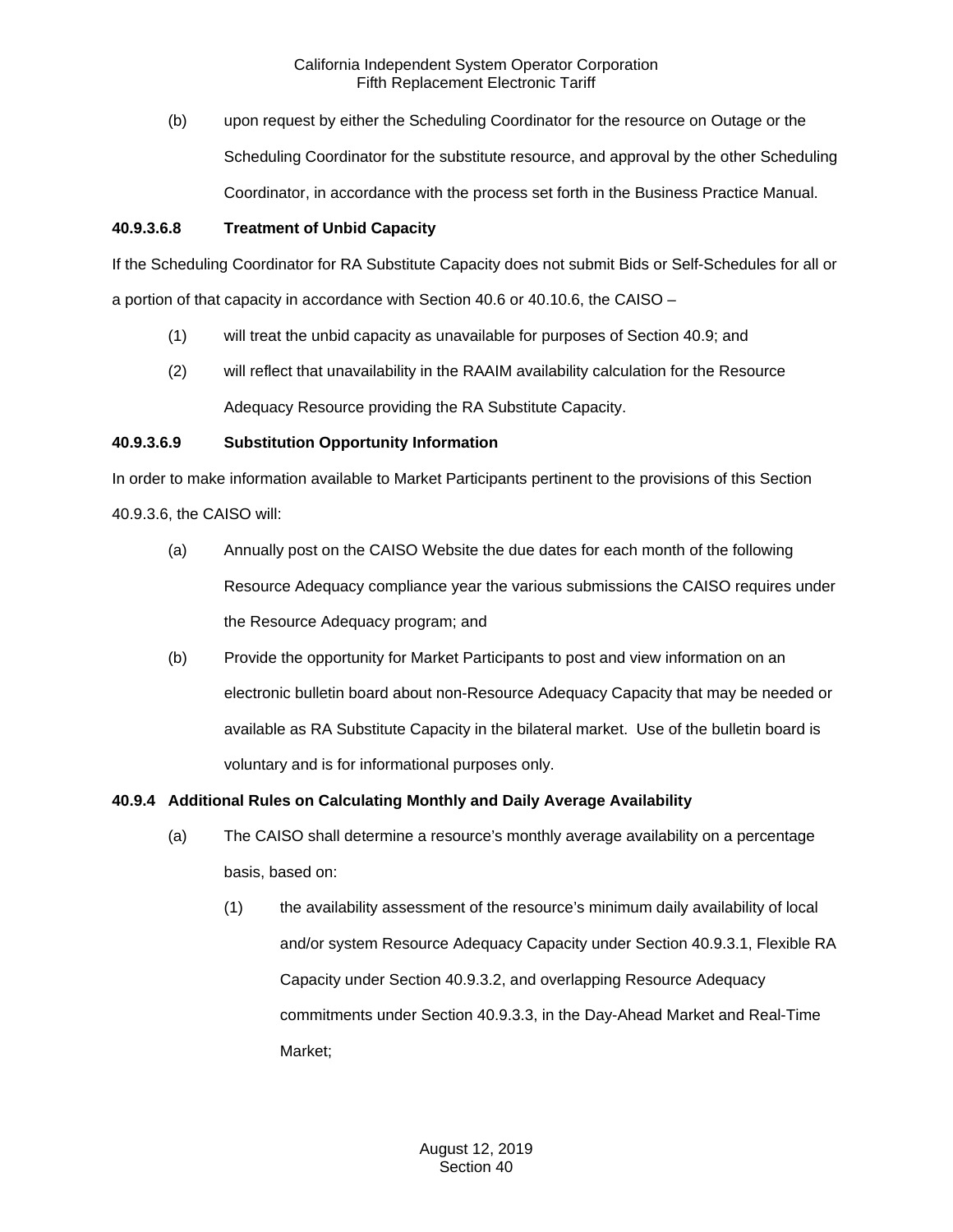- (2) separately-calculated availability assessments for local and/or system Resource Adequacy Capacity in one category and Flexible RA Capacity in a second category, with availability in an hour with overlapping commitments under Section 40.9.3.3 accounted for in the Flexible RA Capacity category availability assessment;
- (3) The relative daily proportion of capacity as provided as local and/or system Resource Adequacy Capacity and Flexible RA Capacity, including both overlapping and non-overlapping commitments based on the Availability Assessment of Hours;
- (4) the capacity, duration, and must-offer requirement for local and/or system Resource Adequacy Capacity or Flexible RA Capacity on an Outage, except to the extent the resource provides RA Substitute Capacity for the outage in accordance with Section 40.9.3.6, the Outage is approved by the CAISO without requiring RA Substitute Capacity under other authority of Section 9 or Section 40, or the Forced Outage is excluded from RAAIM under Section 40.9.3.4; and
- (5) the capacity, duration, and must-offer requirement for any RA Substitute Capacity or CPM Capacity the resource is committed to provide.
- (b) If the resource's minimum daily availability is the same in the Day-Ahead Market and the Real-Time Market, the CAISO will use the availability in the Real-Time Market in the calculation of the monthly average availability.
- (c) If the resource is committed to provide local and/or system RA capacity and Flexible RA Capacity in a month, but is not committed to provide both for the full month, the CAISO prorates the number of days that local and/or system Resource Adequacy Capacity and Flexible RA Capacity was provided against the total number of days in the month.

# **40.9.5 Availability Standard**

- (a) **Percentage.** The Availability Standard shall be 96.5 percent each month.
- (b) **Availability Range.** The CAISO shall apply the Availability Standard with a bandwidth of plus and minus two percent, which produces a range with a lower bound of 94.5 percent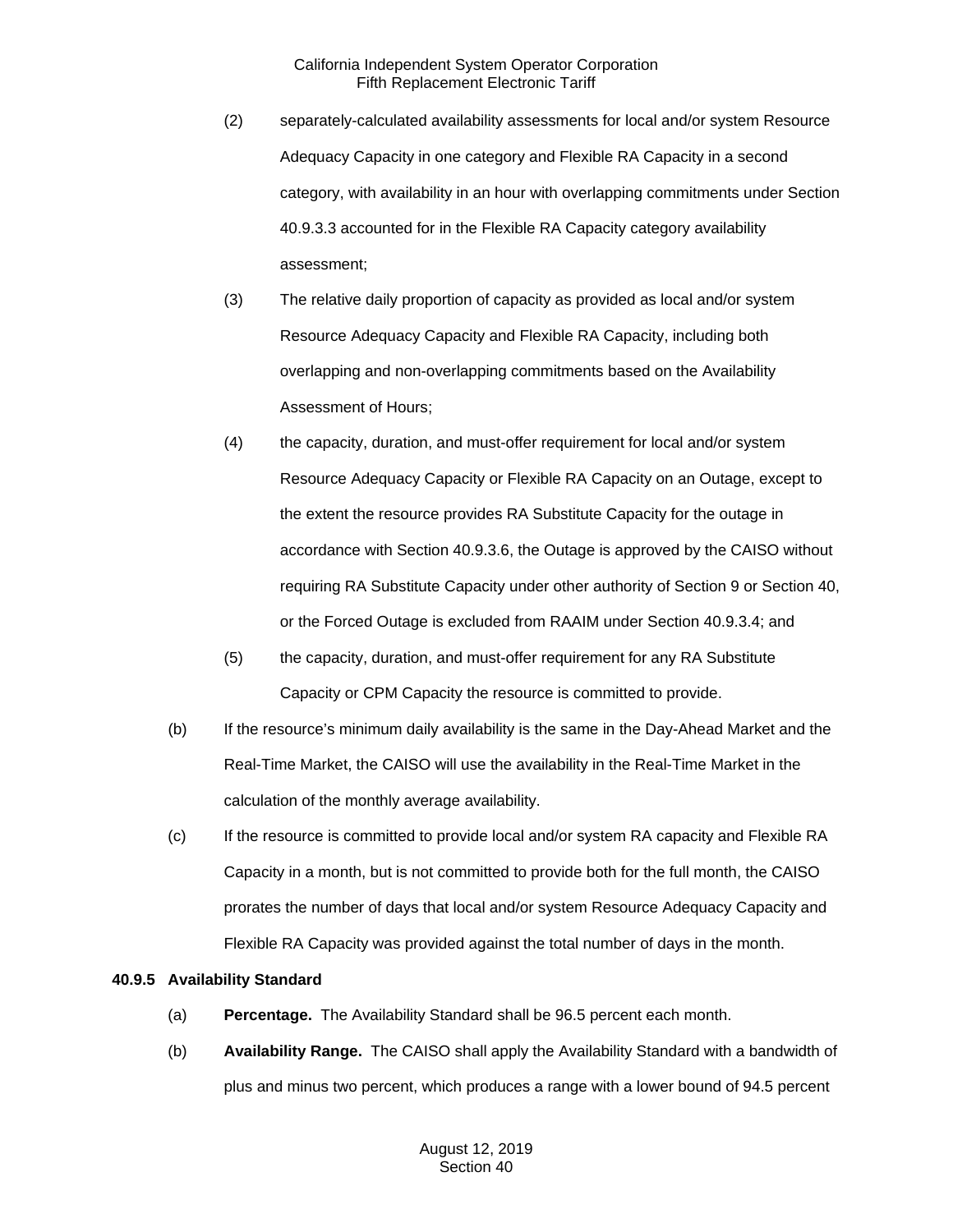and an upper bound of 98.5 percent.

#### **40.9.6 Non-Availability Charges and Availability Incentive Payments**

- (a) **Non-Availability Charges.** A resource providing local and/or system Resource Adequacy Capacity, Flexible RA Capacity, or CPM Capacity that is subject to the availability assessment in accordance with Section 40.9.3 and whose monthly availability calculation under Section 40.9.4 is below the lower bound of the monthly Availability Standard of 94.5 percent will be subject to a Non-Availability Charge for the month.
- (b) **Availability Incentive Payments.** A resource providing local and/or system Resource Adequacy Capacity, Flexible RA Capacity, or CPM Capacity that is subject to the availability assessment under Section 40.9.3 and whose availability calculation under Section 40.9.4 is above the upper bound of the monthly Availability Standard of 98.5 percent will be eligible for an Availability Incentive Payment for the month.
- (c) **No Payment or Charge.** A resource providing local and/or system Resource Adequacy Capacity, Flexible RA Capacity, or CPM Capacity that is subject to the availability assessment under Section 40.9.3 and whose monthly availability calculation under Section 40.9.4 is equal to or between the lower bound of 94.5 percent and the upper bound of 98.5 percent of the Availability Standard will not be assessed a Non-Availability Charge nor paid an Availability Incentive Payment.
- (d) **Advisory Period.** During an advisory period of April 1, 2018 through May 31, 2018, the CAISO will show the Non-Availability Charges and Availability Incentive Payments on Settlement Statements but will not include those Non-Availability Charges and Availability Incentive Payments on Invoices for financial settlement.
- (e) **Separate Calculation of Payments and Charges for Flexible RA Capacity.** The CAISO will calculate separate Non-Availability Charges and Availability Incentive Payments for Resource Adequacy Resources providing Flexible RA Capacity.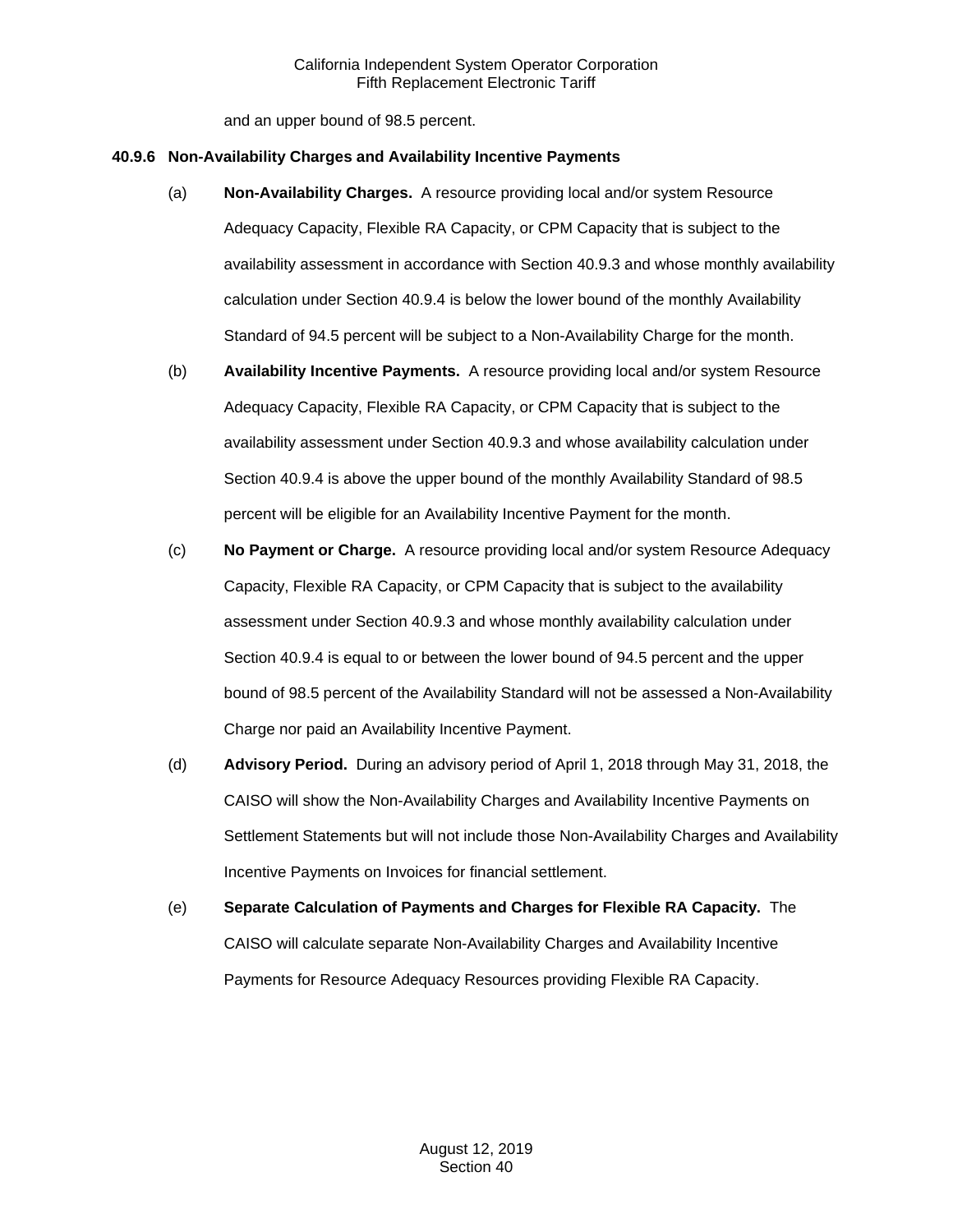# **40.9.6.1 Determination of Non-Availability Charge**

- (a) **Calculation**
	- (1) **RA Capacity.** The Non-Availability Charge for a Resource Adequacy Resource providing local, system, or Flexible RA Capacity shall be determined by the resource's average monthly RA and Flexible RA MWs multiplied by the difference between the lower bound of the monthly Availability Standard of 94.5 percent and the resource's monthly availability percentage, and multiplying the product by the RAAIM price.
	- (2) **CPM Capacity.** The Non-Availability Charge for a Resource Adequacy Resource providing CPM Capacity shall be determined by the resource's average monthly CPM MWs multiplied by the difference between the lower bound of the monthly Availability Standard of 94.5 percent and the resource's monthly availability percentage, and multiplying the product by the maximum of the resource's CPM price and the RAAIM price.
- (b) **RAAIM Price.** The RAAIM price shall be 60 percent of the CPM Soft-Cap Price in Section 43A.4.1.1.
- (c) **Separate Collection of Non-Availability Charges for Flexible RA Capacity.**  Separately-calculated Non-Availability Charges collected for Resource Adequacy Resources providing Flexible RA Capacity will be held separate from other Non-Availability Charges assessed for Resource Adequacy Resources.

#### **40.9.6.2 Determination of Availability Incentive Payment**

- (a) **Self-Funding.** The Availability Incentive Payment will be funded entirely through the monthly Non-Availability Charges assessed. Availability Incentive Payments for Resource Adequacy Resources providing Flexible RA Capacity will be funded exclusively by Non-Availability Charges assessed against Resource Adequacy Resources providing Flexible RA Capacity.
- (b) **Eligible Capacity.** The capacity of a Resource Adequacy Resource providing local, system or Flexible RA Capacity that is eligible to receive an Availability Incentive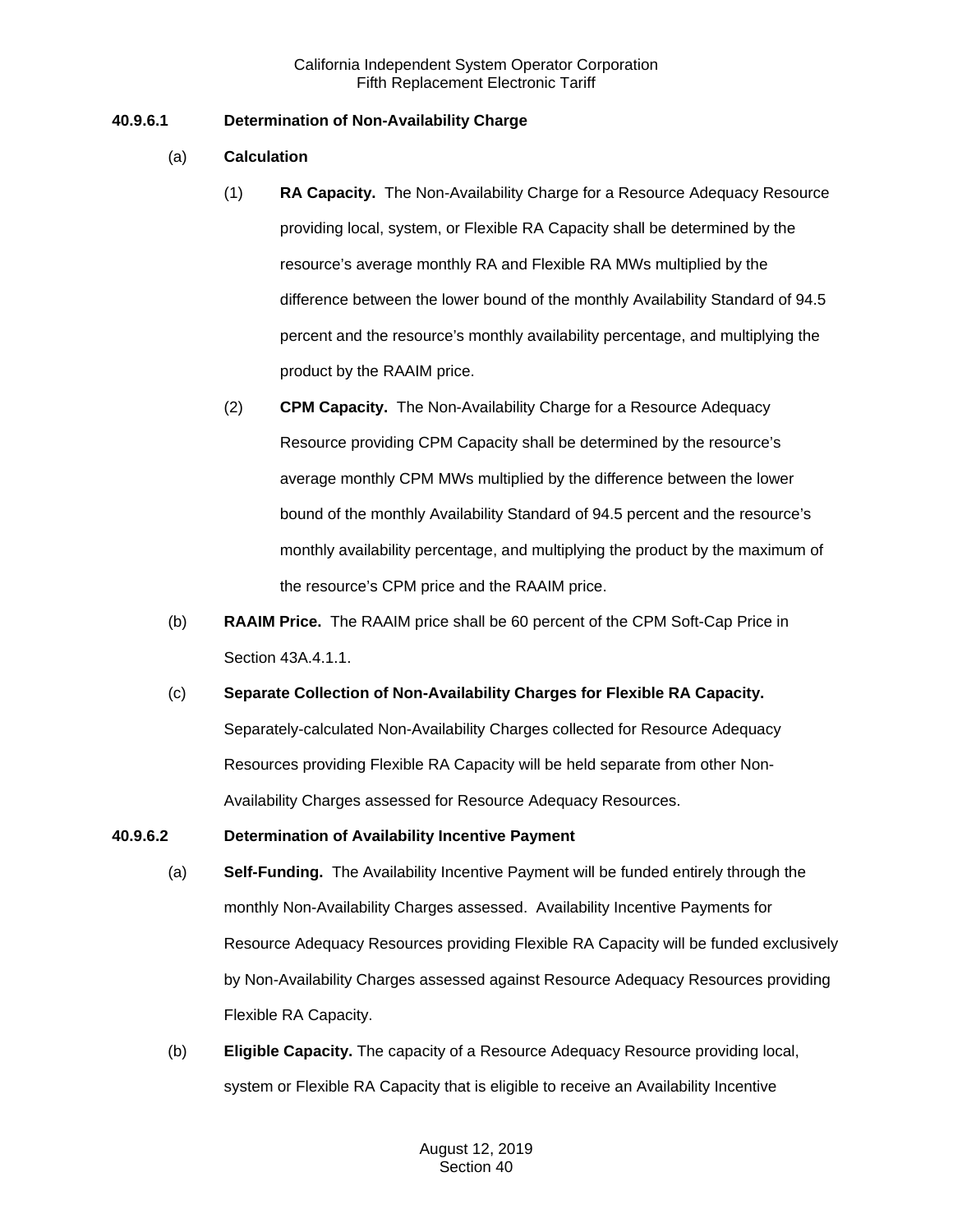Payment shall be the resource's average monthly MWs of capacity that exceed the upper bound of the Availability Standard.

### (c) **Calculation.**

- (1) The monthly Availability Incentive Payment rate will equal the total Non-Availability Charges assessed for the month plus any unpaid funds under Section 40.9.6.2(d), divided by the total Resource Adequacy Capacity eligible to receive the Availability Incentive Payment that month.
- (2) The Availability Incentive Payment rate shall not exceed three times the Non-Availability Charge rate.
- (3) The Availability Incentive Payment the CAISO shall pay to each eligible resource shall equal the product of its eligible capacity and the Availability Incentive Payment rate.
- (d) **Unpaid Funds.** Any Non-Availability Charge funds that are not distributed to Resource Adequacy Resources eligible to receive Availability Incentive Payments in a month will be added to the funds available for Availability Incentive Payments in the next month and will continue to roll over to successive months until the end of the year. The CAISO distributes any unallocated funds remaining after the CAISO settles December monthly RAAIM Non-Availability Charges and Non-Availability Incentive Payments. The separate pool of undistributed Non-Availability Charge funds collected for local and/or system Resource Adequacy Capacity will be distributed to Load Serving Entities based on their load ratio share for the year. The separate pool of undistributed Non-Availability Charge funds collected for Flexible RA Capacity will be distributed to Load Serving Entities based on their overall ratio of obligation to demonstrate Flexible RA Capacity for the year.

#### **40.9.7 Reporting**

By July 1 of each year, the CAISO will provide an informational report that will be posted on the CAISO Website and include information on the average actual availability each month of Resource Adequacy Resources, the total amount of Non-Availability Charges assessed and the total amount of Availability Incentive Payments made.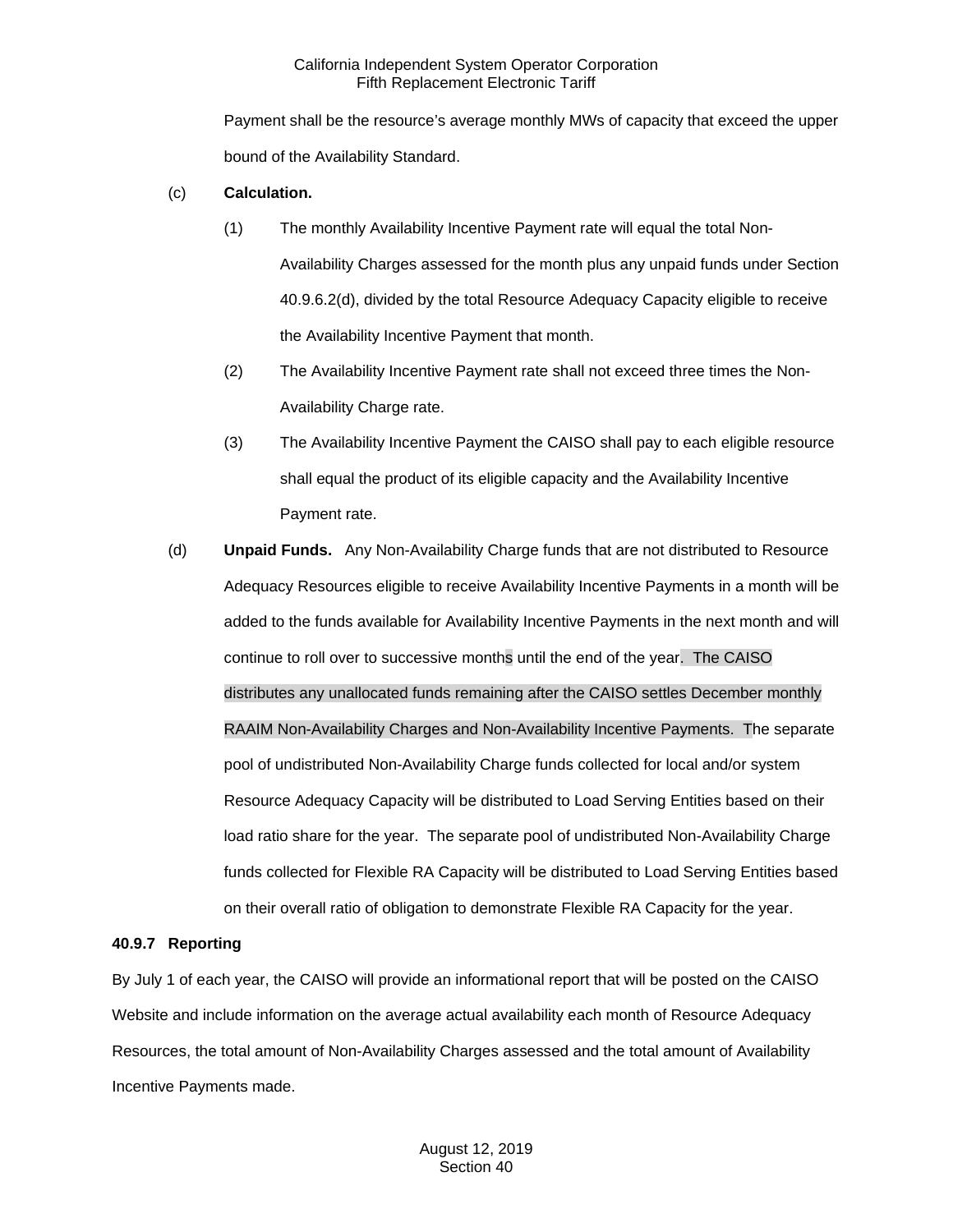### **40.10 Flexible RA Capacity**

#### **40.10.1 Flexible Capacity Needs Assessment**

The CAISO shall annually conduct a study to determine the Flexible Capacity Need of the CAISO Balancing Authority Area for each month of the next calendar year and provide the results of the study in the Flexible Capacity Needs Assessment.

### **40.10.1.1 Process**

- (a) **Schedule.** The CAISO shall conduct the study pursuant to the schedule set forth in the Business Practice Manual, which shall include a process for stakeholders to review and provide input on the study methodology and assumptions and on the draft study results.
- (b) **Completion and Distribution.** The CAISO shall provide the final results of the Flexible Capacity Needs Assessment to each Local Regulatory Authority in the CAISO Balancing Authority Area and post the Flexible Capacity Needs Assessment on the CAISO Website no later than 120 days prior to the date that the annual Flexible RA Capacity Plans must be submitted under Section 40.

#### **40.10.1.2 Required Information from LSEs**

- (a) **Submission Requirement.** The Scheduling Coordinator for each Load Serving Entity in the CAISO Balancing Authority Area shall submit the information required by this Section, no later than January 15 each year, for use in the CAISO's study to generate minute-byminute net-load data that will be used to determine the Maximum Three-Hour Net-Load Ramp for each month.
- (b) **Required Information.** The Scheduling Coordinator for each Load Serving Entity in the CAISO Balancing Authority Area must submit information that –
	- (1) covers the calendar year in which the information is submitted and each year in the next five-year period;
	- (2) identifies each wind and solar resource connected to the CAISO Controlled Grid, and distributed wind and solar resources, that is owned, in whole or in part, by the Load Serving Entity, or under contractual commitment to the Load Serving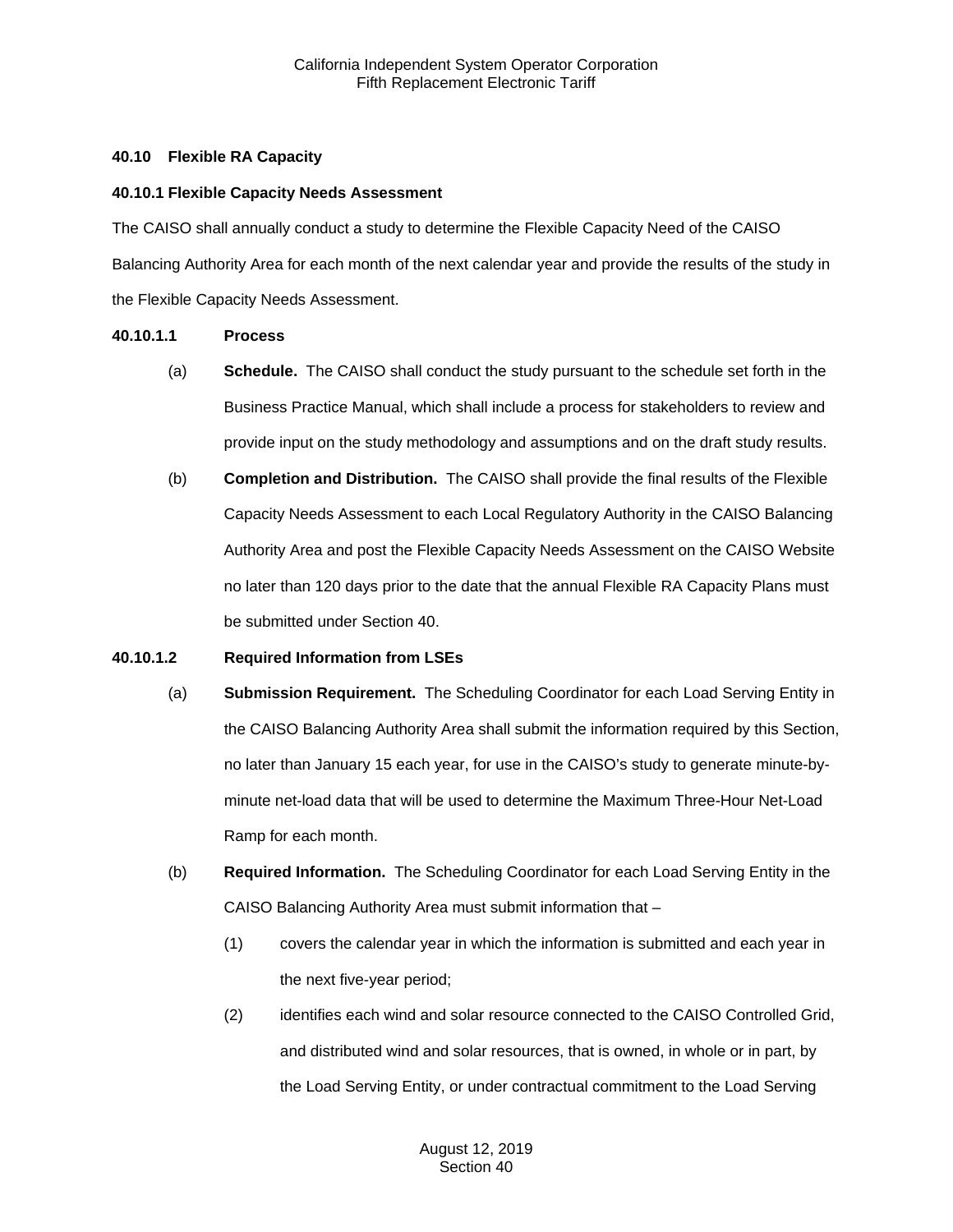Entity or the Load-following MSS Load Serving Entity, for all or a portion of its capacity;

- (3) indicates the status of the resource as either in service or in development with its expected commercial operation date;
- (4) for each wind and solar resource, specifies the MWs of installed capacity, renewable energy area location, MWs of flexible capacity owned by or contractually committed to the Load Serving Entity, and other information required by the Business Practice Manual;
- (5) describes the balancing services, if any, provided by another balancing authority area for a wind or solar resource that is located outside of the CAISO Balancing Authority Area and that is owned by or contractually committed to the Load Serving Entity; and
- (6) forecasts the MW of installed, behind-the-meter solar capacity in the Load Serving Entity's service area or part of its forecast served load.
- (c) **Confidential Treatment.** The CAISO will treat the resource-specific information provided under Section 40.10.1.2(b) as confidential under Section 20.
- (d) **Aggregated Information.** In addition to the required resource-specific information, the Scheduling Coordinator for each Load Serving Entity in the CAISO Balancing Authority Area shall submit the information required in Section 40.10.1.2(b) on an aggregated basis, as described in the Business Practice Manual, for inclusion in the Flexible Capacity Needs Assessment that will be posted on the CAISO Website.

# **40.10.1.2.1 Incomplete or Inaccurate Information.**

- (a) **Rerun of Study.** If the CAISO finds that a Load Serving Entity submitted incomplete or inaccurate information under Section 40.10.1.2(b), which was used in the calculation of the Flexible Capacity Need for the next calendar year, the CAISO may rerun its study using corrected information to recalculate Flexible Capacity Need for the entire year.
- (b) **Criteria for Rerun.** The CAISO will not rerun its study to recalculate the Flexible Capacity Need unless: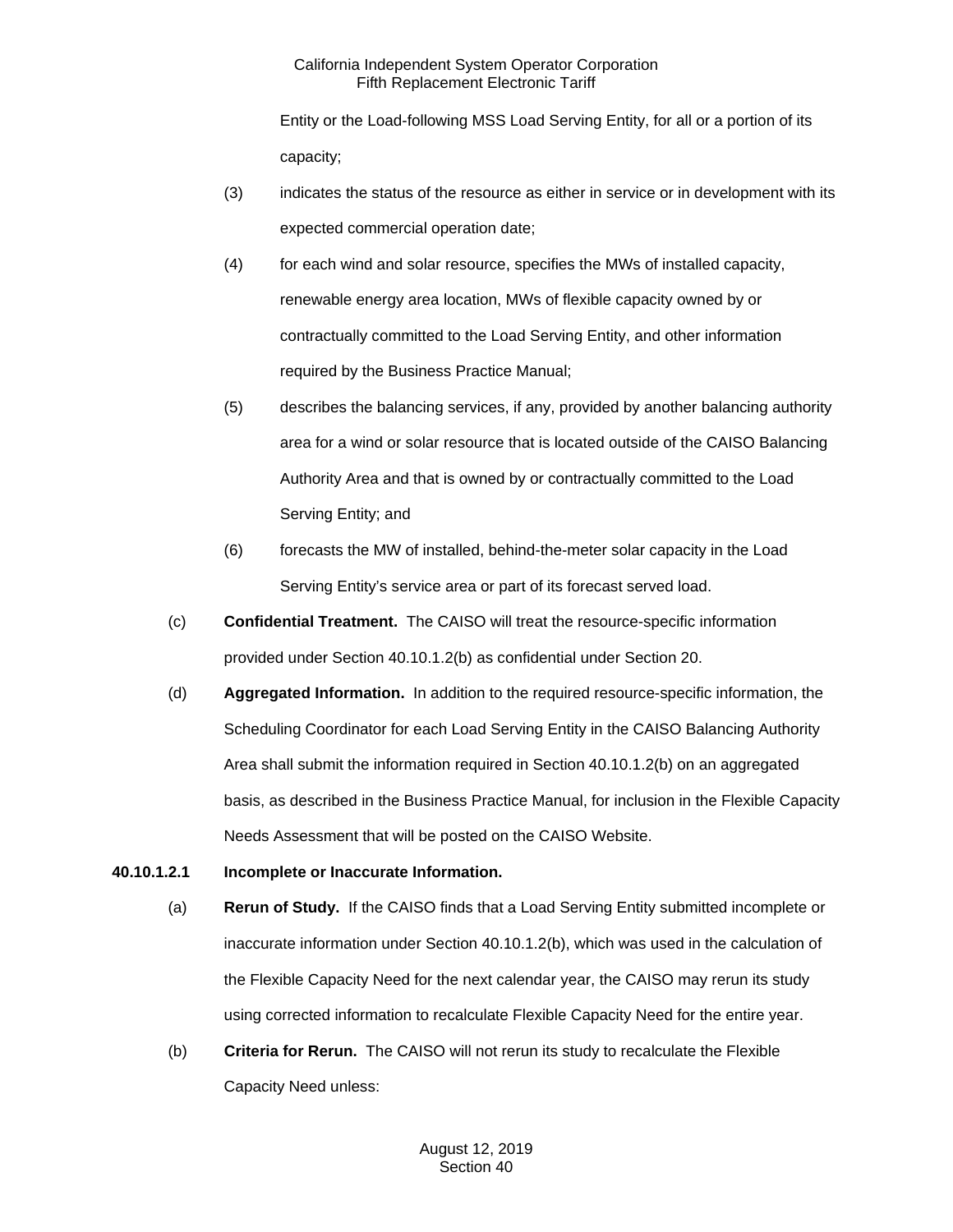- (1) the incomplete or inaccurate information represents a net error in excess of either (i) 200 MW; or (ii) one percent of the total MWs of wind and solar capacity submitted under Section 40.10.1.2(b) for any month; and
- (2) the CAISO has sufficient time to obtain corrected information and complete rerunning the study for the next calendar year by May 1.
- (c) **Revised Flexible Capacity Need.** If the CAISO determines that the requirements in Sections 40.10.1.2.1(a) and (b) are met, the CAISO will recalculate the Flexible Capacity Need for the next calendar year and will no later than May 1 post a revised Flexible Capacity Needs Assessment on the CAISO Website.

# **40.10.1.3 Flexible Capacity Need Methodology**

The CAISO shall conduct the study to determine the Flexible Capacity Need for the system for each month of the next calendar year as follows:

- (1) forecast the minute-to-minute system load and net-load using actual load data, as adjusted for monthly peak load growth, and generation profiles for wind and solar resources that are in-service or expected to be in-service during the study period;
- (2) calculate the Maximum Three-Hour Net-Load Ramp for each month using the forecasted minute-to-minute system net-load;
- (3) determine the higher of the most severe single contingency or 3.5 percent of forecasted peak load for each month;
- (4) may include a forecast adjustment, as described in Section 40.10.1.4; and
- (5) compute the resultant Flexible Capacity Need for each month based on the sum of the Maximum Three-Hour Net-Load Ramp, and the higher of the most severe single contingency or 3.5 percent of the forecasted monthly peak load.

# **40.10.1.4 Flexible Capacity Need Forecast Adjustment**

(a) The Flexible Capacity Need determination may include a positive or negative forecast adjustment to capture a systemic difference between the value determined in Section 40.10.1.3(3) and the historic amount of Operating Reserves met by Flexible Capacity;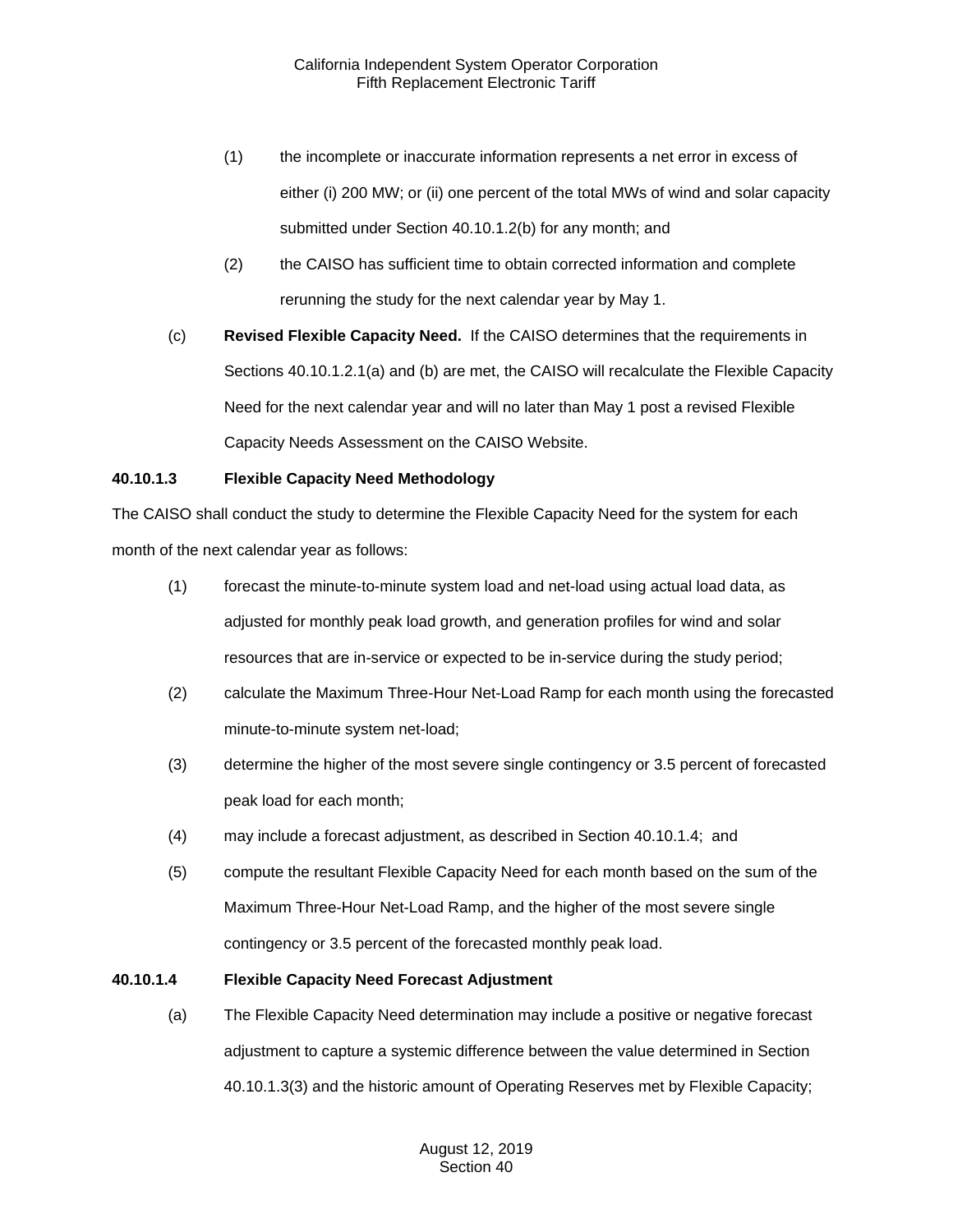- (b) The CAISO will determine the need for a forecast adjustment in consultation with the CPUC and other Local Regulatory Authorities, and as part of the stakeholder process under Section 40.10.1.1; and
- (c) The amount of the forecast adjustment calculated for each month shall not exceed the forecasted monthly peak Operating Reserves multiplied by the difference between (i) the historic percentage of Operating Reserves met by Flexible RA Capacity and (ii) the percentage calculation that results from dividing the quantity determined in Section 40.10.1.3(3) by the forecasted monthly peak Operating Reserves.

#### **40.10.1.5 Flexible Capacity Category Need**

- (a) The CAISO shall calculate the total system amount of Flexible Capacity needed in each Flexible Capacity Category, for each month of the next calendar year to ensure that forecast system operational needs will be met, as follows:
	- (1) The minimum quantity of Flexible Capacity needed in the Flexible Capacity Category for base ramping resources for each month will be calculated on a seasonal basis based on the system ramping characteristics identified in the Flexible Capacity Needs Assessment and the changes in MWs of the Maximum Secondary Three-Hour Net-Load Ramps for each month within a season, and will be specified in MW and as the percentage of total Flexible Capacity Needs.
	- (2) The maximum quantity of Flexible Capacity in the Flexible Capacity Category for peak ramping resources will be calculated for each month as the difference between the minimum quantity needed in the Flexible Capacity Category for base ramping resources and the total Flexible Capacity Need, and will be specified in MW and as the percentage of total Flexible Capacity Needs.
	- (3) The maximum quantity of Flexible Capacity in the Flexible Capacity Category for super-peak ramping resources will be five percent of the total Flexible Capacity Need.
- (b) The CAISO shall provide the results of the Flexible Capacity Category need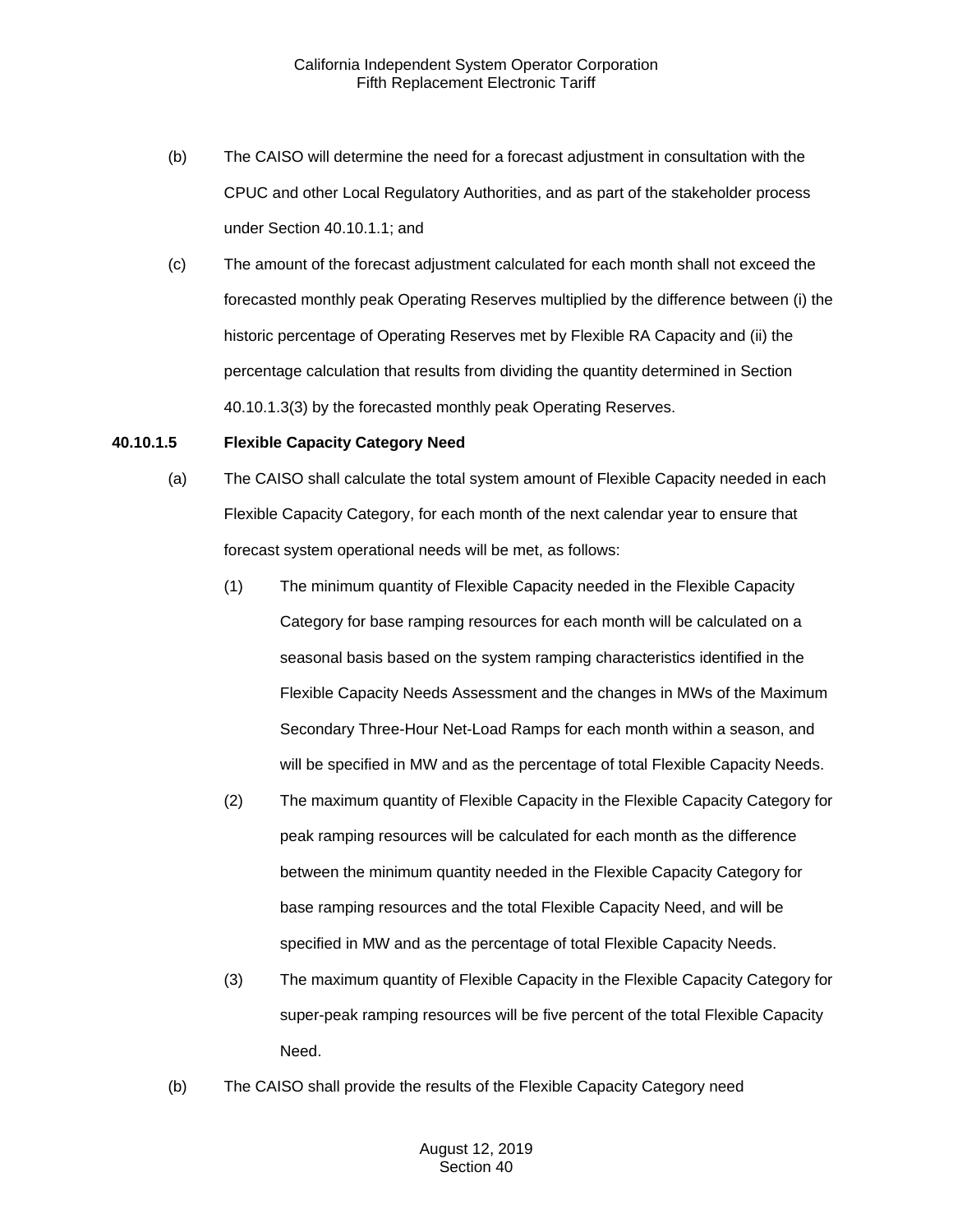determination with the Flexible Capacity Needs Assessment.

### **40.10.2 Allocation of Flexible Capacity Needs**

The CAISO will calculate each Local Regulatory Authority's allocable share of the total system Flexible Capacity Need, and the contribution of each of the Local Regulatory Authority's jurisdictional Load Serving Entities to the Maximum Three-Hour Net-Load Ramp used to calculate its share of the total system Flexible Capacity Need. The CAISO shall provide these calculations to each Local Regulatory Authority no later than 120 days prior to the date that the annual Flexible RA Capacity Plans must be submitted under Section 40. Nothing in this Section 40 obligates any individual Load Serving Entity to demonstrate that it has procured Flexible Capacity Resources to satisfy a minimum or maximum quantity needed, as applicable, within each Flexible Capacity Category.

# **40.10.2.1 Calculation of LRA Allocations**

- (a) **Allocation of Maximum Three-Hour Net-Load Ramp.** The CAISO will calculate the Local Regulatory Authority's allocable share of the Flexible Capacity Need as the average of the sum of its jurisdictional Load Serving Entities' change in load, minus the change in wind output, minus the change in solar PV output, minus the change in solar thermal output during the five highest three-hour net-load changes in the month.
- (b) **Allocation of MSSC or Forecasted Peak Load.** The CAISO will determine the higher of the most severe single contingency or 3.5 percent of forecasted peak load for each Load Serving Entity based on the respective Load Serving Entity's peak load ratio share, and calculate each Local Regulatory Authority's allocable share based on the sum of its jurisdictional Load Serving Entities' shares.
- (c) **Allocation of Forecast Adjustment.** If the CAISO includes a forecast adjustment in its draft study results, it will allocate the forecast adjustment using the same methodology set forth in Section 40.10.2.1(b).

# **40.10.2.2 Allocation to Load-Following MSS**

- (a) The CAISO will calculate the allocable share of the Flexible Capacity Need for each Load-following MSS as –
	- (1) the Local Regulatory Authority's average percent contribution to the change in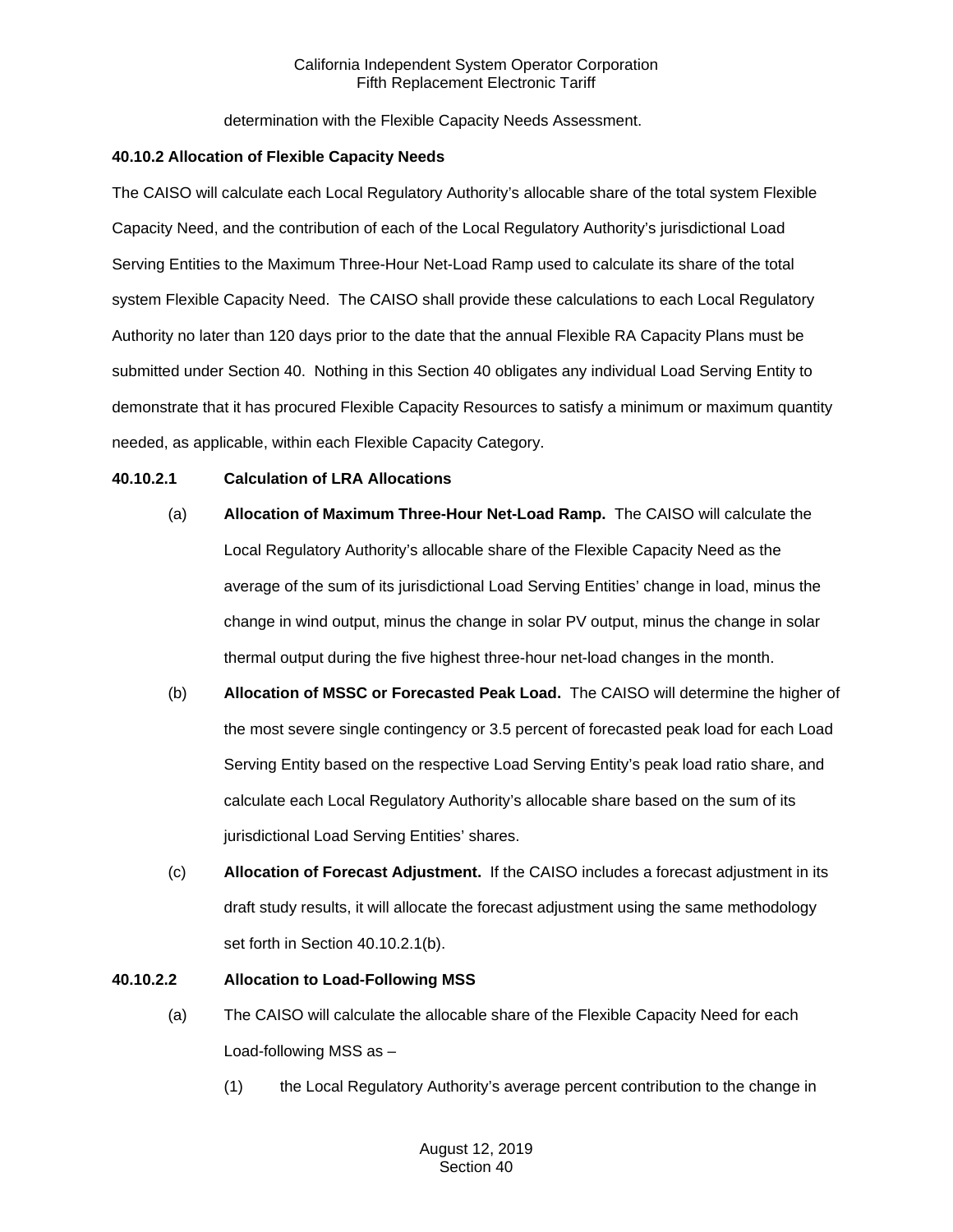wind output, minus the change in solar PV output, minus the change in solar thermal output, during the five highest three-hour net-load changes in the month, for resources not included in the Load-following MSS Load Serving Entity's resource portfolio; and

- (2) plus the lesser of the MSS contribution calculated under Section  $40.10.2.2(a)(1)$ or 3.5 percent of its forecasted peak load.
- (3) plus the Load-following MSS Load Serving Entity's allocable share of any forecast adjustment under Section 40.10.1.4.
- (b) The CAISO will deduct the Flexible Capacity Need allocated to each Load-following MSS from the calculation to determine whether a cumulative deficiency in Flexible RA Capacity exists under Section 43A.2.7.
- (c) If the Load-following MSS Load Serving Entity's contribution to the three-hour net-load ramp calculated under Section 40.10.2.2(a)(1) is less than its contribution to the 3.5 percent of expected peak load, the CAISO will not reallocate that difference to other Local Regulatory Authorities to determine whether a cumulative deficiency in Flexible RA Capacity exists under Section 43A.2.7.

# **40.10.3 Flexible Capacity Categories**

# **40.10.3.1 Flexible Capacity Category Calculation**

A resource qualifies to provide Flexible RA Capacity in each Flexible Capacity Category for which it meets the qualifications set forth in this Section 40.10.3.

# **40.10.3.2 Flexible Capacity Category – Base Ramping Resources**

- (a) **Resource Criteria.** Base ramping resources must meet all of the following criteria, except as provided in Sections 40.10.3.2(b) and (c) –
	- (1) The resource must be capable of providing Flexible RA Capacity to the CAISO Markets through Economic Bids for Energy and Economic Bids for Ancillary Services that are not flagged as Contingency Only in the Day-Ahead Market, if and to the extent the resource is certified to provide Ancillary Services, submitted daily for the 17-hour period from 5:00 a.m. through 10:00 p.m.;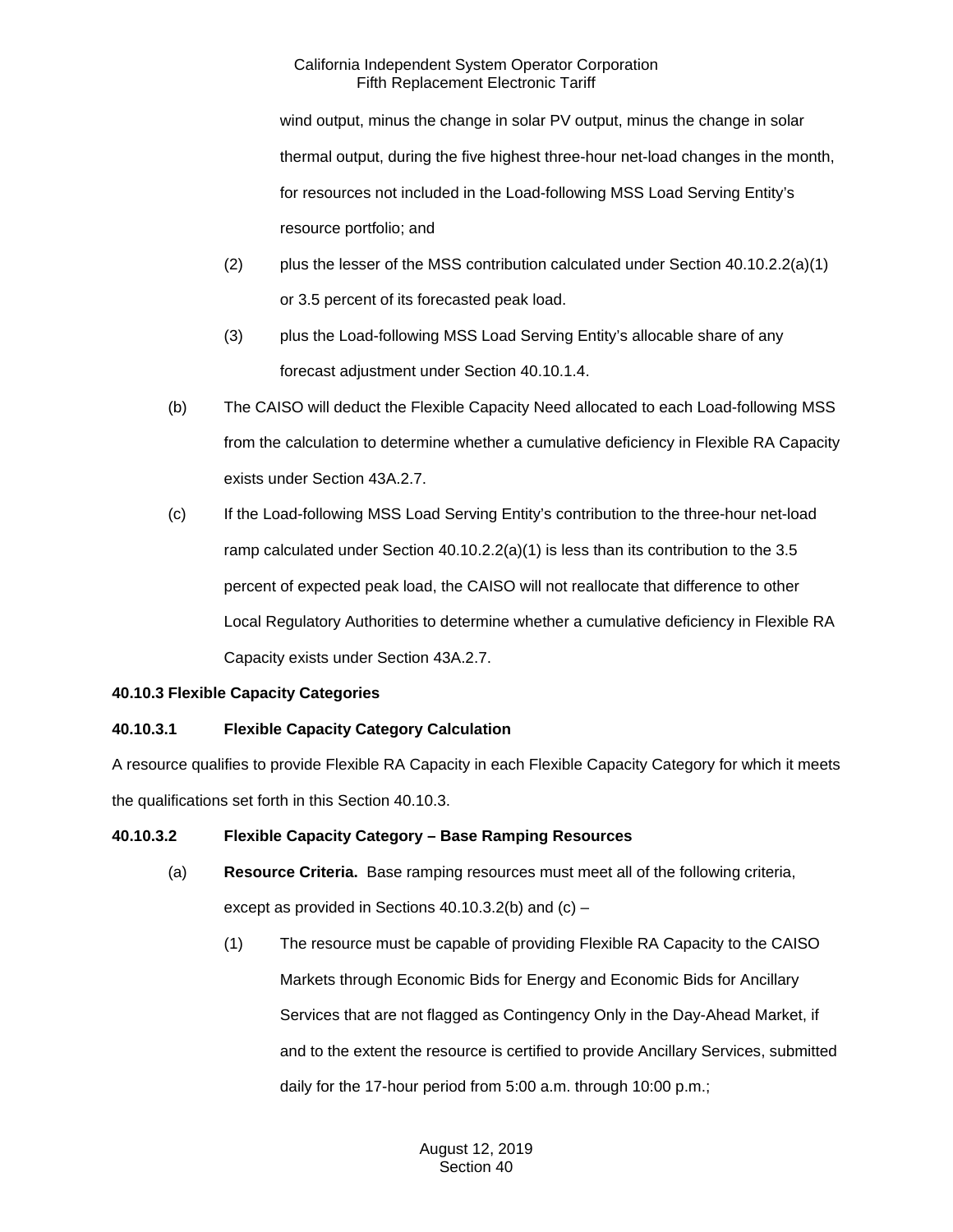- (2) The resource must be capable of providing Energy for a minimum of six hours up to its full Effective Flexible Capacity value including PMin;
- (3) The resource must be capable of being available seven days a week;
- (4) The resource must be able to provide the minimum of (i) two Start-Ups per day for every day of the month or sixty Start-Ups per month, or (ii) the number of Start-Ups allowed by its operational limits, including minimum up and minimum down time; and
- (5) The resource must not have annual or monthly limitations on the number of Start-Ups or the amount of energy produced that, on a daily basis, are lower than the requirements in Section 40.10.3.2(a)(1) through (4).

# (b) **Use-Limited Resource**

- (1) A Use-Limited Resource may be included in this category if it meets the criteria in Section 40.10.3.2(a), except that use-limited resources providing Flexible RA Capacity are not required to submit bids for Ancillary Services in the Day-Ahead Market or the Real-Time Market.
- (2) A Load Serving Entity may include in this category a combined resource consisting of two Use-Limited Resources that do not individually meet the minimum operational and availability requirements but in combination meet the criteria in Section 40.10.3.2(a).
- (3) The Flexible RA Capacity amount for the combined resource will be less than or equal to the lowest Effective Flexible Capacity value shown on the Resource Flexible RA Capacity Plan for a resource in the combination.
- (4) The combined resource shall be subject to the must-offer obligation in Section 40.10.6.1(e)(2) for the Flexible RA Capacity amount shown on the monthly Resource Flexible RA Capacity Plan for the combination.
- (c) **Non-Generator Resource.** A Non-Generator Resource that elects to provide Flexible RA Capacity may be included in this category if it meets the criteria in Section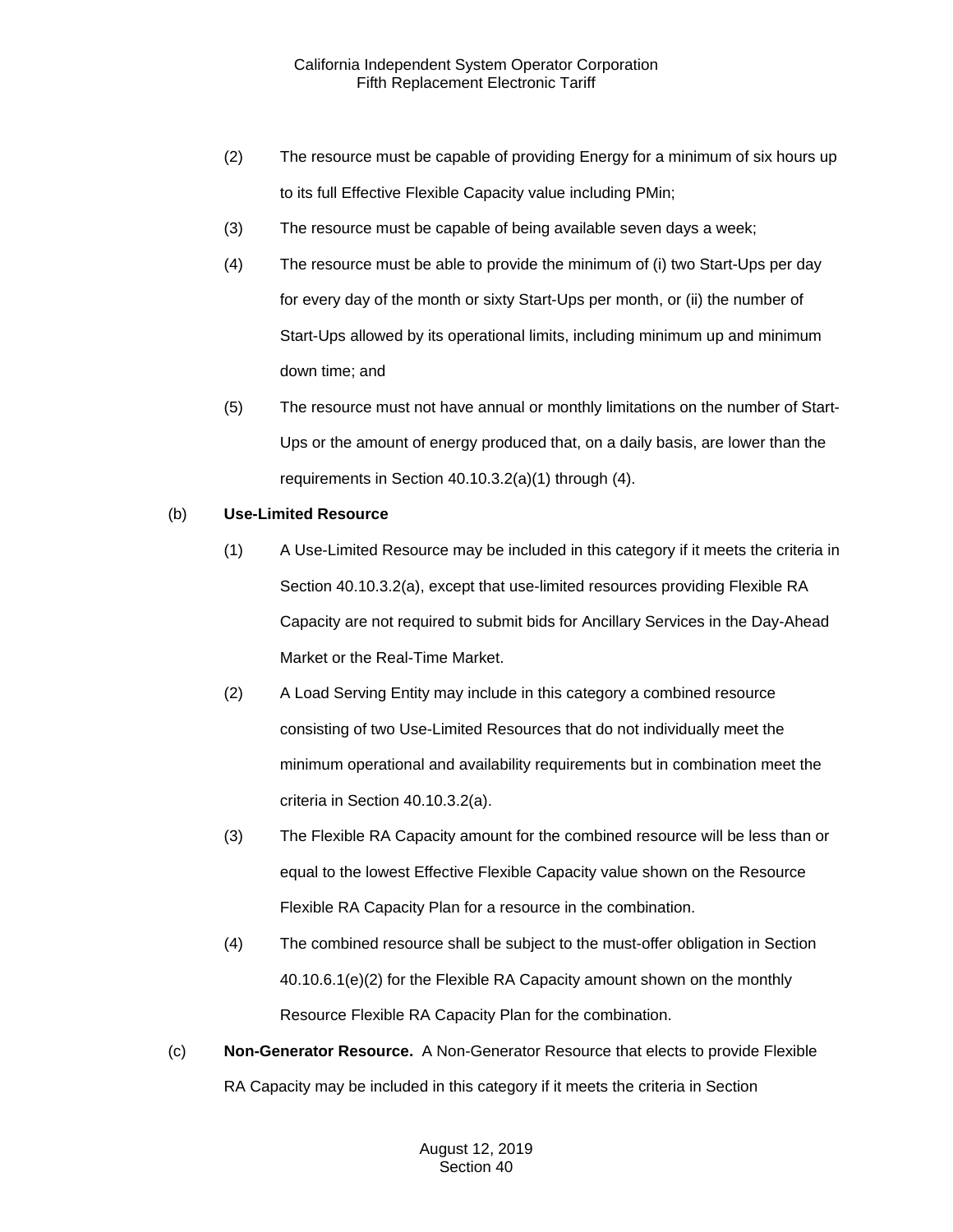40.10.3.2(a). A Non-Generator Resource that elects to provide Flexible RA Capacity and Regulation Energy Management is not eligible to be included in this category.

# **40.10.3.3 Flexible Capacity Category – Peak Ramping Resources**

- (a) **Resource Criteria.** Peak ramping resources must meet all of the following criteria, except as provided in Sections 40.10.3.3(b) and (c) --
	- (1) The resource must be capable of providing Flexible RA Capacity to the CAISO Markets through Economic Bids for Energy and Economic Bids for Ancillary Services that are not flagged as Contingency Only in the Day-Ahead Market, if and to the extent the resource is certified to provide Ancillary Services, which must be submitted daily for a five-hour period to be determined by the CAISO on a seasonal basis;
	- (2) The resource must be capable of providing Energy for a minimum of three continuous hours up to its full Effective Flexible Capacity value including PMin;
	- (3) The resource must be capable of being available seven days a week.
	- (4) The resource must be capable of at least one Start-Up per day; and
	- (5) The resource must not have annual or monthly limitations on the number of unit Start-Ups or the amount of energy produced that, on a daily basis, are lower than the requirements in Section 40.10.3.3(a)(1) through (4).

# (b) **Use-Limited Resource.**

- (1) A Use-Limited Resource may be included in this category if it meets the criteria in Section 40.10.3.3(a), except that use-limited resources providing Flexible RA Capacity are not required to submit bids for Ancillary Services in the Day-Ahead Market or the Real-Time Market.
- (2) A Load Serving Entity may include in this category a combined resource consisting of two Use-Limited Resources that do not individually meet the minimum operational and availability requirements but in combination meet the criteria in Section 40.10.3.3(a).
- (3) The Flexible RA Capacity amount for the combined resource will be less than or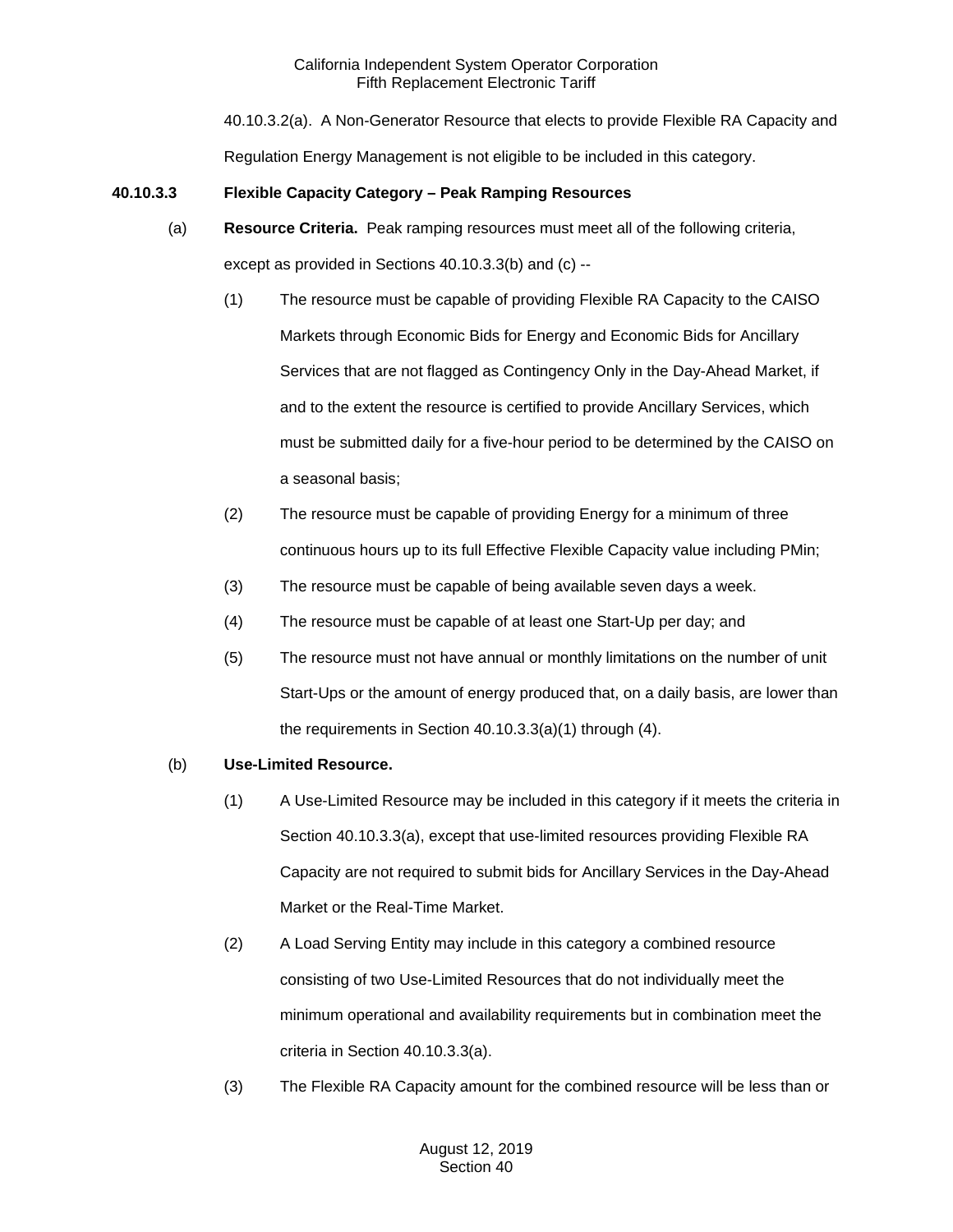equal to the lowest Effective Flexible Capacity value shown on the Resource Flexible RA Capacity Plan for a resource in the combination.

- (4) The combined resource shall be subject to the must-offer obligation in Section 40.10.6.1(e)(2) for the Flexible RA Capacity amount shown on the monthly Resource Flexible RA Capacity Plan for the combination.
- (c) **Non-Generator Resource.** A Non-Generator Resource that elects to provide Flexible RA Capacity may be included in this category if it meets the criteria in Section 40.10.3.3(a). A Non-Generator Resource that elects to provide Flexible RA Capacity and Regulation Energy Management is not eligible to be included in this category.
- (d) **Base Ramping Resource.** A resource that meets the qualifications of the Flexible Capacity Category for base ramping resources also qualifies to be included in this category as a peak ramping resource; however, a resource that meets only the qualifications of a peak ramping resource does not qualify as a base ramping resource.

# **40.10.3.4 Flexible Capacity Category – Super-Peak Ramping Resources.**

- (a) **Resource Criteria.** Super-peak ramping resources must meet all of the following criteria, except as provided in Sections 40.10.3.4(b), (c) and (d) --
	- (1) The resource must be capable of providing Flexible RA Capacity to the CAISO Markets through Economic Bids for Energy and Economic Bids for Ancillary Services Bids that are not flagged as Contingency Only in the Day-Ahead Market, if and to the extent the resource is certified to provide Ancillary Services, which must be submitted each weekday that is not holiday, for a five-hour period to be determined by the CAISO on a seasonal basis;
	- (2) The resource must be capable of providing Energy for a minimum of three continuous hours up to its full Effective Flexible Capacity value including PMin;
	- (3) The resource must be capable of being available on weekdays that are not holidays, as defined in the Business Practice Manual;
	- (4) The resource must be capable of at least one Start-Up per day; and
	- (5) The resource must be capable of responding to at least five CAISO dispatches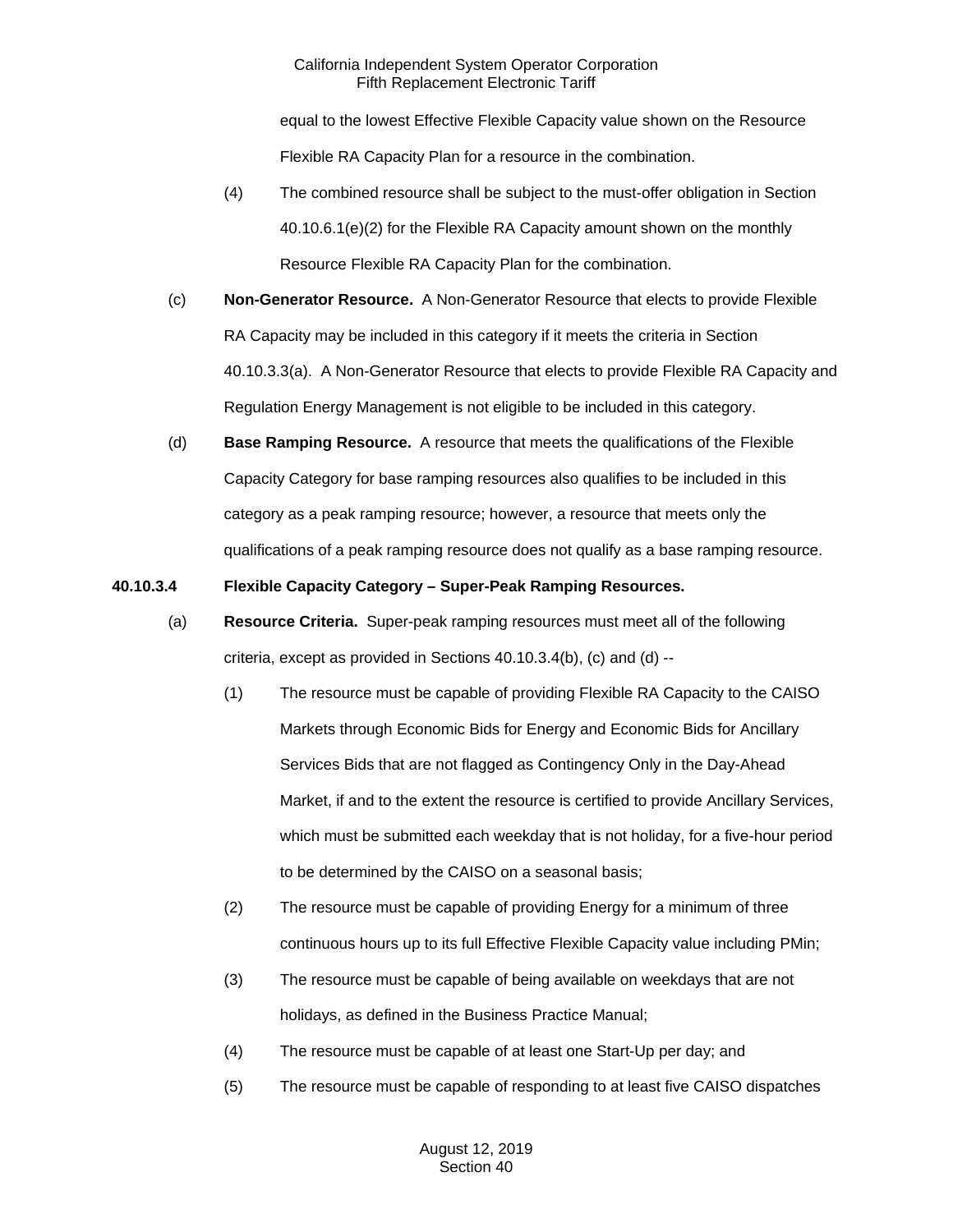per month, during the five-hour period of the must offer obligation, for the resource to Start-Up.

# (b) **Use-Limited Resource.**

- (1) A Use-Limited Resource may be included in this category if it meets the criteria in Section 40.10.3.4(a), except that use-limited resources providing Flexible RA Capacity are not required to submit bids for Ancillary Services in the Day-Ahead Market or the Real-Time Market.
- (2) A Load Serving Entity may include in this category a combined resource consisting of two Use-Limited Resources that do not individually meet the minimum operational and availability requirements but in combination meet the criteria in Section 40.10.3.4(a).
- (3) The Flexible RA Capacity amount for the combined resource will be less than or equal to the lowest Effective Flexible Capacity value shown on the Resource Flexible RA Capacity Plan for a resource in the combination.
- (4) The combined resource shall be subject to the must-offer obligation in Section 40.10.6.1(e)(2) for the Flexible RA Capacity amount shown on the monthly Resource Flexible RA Capacity Plan for the combination.
- (c) **Non-Generator Resource.** A Non-Generator Resource may be included in this category if it meets the criteria in Section 40.10.3.4(a) and is not registered in the CAISO's Master File as a Regulation Energy Management resource.
- (d) **Non-Generator Resource, Regulation Energy Management.** A Non-Generator Resource that is a Regulation Energy Management resource may be included in this category if it meets the following criteria –
	- (1) The resource must be capable of providing Regulation Energy Management to the CAISO Markets through Economic Bids for Regulation Up and Regulation Down submitted daily for a 17-hour period from 5:00 a.m. through 10:00 p.m.;
	- (2) The resource shall not submit bids to provide Energy;
	- (3) The resource must be capable of being available seven days a week;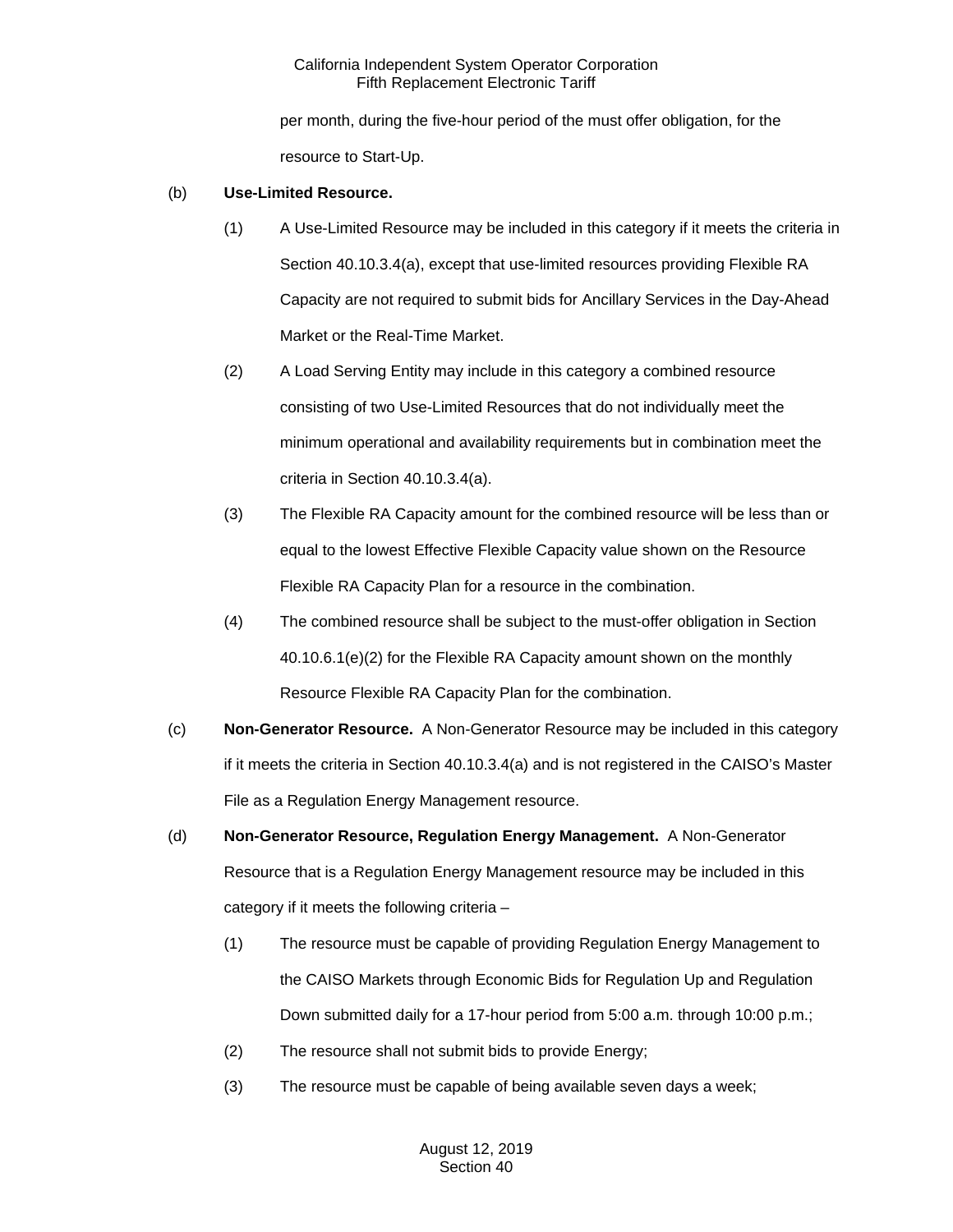- (4) The resource must be capable of unlimited Start-Ups per day; and
- (5) The resource must be registered as a Non-Generator Resource providing Regulation Energy Management in the CAISO's Master File.
- (e) **Base Ramping and Peak Ramping Resources.** A resource that meets the qualifications of the Flexible Capacity Category for base ramping resources or peak ramping resources also qualifies to be included in this category as a super-peak ramping resource; however, a resource that meets only the qualifications of a super-peak ramping resource does not qualify as a base ramping resource or a peak ramping resource.

### **40.10.3.5 Flexible Capacity Category by Resource**

The CAISO will provide to the Scheduling Coordinator of each resource a non-binding determination of the Flexible Capacity Category with the highest qualifications for which the resource qualifies to provide Flexible Capacity, as provided in Section 40.10.4.

# **40.10.3.6 Non-Eligible Resources**

Intertie resources and imports, other than Pseudo-Ties and Dynamic Scheduled resources, are not eligible to provide Flexible RA Capacity.

# **40.10.4 Effective Flexible Capacity**

The CAISO shall calculate the Effective Flexible Capacity value for each resource. The CAISO shall publish the draft and final lists of the Effective Flexible Capacity values for such resources and the Flexible Capacity Categories for which each resource qualifies to provide Flexible Capacity on the CAISO Website each year in accordance with the schedule for publishing the Net Qualifying Capacity values, as set forth in the BPM, for use in the next calendar year.

# **40.10.4.1 Effective Flexible Capacity Calculation**

- (a) **Flexible Resources.** The CAISO will calculate the Effective Flexible Capacity value of a resource, for use (i) if a Local Regulatory Authority has not established criteria for calculating the Effective Flexible Capacity value for eligible resource types, and (ii) for determining if a cumulative deficiency exists under Sections 43A.2.7(a) and (b), as follows, except as provided in Sections  $40.10.4.1$  (b) through (f) –
	- (1) If the Start-Up Time of the resource is greater than 90 minutes, the Effective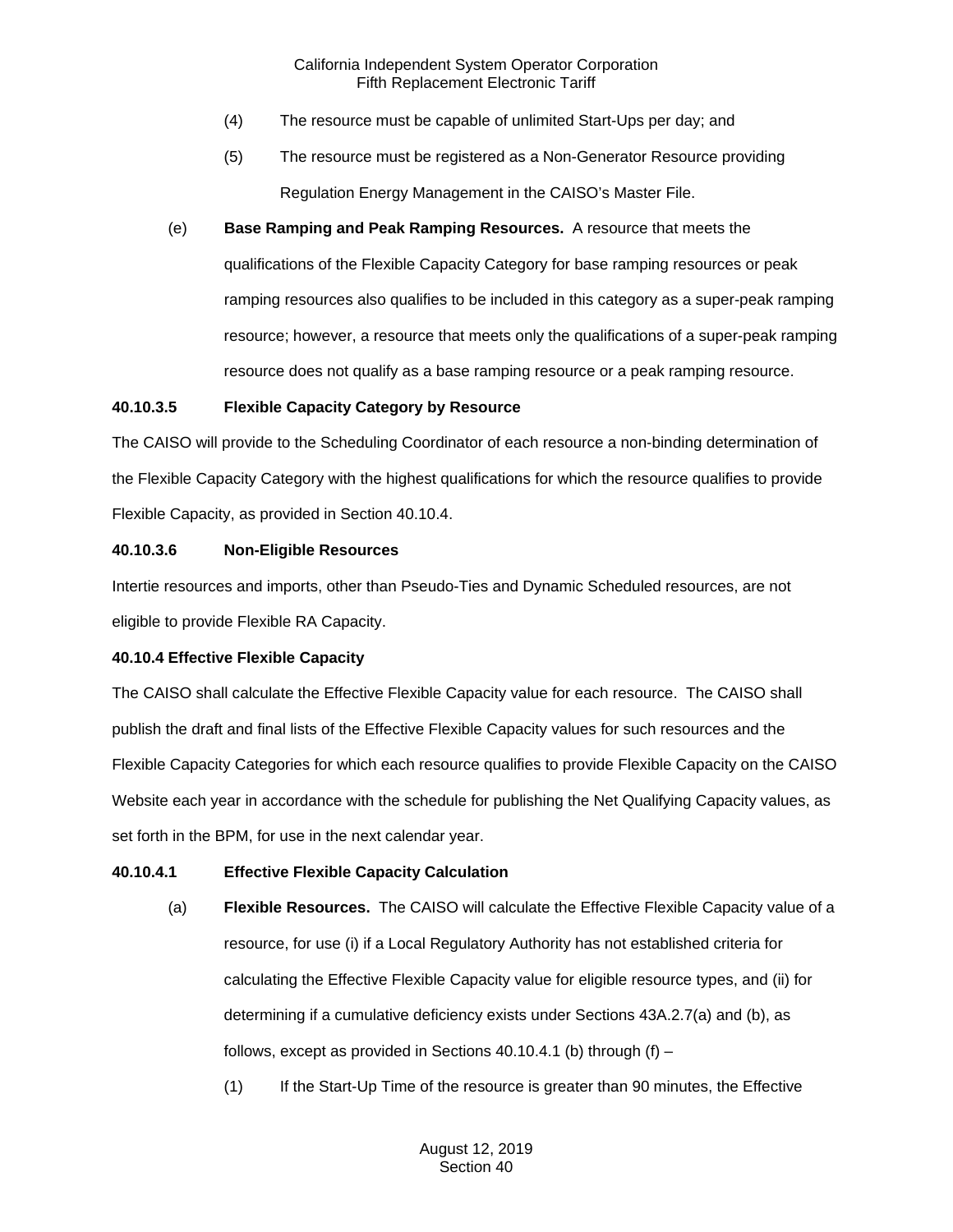Flexible Capacity value shall be the weighted average ramp rate of the resource calculated from PMin to Net Qualifying Capacity multiplied by 180 minutes. The Effective Flexible Capacity shall not exceed the difference between the PMin and PMax of the resource.

- (2) If the Start-Up Time of the resource is less than or equal to 90 minutes, the Effective Flexible Capacity value shall be the weighted average ramp rate of the resource calculated from zero to Net Qualifying Capacity multiplied by 180 minutes. The Effective Flexible Capacity shall not exceed the Net Qualifying Capacity of the resource.
- (b) **Hydroelectric Generating Unit.** The Effective Flexible Capacity of a hydroelectric generating unit will be the amount of capacity from which the resource can produce Energy consistently for 6 hours based upon the resource's physical storage capacity, which shall not exceed its Net Qualifying Capacity.
- (c) **Proxy Demand Resource.** The Effective Flexible Capacity of a Proxy Demand Resource will be based on the resource's actual MWs of load modification in response to a dispatch by the CAISO during a test event. In determining the Effective Flexible Capacity of a Proxy Demand Resource, the CAISO will –
	- (1) conduct the test at a random time during the flexible capacity must-offer obligation period for the resource;
	- (2) use the applicable baseline load data, as described in the CAISO Tariff or Business Practice Manual, to measure the load modification of the Proxy Demand Resource being tested; and
	- (3) pay the resource's bid price for the testing period.
- (d) **Energy Storage Resource.** The Effective Flexible Capacity value for an energy storage resource will be determined as follows –
	- (1) for an energy storage resource that provides Flexible RA Capacity but not Regulation Energy Management, the Effective Flexible Capacity value will be the MW output range the resource can provide over three hours of charge/discharge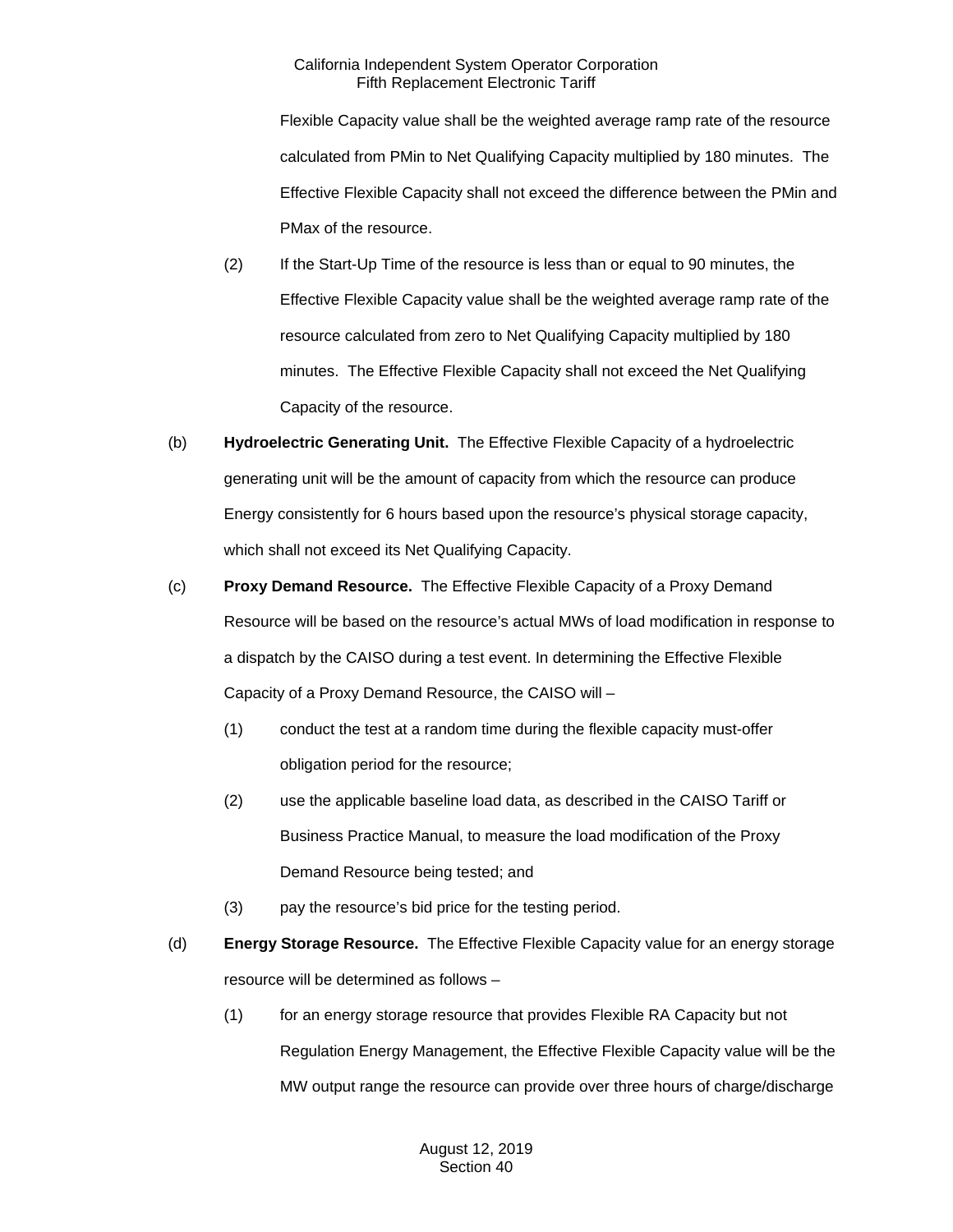while constantly ramping.

- (2) for an energy storage resource that provides Flexible RA Capacity and Regulation Energy Management, the Effective Flexible Capacity value will be the resource's 15-minute energy output capability.
- (e) **Multi-Stage Generating Resource.** The Effective Flexible Capacity value for a Multi-Stage Generating Resource will be calculated using the longest Start-Up Time of the resource's configuration that has the lowest PMin.
- (f) **Combined Heat and Power Resource.** The Effective Flexible Capacity value of a Combined Heat and Power Resource will be the lesser of (i) the resource's Net Qualifying Capacity, or (ii) the MW difference between the CHP resource's maximum output and its minimum operating level, such quantity not to exceed the quantity of generating capacity capable of being delivered over a three-hour period.

# **40.10.4.2 EFC Omission or Correction**

- (a) **Draft List.** The posted draft list of Effective Flexible Capacity values may be modified only as follows –
	- (1) If the Scheduling Coordinator for a resource that was not included on the draft list of Effective Flexible Capacity values seeks to have the resource included on the list, it must no later than September 1 submit a request to the CAISO either showing that the resource meets the criteria in Section in 40.10.4.1 or is capable of meeting the criteria, and provide documentation to enable the CAISO to determine the resource's Effective Flexible Capacity pursuant to the criteria in Section 40.10.4.1.
	- (2) If the Scheduling Coordinator for a resource that was included on the draft list of Effective Flexible Capacity values seeks to change the value for that resource, it must submit documentation no later than September 1 that supports such a change.
	- (3) The CAISO will review the information submitted and notify the Scheduling Coordinator whether the change was accepted at least 15 days prior to posting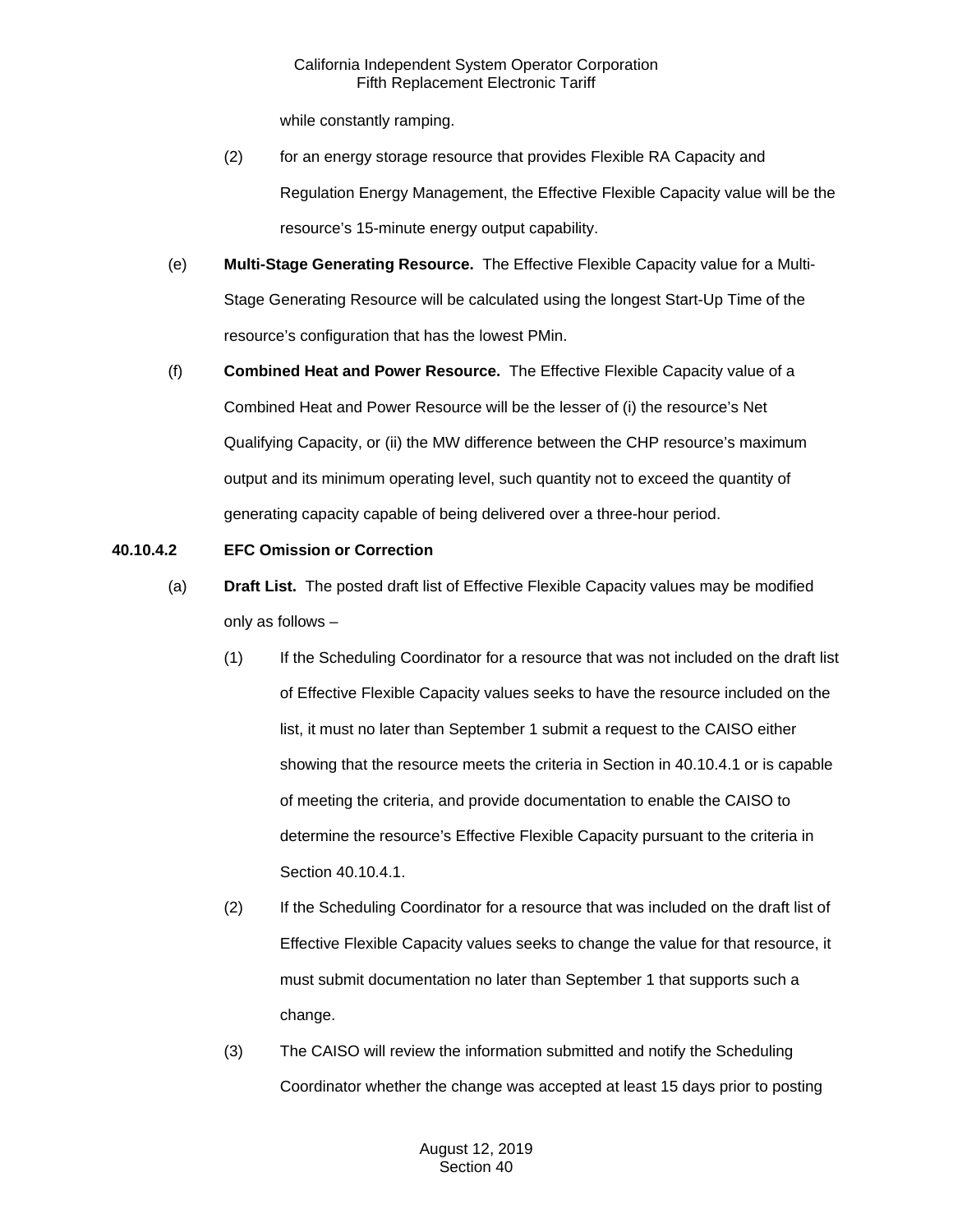the final list of Effective Flexible Capacity values on the CAISO Website.

- (b) **Final List.** The CAISO will post on the CAISO Website the final list of Effective Flexible Capacity values for resources that are in service and the Flexible Capacity Categories for which each resource qualifies to provide Flexible Capacity. The final list shall be used for the next calendar year and shall not be changed during that year, except as follows –
	- (1) If the Net Qualifying Capacity or PMax of a resource included on the final list increases or decreases during the year, and that value is changed in the Master File, the Scheduling Coordinator for the resource may request that the Effective Flexible Capacity value be recalculated to account for the change; or
	- (2) If a new resource, achieves commercial operation during the year, the Scheduling Coordinator for the resource may request that the CAISO calculate and add its Effective Flexible Capacity value and the Flexible Capacity Categories for which the resource qualifies to provide Flexible Capacity to the final list as an in-service resource.
- (c) **Disputes.** Any disputes as to the CAISO's determination regarding Effective Flexible Capacity shall be subject to the CAISO ADR Procedure.

# **40.10.5 Flexible RA Capacity Plans**

# **40.10.5.1 LSE Flexible RA Capacity Plans**

- (a) **Submission Requirement.** A Scheduling Coordinator must submit annual and monthly LSE Flexible RA Capacity Plans for each Load Serving Entity it represents.
- (b) **Annual Plan.** Each annual LSE Flexible RA Capacity Plan must
	- (1) demonstrate that the Load Serving Entity has procured for each month at least 90 percent of the annual Flexible RA Capacity requirement determined by the CAISO; or the amount of Flexible RA Capacity required by the Load Serving Entity's Local Regulatory Authority, if the Local Regulatory Authority has set such requirement;
	- (2) identify the resources the Load Serving Entity intends to rely on to provide the Flexible RA Capacity, but need not identify the flexible resource adequacy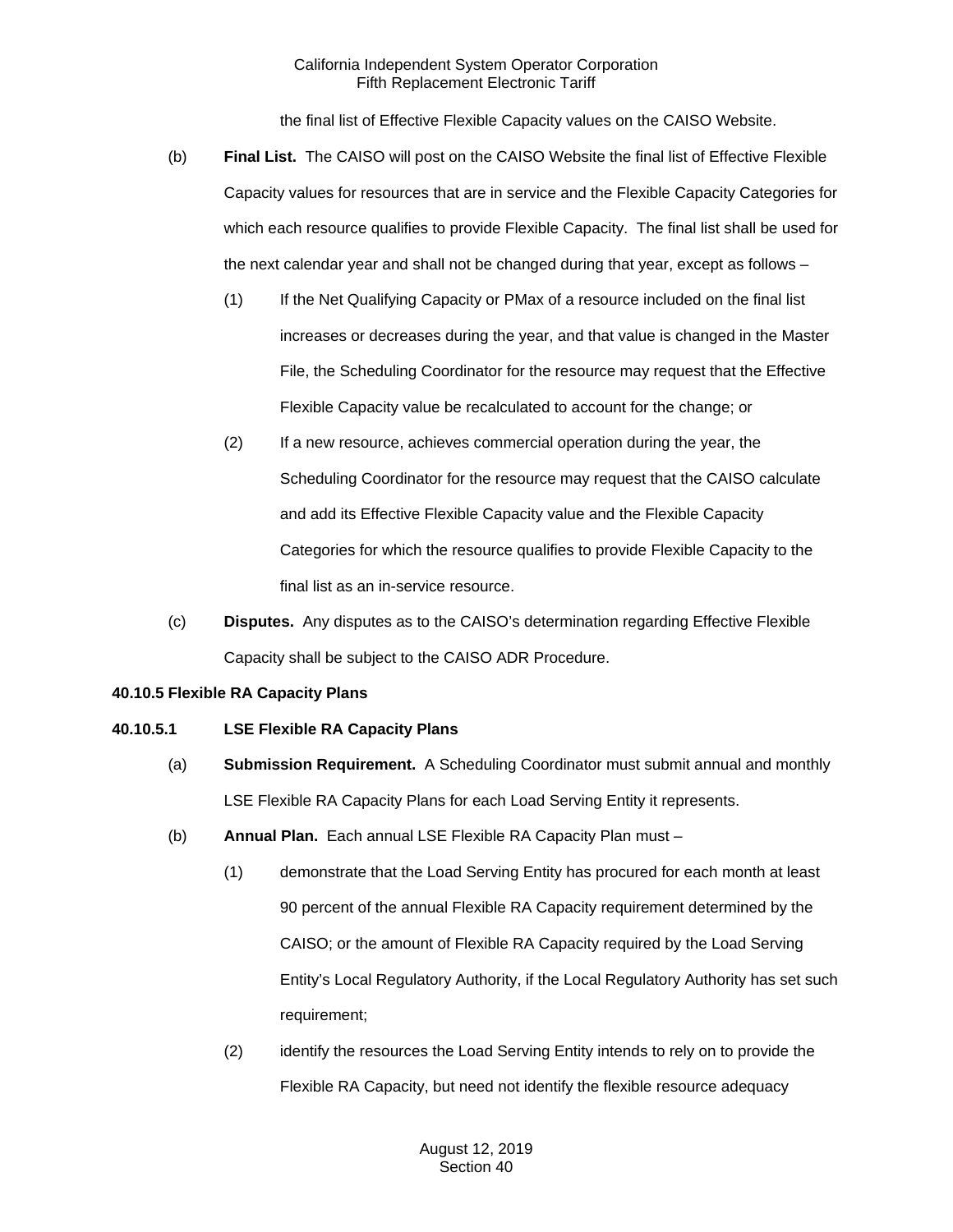categories; and

- (3) include all information and be submitted no later than the last Business Day in October, in accordance with the reporting requirements and schedule set forth in the Business Practice Manual.
- (c) **Monthly Plan.** The monthly LSE Flexible RA Capacity Plan must
	- (1) demonstrate that the Load Serving Entity procured 100 percent of the total monthly Flexible RA Capacity requirement determined by the CAISO; or the monthly amount of Flexible RA Capacity required by the Local Regulatory Authority, if the Local Regulatory Authority has set such requirement;
	- (2) include information for purposes of the validation under Section 40.10.5.3(a) and the evaluation for cumulative deficiency under Section 40.10.5.3(c)that shows the MW of Flexible RA Capacity the Load Serving Entity designates based on the total monthly requirement determined by the CAISO within the minimum or maximum quantity, as applicable, for each Flexible Capacity Category; or only if the Local Regulatory Authority has established its own flexible capacity requirement, shows the MW of Flexible RA Capacity the Load Serving Entity designates based on the total monthly requirement determined by the Local Regulatory Authority within the minimum or maximum quantity for each Flexible Capacity Category required by the Local Regulatory Authority, if applicable;
	- (3) identify all resources the Load Serving Entity will rely on to provide the Flexible RA Capacity and for each resource specify the Flexible Capacity Category in which the Flexible RA Capacity will be provided; and
	- (4) include all information and be submitted to the CAISO at least 45 days in advance of the first day of the month covered by the plan, in accordance with the reporting requirements and schedule set forth in the Business Practice Manual.
- (d) **Correction to Monthly Plan.** The Scheduling Coordinator for the Load Serving Entity may submit at any time from 45 days through 30 days in advance of the first day of the month covered by the plan, a revision to its monthly LSE Flexible RA Capacity Plan to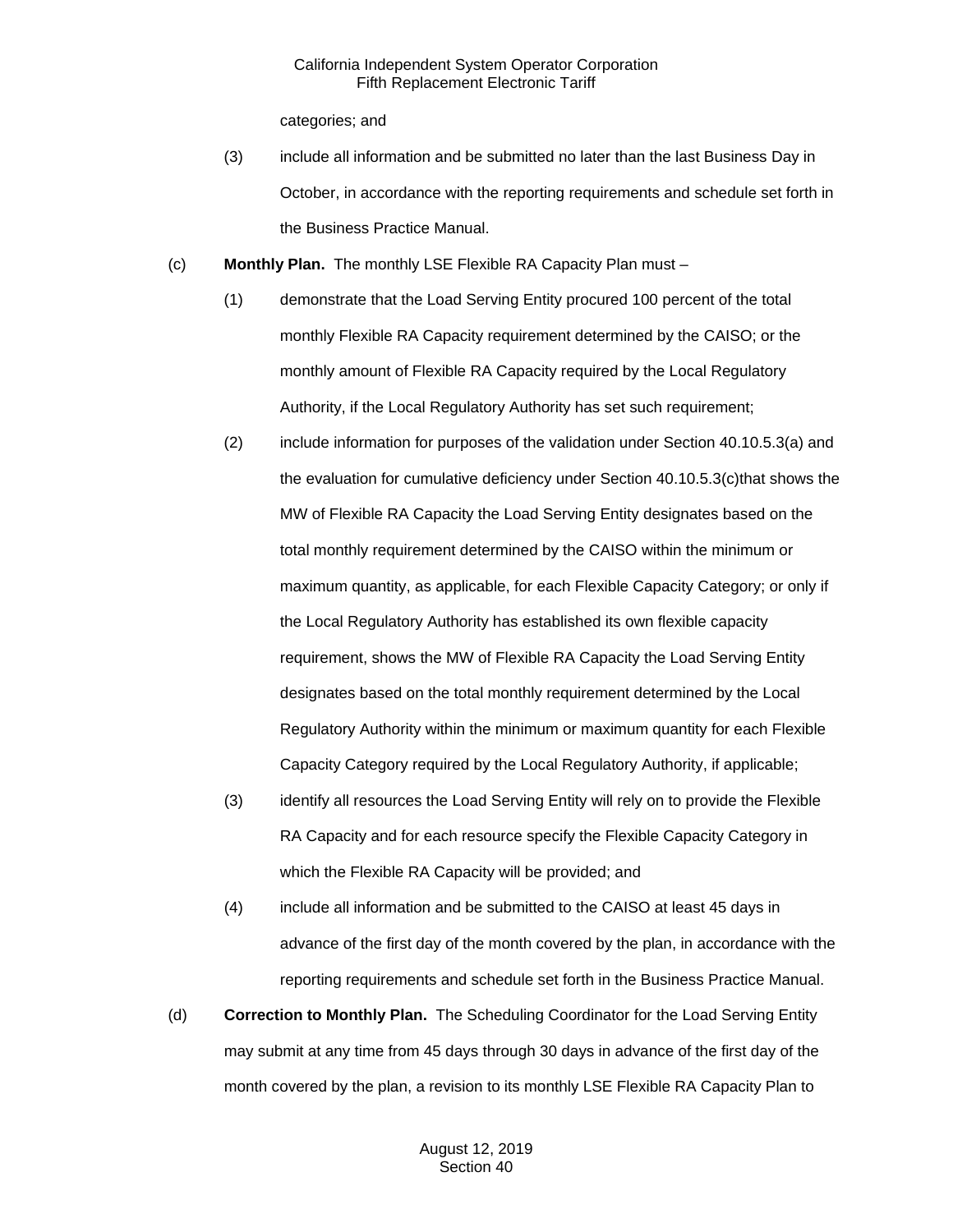correct either: (i) a discrepancy between its monthly LSE Flexible RA Capacity Plan and the monthly Supply Plan of a Resource Adequacy Resource providing that Load Serving Entity with Flexible RA Capacity; or (ii) a deficiency in how much Flexible RA Capacity was provided on the monthly LSE Flexible RA Capacity Plan. The CAISO will not accept any revisions to a monthly LSE Flexible RA Capacity Plan from 30 days in advance of the relevant month through the end of the month, unless the Scheduling Coordinator for the Load Serving Entity demonstrates good cause for the change and explains why it was not possible to submit the change earlier.

(e) **Reporting Exemption.** Notwithstanding the above, a Load Serving Entity is not obligated to submit a monthly LSE Flexible RA Capacity Plan for a given month if the Load Serving Entity's contribution to the three-hour net load ramp is less than 1 MW for that month. Except to the extent allowed under section 43A.8.8(e), such Load Serving Entity is not exempt for any relevant cost allocation from a CPM designation made pursuant to Section 43A associated with a monthly RA capacity obligation of less than 1 MW.

#### **40.10.5.1.1 Load-Following MSS**

- (1) Each Load-following MSS Load Serving Entity for which the CAISO has calculated an allocable share of the Flexible Capacity Need under Section 40.10.2.2 must submit annual and monthly LSE Flexible RA Capacity Plans pursuant to this Section 40.10.5.1 to identify the Flexible RA Capacity it is using to satisfy such requirement.
- (2) The Load-following MSS must increase the Flexible RA Capacity in its monthly plan by the MW amount of Capacity for a Variable Energy Resource that is initially shown as being included in the Load-following MSS Load Serving Entity's resource portfolio in the information required pursuant to Section 40.10.1.2, but is subsequently not included in the current MSS resource portfolio at the time the monthly LSE Flexible RA Capacity Plan is due for the applicable month.

#### **40.10.5.2 Resource Flexible RA Capacity Plans**

(a) **Submission Requirement.** A Scheduling Coordinator must submit annual and monthly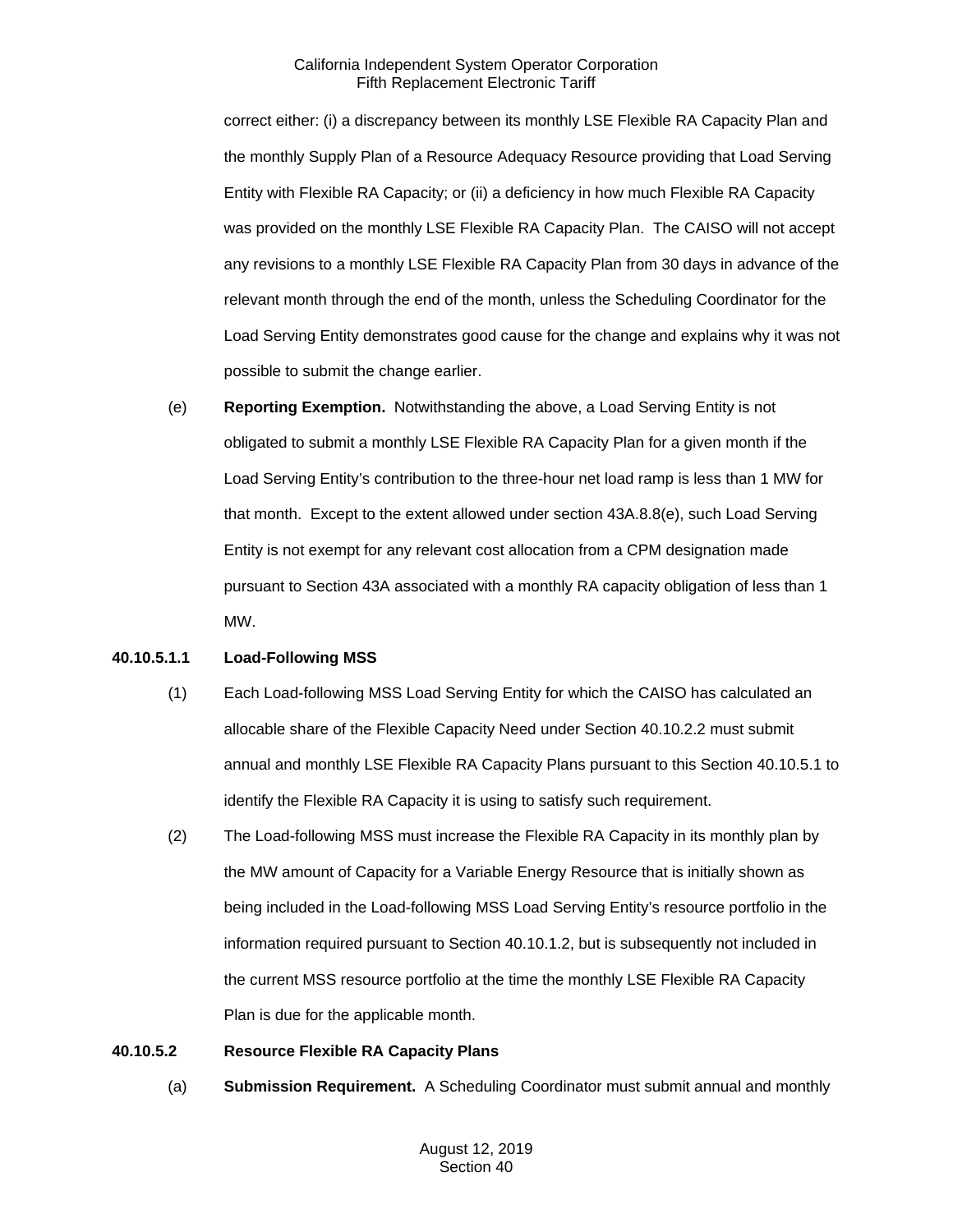Resource Flexible RA Capacity Plans for each resource it represents that provides

Flexible RA Capacity; except that an annual plan is not required for 2015.

- (b) **Annual Plan.** The annual Resource Flexible RA Capacity Plan shall --
	- (1) verify the resource's agreement to provide Flexible RA Capacity during the next Resource Adequacy Compliance Year; and
	- (2) include all information and be submitted no later than the last Business Day in October, in accordance with the reporting requirements and schedule set forth in the Business Practice Manual.
- (c) **Monthly Plan.** The monthly Resource Flexible RA Capacity Plan shall
	- (1) verify the resource's agreement to provide Flexible RA Capacity during the month;
	- (2) include an affirmative representation by the Scheduling Coordinator submitting the plan that the CAISO is entitled to rely on the accuracy of the information provided in the plan to perform those functions set forth in this Section 40; and
	- (3) include all information and be submitted to the CAISO at least 45 days in advance of the first day of the month covered by the plan, in accordance with the reporting requirements and schedule set forth in the Business Practice Manual.
- (d) **Correction to Monthly Plan.** The Scheduling Coordinator for the Resource Adequacy Resource may, at any time from 45 days through 30 days in advance of the relevant month, revise its monthly Flexible RA Capacity Plan to correct a discrepancy between its monthly Flexible RA Capacity Plan and a Resource Adequacy Plan of a Load Serving Entity for which that Resource Adequacy Resource is providing Flexible RA Capacity. The CAISO will not accept any revisions to a monthly Flexible RA Capacity Plan less than 30 days in advance of the relevant month through the end of the month, unless the Scheduling Coordinator for the Resource demonstrates good cause for the change and explains why it was not possible to submit the change earlier.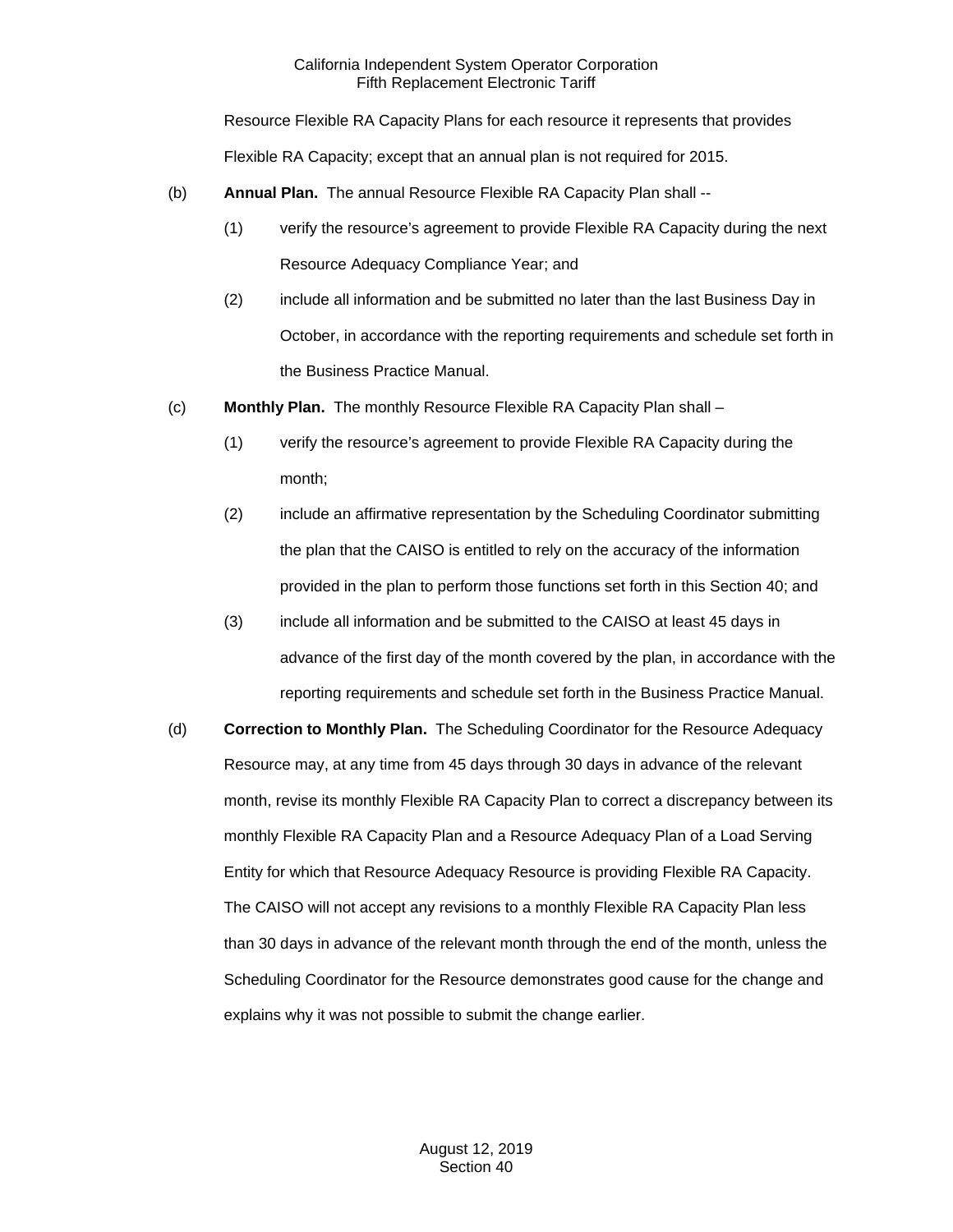### **40.10.5.3 Review of Flexible RA Capacity Plans**

### (a) **Validation for Deficiency in an Individual LSE Plan.**

- (1) If the Local Regulatory Authority has not established its own flexible capacity procurement requirements, the CAISO will validate the annual and monthly LSE Flexible RA Capacity Plans for that Local Regulatory Authority's jurisdictional Load Serving Entities, and will use the Effective Flexible Capacity value for each resource calculated under Section 40.10.4. The CAISO will determine whether each Load Serving Entity met its annual or monthly total Flexible RA Capacity Requirement, and for the monthly LSE Flexible RA Capacity Plan, whether it met the total monthly requirement within the minimum or maximum quantity, as applicable, for each Flexible Capacity Category.
- (2) If the Local Regulatory Authority has established its own flexible capacity procurement requirements, the CAISO will not validate the individual LSE Flexible Capacity Plans for that Local Regulatory Authority's jurisdictional Load Serving Entities.
- (b) **Identification of Discrepancy.** The CAISO will compare all LSE Flexible RA Capacity Plans and Resource Flexible RA Capacity Plans to identify any discrepancy in the Resource Adequacy Resources listed or the amount of the Resource Adequacy Capacity committed.

# (c) **Evaluation for Cumulative Deficiency.**

- (1) The CAISO will evaluate the annual LSE Flexible RA Capacity Plans of all Load Serving Entities on a cumulative basis to determine whether the total amount of Flexible RA Capacity shown in the plans meets 90 percent of the annual Flexible Capacity Need determined by the CAISO pursuant to Section 40.10.1 or whether a cumulative deficiency may exist under Section 43A.2.7(a).
- (2) The CAISO will evaluate the monthly Flexible RA Capacity Plans of all Load Serving Entities to determine whether (i) the total amount of Flexible RA Capacity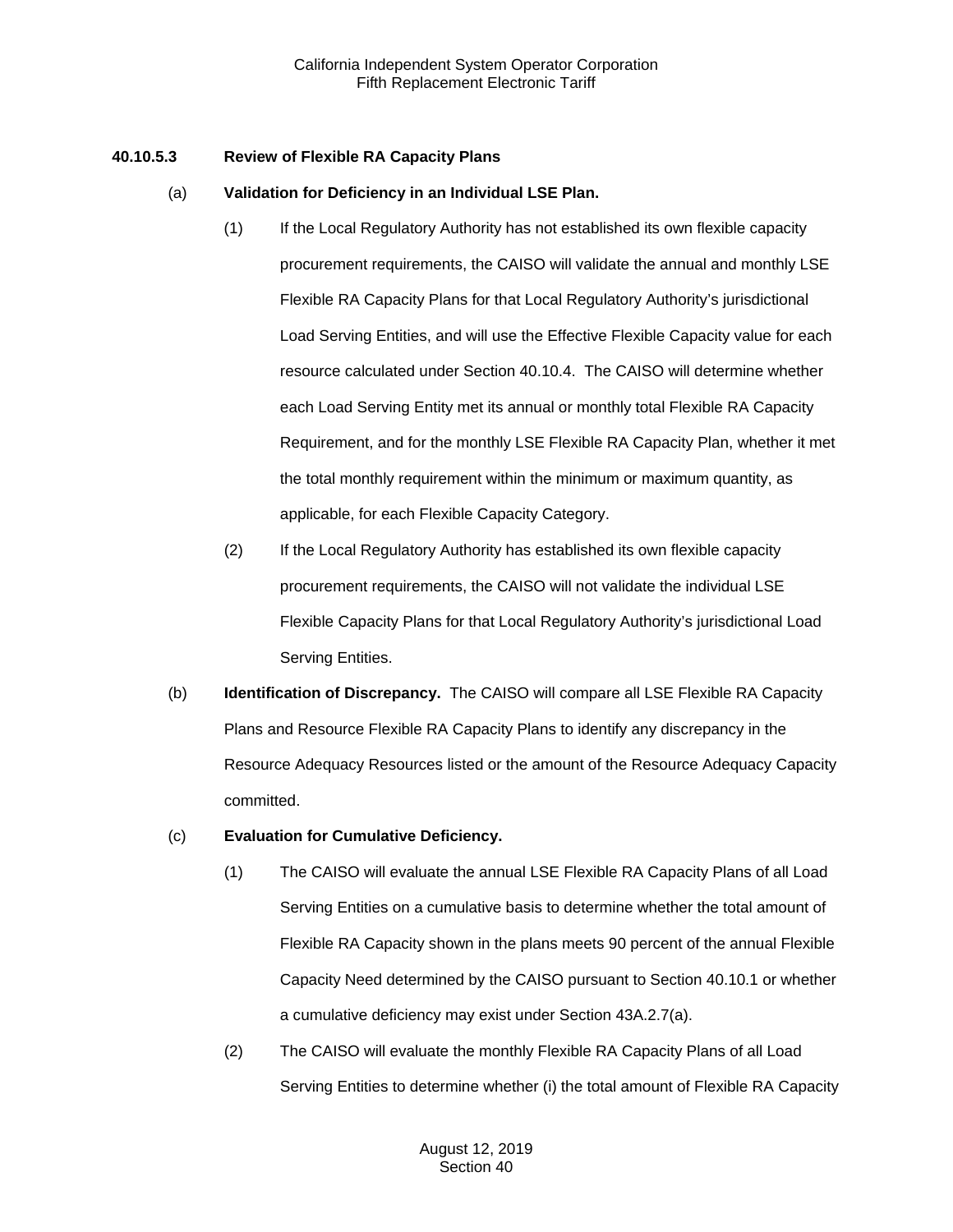shown in the plans, limited to the maximum monthly requirement for each category, meets the applicable monthly Flexible Capacity Need determined by the CAISO pursuant to Section 40.10.1 or whether a cumulative deficiency may exist under Section 43A.2.7(b)(1); or (ii) the total amount of Flexible RA Capacity shown in the base ramping Flexible Capacity Category in the plans meets the minimum monthly requirement for the base ramping Flexible Capacity Category determined by the CAISO pursuant to Section 40.10.1.5 or whether a cumulative deficiency may exist under Section 43A.2.7(b)(2).

- (d) **Calculation of Flexible RA Capacity.** The CAISO will calculate the amount of Flexible RA Capacity included in the annual and monthly Flexible RA Capacity Plans using the MW amount of Flexible RA Capacity for each resource designated in a plan as a Flexible RA Capacity Resource up to the Effective Flexible Capacity value for the resource calculated under Section 40.10.4.
- (e) **Allocated Flexible RA Capacity Requirement.** The CAISO will calculate the Load Serving Entity's allocated annual and monthly Flexible RA Capacity Requirement –
	- (1) For Load Serving Entities within a Local Regulatory Authority that has not adopted its own allocation methodology, the CAISO will calculate the Load Serving Entity's allocated requirement based on the CAISO's allocation methodology set forth in Section 40.10.2.
	- (2) For Load Serving Entities within a Local Regulatory Authority that has adopted its own allocation methodology, the CAISO will use that Local Regulatory Authority's methodology for the Local Regulatory Authority's jurisdictional Load Serving Entities.

# **40.10.5.4 Deficiency in LSE Flexible RA Capacity Plan**

(a) **Finding and Notification.** If the CAISO's validation under Section 40.10.5.3(a) finds either: (i) that the total amount of Flexible RA Capacity included in an annual or monthly LSE Flexible RA Capacity Plan is not sufficient to satisfy the Load Serving Entity's allocated Flexible RA Capacity Requirement; or (ii) that the total monthly requirement in a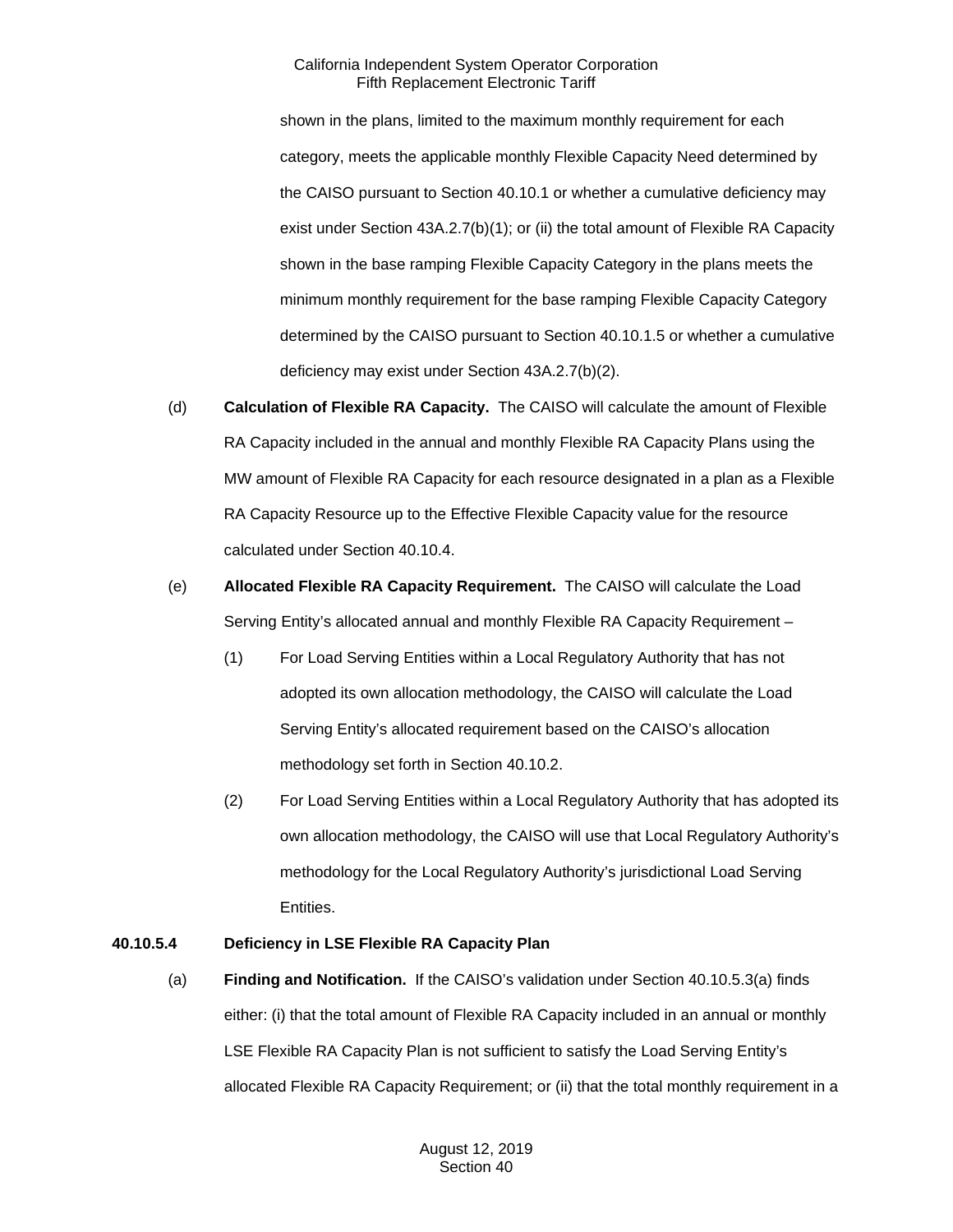monthly LSE Flexible RA Capacity Plan was not met within the minimum or maximum quantity, as applicable, for each Flexible Capacity Category, the CAISO will –

- (1) notify the relevant Scheduling Coordinator, and the Local Regulatory Authority or federal agency with jurisdiction over the relevant Load Serving Entity, in an attempt to resolve any deficiency in accordance with the procedures set forth in the Business Practice Manual; and
- (2) provide the notice at least 40 days in advance of the first day of the month covered by the plan and include the reasons the CAISO believes a deficiency exists.
- (b) **Resolved Discrepancy.** If the CAISO issues a notice of discrepancy under Section 40.10.5.5(a) and the discrepancy is resolved, the Scheduling Coordinator must provide the CAISO with a revised LSE Flexible RA Capacity Plan or Resource Flexible RA Capacity Plan, as applicable, no less than 11 days prior to the first day of the month covered by the plans.
	- (1) demonstrate, no less than 30 days prior to the first day of the month covered by the LSE Flexible RA Capacity Plan, that the identified deficiency is cured by submitting a revised LSE Flexible RA Capacity Plan, or
	- (2) advise the CAISO that the Load Serving Entity's Local Regulatory Authority, or federal agency, as appropriate, has determined that no deficiency exists.
- (c) **Unresolved Deficiency.** If the CAISO issues a notice of deficiency under Section 40.10.5.4(a) and is not advised that the deficiency is resolved, the CAISO will use the information contained in the Resource Flexible RA Capacity Plan to set the obligations of resources under Section 40.10 and/or to assign any costs incurred under this Section 40 and Section 43A.

# **40.10.5.5 Discrepancy Between Flexible RA Capacity Plans.**

(a) **Finding and Notification.** If the CAISO's review under Section 40.10.5.3(b) finds a discrepancy between an LSE Flexible RA Capacity Plan and a Resource Flexible RA Capacity Plan, the CAISO will –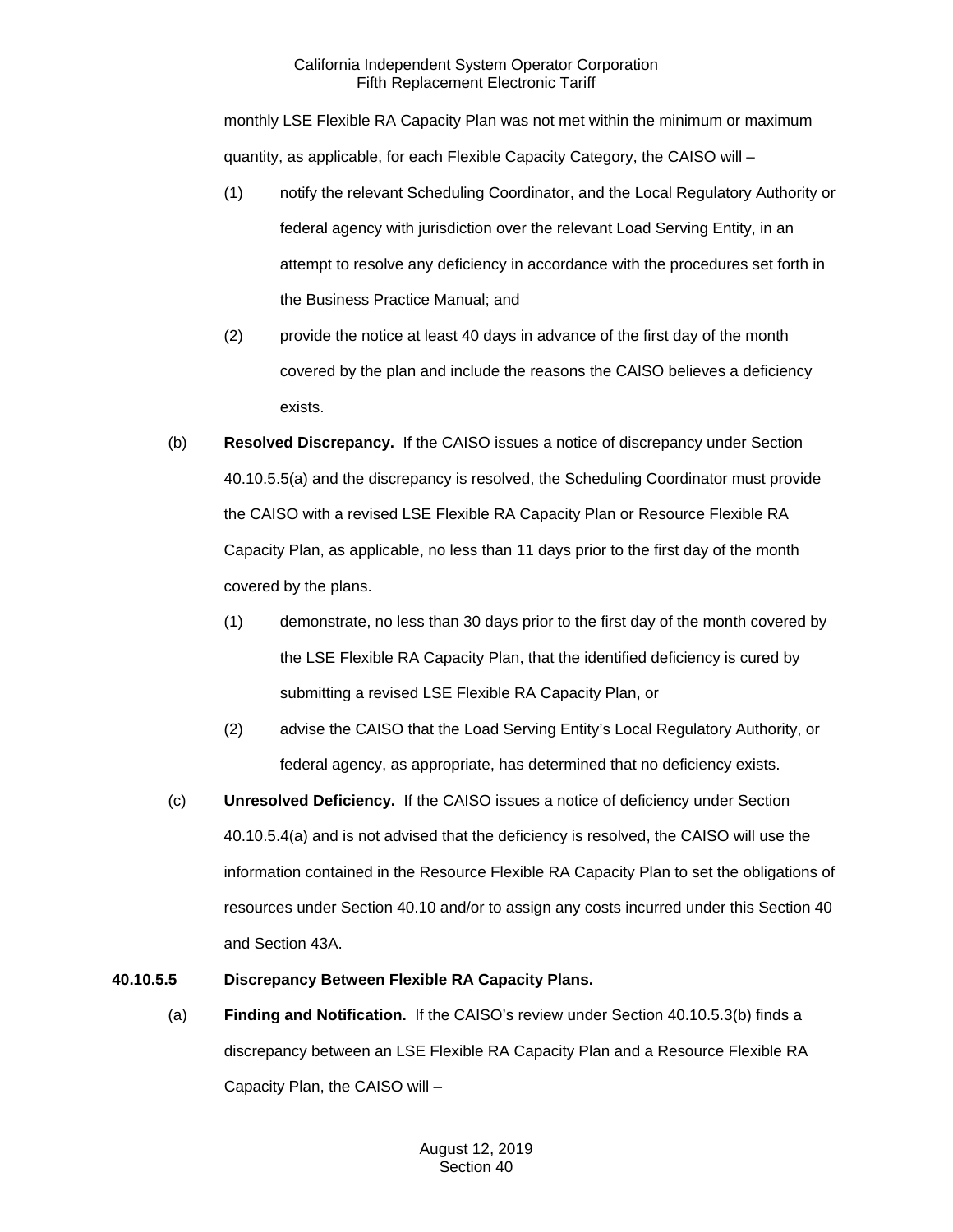- (1) notify the relevant Scheduling Coordinators of the discrepancy in an attempt to resolve the discrepancy in accordance with the procedures set forth in the Business Practice Manual; and
- (2) provide the notice at least 40 days in advance of the first day of the month covered by the plans and include the reasons the CAISO believes a discrepancy exists.
- (b) **Resolved Discrepancy.** If the CAISO issues a notice of discrepancy under Section 40.10.5.5(a) and the discrepancy is resolved, the Scheduling Coordinator must provide the CAISO with a revised LSE Flexible RA Capacity Plan or Resource Flexible RA Capacity Plan, as applicable, no less than 30 days prior to the first day of the month covered by the plans.
- (c) **Unresolved Discrepancy.** If the CAISO issues a notice of discrepancy under Section 40.10.5.5(a) and is not advised that the discrepancy is resolved, the CAISO will use the information contained in the Resource Flexible RA Capacity Plan to set the obligations of resources under Section 40.10 and/or to assign any costs incurred under this Section 40 and Section 43A.

#### **40.10.5.6 LRA Deficiency**

- (a) **Finding and Notification.** If the CAISO's evaluation under Section 40.10.5.3(c) finds a cumulative deficiency in Flexible RA Capacity, the CAISO will –
	- (1) identify each Local Regulatory Authority that did not meet its allocable share of the Flexible Capacity Need using the cumulative amount of Flexible RA Capacity that the Local Regulatory Authority's jurisdictional Load Serving Entities included in their annual and monthly Flexible RA Capacity Plans in total and, for the monthly Flexible RA Capacity Plans, in each Flexible Capacity Category;
	- (2) identify each Load Serving Entity that: (i) is subject to the jurisdiction of a Local Regulatory Authority that did not meet its allocable share of the Flexible Capacity Need under Section 40.10.5.6; and (ii) did not include sufficient Flexible RA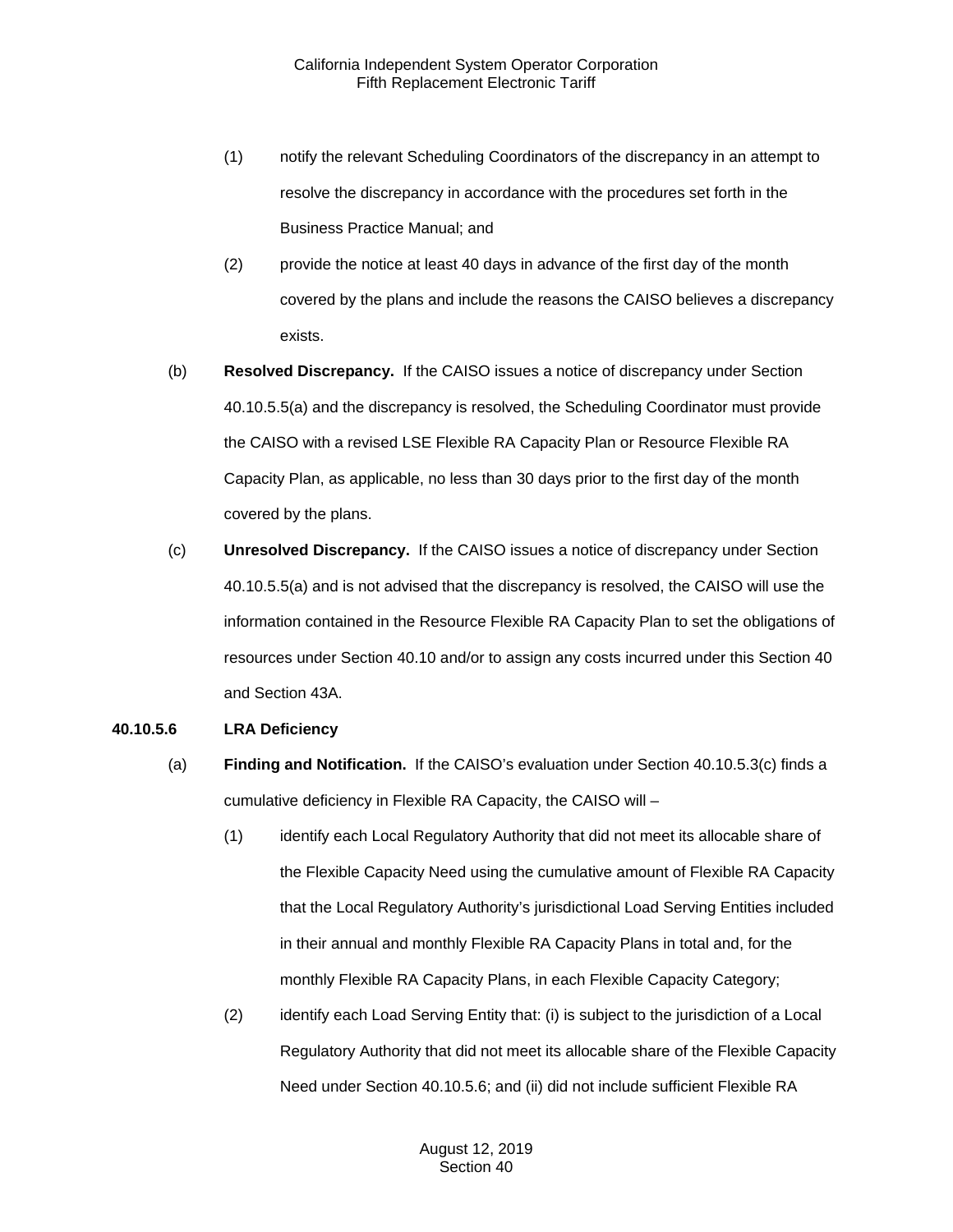Capacity in an annual or monthly plan to meet its allocated Flexible RA Capacity Requirement or did not meet the monthly requirement within the minimum or maximum quantity, as applicable, for each Flexible Capacity Category, based on the allocation methodology of the Local Regulatory Authority if it has established its own methodology for allocating the Flexible Capacity Need to its jurisdictional Load Serving Entities;

- (3) notify each Local Regulatory Authority identified under Section 40.10.5.6(a)(1) and the Scheduling Coordinator for each Load Serving Entity identified under Section 40.10.5.6(a)(2) of the cumulative deficiency in an attempt to resolve any deficiency in accordance with the procedures set forth in the Business Practice Manual; and
- (4) provide the notice at least 40 days in advance of the first day of the month covered by the plan and include the reasons the CAISO believes a cumulative deficiency exists.
- (b) **Resolved Deficiency.** If the CAISO provides a notice of cumulative deficiency under Section 40.10.5.6(a), and the deficiency is resolved, the Scheduling Coordinator for the Load Serving Entity shall demonstrate, no less than 30 days prior to the first day of the month covered by the LSE Flexible RA Capacity Plan, that the identified deficiency is cured by submitting a revised LSE Flexible RA Capacity Plan.
- (c) **Unresolved Deficiency.** If the CAISO provides a notice of deficiency under Section 40.10.5.6(a) and is not advised that the deficiency is resolved, the CAISO will use the information contained in the Resource Flexible RA Capacity Plan to set the obligations of resources under Section 40.10 and/or to assign any costs incurred under this Section 40 and Section 43A.

# **40.10.6 Flexible RA Capacity Must-Offer Obligation**

# **40.10.6.1 Day-Ahead and Real-Time Availability**

(a) **Must-Offer Obligation.** The Scheduling Coordinator for a resource supplying Flexible RA Capacity must submit Economic Bids for Energy for the full amount of the resource's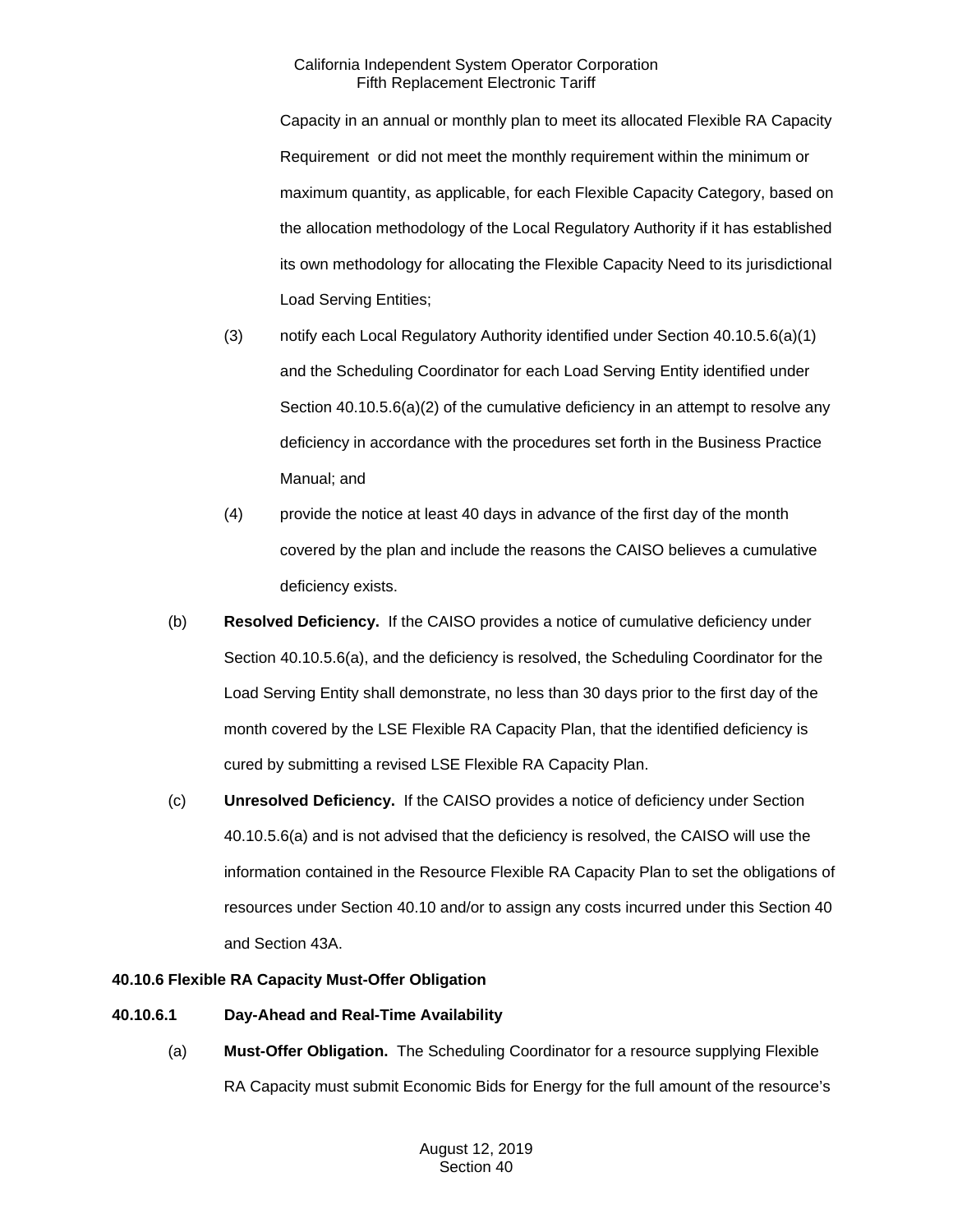Flexible RA Capacity, and Economic Bids for Ancillary Services that are not flagged as Contingency Only in the Day-Ahead Market for the full amount of the resource's Flexible RA Capacity that is certified to provide Ancillary Services, in the Day-Ahead Market and the Real-Time Market for the applicable Trading Hours that is capable of being economically dispatched as follows, except as provided in Section 40.10.6.1(e) through $(h)$  –

- (1) Flexible Capacity Category for base ramping resources the 17-hour period from 5:00 a.m. to 10:00 p.m., seven days a week;
- (2) Flexible Capacity Category for peak ramping resources the five-hour period determined for each season by the CAISO's Flexible Capacity Needs Assessment, seven days a week; and
- (3) Flexible Capacity Category for super-peak ramping resources the five-hour period determined for each season by the CAISO's Flexible Capacity Needs Assessment, weekdays, except holidays and as provided in Section 40.10.6.1(h), until the resource receives during the five-hour period of the must offer obligation and responds to five CAISO dispatches for Start-Up during the month, after which the resource will not be subject to a must-offer obligation as a super-peak ramping resource for the remainder of that month; however, any other must-offer obligations for Resource Adequacy Capacity will still apply.
- (b) **Availability Requirement.** During the period of the applicable must-offer obligation, a Flexible RA Capacity Resource must be operationally available except for limitations specified in the Master File, legal or regulatory prohibitions or as otherwise required by this CAISO Tariff or by Good Utility Practice.
- (c) **Co-optimization.** Through the IFM co-optimization process, the CAISO will utilize available Flexible RA Capacity to provide Energy or Ancillary Services in the most efficient manner to clear the Energy market, manage congestion and procure required Ancillary Services.
- (d) **Participation in RUC.** A Flexible RA Capacity Resource must participate in the RUC to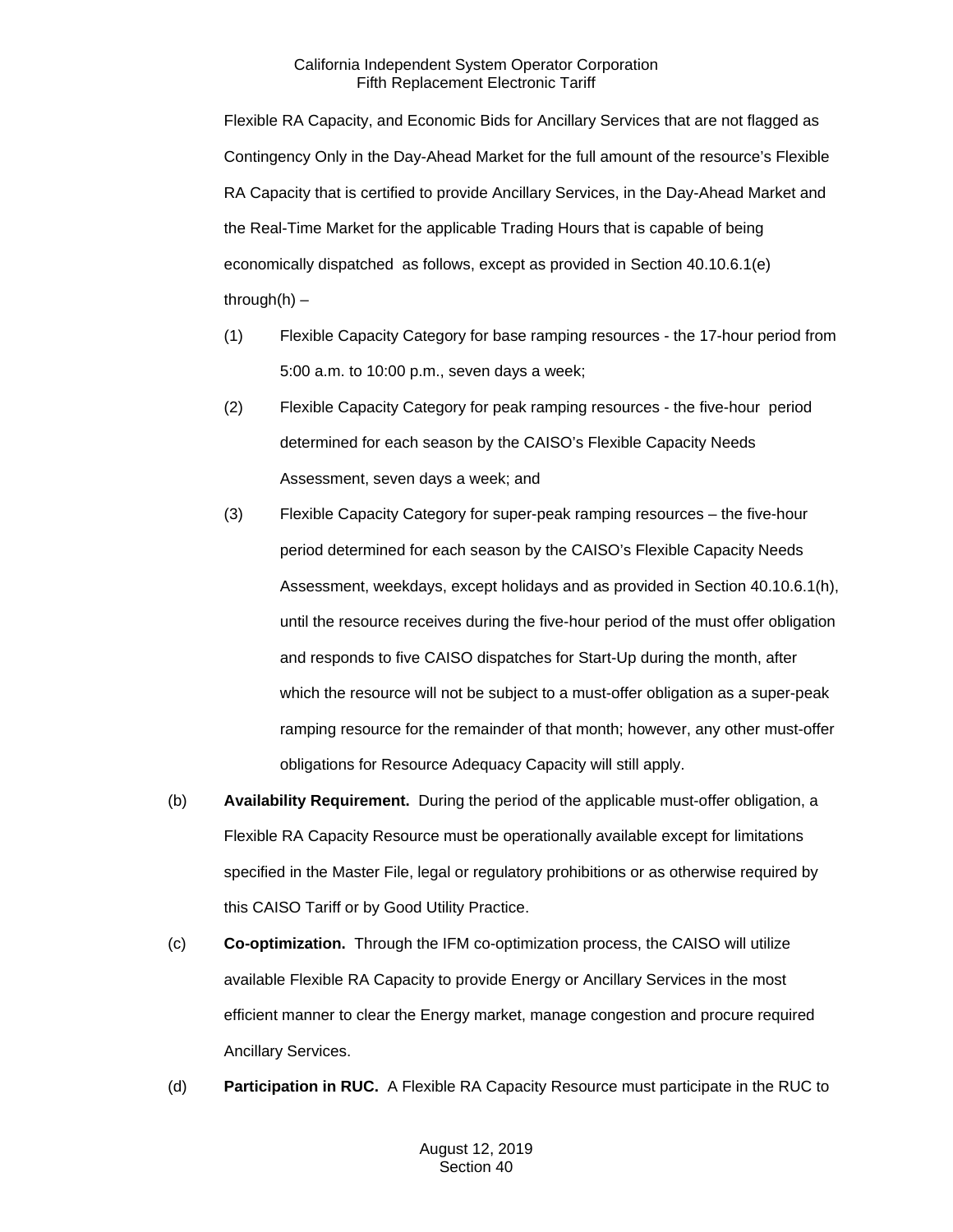the extent that the resource has available Flexible RA Capacity that is not reflected in an IFM Schedule. Resource Adequacy Capacity participating in RUC will be optimized using a zero dollar (\$0/MW-hour) RUC Availability Bid. Flexible RA Capacity selected in RUC will not be eligible to receive a RUC Availability Payment.

### (e) **Use-Limited Resources.**

- (1) A Use-Limited Resource providing Flexible RA Capacity must be capable of responding to Dispatch Instructions and, consistent with its use-limitations, must submit Economic Bids for Energy for the full amount of its Flexible RA Capacity in the Day-Ahead Market and the Real-Time Market for the Trading Hours applicable to the resource's Flexible Capacity Category for that month for the Trading Hours that it is capable of being economically dispatched.
- (2) The Scheduling Coordinator for the Use-Limited Resources designated as a combined resource under Section 40.10.3.2(b), 40.10.3.3(b) or 40.10.3.4(b) must submit Economic Bids for Energy for either resource for the full amount of the Flexible RA Capacity required by the applicable must-offer obligation; however, Economic Bids for Energy must be submitted for only one resource in the combination per Trade Day.

# (f) **Short, Medium or Long Start Units.**

- (1) Short Start Units or Medium Start Units providing Flexible RA Capacity that do not have an IFM Schedule or a RUC Schedule for any of their Resource Adequacy Capacity for a given Trading Hour are required to participate in the Real-Time Market consistent with the provisions in Section 40.6.2 that apply to Short Start Units providing RA Capacity.
- (2) Long Start Units providing Flexible RA Capacity that do not have an IFM Schedule or a RUC Schedule for any of their Resource Adequacy Capacity for a given Trading Hour are required to participate in the Real-Time Market consistent with the provisions in Section 40.6.2 that apply to Long Start Units providing RA Capacity.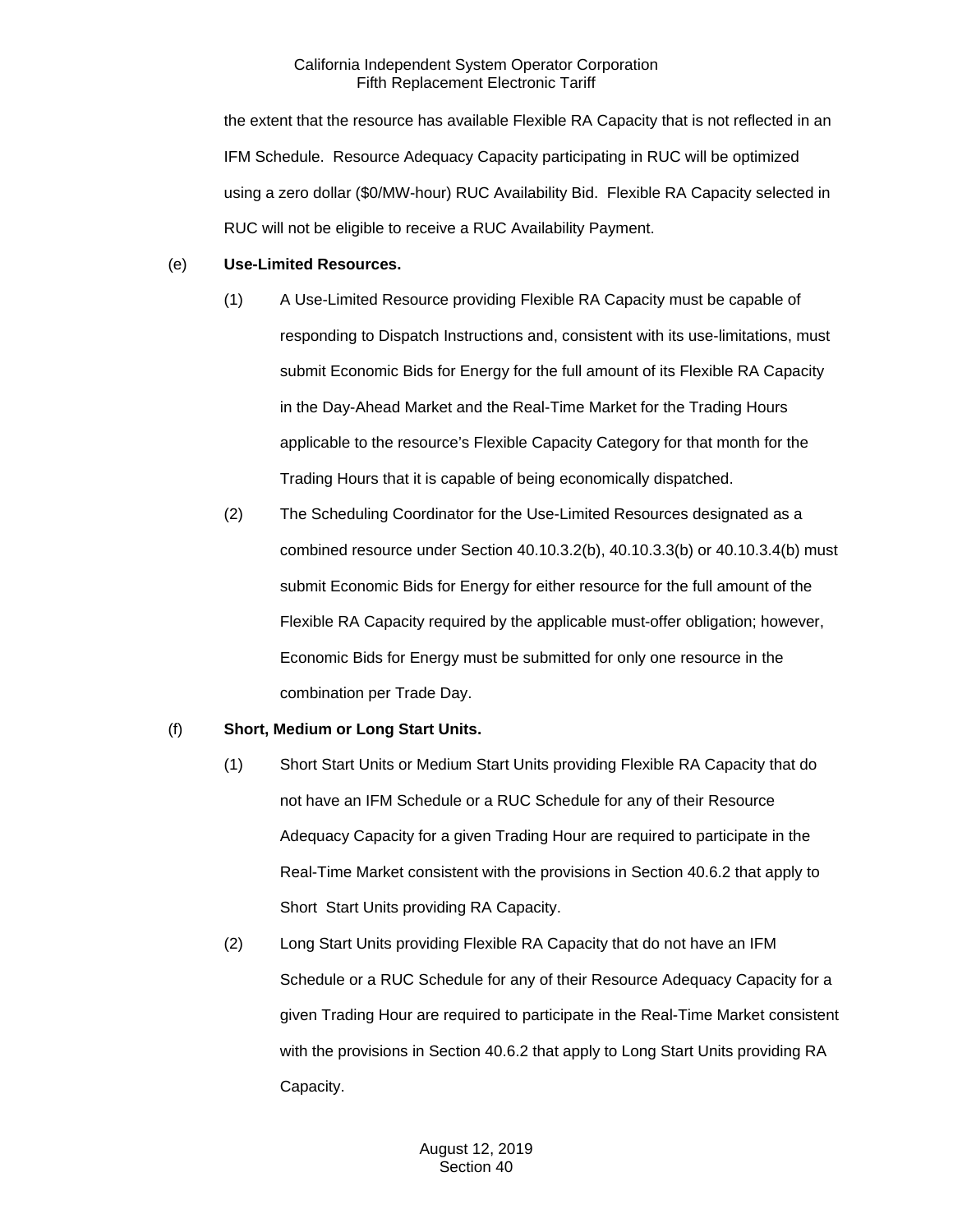- (3) If availability is required under Section 40.6.2, the Scheduling Coordinator for the resource must submit to the RTM for that Trading hour for which the resource is capable of responding to Dispatch Instructions: (i) Economic Bids for Energy for the full amount of the available Flexible RA Capacity, including capacity for which it has submitted Economic Bids for Ancillary Services; and (ii) Economic Bids for Ancillary Services for the full amount of its Flexible RA Capacity that is certified to provide Ancillary Services and that did not receive a day-ahead award, and for each Ancillary Service for which the resource is certified, including capacity for which it has submitted Economic Bids for Energy.
- (g) **Extremely Long-Start Resources.** Flexible RA Capacity Resources that are Extremely Long-Start Resources must be available to the CAISO by complying with the Extremely Long-Start Commitment Process under Section 31.7 or otherwise committing the resource upon instruction from the CAISO, if physically capable. Once an Extremely Long-Start Resource is committed by the CAISO, it is subject to the provisions of Section 40.10.6 regarding Day-Ahead Availability and Real-Time Availability for the Trading Days for which it was committed.
- (h) **Non-Generator Resources, Regulation Energy Management.** Non-Generator Resources providing Flexible RA Capacity and Regulation Energy Management must submit Economic Bids for Regulation Up and Regulation Down for Trading Hours in the 17-hour period from 5:00 a.m. to 10:00 p.m., seven days a week and shall not submit Bids for Energy or other Ancillary Services.

#### **40.10.6.2 Failure to Bid**

If the Scheduling Coordinator for a resource supplying Flexible RA Capacity does not submit Economic Bids for Energy for the full amount of the resource's Flexible RA Capacity, and Economic Bids for Ancillary Services for the full amount of the resource's Flexible RA Capacity that is certified to provide Ancillary Services, in the Day-Ahead Market and the Real-Time Market for the Trading Hours during the period of the applicable must-offer obligation –